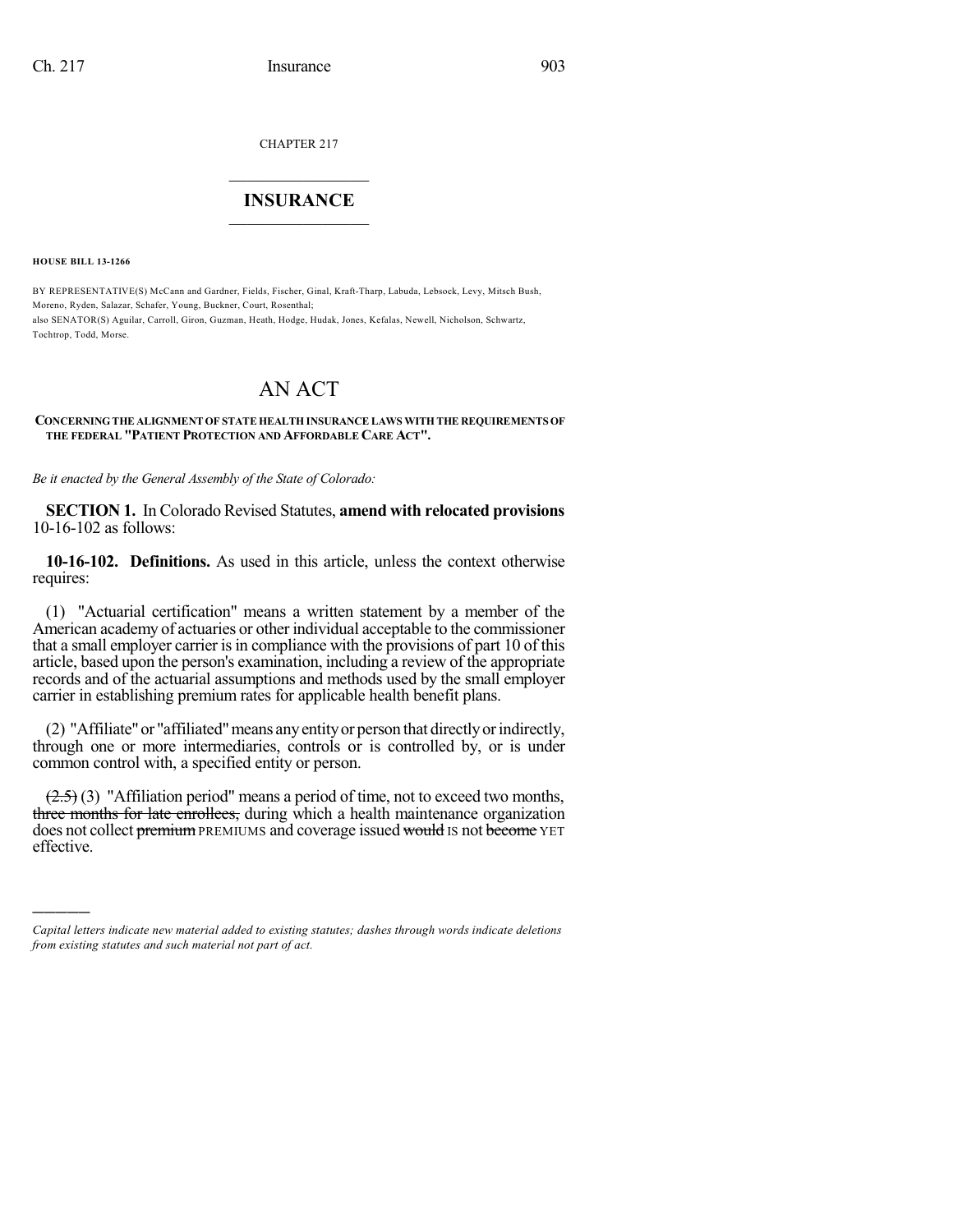(3) "Base premium rate" means, as to a rating period, the lowest premium rate charged or that could have been charged by the small employer carrier to small employers with similar case characteristics for health benefit plans subject to state insurance regulation.

(4) "Basic health benefit plan" means a health benefit plan developed pursuant to section  $10-16-105(7.2)$ .

(5) (4) "Basic health care services" means health care services that an enrolled population of a health maintenance organization organized pursuant to the provisions of part 4 of this article might reasonably require in order to maintain good health, including, as AT a minimum, emergency care, inpatient and outpatient hospital services, physician services, outpatient medical services, and laboratory and X-ray services.

 $(5.3)$  (5) "Benefits ratio" means the ratio of the value of the actual benefits, not including dividends, to the value of the actual premiums, not reduced by dividends, over the entire period for which rates are computed to provide coverage. "Benefits ratio" is also known as "targeted loss ratio".

 $(5.5)$  (6) "Bona fide association" means, with respect to health insurance coverage offered in Colorado, an association which THAT:

(a) Has been actively in existence for at least five years;

(b) Has been formed and maintained in good faith for purposes other than obtaining insurance and does not condition membership on the purchase of association-sponsored insurance;

(c) Doesnot conditionmembershipin the association on anyhealth-status-related factor relating to an individual, including an employee of an employer or a dependent of an employee, and clearly so states in all membership and application materials;

(d) Makes health insurance coverage offered through the association available to all members regardless of any health-status-related factor relating to such THE members orindividuals eligible for coverage through amember and clearlyso states in all marketing and application materials;

(e) Does not make health insurance coverage offered through the association available other than in connection with a member of the association and clearly so states in all marketing and application materials; and

(f) Provides and annually updatesinformation necessary forthe commissionerto determine whether or not an association meets the definition of a bona fide association before qualifying as a bona fide association for the purposes of this article.

 $(5.6)$  (7) "Bona fide volunteer":

(a) Has the meaning set forth in section 31-30-1202, C.R.S.;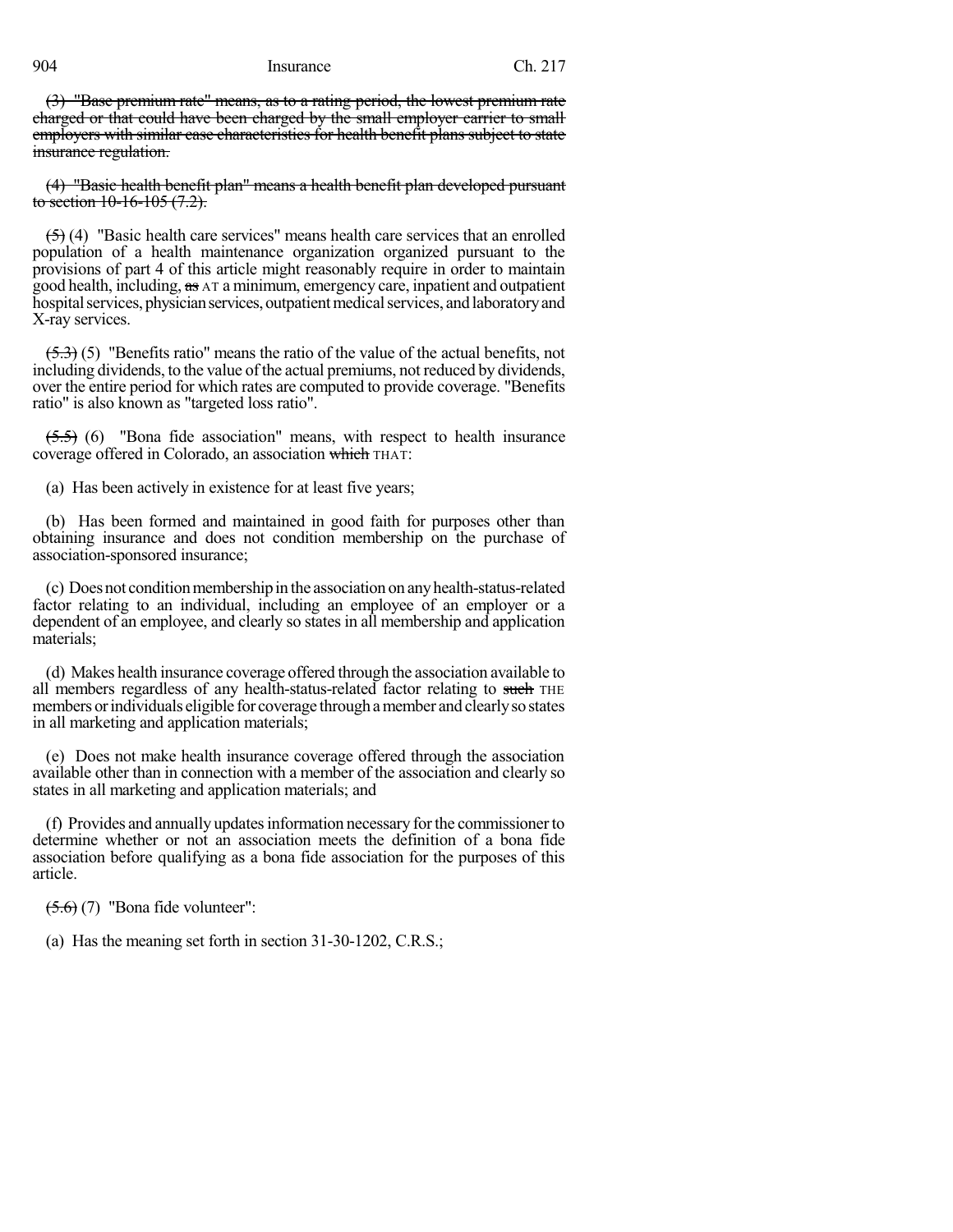(b) Means any volunteer member of a not-for-profit nongovernmental entity that is organized to provide firefighting services, emergency medical services, or ambulance services; and

(c) Means any volunteer member of a rescue unit as defined in section 25-3.5-103, C.R.S.

(6) (a) "Business group of one" means, for purposes of qualification, an individual, a sole proprietor, or a single full-time employee of a subchapter S corporation, C corporation, nonprofit corporation, limited liability company, or partnership who works twenty-four hours or more a week on a permanent basis and who has carried on significant business activity for a period of at least one year prior to application for coverage, has gross income as indicated on federal internal revenue service forms  $1040$ , schedule C, F, or SE, or other forms recognized by the federal internal revenue service for income reporting purposes which generated gross income from which that individual, sole proprietor, or single full-time employee has derived at least a substantial part of such individual's income for one year out of the most recent consecutive three-year period. For the purposes of this subsection (6), "substantial part of such individual's income" means income derived from business activities of the business group of one that are sufficient to pay for annual health insurance premiums for the business group of one.

(b) "Business group of one" includes a full-time household employee who works twenty-four hours or more a week on a permanent basis as a household employee, if that employee has derived at least a substantial part of such employee's earned income for one year out of the preceding three-year period from household employment, and if the employee's employer, on at least fifty percent of the days in a normal work week during the preceding calendar quarter, employed at least one household employee.

(c) For purposes of determining whether an applicant meets the requirements of the definition set forth in this subsection (6), a carrier may require an applicant to submit to the carrier any of the following forms of documentation that is applicable to the applicant's current business or employment:

(I) Employment-related tax and withholding information, including, but not limited to, a federal internal revenue service form 1099; and

(II) Relevant portions of federal and state tax returns or a certification by an attorney or certified public accountant that federal and state tax returns have been filed as a business.

(d) For purposes of determining whether an applicant meetsthe requirements of twenty-four hours or more per week on a permanent basis as set forth in this subsection  $(6)$ , the commissioner shall promulgate a rule, within existing resources, to define what types of documentation may be requested by a carrier to substantiate this requirement.

(7) "Capped employees" means the number of employees and dependents with health problems at the time the plan of which such employees are a part was issued who are in small groups covered by the carrier where the small employer group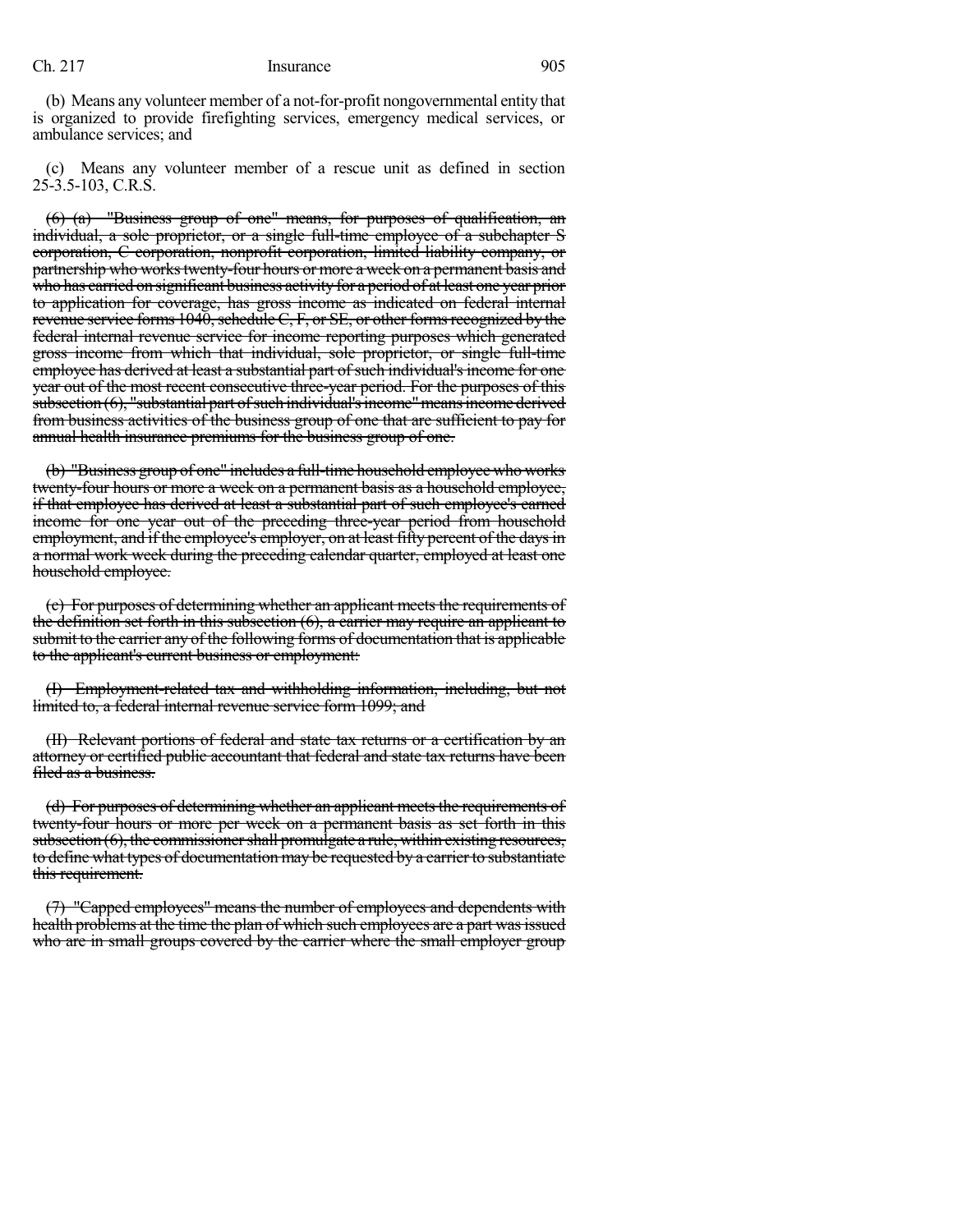would have failed the carrier's normal and actuarially-based small group underwriting criteria specifically because of the health status of those employees with health problems at the time the plan was issued, but who were issued basic or standard health benefit plan coverage as required under section  $10-16-105$  (7.3) (e) regardless of the health status of the group. "Capped employees" only includes employees and dependents covered by a small employer group health benefit plan of a carrier at the time the carrier proposes to suspend its duty to issue basic or standard health benefit plan coverage as required under section  $10-16-105(7.3)(e)$ .

(8) "Carrier" means any entity that provides health coverage in this state, including a franchise insurance plan, a fraternal benefit society, a health maintenance organization, a nonprofit hospital and health service corporation, a sickness and accident insurance company, and any other entity providing a plan of health insurance or health benefits subject to the insurance laws and regulations RULES of Colorado.

# (9) (Deleted by amendment, L. 97, p. 630, § 3, effective May 1, 1997.)

 $(10)(9)$  (a) "Case characteristics" means demographic characteristics of a small employer that are considered by the carrier in the determination of premium rates for the INDIVIDUALS AND small employer EMPLOYERS.

(b) "Case characteristics" are limited to the following demographic characteristics, AS FURTHER DEFINED AND DETERMINED BY THE COMMISSIONER BY RULE:

(I) The age of covered individuals; according to the following brackets:

(A) For children who are dependents, a single bracket from newborn to nineteen years of age, unless the child is a full-time student covered as a dependent, in which case the bracket is newborn up to twenty-four years of age;

(B) For adults and emancipated minors, age brackets in five-year intervals;

(II) Geographic location of the policyholder; as determined by rule of the commissioner pursuant to section 10-16-104.9;

(III) Family size; including the following size categories only: AND

(A) One adult;

(B) One adult and any children;

(C) Two adults; and

(D) Two adults and any children;

(IV) Smoking status and TOBACCO USE.

(V) (Deleted by amendment, L. 2007, p. 1752, § 1, effective January 1, 2009.)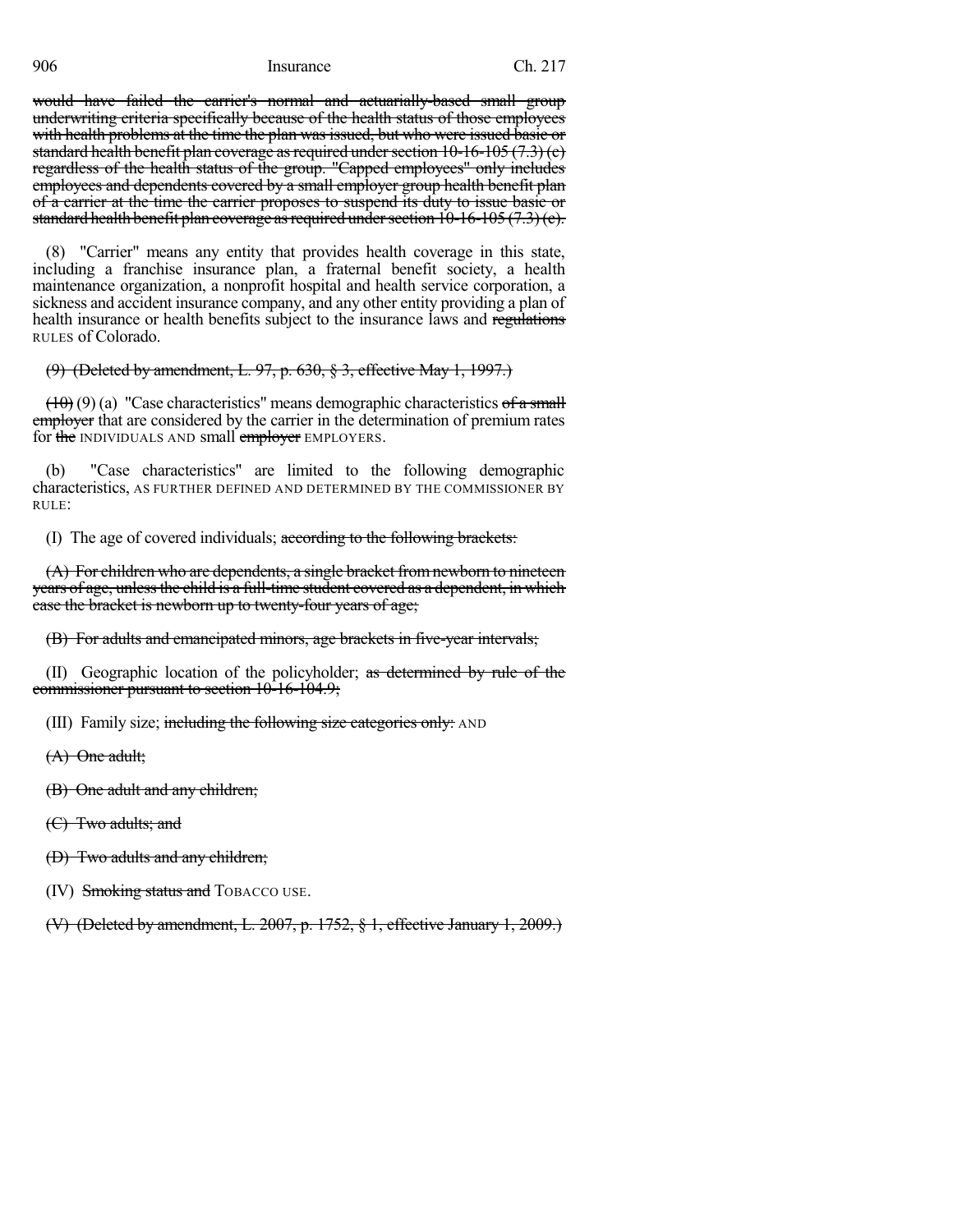(VI) Standard industrial classification.

(VII) (Deleted by amendment, L. 2007, p. 1752, § 1, effective January 1, 2009.)

(c) Effective September 1, 2003, "case characteristics" does not include duration of coverage or any other characteristic not specifically described in paragraph (b) of this subsection (10).

(10) "CATASTROPHIC PLAN" MEANS AN INDIVIDUAL HEALTH BENEFIT PLAN THAT DOES NOT PROVIDE A BRONZE, SILVER, GOLD, OR PLATINUM LEVEL OF COVERAGE, AS THOSE COVERAGE LEVELS ARE DESCRIBED IN SECTION 10-16-103.4, AND IS AVAILABLE ONLY TO INDIVIDUALS UNDER THIRTY YEARS OF AGE OR WHO MEET THE ELIGIBILITY REQUIREMENTS IN FEDERAL LAW FOR PARTICIPATION IN A CATASTROPHIC PLAN.

 $(10.3)(11)$  "Child-only plan" means a health benefit plan that is issued on or after April 29, 2011, and that provides coverage to an individual under nineteen TWENTY-ONE years of age. A "child-only plan" does not include coverage provided to a dependent under an individual or group health benefit plan.

 $(10.5)$  (12) "Church plan" shall have HAS the same meaning as set forth in 29 U.S.C.sec. 1002 (33) of the federal "Employee Retirement Income SecurityAct of 1974".

(11) (Deleted by amendment, L. 2004, p. 980, § 3, effective August 4, 2004.)

(12) (13) "Commissioner" means the commissioner of insurance.

 $(13)$  (14) "Control" has the same meaning as set forth in section 10-3-801 (3).

(13.5) (15) "Covered person" means a person entitled to receive benefits or services under a health coverage plan.

(13.7) (16) "Creditable coverage" means benefits or coverage provided under:

(a) Medicare, medicaid THE "COLORADO MEDICAL ASSISTANCE ACT", ARTICLES 4 TO 6 OF TITLE 25.5,C.R.S., or the children's basic health plan established pursuant to article 8 of title 25.5, C.R.S.;

(b) An employee welfare benefit plan or group health insurance or health benefit plan;

(c) An individual health benefit plan;

(d) A state health benefits risk pool; (including but not limited to CoverColorado); or

(e) Chapter 55 of title 10 of the United States Code, a medical care program of the federal Indian health service or of a tribal organization, a health plan offered under chapter 89 of title 5, United States Code, a public health plan, or a health benefit plan under section 5 (e) of the federal "Peace Corps Act" 22 U.S.C. sec.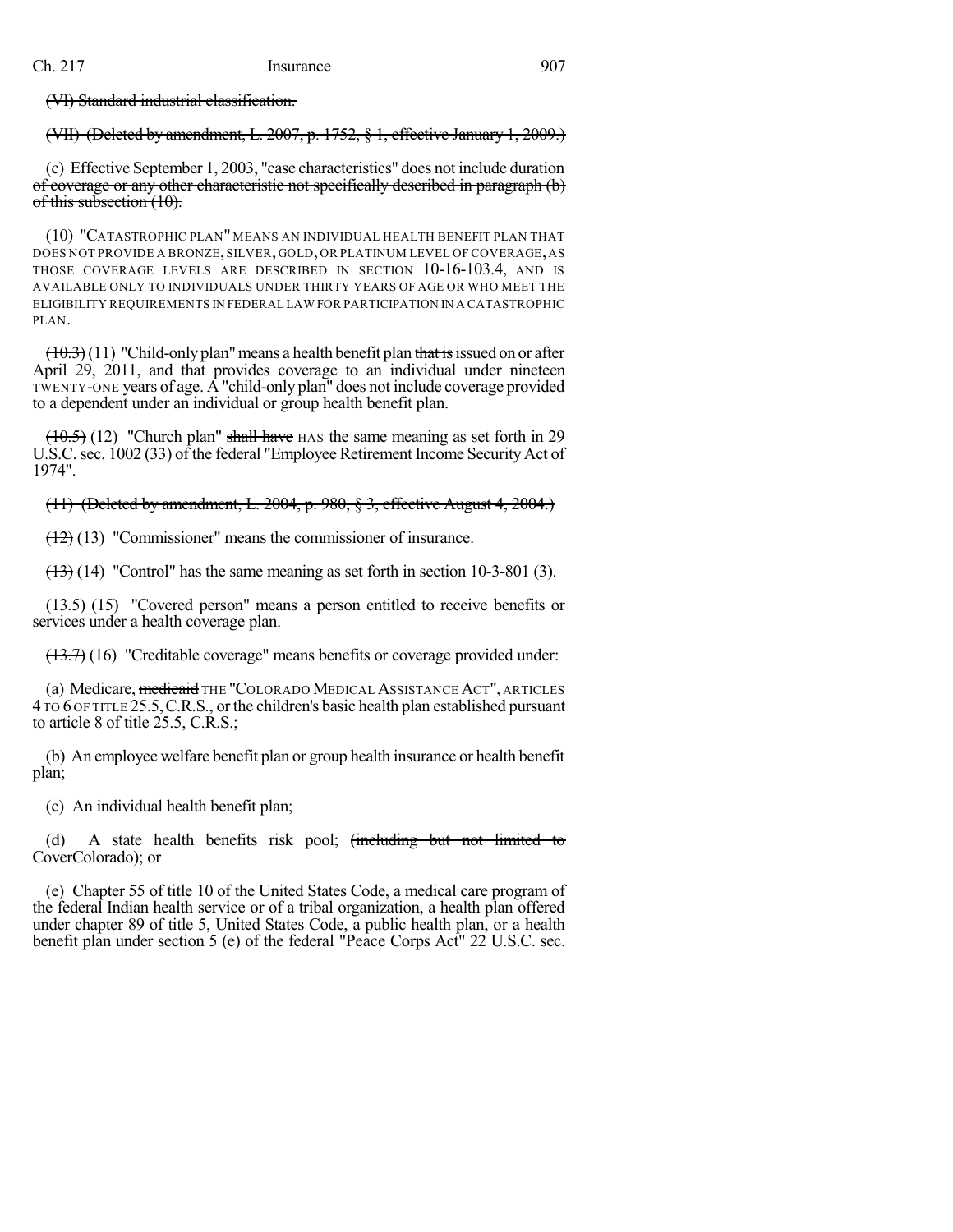2504 (e).

(14) (17) "Dependent" means a spouse, A PARTNER IN A CIVIL UNION, an unmarried child under nineteen years of age, an unmarried child who is a full-time student under twenty-four years of age and who is financially dependent upon the parent, and an unmarried child of any age who is medically certified as disabled and dependent upon the parent. "Dependent" shall include INCLUDES a designated beneficiary, as defined in section 15-22-103 (1), C.R.S., if an employer elects to cover a designated beneficiary as a dependent.

 $(15)$  (18) (a) "Eligible employee" means an A FULL-TIME employee who has a regular work week of twenty-four or more hours and includes a sole proprietor and a partner of a partnership if the sole proprietor or partner is included as an employee under a health benefit plan of a small employer. but does not include an employee who works on a temporary or substitute basis IN A BONA FIDE EMPLOYER-EMPLOYEE RELATIONSHIP WITH AN EMPLOYER THAT HAS NOT BEEN ESTABLISHED FOR THE PURPOSE OF OBTAINING A SMALL GROUP PLAN. THE TERM DOES NOT INCLUDE:

(I) AN EMPLOYEE WHO WORKS ON A TEMPORARY OR SUBSTITUTE BASIS;

(II) AN INDIVIDUAL AND HIS OR HER SPOUSE OR PARTNER IN A CIVIL UNION WITH RESPECT TO A TRADE OR BUSINESS,WHETHER INCORPORATED OR UNINCORPORATED, THAT IS WHOLLY OWNED BY THE INDIVIDUAL OR BY THE INDIVIDUAL AND HIS OR HER SPOUSE OR PARTNER IN A CIVIL UNION; OR

(III) A PARTNER IN A PARTNERSHIP AND HIS OR HER SPOUSE OR PARTNER IN A CIVIL UNION WITH RESPECT TO THE PARTNERSHIP; EXCEPT THAT A PARTNER AND HIS OR HER SPOUSE OR PARTNER IN A CIVIL UNION MAY PARTICIPATE IN A SMALL GROUP PLAN ESTABLISHED TO COVER ONE OR MORE ELIGIBLE EMPLOYEES OF THE PARTNERSHIP WHO ARE NOT PARTNERS IN THE PARTNERSHIP.

(b) Notwithstanding any provision of law to the contrary, an eligible employee of a small employer who could also be considered a dependent of the small employer shall MUST receive taxable income from such THE small employer in an amount equivalent to minimum wage for working twenty-four hours per week FULL-TIME on a permanent basis in order for the employer group to be considered a business group of two or more AN EMPLOYEE OF THE SMALL EMPLOYER.

(c) Nothing in this subsection  $(15)$  is intended to limit  $(18)$  LIMITS the employer's traditional ability to set valid and acceptable standards for employee eligibility based on the terms and conditions of employment, including a minimum weekly work requirement in excess of twenty-four THIRTY hours and eligibility based upon salaried versus hourly workers and management versus nonmanagement employees.

 $(15.5)$  (19) "Emergency service provider" means a local government, or an authority formed by two or more local governments, that provides firefighting and fire prevention services, emergency medical services, ambulance services, or search and rescue services, or a not-for-profit nongovernmental entity organized for the purpose of providing any such OF THOSE services through the use of bona fide volunteers.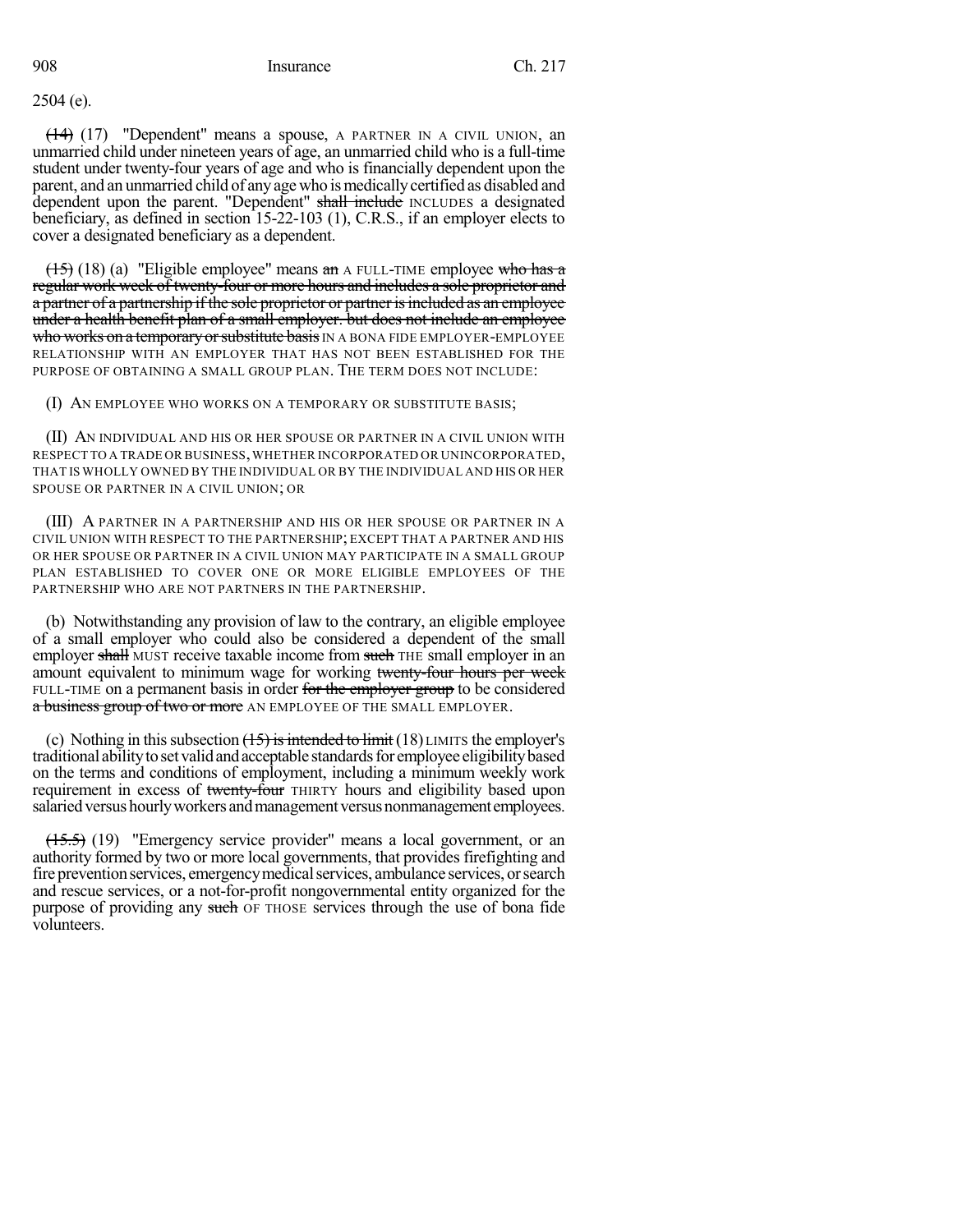$(16)(20)$  "Enrollee" means:

(a) An individual who is or has been enrolled in a health maintenance organization; or

(b) An individual who is or has been enrolled in an individual or group prepaid dental care plan as a principal subscriber together with such AND INCLUDES THE individual's dependents who are entitled to PREPAID dental care services under the plan solely because of their status as dependents of the principal subscriber.

 $(17)$  (21) "Enrollee coverage" means any certificate or contract A HEALTH COVERAGE PLAN issued pursuant to section  $10-16-507$  THIS ARTICLE to an enrollee setting out the dental coverage to which such THE enrollee is entitled UNDER THE HEALTH COVERAGE PLAN.

(22) (a) "ESSENTIAL HEALTH BENEFITS" HAS THE SAME MEANING AS SET FORTH IN SECTION 1302 (b) OF THE FEDERAL "PATIENT PROTECTION AND AFFORDABLE CARE ACT OF 2010", AS AMENDED, PUB.L. 111-148;

(b) "ESSENTIAL HEALTH BENEFITS" INCLUDES:

(I) AMBULATORY PATIENT SERVICES;

(II) EMERGENCY SERVICES;

(III) HOSPITALIZATION;

(IV) LABORATORY SERVICES;

(V) MATERNITY AND NEWBORN CARE;

(VI) MENTAL HEALTH AND SUBSTANCE ABUSE DISORDER SERVICES, INCLUDING BEHAVIORAL HEALTH TREATMENT;

(VII) PEDIATRIC SERVICES, INCLUDING ORAL AND VISION CARE;

(VIII) PRESCRIPTION DRUGS;

(IX) PREVENTIVE AND WELLNESS SERVICES AND CHRONIC DISEASE MANAGEMENT; AND

(X) REHABILITATIVE AND HABILITATIVE SERVICES AND DEVICES.

(23) "ESSENTIAL HEALTH BENEFITS PACKAGE" MEANS THE ESSENTIAL HEALTH BENEFITS PACKAGE REQUIRED UNDER SECTION 1302 (a) OF THE FEDERAL ACT AND INCLUDES COVERAGE THAT:

(a) PROVIDES FOR THE ESSENTIAL HEALTH BENEFITS;

(b) LIMITS COST-SHARING FOR THIS COVERAGE IN ACCORDANCE WITH SECTION 1302 (c) OF THE FEDERAL ACT; AND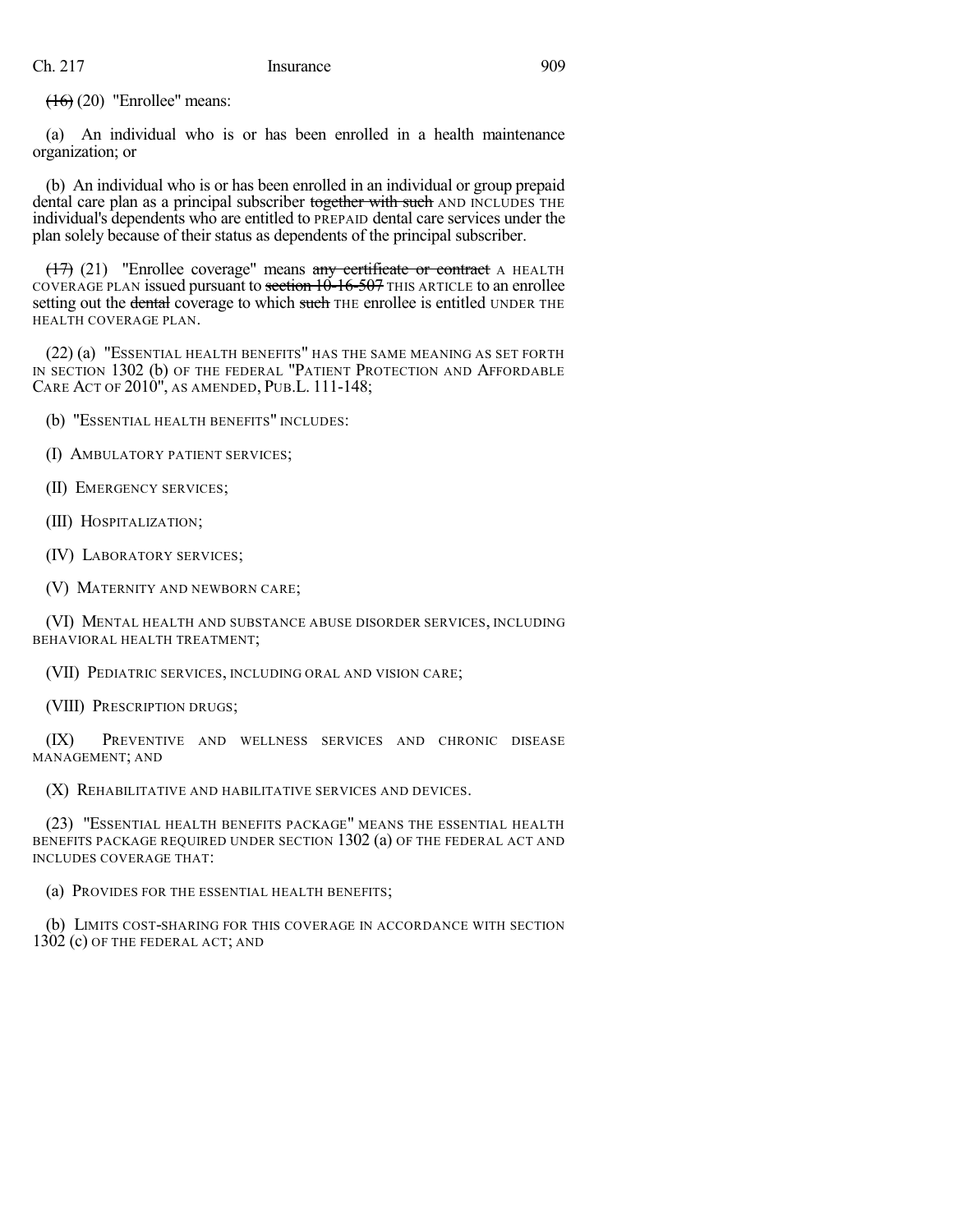(c) FOR INDIVIDUAL AND SMALL EMPLOYER HEALTH BENEFIT PLANS, PROVIDES BRONZE, SILVER, GOLD, OR PLATINUM LEVELS OF COVERAGE DESCRIBED IN SECTION 1302 (d) OF THE FEDERAL ACT, AS SPECIFIED IN SECTION 10-16-103.4.

(18) (24) "Established geographic service area" means the entire state of Colorado or, for plans that do not cover the entire state, any county within which the carrier is authorized to have arrangements established with providers to provide services.

(19) (25) "Evidence of coverage" means any certificate, agreement, or contract issued to an enrollee by a health maintenance organization setting out the coverage to which the enrollee is or was entitled.

(26) "EXCHANGE"MEANS THECOLORADO HEALTH BENEFIT EXCHANGE CREATED IN ARTICLE 22 OF THIS TITLE.

 $(20)(27)$  "Executive director" means the executive director of the department of public health and environment.

(28) "FEDERAL ACT" MEANS THE FEDERAL "PATIENT PROTECTION AND AFFORDABLECAREACT",PUB.L.111-148, AS AMENDED BY THE FEDERAL "HEALTH CARE AND EDUCATION RECONCILIATION ACT OF 2010", PUB.L. 111-152, AND AS MAY BE FURTHER AMENDED, INCLUDING ANY FEDERAL REGULATIONS ADOPTED UNDER THE FEDERAL ACT.

(29) "FEDERAL LAW" INCLUDES THE FEDERAL "PATIENT PROTECTION AND AFFORDABLE CARE ACT OF 2010", PUB.L. 111-148, AS AMENDED BY THE FEDERAL "HEALTH CARE AND EDUCATION RECONCILIATION ACT OF 2010",PUB.L. 111-152, AND AS MAY BE FURTHER AMENDED, ALSO REFERRED TO IN THIS ARTICLE AS THE "ACA"; THE FEDERAL "PUBLIC HEALTH SERVICE ACT", AS AMENDED, 42 U.S.C. SEC. 201 ET SEQ., ALSO REFERRED TO IN THIS ARTICLE AS "PHSA"; THE FEDERAL "HEALTH INSURANCE PORTABILITY AND ACCOUNTABILITY ACT OF 1996", AS AMENDED, PUB.L. 104-191, ALSO REFERRED TO IN THIS ARTICLE AS "HIPAA"; THE federal "Employee Retirement Income Security Act of 1974", as amended, 29U.S.C. SEC. 1001 ET SEQ., ALSO REFERRED TO IN THIS ARTICLE AS "ERISA"; AND ANY FEDERAL REGULATION IMPLEMENTING THESE FEDERAL ACTS.

 $(20.5)$  (30) "Government plan" shall have HAS the same meaning as set forth in 29 U.S.C. sec. 1002 (32) of the federal "Employee Retirement Income Security Act of 1974", and as in any federal governmental plan.

(31) "GRANDFATHERED HEALTH BENEFIT PLAN" MEANS A HEALTH BENEFIT PLAN PROVIDED TO AN INDIVIDUAL OR EMPLOYER BY A CARRIER ON OR BEFORE MARCH 23, 2010, FOR AS LONG AS IT MAINTAINS THAT STATUS IN ACCORDANCE WITH FEDERAL LAW AND INCLUDES ANY EXTENSION OF COVERAGE UNDER AN INDIVIDUAL OR EMPLOYER HEALTH BENEFIT PLAN THAT EXISTED ON OR BEFORE MARCH 23, 2010, TO A DEPENDENT OF AN INDIVIDUAL ENROLLED IN THE PLAN OR TO A NEW EMPLOYEE AND HIS OR HER DEPENDENTS WHO ENROLL IN THE EMPLOYER HEALTH BENEFIT PLAN. THIS ARTICLE, AS IT EXISTED PRIOR TO THE EFFECTIVE DATE OF THIS SUBSECTION (31), APPLIES TO GRANDFATHERED HEALTH BENEFIT PLANS ON AND AFTER THE EFFECTIVE DATE OF THIS SUBSECTION (31).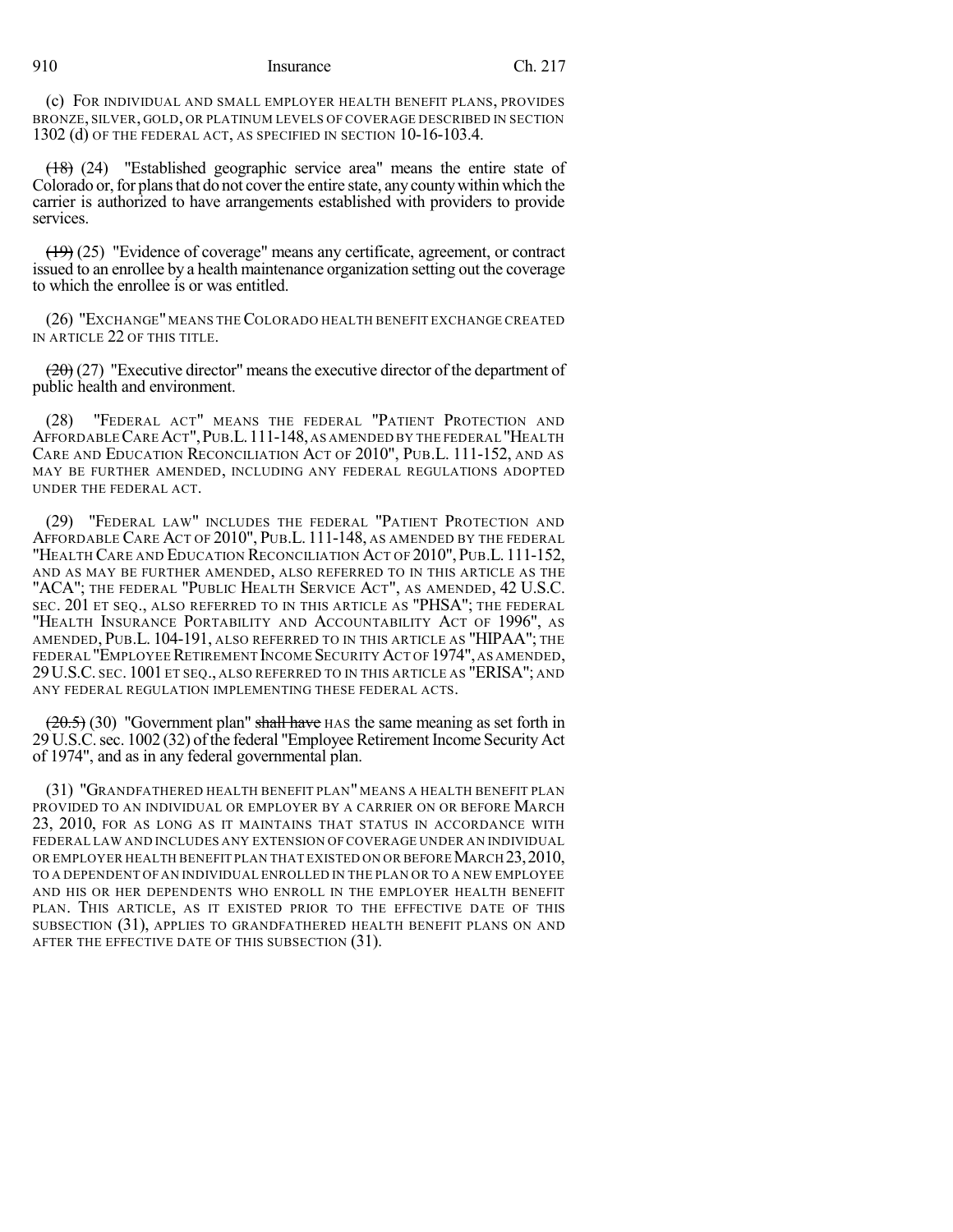$(21)(32)$  (a) "Health benefit plan" means any hospital or medical expense policy or certificate, hospital or medical service corporation contract, or health maintenance organization subscriber contract or any other similar health contract subject to the jurisdiction of the commissioner available for use, offered, orsold in Colorado.

(b) "Health benefit plan" does not include:

(I) Accident only;

(II) Credit;

(III) Dental;

(IV) Vision;

(V) Medicare supplement;

(VI) Benefits for long-term care, home health care, community-based care, or any combination thereof;

(VII) Disability income insurance;

(VIII) Liability insurance including general liability insurance and automobile liability insurance;

(IX) Coverage for on-site medical clinics;

(X) Coverage issued as a supplement to liability insurance, workers' compensation, or similar insurance; or

(XI) Automobile medical payment insurance; The term also excludes OR

(XII) Specified disease, hospital confinement indemnity, or limited benefit health insurance if such THE types of coverage do not provide coordination of benefits and are provided under separate policies or certificates.

(c) Solely with respect to the provisions of section 10-16-118,  $(1)$  (b) concerning ereditable coverage for individual policies, the term "HEALTH BENEFIT PLAN" excludes individual short-term limited duration health insurance policies. issued after January 1, 1999. This means such policies do not have to recognize creditable coverage. For the purpose of this paragraph (b), "short-termlimited duration health insurance policy" means a nonrenewable individual health benefit plan with a specified duration of not more than six months that meets the following requirements:

(I) The short-term limited duration health insurance policy is issued only to individuals who have not had more than one such policy providing the same or similar nonrenewable coverage from any carrier within the past twelve months and so states in all marketing materials, application forms, and policy forms. An applicant shall be deemed to be eligible for coverage if a short-term carrier includes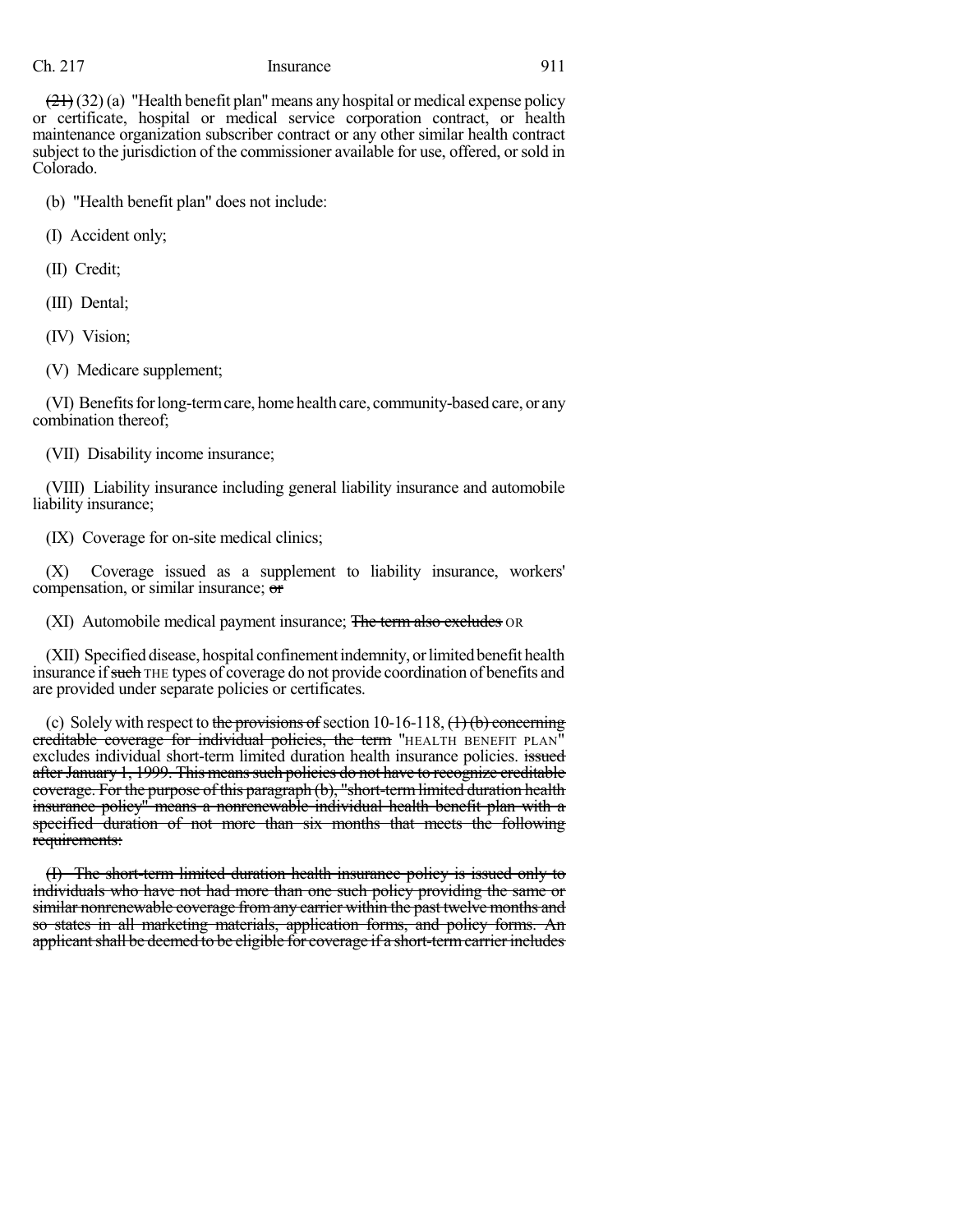in its application form the following: "Have you or any other person to be insured been covered under two or more nonrenewable short-term policies during the past twelve months? If "yes", then this policy cannot be issued. You must wait six months from the date of your last such policy to apply for a short-term policy."

(II) The short-term limited duration health insurance policy contains the following disclosure in ten-point or larger bold-faced type in all marketing materials, application forms, and policy forms: "This policy does not provide portability of prior coverage. As a result, any injury, sickness, or pregnancy for which you have incurred charges, received medical treatment, consulted a health care professional, or taken prescription drugs within twelve months of the effective date of this policy will not be covered under this policy."

(22) (33) "Health care services" means any services included in OR INCIDENTAL To the furnishing to any individual of medical, mental, dental, or optometric care; or hospitalization; or nursing home care or incident to the furnishing of such care or hospitalization TO AN INDIVIDUAL, as well as the furnishing to any person of any and all other services for the purpose of preventing, alleviating, curing, or healing human physical or mental illness or injury. "Health care services" includes the rendering of such THE services through the use of telemedicine.

 $(22.5)$  (34) "Health coverage plan" means a policy, contract, certificate, or agreement entered into, by offered, to or issued by a carrier to provide, deliver, arrange for, pay for, or reimburse any of the costs of health care services.

 $(23)$  (35) "Health maintenance organization" means any person who:

(a) Provides, either directly or through contractual or other arrangements with others, health care services to enrollees; and

(b) Provides, either directly or through contractual or other arrangements with other persons, health care services, including,  $\frac{1}{x}$  a minimum, but not limited to, emergency care, inpatient and outpatient hospital services, physician services, outpatient medical services, and laboratory and X-ray services; and

(c) Isresponsible for the availability, accessibility, and quality of the health care services provided or arranged.

 $(24)(36)$  "Health status" means the determination by a carrier of the past, present, or expected risk of an individual orthe employer due to the health conditions of THE INDIVIDUAL OR the employees of the employer.

 $(24.5)$  (37) "Health-status-related factor" means any of the following factors:

(a) Health status;

(b) Medical condition, including both physical and mental illnesses;

- (c) Claims experience;
- (d) Receipt of health care;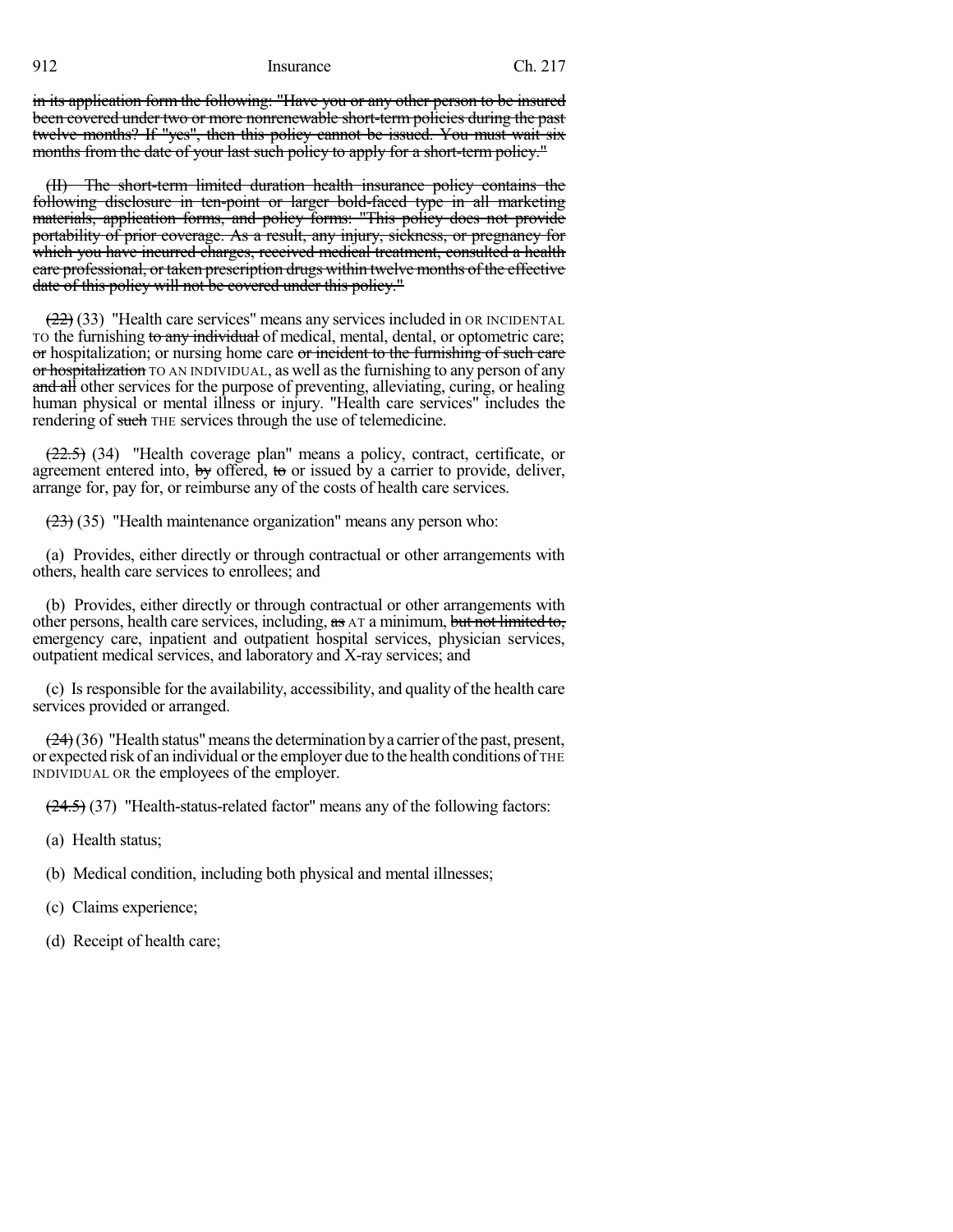(e) Medical history;

(f) Genetic information;

(g) Evidence of insurability, including conditions arising out of acts of domestic violence; and

(h) Disability.

 $(24.7)$  (38) "Hearing aid" means amplification technology that optimizes audibility and listening skills in the environments commonly experienced by the patient, including a wearable instrument or device designed to aid or compensate for impaired human hearing. "Hearing aid" shall include INCLUDES any parts or ear molds.

 $(25)$  (39) "Index rate" means as to a rating period for small employers with similar case characteristics, the arithmetic average of the applicable base premium rate and the corresponding highest premium rate THE PREMIUM RATE ESTABLISHED FOR A MARKET SEGMENT BASED ON THE TOTAL COMBINED CLAIMS COSTS FOR PROVIDING ESSENTIAL HEALTH BENEFITS WITHIN THE SINGLE RISK POOL OF THAT MARKET SEGMENT.

 $(25.5)$  (40) "Intermediary" means a person authorized by health care providers to negotiate and execute provider contracts with carriers on behalf of such providers.

(26) "Late enrollee" means an eligible employee or dependent who requests enrollment in a group health benefit plan following the initial enrollment period for which such individual is entitled to enroll under the terms of the health benefit plan, if such initial enrollment period is a period of at least thirty days. An eligible employee or dependent shall not be considered a late enrollee if:

(a) The individual:

Was covered under other creditable coverage at the time of the initial enrollment period and, if required by the carrier or issuer, the employee stated at the time of initial enrollment that this was the reason for declining enrollment;

(II) Lost coverage under the other creditable coverage as a result of termination of employment or eligibility, reduction in the number of hours of employment, the involuntary termination of the creditable coverage, death of a spouse, legal separation or divorce, or employer contributions towards such coverage was terminated; and

(III) Requests enrollment within thirty days after termination of the other creditable coverage; or

(b) The individual is employed by an employer that offers multiple health benefit plans and elects a different plan during an open enrollment period; or

(c) A court has ordered that coverage be provided for a dependent under a covered employee's health benefit plan and the request for enrollment is made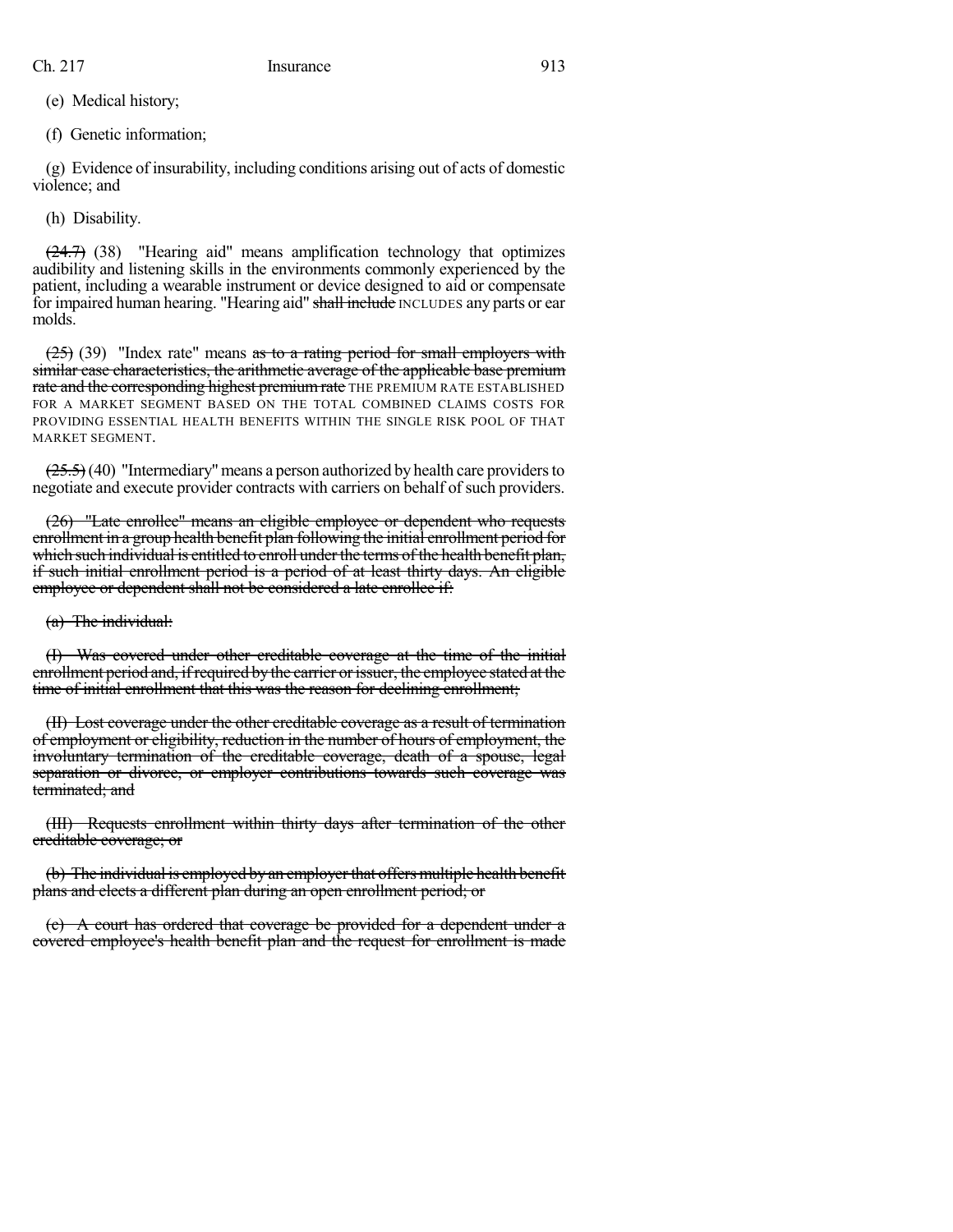within thirty days after issuance of such court order; or

(d) (I) A person becomes a dependent of a covered person through marriage, birth, adoption, or placement for adoption and requests enrollment no later than thirty days after becoming such a dependent. In such case, coverage shall commence on the date the person becomes a dependent if a request for enrollment is received in a timely fashion before such date.

(II) Aperson who becomes a dependent of a covered person through a designated beneficiary agreement pursuant to article 22 of title 15, C.R.S., requests enrollment no later than thirty days after becoming such a dependent, and the employer of the covered person electsto cover designated beneficiaries as dependents.In such case, coverage shall commence on the date the person becomes a dependent if a request for enrollment is received in a timely fashion before said date.

(e) The parent or legal guardian of the dependent disenrolls the dependent from, or the dependent otherwise becomes ineligible for, the children's basic health plan, established pursuant to article 8 of title 25.5, C.R.S., and requests enrollment of the dependent no later than ninety days after the disenrollment.

(f) The employee or dependent is enrolled in the medical assistance program established under the "Colorado Medical Assistance Act", articles 4 to 6 of title 25.5, C.R.S., is terminated from the program as a result of loss of eligibility for the program, and requests coverage under the group health benefit plan within sixty days after the date of termination from the program.

(g) The employee or dependent becomes eligible for premium assistance under the "Colorado Medical Assistance Act", articles 4 to 6 of title 25.5, C.R.S., or the children's basic health plan established in article 8 of title 25.5, C.R.S., including under any waiver or demonstration project conducted under or in relation to such act or plan, and the employee or dependent requests coverage under the group health benefit plan within sixty days after the date the employee or dependent is determined to be eligible for such assistance.

 $(26.3)$  (41) "Licensed health care provider" shall have HAS the same meaning as in section 10-4-601.

 $(26.4)$  (42) "Local government" means any city, county, city and county, special district, or other political subdivision of this state.

 $(26.5)$  (43) "Managed care plan" means a policy, contract, certificate, or agreement offered by a carrier to provide, deliver, arrange for, pay for, or reimburse any of the costs of health care services through the covered person's use of health care providers managed by, owned by, under contract with, or employed by the carrier because the carrier either requires the use of or creates incentives, including financial incentives, for the covered person's use of those providers.

(27) "Mandatory coverage provision" means any law requiring the coverage of a health care service or benefit. It does not include any law requiring the reimbursement, utilization, or consideration of a specific category of licensed health care practitioner if such reimbursement, utilization, or consideration does not exceed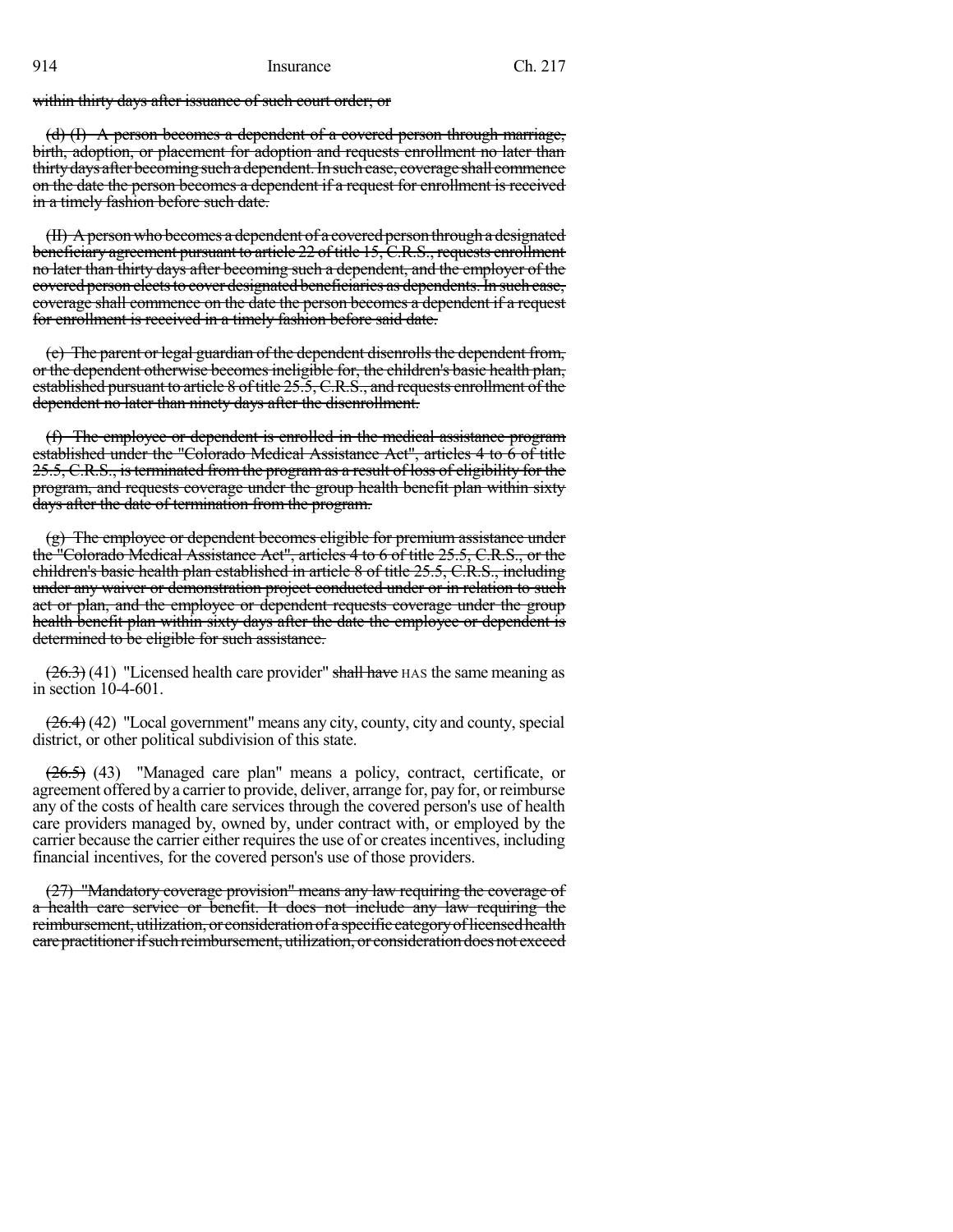the amount authorized by an insurer in its policies and contracts pursuant to section  $10-16-104(7)(a)$ .

 $(27.3)$  (44) "Minor child" means any person under the age of eighteen years OF AGE.

 $(27.5)$  (45) "Network" means a group of participating providers providing services to a managed care plan. For the purposes of part  $\overline{7}$  of this article, any subdivision or subgrouping of a network is considered a network if covered individuals are restricted to the subdivision or subgrouping for covered benefits under the managed care plan.

(28) "New business premium rate" means, as to a rating period, the lowest premium rate charged or offered or which could have been charged or offered by the small employer carrier to small employers with similar case characteristics for newly issued health benefit plans with the same or similar coverage.

 $(28.5)$  (46) "Participating provider" means a provider that, under a contract with a carrier or with its contractor or subcontractor, has agreed to provide health care services to covered persons with an expectation of receiving payment, other than coinsurance, copayments, or deductibles, directly or indirectly from the carrier.

 $(28.7)$  (47) "Patient with diabetes" means a person with elevated blood glucose levels who has been diagnosed as having diabetes by an appropriately licensed health care professional.

(29) (48) "Person" means any individual, partnership, association, trust, or corporation and includes but is not limited to any hospital licensed or certified in this state, independent practice association of physicians, or professional service corporation for the practice of medicine.

 $(29.5)$  (49) "Pharmacy benefit management firm" means any entity doing business in this state that contracts to administer or manage prescription drug benefits on behalf of anycarrierthat provides prescription drug benefitsto residents of this state.

 $(30)$  (50) "Policy of sickness and accident insurance" means any policy or contract of insurance against loss or expense resulting from the sickness of the insured, or from the bodily injury or death of the insured by accident, or both.

 $(31)$  (51) "Premium" means all moneys paid by a small employer and eligible employees as a condition of receiving coverage from a carrier, including any fees or other contributions associated with the health benefit plan.

(32) (52) "Prepaid dental care plan" means any contractual arrangement through an entity organized pursuant to the provisions of part 5 of this article to provide, either directly or through arrangements with others, dental care services to enrollees on a fixed prepayment basis or as a benefit of such THE enrollees' participation or membership in any other contract, agreement, or group.

 $(33)$  (53) "Prepaid dental care plan organization" means any person who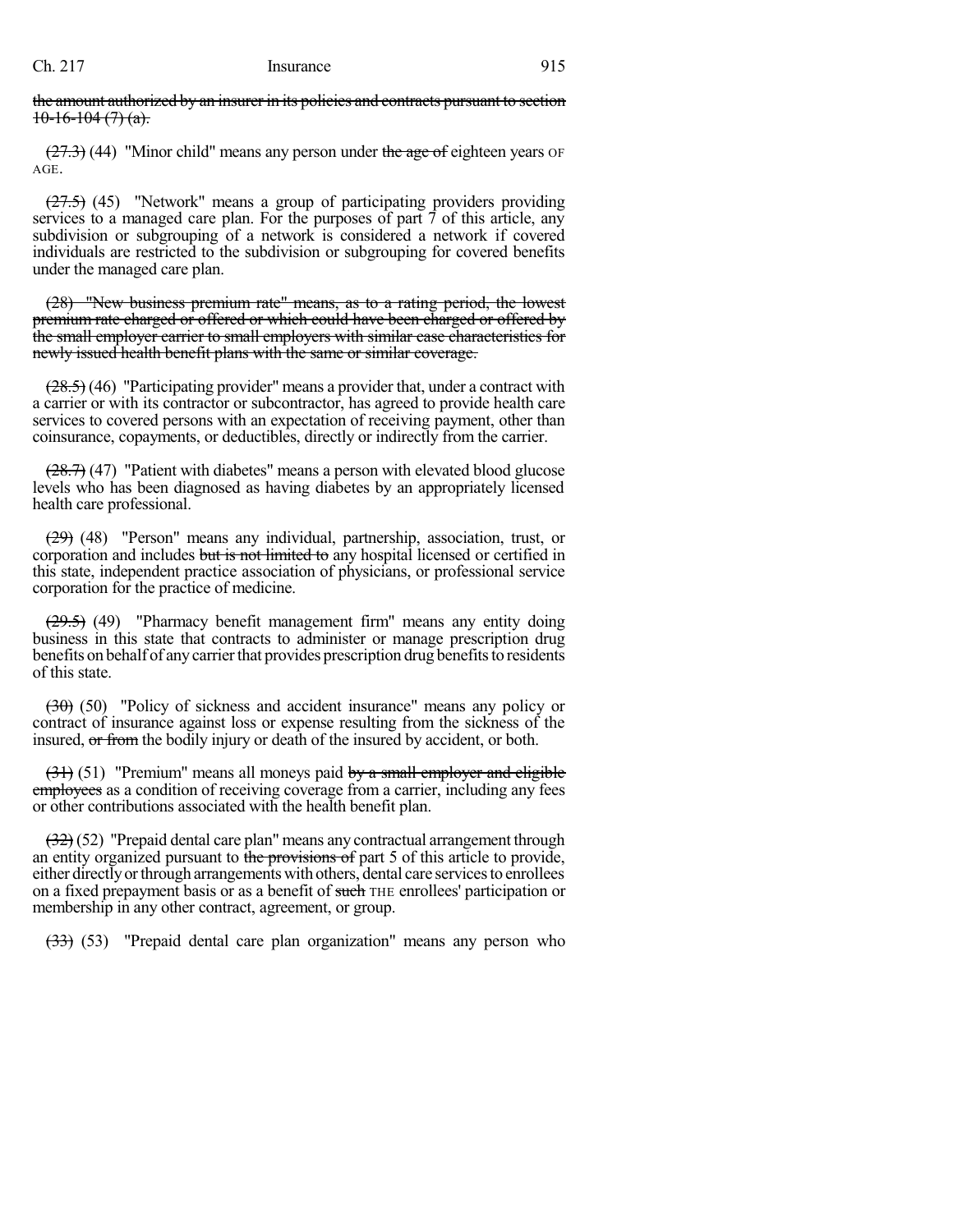undertakes to conduct one or more prepaid dental care plans providing only dental care services.

(34) (54) "Prepaid dental care services" means services included in the practice of dentistry, as defined in article 35 of title 12, C.R.S., THAT ARE PROVIDED TO ENROLLEES UNDER A PREPAID DENTAL CARE PLAN.

 $(35)$  (55) "Producer" means a person licensed by the division who solicits, negotiates, effects, procures, delivers, renews, continues, services, or binds health benefit plans and is licensed to conduct these activities in Colorado.

(36) (56) "Provider" means any physician, dentist, optometrist, anesthesiologist, hospital, X ray, laboratory and ambulance services SERVICE, or other person who is licensed or otherwise authorized in this state to furnish health care services.

(36.3) "Qualifying event" includes birth; adoption; marriage; dissolution of marriage; loss of employer-sponsored insurance; loss of eligibility under the "Colorado Medical Assistance Act", articles 4 5, and 6 of title 25.5, C.R.S.; loss of eligibility under the children's basic health plan, article 8 of title 25.5, C.R.S.; entry of a valid court or administrative order mandating the A child be covered; or involuntary loss of other existing coverage for any reason other than fraud, misrepresentation, or failure to pay a premium.

(36.5) (57) "Rate increase" means an increase in the current rate.

(37) (Deleted by amendment, L. 97, p. 630, § 3, effective May 1, 1997.)

(38) (58) "Rating period" means the calendar period for which premium rates established by a carrier are assumed to be in effect.

(39) (59) "Restricted network provision" means any provision of an individual or group health benefit plan that conditions the payment of benefits, in whole or in part, on the use of health care providers that have entered into a contractual arrangement with the carrier to provide health care services to covered individuals.

"SHORT-TERM LIMITED DURATION HEALTH INSURANCE POLICY" OR "SHORT-TERM POLICY"MEANS A NONRENEWABLE INDIVIDUAL HEALTH BENEFIT PLAN WITH A SPECIFIED DURATION OF NOT MORE THAN SIX MONTHS THAT MEETS THE FOLLOWING REQUIREMENTS:

(a) THE POLICY IS ISSUED ONLY TO INDIVIDUALS WHO HAVE NOT HAD MORE THAN ONE SHORT-TERM POLICY PROVIDING THE SAME OR SIMILAR NONRENEWABLE COVERAGE FROM ANY CARRIER WITHIN THE PAST TWELVE MONTHS AND SO STATES IN ALL MARKETING MATERIALS, APPLICATION FORMS, AND POLICY FORMS. AN APPLICANT IS ELIGIBLE FOR COVERAGE IF A SHORT-TERM CARRIER INCLUDES IN ITS APPLICATION FORM THE FOLLOWING:

HAVE YOU OR ANY OTHER PERSON TO BE INSURED BEEN COVERED UNDER TWO OR MORE NONRENEWABLE SHORT-TERM POLICIES DURING THE PAST TWELVE MONTHS? IF "YES", THEN THIS POLICY CANNOT BE ISSUED. YOU MUST WAIT SIX MONTHS FROM THE DATE OF YOUR LAST SUCH POLICY TO APPLY FOR A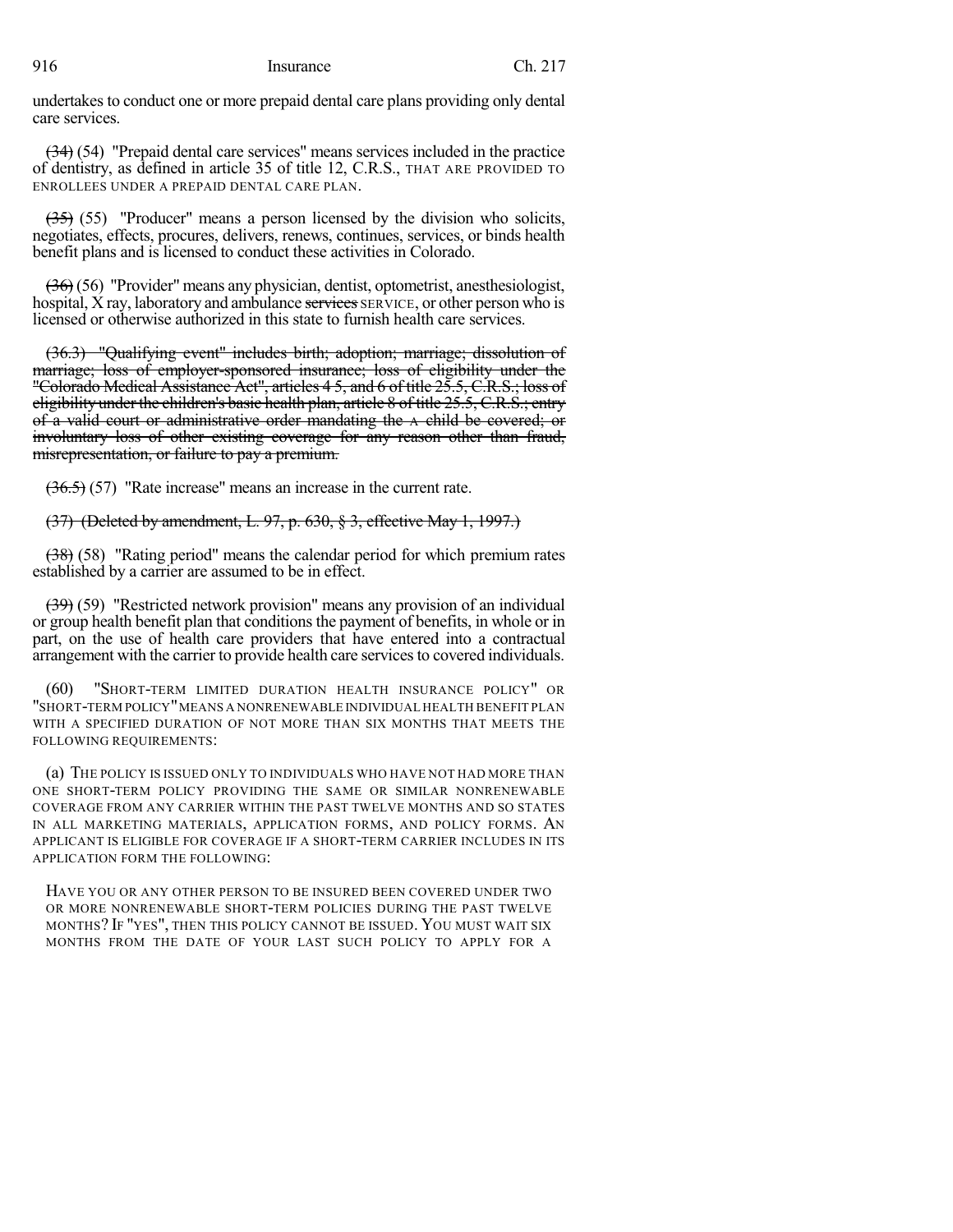SHORT-TERM POLICY.

(b) THE POLICY CONTAINS THE FOLLOWING DISCLOSURE IN TEN-POINT OR LARGER, BOLD-FACED TYPE IN ALL MARKETING MATERIALS,APPLICATION FORMS,AND POLICY FORMS:

THIS POLICY DOES NOT PROVIDE PORTABILITY OF PRIOR COVERAGE. AS A RESULT, ANY INJURY, SICKNESS, OR PREGNANCY FOR WHICH YOU HAVE INCURRED CHARGES, RECEIVED MEDICAL TREATMENT, CONSULTED A HEALTH CARE PROFESSIONAL, OR TAKEN PRESCRIPTION DRUGS WITHIN TWELVE MONTHS BEFORE THE EFFECTIVE DATE OF THIS POLICY WILL NOT BE COVERED UNDER THIS POLICY.

 $(40)$  (61) (a) (I) "Small employer" means any person, firm, corporation, partnership, or association that:

(A) Is actively engaged in business; that

(B) On at least fifty percent of its working days during the preceding calendar quarter, except as provided in section  $10-16-105$  (12), Employed no AN AVERAGE OF AT LEAST ONE BUT NOT more than fifty eligible employees the majority of whom were employed within this state ON BUSINESS DAYS DURING THE IMMEDIATELY PRECEDING CALENDAR YEAR, EXCEPT AS PROVIDED IN PARAGRAPH (e) OF THIS SUBSECTION  $(61)$ ; and that

(C) Was not formed primarily for the purpose of purchasing insurance. "Small employer" includes a business group of one.

(II) THIS PARAGRAPH (a) IS REPEALED, EFFECTIVE DECEMBER 31, 2015.

(b) EFFECTIVE JANUARY 1,2016, "SMALL EMPLOYER"MEANS ANY PERSON, FIRM, CORPORATION, PARTNERSHIP, OR ASSOCIATION THAT:

(I) IS ACTIVELY ENGAGED IN BUSINESS;

(II) EMPLOYED AN AVERAGE OF AT LEAST ONE BUT NOT MORE THAN ONE HUNDRED ELIGIBLE EMPLOYEES ON BUSINESS DAYS DURING THE IMMEDIATELY PRECEDING CALENDAR YEAR, EXCEPT AS PROVIDED IN PARAGRAPH (e) OF THIS SUBSECTION (61); AND

(III) WAS NOT FORMED PRIMARILY FOR THE PURPOSE OF PURCHASING INSURANCE.

(c) In FOR PURPOSES OF determining WHETHER AN EMPLOYER IS A "SMALL EMPLOYER", the number of eligible employees companies that are affiliated companies, or that are eligible to file a combined tax return for purposes of state taxation, shall be considered one employer IS CALCULATED USING THE METHOD SET FORTH IN 26 U.S.C. SEC. 4980h (c) (2) (E).

 $\left(\mathbf{b}\right)$ (d) In order to be classified as a small employer with more than one employee when only one employee enrolls in the small employer's health benefit plan, the small employer shall submit to the small employer carrier the two most recent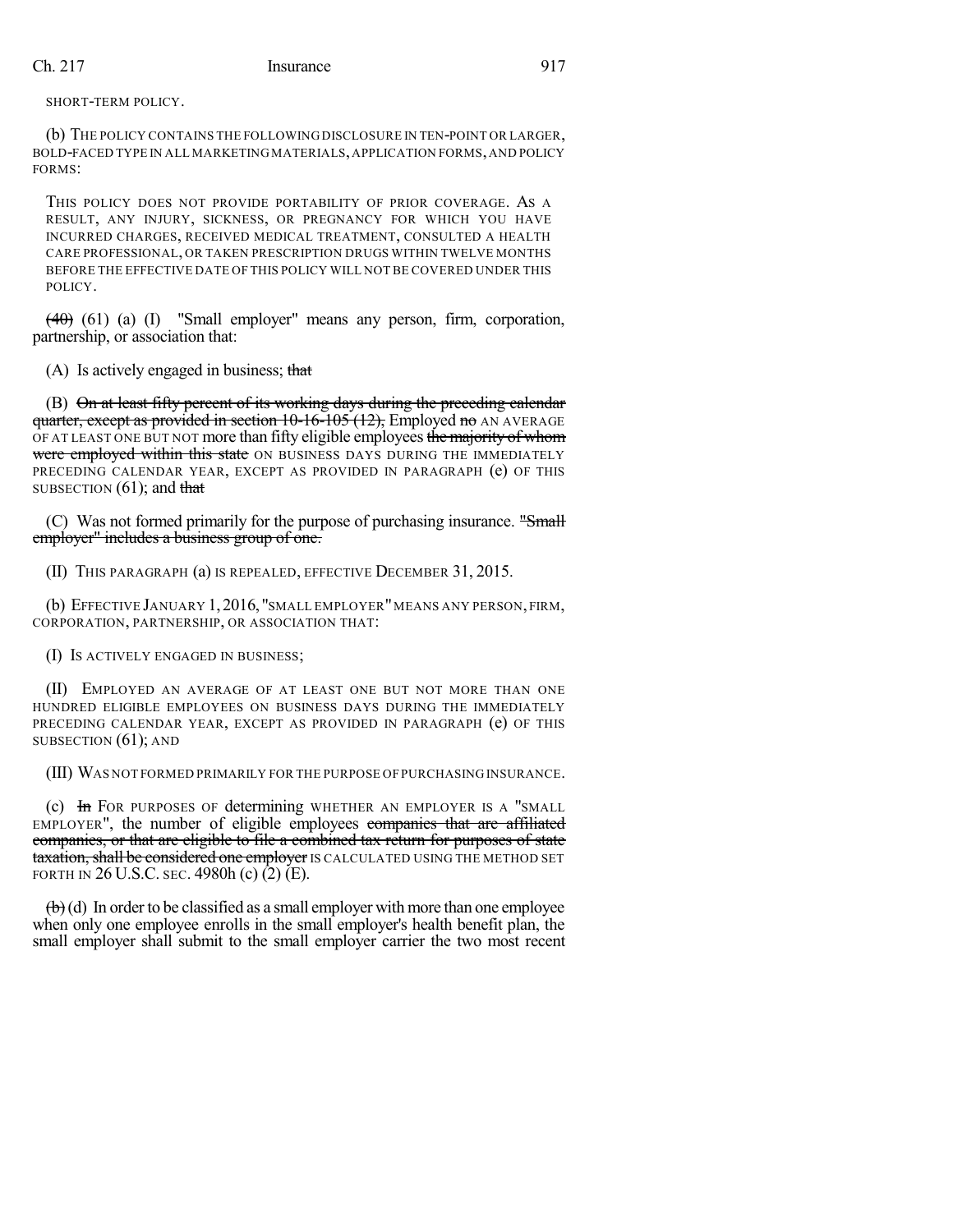quarterly employment and tax statements substantiating that the employer had two or more eligible employees. Such small employer group shall also meet the participation requirements of the small employer carrier.

(e) **[Formerly 10-16-105 (12)]** In the case of an employer that was not in existence throughout the preceding calendar quarter, the determination of whether such THE employer is a small or large employer shall be IS based on the average number of employees that THE EMPLOYER is reasonably expected such employer will TO employ on business days in the current calendar year.

(f) THE FOLLOWING EMPLOYERS ARE SINGLE EMPLOYERS FOR PURPOSES OF DETERMINING THE NUMBER OF EMPLOYEES:

(I) A PERSON OR ENTITY THAT IS A SINGLE EMPLOYER PURSUANT TO 26 U.S.C. SEC. 414 (b), (c), (m), OR (o); AND

(II) AN EMPLOYER AND ANY PREDECESSOR EMPLOYER.

 $(41)(62)$  "Small employer carrier" means a carrier that offers health benefit plans covering eligible employees of one or more small employers in this state.

 $(42)(63)$  "Small group sickness and accident insurance", "small group plan", and "small group policy" mean that form of group sickness and accident insurance issued by an entity subject to part 2 of this article, that form of group service or indemnity type contract issued by an entity organized pursuant to the provisions of part 3 of this article, or that form of policy issued by an entity organized pursuant to the provisions of part 4 of this article which THAT provides coverage to small employers located in Colorado. These terms include a bona fide association plan if such plan provides coverage to one or more eligible employees of a small employer in Colorado.

(43) "Standard health benefit plan" means a health benefit plan developed pursuant to section  $10-16-105$   $(7.2)$ .

 $(43.5)$  (64) "Standing referral" means a referral by the covered person's primary care provider to a specialist or specialized treatment center participating in the carrier's network for ongoing treatment of a covered person.

(65) "STUDENT HEALTH INSURANCE COVERAGE" MEANS A TYPE OF INDIVIDUAL HEALTH INSURANCE COVERAGE THAT IS PROVIDED PURSUANT TO A WRITTEN AGREEMENT BETWEEN AN INSTITUTION OF HIGHER EDUCATION, AS DEFINED IN THE "HIGHER EDUCATION ACT OF 1965", AND A HEALTH CARRIER AND PROVIDED TO STUDENTS ENROLLED IN THAT INSTITUTION OF HIGHER EDUCATION AND THEIR DEPENDENTS, THAT:

(a) DOES NOT MAKE HEALTH INSURANCE COVERAGE AVAILABLE OTHER THAN IN CONNECTION WITH ENROLLMENT AS A STUDENT, OR AS A DEPENDENT OF A STUDENT, IN THE INSTITUTION OF HIGHER EDUCATION;

(b) DOES NOT CONDITION ELIGIBILITY FOR HEALTH INSURANCECOVERAGE ON ANY HEALTH-STATUS-RELATED FACTOR RELATED TO A STUDENT, OR A DEPENDENT OF A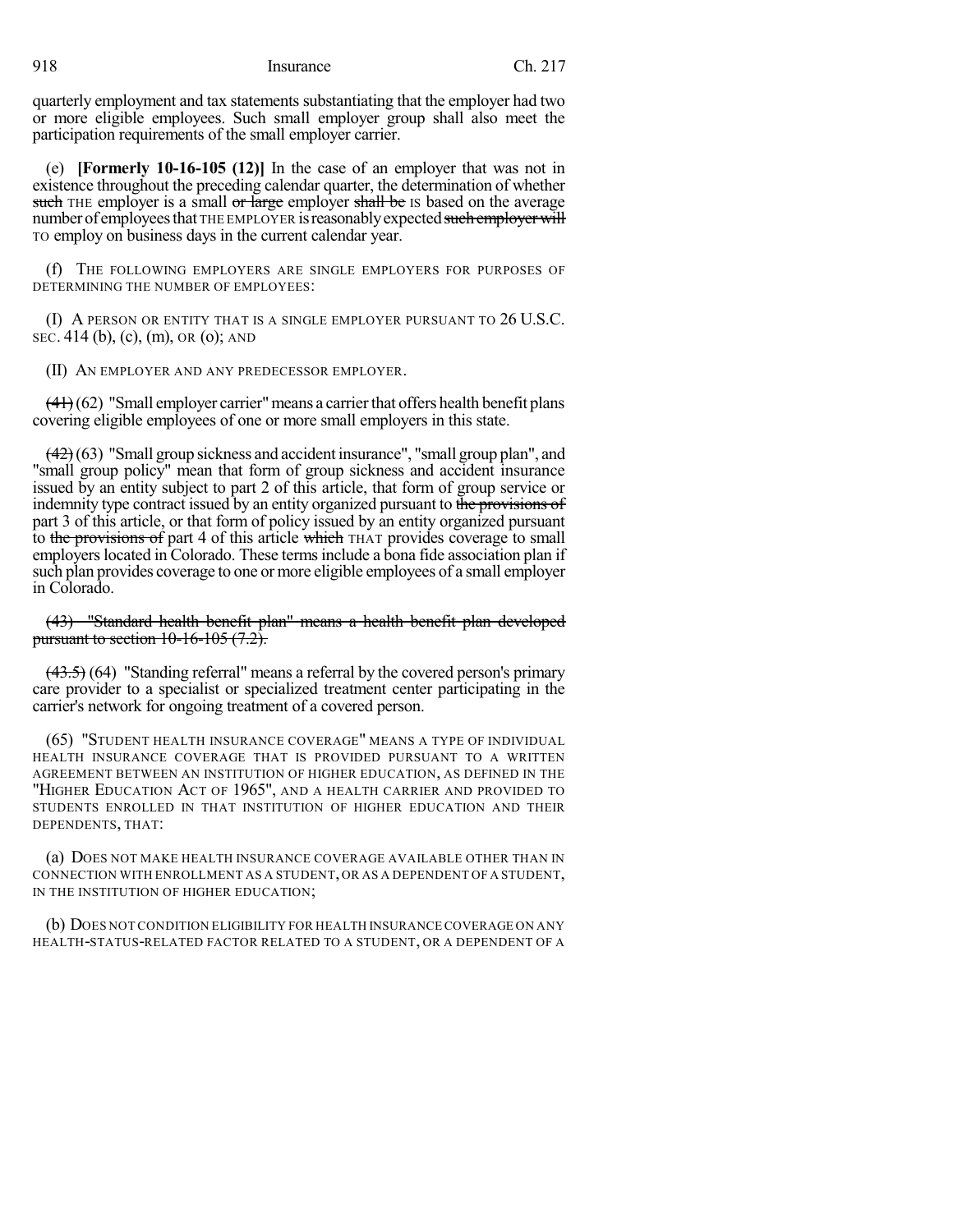STUDENT; AND

(c) MEETS ANY ADDITIONAL REQUIREMENT THAT MAY BE IMPOSED BY LAW.

 $(43.7)$  (66) "Targeted loss ratio" means the ratio of expected policy benefits over the entire future period for which the proposed rates are expected to provide coverage to the expected earned premium over the same period. The anticipated loss ratio shall be calculated on an incurred basis asthe ratio of expected incurred losses to expected earned premium.

 $(44)(67)$  "Uncovered expenditures" means the costs of those health care services: which

(a) THAT are covered under the health maintenance organization's health care plans butwhich are not guaranteed, insured, or assumed bya person or organization other than the health maintenance organization; or

(b) For which a provider has not agreed to hold enrollees harmlessifthe provider is not paid by the health maintenance organization.

(68) **[Formerly 10-16-214 (2) (b)]** For purposes of this subsection (2), "Valid multistate association" means an association which THAT has:

 $(H)$  (a) Been in active existence for at least five years;

(II)(b) Been organized and maintained in good faith for purposes other than that of obtaining TO OBTAIN insurance;

(III) (c) A minimum of five hundred members;

 $(HV)$  (d) A constitution, charter, or bylaws which THAT provide for regular meetings, at least annually, to further the purposes of the members;

(V) (e) Collected dues or solicited contributions for members; and

(VI) (f) Provided the members with voting privileges and representation on the governing board and committees.

 $(45)(69)$  "Waiting period" means, with respect to a group health benefit plan and an individual that is a potential participant or beneficiary in the plan, the period that must pass with respect to the individual, as determined by the plan sponsor, before the individual is eligible to be covered for benefits under the terms of the plan.

**SECTION 2.** In Colorado Revised Statutes, **add** 10-16-103.4 as follows:

**10-16-103.4. Essential health benefits - requirements - rules.** (1) CARRIERS OFFERING INDIVIDUAL OR SMALL GROUP HEALTH BENEFIT PLANS IN THIS STATE SHALL ENSURE THAT THE COVERAGE INCLUDES THE ESSENTIAL HEALTH BENEFITS PACKAGE. THIS SUBSECTION (1) DOES NOT APPLY TO GRANDFATHERED HEALTH BENEFIT PLANS.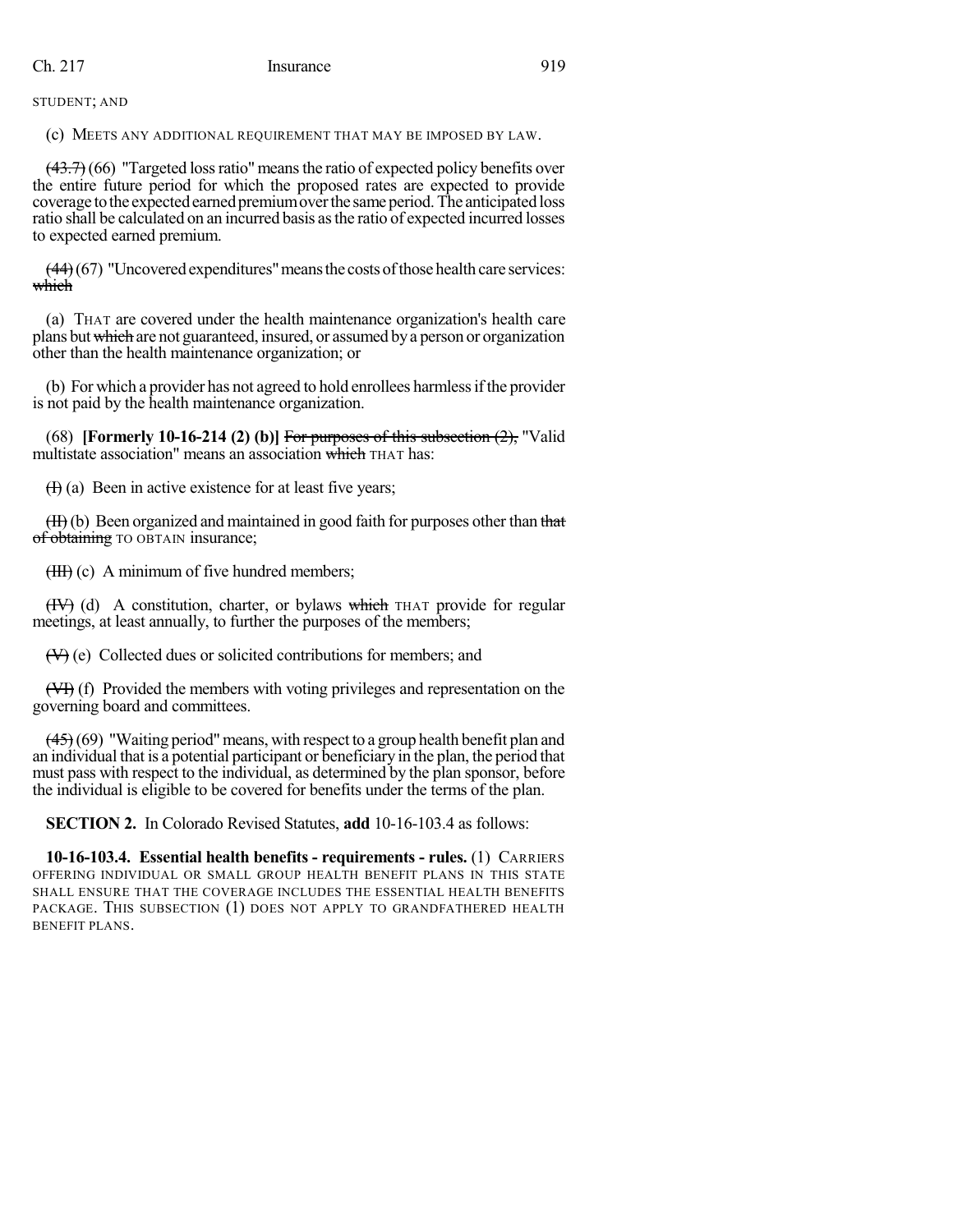(2) EXCEPT AS PROVIDED IN SUBSECTION (3) OF THIS SECTION, CARRIERS SUBJECT TO SUBSECTION (1) OF THIS SECTION SHALL OFFER HEALTH BENEFIT PLANS THAT PROVIDE AT LEAST ONE OF THE FOLLOWING LEVELS OF COVERAGE:

(a) **Bronze level.** A HEALTH BENEFIT PLAN IN THE BRONZE LEVEL PROVIDES A LEVEL OF COVERAGE DESIGNED TO PROVIDE BENEFITS ACTUARIALLY EQUIVALENT TO SIXTY PERCENT OF THE FULL ACTUARIAL VALUE OF THE BENEFITS PROVIDED UNDER THE PLAN.

(b) **Silver level.** AHEALTH BENEFIT PLAN IN THE SILVER LEVEL PROVIDES A LEVEL OF COVERAGE DESIGNED TO PROVIDE BENEFITS ACTUARIALLY EQUIVALENT TO SEVENTY PERCENT OF THE FULL ACTUARIAL VALUE OF THE BENEFITS PROVIDED UNDER THE PLAN.

(c) **Gold level.** A HEALTH BENEFIT PLAN IN THE GOLD LEVEL PROVIDES A LEVEL OF COVERAGE DESIGNED TO PROVIDE BENEFITS ACTUARIALLY EQUIVALENT TO EIGHTY PERCENT OF THE FULL ACTUARIAL VALUE OF THE BENEFITS PROVIDED UNDER THE PLAN.

(d) **Platinum level.** A HEALTH BENEFIT PLAN IN THE PLATINUM LEVEL PROVIDES A LEVEL OF COVERAGE DESIGNED TO PROVIDE BENEFITS ACTUARIALLY EQUIVALENT TO NINETY PERCENT OF THE FULL ACTUARIAL VALUE OF THE BENEFITS PROVIDED UNDER THE PLAN.

(3) A CARRIER THAT OFFERS AN INDIVIDUAL HEALTH BENEFIT PLAN THAT DOES NOT PROVIDE A BRONZE, SILVER, GOLD, OR PLATINUM LEVEL OF COVERAGE, AS DESCRIBED IN SUBSECTION (2) OF THIS SECTION, MEETS THE REQUIREMENTS OF THIS SECTION WITH RESPECT TO ANY POLICY YEAR IF THE PLAN IS A CATASTROPHIC PLAN, AS DEFINED IN SECTION 10-16-102 (10).

(4) IF A CARRIER SUBJECT TO SUBSECTION (1) OF THIS SECTION OFFERS AN INDIVIDUAL HEALTH BENEFIT PLAN IN ANY LEVEL OF COVERAGE SPECIFIED IN SUBSECTION (2) OF THIS SECTION, THE CARRIER SHALL ALSO OFFER COVERAGE IN THAT LEVEL AS CHILD-ONLY COVERAGE.

(5) ACARRIER SUBJECT TO SUBSECTION (1) OF THIS SECTION SHALL ENSURE THAT THE ANNUAL COST-SHARING AND ANNUAL DEDUCTIBLE LIMITATIONS IMPOSED UNDER THE HEALTH BENEFIT PLAN IT OFFERS DO NOT EXCEED THE LIMITATIONS UNDER FEDERAL LAW.

(6) **Exclusion.** THIS SECTION DOES NOT APPLY TO STAND-ALONE DENTAL PLANS OFFERED SEPARATELY OR IN CONJUNCTION WITH A HEALTH BENEFIT PLAN.

(7) THE COMMISSIONER MAY ADOPT RULES AS NECESSARY FOR THE IMPLEMENTATION AND ADMINISTRATION OF THIS SECTION.

**SECTION 3.** In Colorado Revised Statutes, 10-16-104, **amend** (1.3) (b) (II), (1.3) (b) (IV) introductory portion, (1.3) (d.5), (1.4) (a) (IV), (1.4) (b), (5.5), (12) (a) introductory portion,  $(18)$  (a) (I) introductory portion,  $(18)$  (a)  $(III)$ ,  $(18)$  (b) introductory portion,  $(18)$  (b)  $(III)$ ,  $(18)$  (b)  $(VII)$ ,  $(18)$  (b)  $(VIII)$ ,  $(18)$  (b)  $(IX)$ , and (21) (b); **repeal** (1.7) (c); and **add** (18) (b) (X) as follows: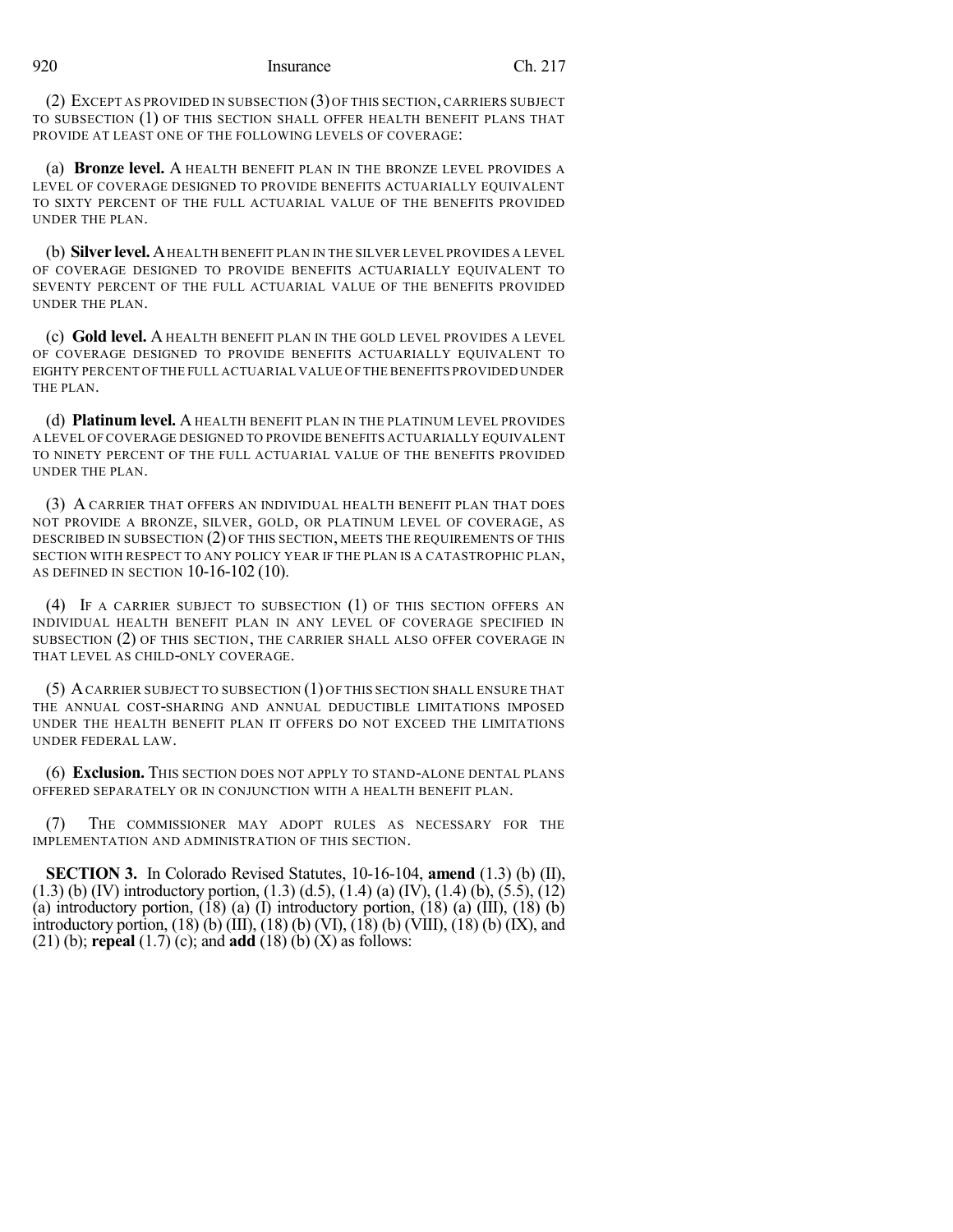**10-16-104. Mandatory coverage provisions - definitions - rules.** (1.3) **Early intervention services.** (b) (II) (A) The coverage required by this subsection  $(1.3)$ shall MUST be available annually to an eligible child from birth up to the child's third birthday and shall be limited to five thousand seven hundred twenty-five dollars, including case management costs, for early intervention services for each dependent child per calendar or policy year. For policies or contracts issued or renewed on or after January 1, 2009, and on or after each January 1 thereafter, the limit shall be adjusted by the division based on the consumer price index for the Denver-Boulder-Greeley metropolitan statistical area for the state fiscal year that ends in the preceding calendar year, or by such additional amount to be equal to the increase by the general assembly to the annual appropriated rate to serve one child for one fiscal year in the state-funded early intervention program if that increase is more than the consumer price index increase THE COMMISSIONER SHALL SPECIFY, BY RULE, THE EXTENT OF THE COVERAGE FOR EARLY INTERVENTION SERVICES REQUIRED BY THIS SUBSECTION (1.3),WHICH,EXCEPT FOR GRANDFATHERED HEALTH BENEFIT PLANS, MUST REQUIRE COVERAGE OF A NUMBER OF EARLY INTERVENTION SERVICES OR VISITS THAT IS ACTUARIALLY EQUIVALENT TO THE DOLLAR LIMIT OF THE BENEFIT AS IT EXISTED PRIOR TO THE EFFECTIVE DATE OF THIS SUBPARAGRAPH (II), AS AMENDED.

(B) FOR GRANDFATHERED HEALTH BENEFIT PLANS, THE COVERAGE REQUIRED BY THIS SUBSECTION (1.3) PER CALENDAR OR POLICY YEAR FOR EARLY INTERVENTION SERVICES FOR EACH ELIGIBLE DEPENDENT CHILD FROM BIRTH UP TO THE CHILD'S THIRD BIRTHDAY IS LIMITED TO SIX THOUSAND THREE HUNDRED SIXTY-ONE DOLLARS,INCLUDING CASE MANAGEMENT COSTS.EFFECTIVE JANUARY 1,2014,AND EACH JANUARY 1 THEREAFTER, THE COMMISSIONER SHALL ANNUALLY ADJUST THE DOLLAR LIMIT FOR EARLY INTERVENTION SERVICES COVERAGE BASED ON THE CONSUMER PRICE INDEX FOR THE DENVER-BOULDER-GREELEY METROPOLITAN STATISTICAL AREA FOR THE STATE FISCAL YEAR THAT ENDS IN THE IMMEDIATELY PRECEDING CALENDAR YEAR, OR BY AN ADDITIONAL AMOUNT EQUAL TO THE INCREASE BY THE GENERAL ASSEMBLY IN THE ANNUAL APPROPRIATED RATE TO SERVE ONE CHILD FOR ONE FISCAL YEAR IN THE STATE-FUNDED EARLY INTERVENTION PROGRAM IF THAT INCREASE IS MORE THAN THE CONSUMER PRICE INDEX INCREASE.

(IV) The ANY limit on the amount of coverage for early intervention services specified BY THE COMMISSIONER BY RULE PURSUANT TO SUB-SUBPARAGRAPH  $(A)$ OF SUBPARAGRAPH (II) OF THIS PARAGRAPH (b) OR, FOR GRANDFATHERED HEALTH BENEFIT PLANS, SPECIFIED in SUB-SUBPARAGRAPH (B) OF subparagraph (II) of this paragraph (b) shall not apply to:

(d.5) (I) UPON NOTICE FROM THE DEPARTMENT OF HUMAN SERVICES PURSUANT TO SECTION 27-10.5-709 (1), C.R.S., THAT A CHILD IS ELIGIBLE FOR EARLY INTERVENTION SERVICES, THE CARRIER SHALL SUBMIT payment of benefits for an THE eligible child shall be made in accordance with THIS SUBPARAGRAPH  $(I)$  AND section 27-10.5-709 (1), C.R.S. IF THE ELIGIBLE CHILD IS COVERED BY A GRANDFATHERED HEALTH BENEFIT PLAN, THE CARRIER SHALL SUBMIT PAYMENT IN THE AMOUNT SPECIFIED IN SUB-SUBPARAGRAPH  $(B)$  of SUBPARAGRAPH  $(II)$  of PARAGRAPH (b) OF THIS SUBSECTION (1.3), AS ADJUSTED ANNUALLY PURSUANT TO SAID SUB-SUBPARAGRAPH.IF THE ELIGIBLE CHILD IS COVERED BY ANY OTHER POLICY OR CONTRACT SUBJECT TO THIS SUBSECTION (1.3), THE CARRIER SHALL SUBMIT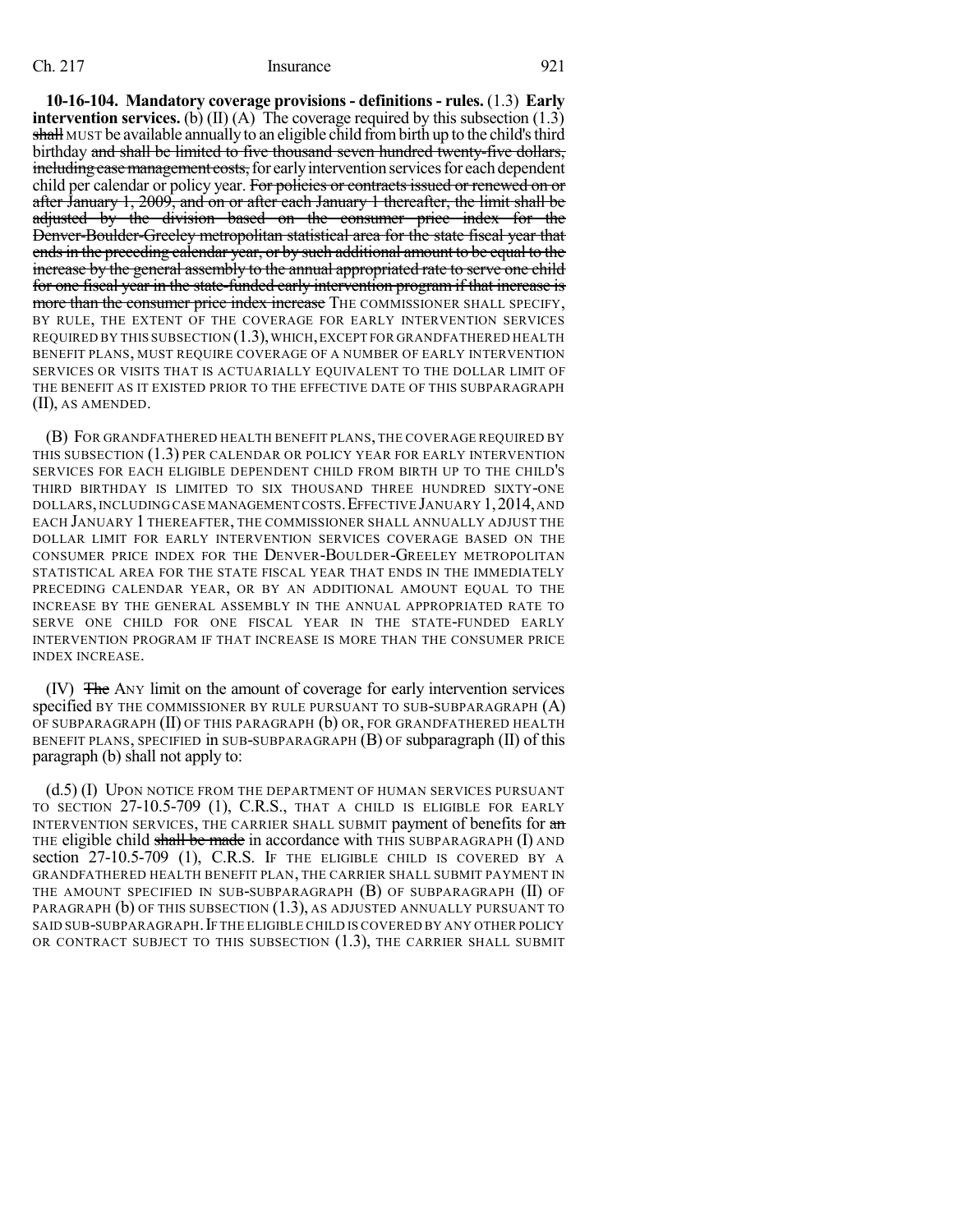PAYMENT IN AN AMOUNT THAT EQUALS THE APPROXIMATE VALUE OF THE NUMBER OF EARLY INTERVENTION SERVICES OR VISITS SPECIFIED BY THE COMMISSIONER PURSUANT TO SUB-SUBPARAGRAPH (A) OF SUBPARAGRAPH (II) OF PARAGRAPH (b) OF THIS SUBSECTION (1.3).

(II) Qualified early intervention service providersthat receive reimbursement in accordance with this paragraph  $(d.5)$  shall accept such THE reimbursement as payment in full for services provided under this subsection  $(1.3)$  and shall not seek additional reimbursement from either the covered person or the carrier.

(1.4) **Autism spectrum disorders.** (a) As used in this subsection (1.4), unless the context otherwise requires:

(IV) "Health benefit plan", shall have the same meaning as provided in section  $10-16-102(21)$ . In addition, the term "health benefit plan" as used in this subsection  $(1.4)$ , excludes DOES NOT INCLUDE:

(A) Short-term limited duration health insurance policies; as defined in section  $10-16-102(21)(b)$ . "Health benefit plan", as used in this subsection  $(1.4)$ , does not include OR

(B) Individual GRANDFATHERED health benefit plans.

(b) (I)  $\Theta$  or after July 1, 2010, All health benefit plans issued or renewed in this state shall MUST provide coverage for the assessment, diagnosis, and treatment of autism spectrum disorders for a child pursuant to this subsection  $(1.4)$  For a child frombirth through eight years of age up to, but not including, nine years of age, the annual maximum benefit for applied behavior analysis for autism spectrum disorders required by this subsection (1.4) shall be in an amount not to exceed thirty-four thousand dollars and for a child nine years of age or older and under nineteen years of age, the annual maximum benefit for applied behavior analysis for autism spectrum disorders required by this subsection (1.4) shall be in an amount not to exceed twelve thousand dollars AS PRESCRIBED BY THE COMMISSIONER BY RULE. THE RULE MUST REQUIRE COVERAGE OF A NUMBER OF SERVICES OR VISITS THAT IS ACTUARIALLY EQUIVALENT TO THE DOLLAR LIMIT OF THE BENEFIT AS IT EXISTED PRIOR TO THE EFFECTIVE DATE OF THIS PARAGRAPH (b), AS AMENDED.

(II) Nothing in this subsection  $(1.4)$ : shall be construed to:

(A) Require REQUIRES or permit PERMITS a carrier to reduce benefits provided for autism spectrum disorders if a health benefit plan already provides coverage that exceeds the requirements of this subsection (1.4) AND RULES ADOPTED BY THE COMMISSIONER;

(B) Prevent PREVENTS a carrier from increasing benefits provided for autism spectrum disorders; or

(C) Limit LIMITS coverage for physical or mental health benefits covered under a health benefit plan.

(1.7) **Therapies for congenital defects and birth abnormalities.** (c) The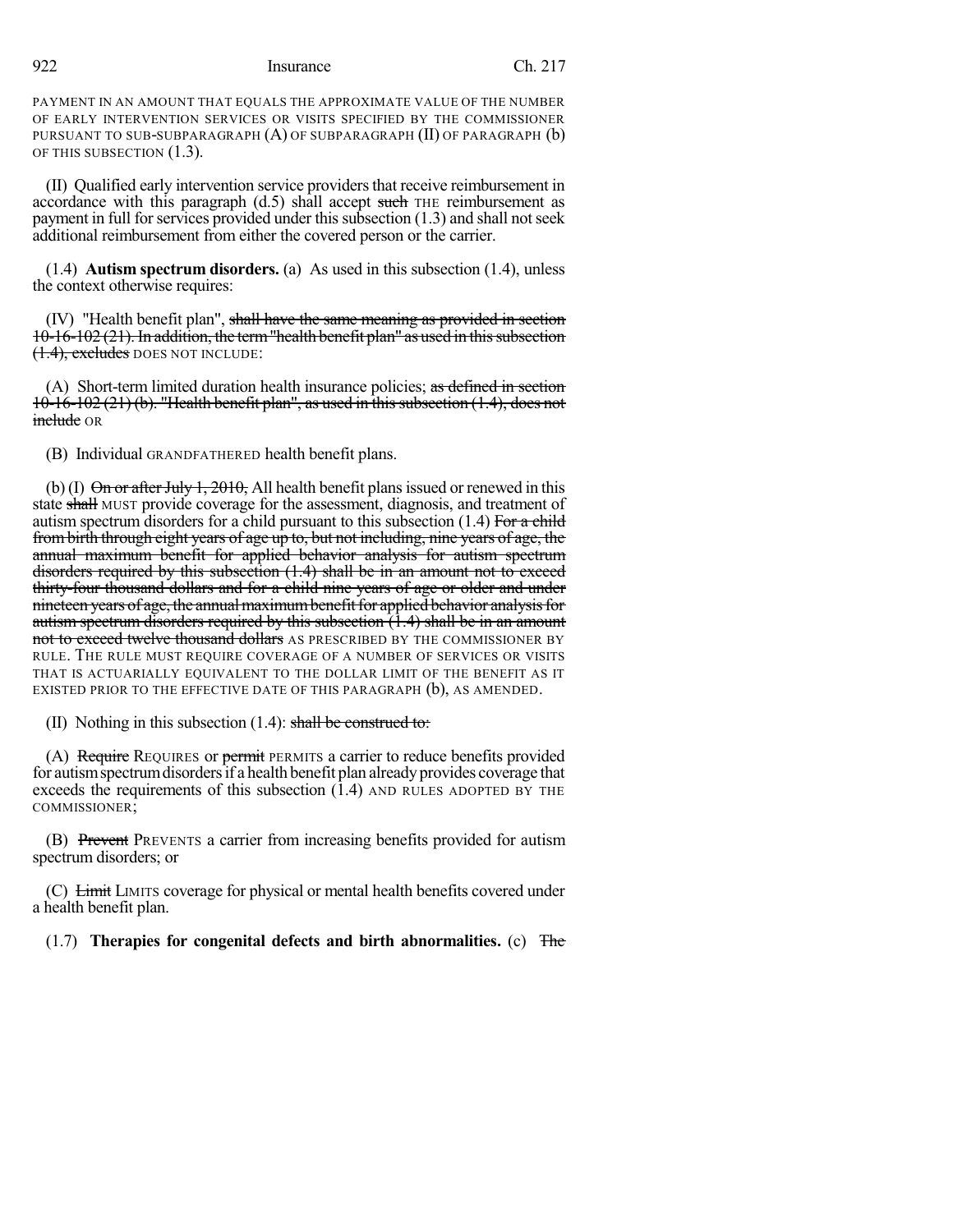coverage described in this subsection (1.7) is subject to the provisions of section  $10-16-118$  (1) (b).

(5.5) **Biologically based mental illness and mental disorders - rules.** (a) (I) Every group policy, plan certificate, and contract of a carrier HEALTH BENEFIT PLAN subject to the provisions of part  $2, 3$ , or 4 of this article, except those described in section  $10-16-102$  (21) (b) 10-16-102 (32) (b), shall MUST provide coverage for the treatment of biologically based mental illness AND MENTAL DISORDERS that is no less extensive than the coverage provided for a physical illness.

(II) Every group policy, plan certificate, and contract of a carrier subject to the provisions of part 2, 3, or 4 of this article, except a small group plan, as defined in section 10-16-102 (42), and a policy or plan as described in section 10-16-102 (21) (b), shall provide coverage for the treatment of mental disorders that is no less extensive than the coverage provided for a physical illness.

(III) Any preauthorization or utilization review mechanism used in the determination to provide the coverage required by this paragraph (a) shall MUST be the same as, or no more restrictive than, that used in the determination to provide coverage for a physical illness. except that a carrier that does not use utilization review mechanisms in determining whether to provide coverage for a physical illness may use utilization review mechanisms for determining whether to provide coverage for drug and alcohol disorders and eating disorders as part of the required coverage for mental disorders. The commissioner shall adopt such rules as are necessary to carry out the provisions of IMPLEMENT AND ADMINISTER this subsection (5.5). In promulgating such rules, the commissioner shall recognize that the substance of the mechanisms for preauthorization or utilization review may differ between medical specialties, and that such mechanisms shall not be more restrictive with respect to a covered person or a mental health provider for a determination under this paragraph (a) than for any other physical illness.

(IV) As used in this subsection (5.5):

(A) "Biologically based mental illness" means schizophrenia, schizoaffective disorder, bipolar affective disorder, major depressive disorder, specific obsessive-compulsive disorder, and panic disorder.

(B) "Mental disorder" means posttraumatic stress disorder, drug and alcohol disorders, dysthymia, cyclothymia, social phobia, agoraphobia with panic disorder, ANOREXIA NERVOSA, BULIMIA NERVOSA, and general anxiety disorder. The term includes anorexia nervosa and bulimia nervosa to the extent those diagnoses are treated on an out-patient, day treatment, and in-patient basis, exclusive of residential treatment.

(b) Benefits provided under this subsection  $(5.5)$  through a small group plan are not required to be provided to the extent that such benefits duplicate benefits required to be provided under subsection (5) of this section THE COMMISSIONER MAY ADOPT RULES AS NECESSARY TO ENSURE THAT THIS SUBSECTION (5.5) IS IMPLEMENTED AND ADMINISTERED IN COMPLIANCE WITH FEDERAL LAW.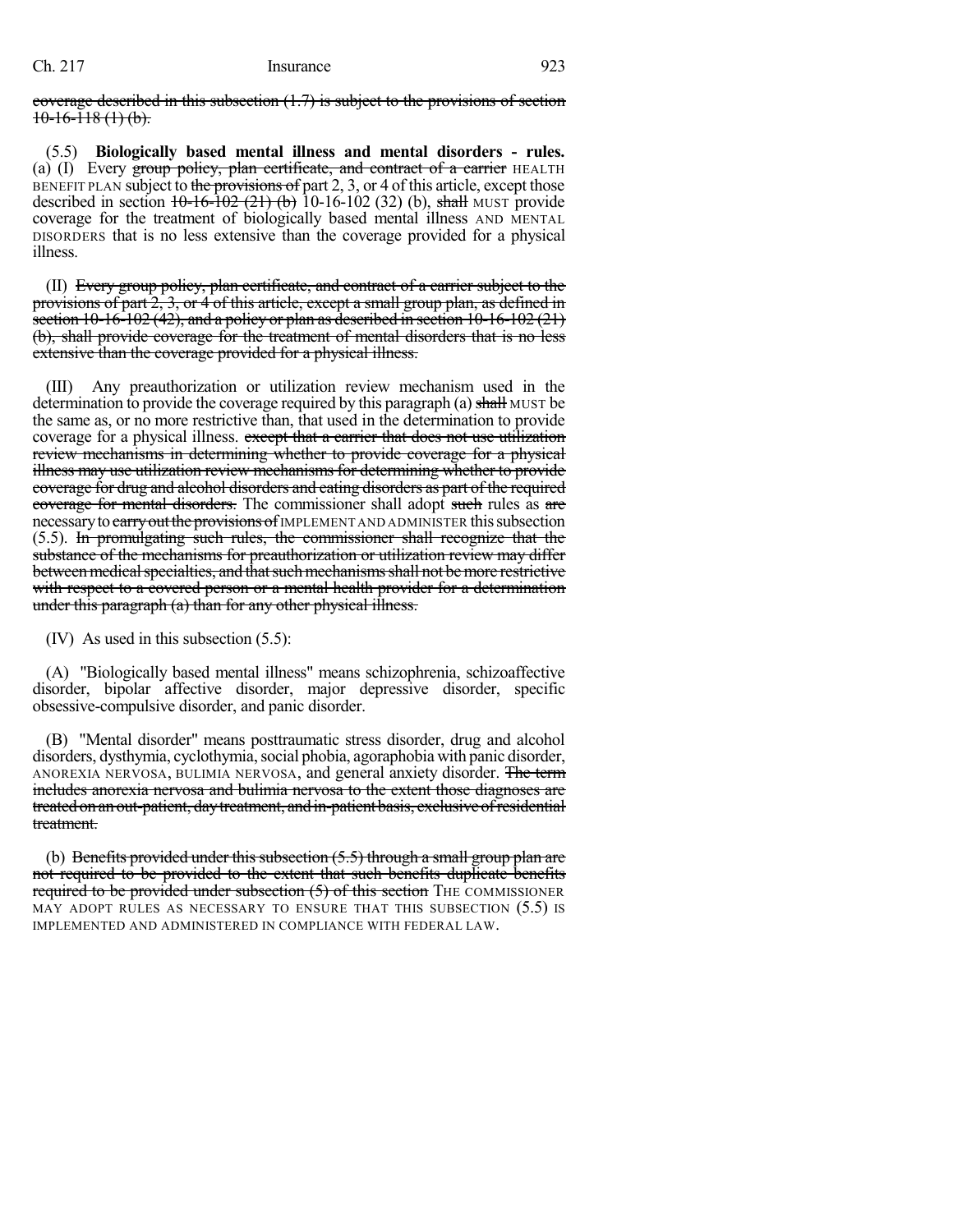(c) The A health care service plan issued by an entity subject to the provisions of part 4 of this article may provide that the benefits required pursuant to BY this subsection  $(5.5)$  shall be ARE covered benefits only if the services are rendered by a provider who is designated by and affiliated with the health maintenance organization.

(12) **Hospitalization and general anesthesia for dental procedures for dependent children.** (a) All individual and all group sickness and accident insurance policies that are delivered or issued for delivery within the state by an entity subject to the provisions of part 2 of this article and all individual and group health care service or indemnity contracts issued by an entity subject to the provisions of part 3 or 4 of this article, except supplemental policies that cover a specific disease or other limited benefit, shall MUST provide coverages for general anesthesia, when rendered in a hospital, outpatient surgical facility, or other facility licensed pursuant to section 25-3-101, C.R.S., and for associated hospital or facility charges for dental care provided to a dependent child, as dependent is defined in section 10-16-102  $(14)$  (17), of a covered person. Such dependent child shall, in the treating dentist's opinion, satisfy one or more of the following criteria:

(18) **Preventive health care services.** (a) (I) Except as specified in subparagraph  $(H)$  of this paragraph  $(a)$ , The following policies and contracts that are delivered, issued, renewed, or reinstated on or after January 1, 2010, shall MUST provide coverage for the total cost of the preventive health care services specified in paragraph (b) of this subsection (18):

(III) (A) EXCEPT AS PROVIDED IN SUB-SUBPARAGRAPH (B) OF THIS SUBPARAGRAPH (III), coverage shall REQUIRED BY THIS SUBSECTION (18) IS not be subject to policy deductibles, COPAYMENTS, or coinsurance. Copayments may apply as required by the policy, contract, or other health care coverage.

(B) FOR PURPOSES OF GRANDFATHERED HEALTH BENEFIT PLANS, COVERAGE REQUIRED BY THIS SUBSECTION (18) IS NOT SUBJECT TO POLICY DEDUCTIBLES OR COINSURANCE. COPAYMENTS MAY APPLY AS REQUIRED BY THE GRANDFATHERED HEALTH BENEFIT PLAN.

(b) The coverage required by this subsection  $(18)$  shall MUST include preventive health care services for the following, in accordance with the A or B recommendations of the task force for the particular preventive health care service:

 $(III)$  (A) ONE breast cancer screening with mammography PER YEAR, COVERING THE ACTUAL CHARGE FOR THE SCREENING WITH MAMMOGRAPHY.

(B) Coverage for breast cancer screening with mammography shall be the lesser of one hundred dollars per mammography screening or the actual charge for such screening but in no case shall the covered person be required to pay more than the copayment required by the policy or contract for preventive health care services. The minimum benefit required under this subparagraph (III) shall be adjusted to reflect increases and decreases in the consumer price index.

(C) Benefits for preventive mammography screenings shall be ARE determined on a calendar year or a contract year basis, which shall FACT MUST be specified in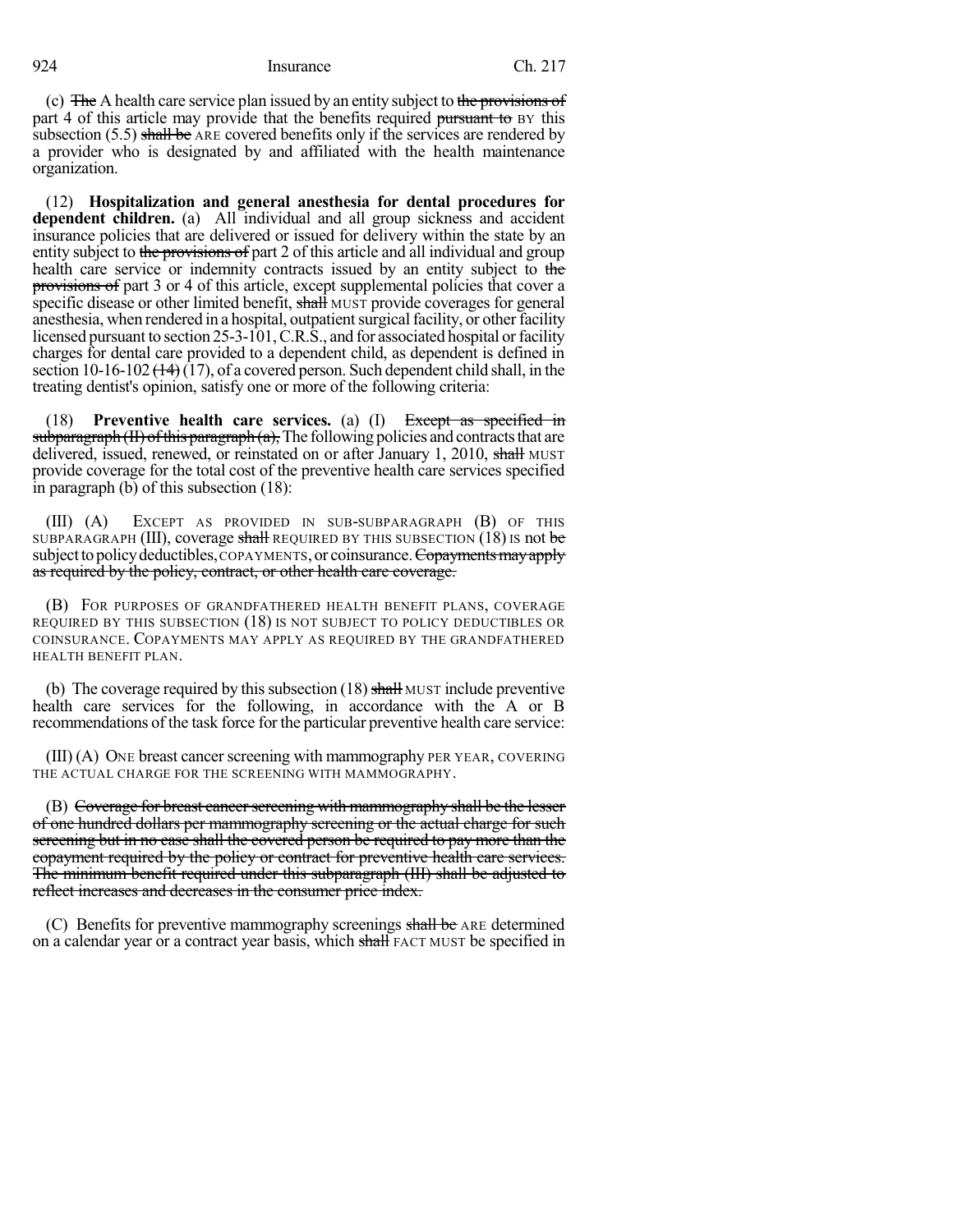the policy or contract. The preventive and diagnostic coverages provided pursuant to this subparagraph  $(III)$  shall in no way DO NOT diminish or limit diagnostic benefits otherwise allowable under a policy If a covered person who is eligible for a preventive mammography screening benefit pursuant to this subparagraph (III) has not utilized such benefit during a calendar year or a contract year, then the coverage shall apply to one diagnostic screening for that year OR CONTRACT. If THE COVERED PERSON RECEIVES more than one diagnostic screening is provided for the covered **person** in a given calendar year or contract year, the other diagnostic service benefit provisions in the policy or contract shall apply with respect to the additional screenings.

(D) Notwithstanding the A orBrecommendations of the task force, A POLICY OR CONTRACT SUBJECT TO THIS SUBSECTION (18) MUST COVER an annual breast cancer screening with mammography shall be covered for all individuals possessing at least one risk factor, including but not limited to, a family history of breast cancer, being forty years of age or older, or a genetic predisposition to breast cancer.

(VI) CHILD HEALTH SUPERVISION SERVICES AND childhood immunizations pursuant to the schedule established by the ACIP;

(VIII) Pneumococcal vaccinations pursuant to the schedule established by the ACIP; and

(IX) Tobacco use screening of adults and tobacco cessation interventions by primary care providers; AND

(X) (A) ANY OTHER PREVENTIVE SERVICES INCLUDED IN THE A OR B RECOMMENDATION OF THE TASK FORCE OR REQUIRED BY FEDERAL LAW.

(B) THIS SUBPARAGRAPH (X) DOES NOT APPLY TO GRANDFATHERED HEALTH BENEFIT PLANS.

(21) **Oral anticancer medication.** (b) A carrier shall not achieve compliance with this subsection  $(21)$  by imposing an increase in patient out-of-pocket costs with respect to anticancer medications used to kill orslow the growth of cancerous cells covered under a policy beyond the modifications permitted pursuant to section  $10-16-201.5(8)$  10-16-105.1(5).

**SECTION 4.** In Colorado Revised Statutes, 10-16-104.3, **repeal** (2); and **repeal and reenact, with amendments,** (1) as follows:

**10-16-104.3. Health coverage for persons under twenty-six years of age coverage for students who take medical leave of absence.** (1) (a) A CARRIER THAT OFFERS A HEALTH BENEFIT PLAN IN THE STATE AND THAT MAKES DEPENDENT COVERAGE FOR CHILDREN AVAILABLE UNDER THE HEALTH BENEFIT PLAN SHALL MAKE THE COVERAGE AVAILABLE FOR A CHILD WHO IS UNDER TWENTY-SIX YEARS OF AGE. THE CARRIER SHALL NOT DENY OR RESTRICT COVERAGE FOR A CHILD WHO IS UNDER TWENTY-SIX YEARS OF AGE BASED ON A FACTOR SUCH AS:

(I) RESIDENCY WITH THE POLICYHOLDER OR ANY OTHER PERSON;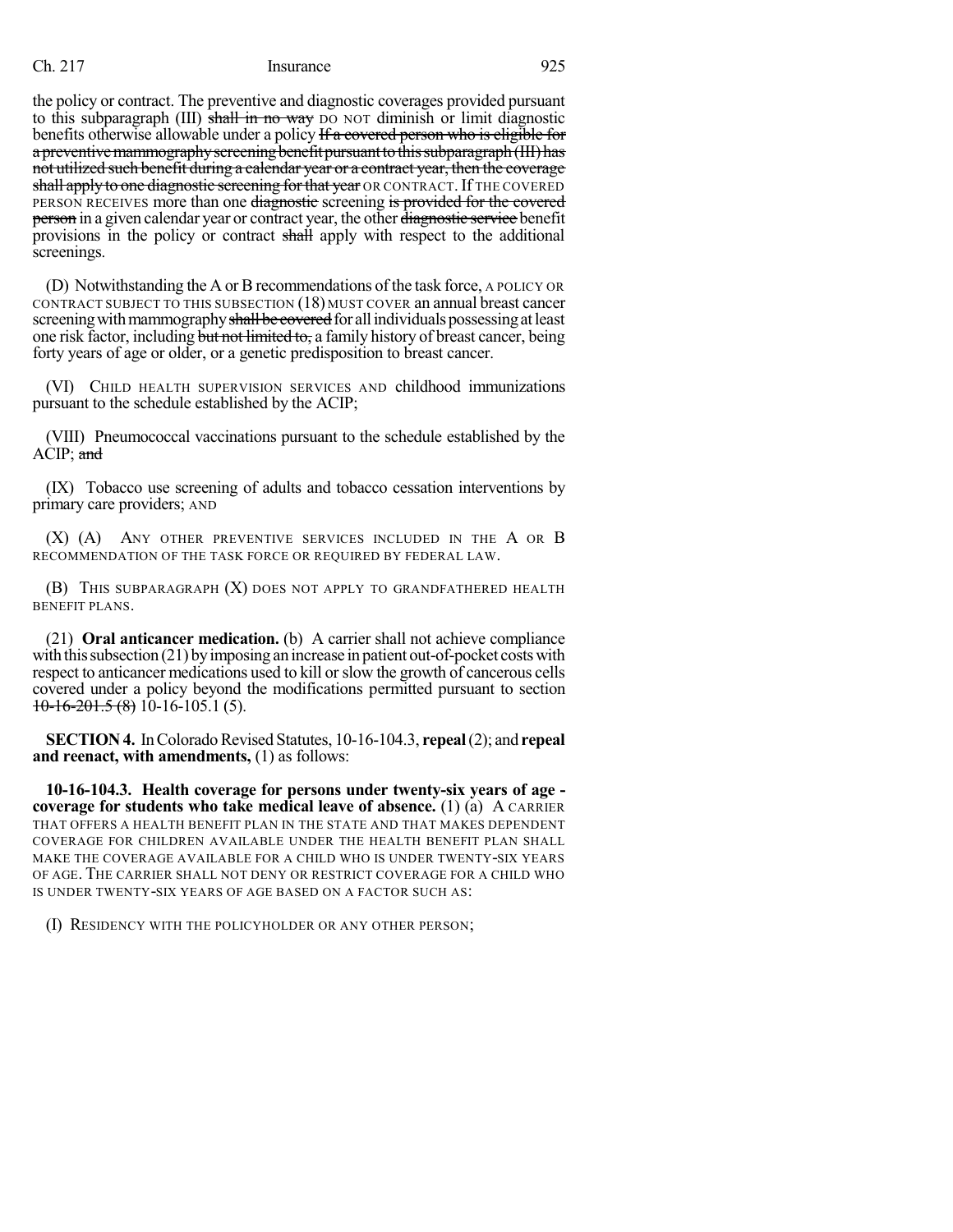(II) THE PRESENCE OR ABSENCE OF FINANCIAL DEPENDENCE ON THE POLICYHOLDER OR ANY OTHER PERSON;

(III) MARITAL OR CIVIL UNION STATUS;

(IV) STUDENT STATUS;

(V) EMPLOYMENT STATUS; OR

(VI) ACOMBINATION OF ANY OF THE FACTORS LISTED IN PARAGRAPHS (a) TO (d) OF THIS SUBSECTION (1).

(b) A CARRIER SHALL NOT DENY DEPENDENT COVERAGE OF A CHILD BASED ON THE CHILD'S ELIGIBILITY FOR OTHER COVERAGE.

(c) EXCEPT AS OTHERWISE PROVIDED IN STATE LAW, A CARRIER OFFERING DEPENDENT COVERAGE OF CHILDREN IN A HEALTH BENEFIT PLAN SHALL NOT VARY THE TERMS OF COVERAGE IN THE POLICY OR CONTRACT BASED ON AGE, EXCEPT FOR PREMIUM RATES FOR CHILDREN WHO ARE TWENTY-ONE YEARS OF AGE OR OLDER.

(d) NOTHING IN THIS SUBSECTION (1) REQUIRES A CARRIER TO MAKE COVERAGE AVAILABLE FOR THE CHILD OF A CHILD RECEIVING DEPENDENT COVERAGE UNLESS THE GRANDPARENT BECOMES THE PERMANENT LEGAL GUARDIAN OR ADOPTIVE PARENT OF THAT GRANDCHILD.

(2) The additional premium, if applicable, for a rider or supplemental policy provision offered pursuant to subsection (1) of this section, shall be paid by the parent or the policyholder, at the discretion of the policyholder.

**SECTION 5.** In Colorado Revised Statutes, 10-16-104.4, **amend** (2) (b) as follows:

**10-16-104.4. Child-only plans - legislative declaration - open enrollment reporting requirements.** (2) (b) During any period of open enrollment, carriers shall offer child-only plan coverage to all applicants under nineteen TWENTY-ONE years of age on a guaranteed-issue basis.

**SECTION 6.** In Colorado Revised Statutes, **repeal and reenact, with amendments,** 10-16-105 as follows:

**10-16-105. Guaranteed issuance of health insurance coverage - individual and small employer health benefit plans.**(1)(a)(I) SUBJECT TO SUBSECTIONS (2) AND (4) TO (6) OF THIS SECTION, EACH CARRIER THAT OFFERS AN INDIVIDUAL HEALTH BENEFIT PLAN IN THIS STATE SHALL ISSUE ANY APPLICABLE HEALTH BENEFIT PLAN TO ANY ELIGIBLE INDIVIDUAL WHO APPLIES FOR THE PLAN AND AGREES TO MAKE THE REQUIRED PREMIUM PAYMENTS AND SATISFY THE OTHER REASONABLE PROVISIONS OF THE HEALTH BENEFIT PLAN CONSISTENT WITH THIS ARTICLE.

(II) DURING ANY PERIOD OF OPEN ENROLLMENT, A CARRIER SHALL OFFER CHILD-ONLY PLAN COVERAGE TO ALL APPLICANTS UNDER TWENTY-ONE YEARS OF AGE ON A GUARANTEED-ISSUANCE BASIS.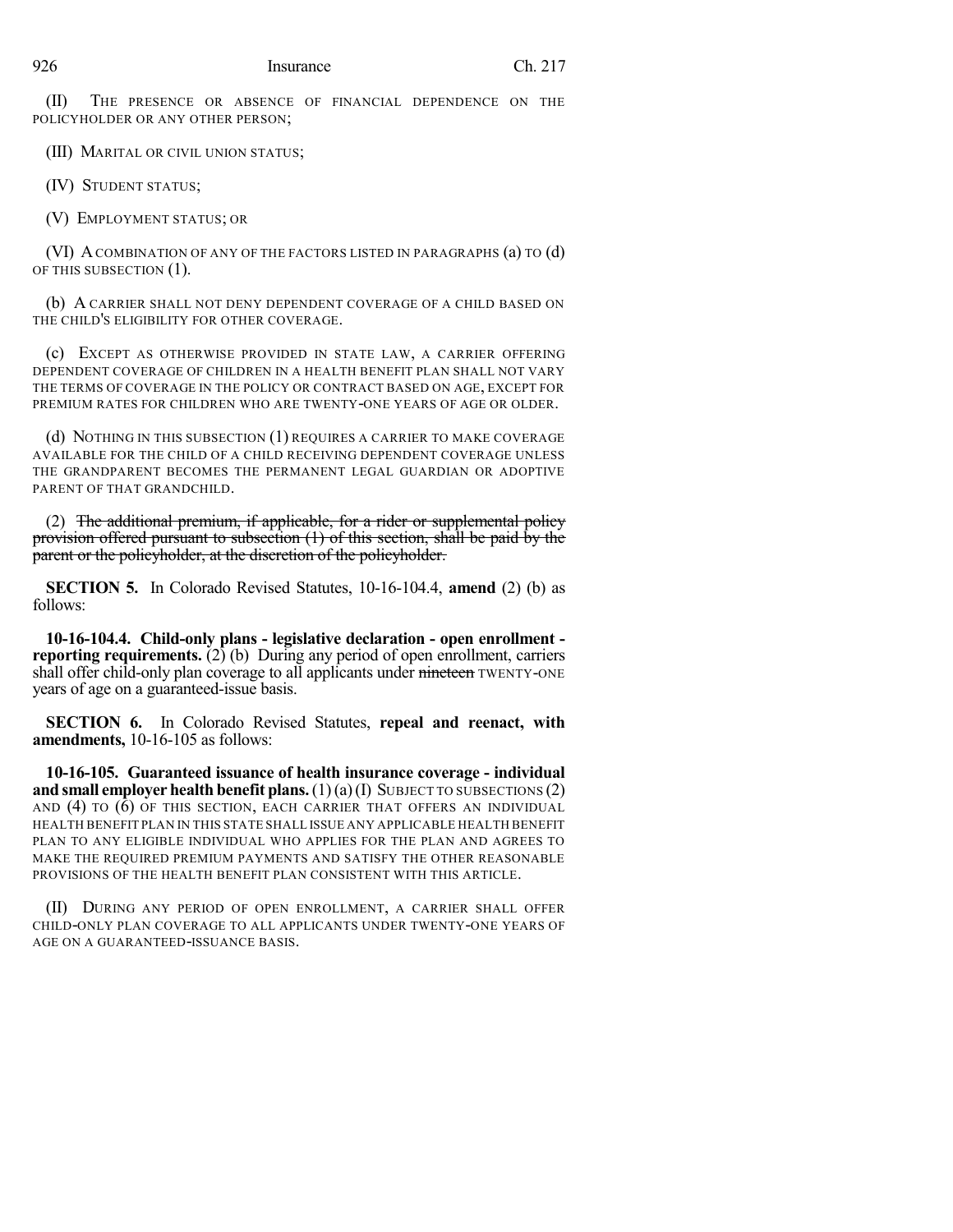(b)(I) SUBJECT TO SUBSECTIONS (2) TO (6) OF THIS SECTION, EACH CARRIER THAT OFFERS A SMALL EMPLOYER HEALTH BENEFIT PLAN IN THIS STATE SHALL ISSUE ANY SMALL EMPLOYER HEALTH BENEFIT PLAN TO ANY ELIGIBLE SMALL EMPLOYER THAT APPLIES FOR THE PLAN AND AGREES TO MAKE THE REQUIRED PREMIUM PAYMENTS AND SATISFY THE OTHER REASONABLE PROVISIONS OF THE HEALTH BENEFIT PLAN NOT INCONSISTENT WITH THIS ARTICLE.

(II) A CARRIER OFFERING SMALL EMPLOYER HEALTH BENEFIT PLANS AS DESCRIBED IN SUBPARAGRAPH  $(I)$  OF THIS PARAGRAPH  $(b)$ :

(A) SHALL OFFER COVERAGE TO ALL OF THE ELIGIBLE EMPLOYEES OF THE ELIGIBLE SMALL EMPLOYER AND THE EMPLOYEES' DEPENDENTS, IF THE SMALL EMPLOYER OFFERS DEPENDENT COVERAGE TO ITS EMPLOYEES, WHO APPLY FOR ENROLLMENT DURING THE PERIOD IN WHICH THE EMPLOYEE FIRST BECOMES ELIGIBLE TO ENROLL UNDER THE TERMS OF THE PLAN; AND

(B) SHALL NOT OFFER COVERAGE TO ONLY CERTAIN INDIVIDUALS OR DEPENDENTS IN THE SMALL GROUP OR TO ONLY PART OF THE SMALL GROUP.

(2) A CARRIER OFFERING INDIVIDUAL OR SMALL EMPLOYER HEALTH BENEFIT PLANS:

(a) MAY RESTRICT ENROLLMENT IN AN INDIVIDUAL OR SMALL EMPLOYER HEALTH BENEFIT PLAN TO OPEN OR SPECIAL ENROLLMENT PERIODS; AND

(b) SHALL ESTABLISH SPECIAL ENROLLMENT PERIODS FOR TRIGGERING OR QUALIFYING EVENTS CONSISTENT WITH SECTION 10-16-105.7 AND IN ACCORDANCE WITH RULES ADOPTED BY THE COMMISSIONER.

(3) A CARRIER OFFERING SMALL EMPLOYER HEALTH BENEFIT PLANS:

(a) SHALL NOT APPLY ANY WAITING PERIOD THAT EXCEEDS NINETY DAYS;

(b) SHALL APPLY ANY REQUIREMENTS IT USES TO DETERMINE WHETHER TO PROVIDE COVERAGE TO A SMALL EMPLOYER, INCLUDING REQUIREMENTS FOR MINIMUM PARTICIPATION OF ELIGIBLE EMPLOYEES AND MINIMUM EMPLOYER CONTRIBUTIONS, UNIFORMLY AMONG ALL SMALL EMPLOYERS WITH THE SAME NUMBER OF ELIGIBLE EMPLOYEES APPLYING FOR OR RECEIVINGCOVERAGE FROM THE SMALL EMPLOYER CARRIER;

(c) MAY VARY THE APPLICATION OF MINIMUM PARTICIPATION REQUIREMENTS AND MINIMUM EMPLOYER CONTRIBUTION REQUIREMENTS BASED ON THE SIZE OF THE SMALL EMPLOYER GROUP AND BY PRODUCT;

(d) IN APPLYING MINIMUM PARTICIPATION REQUIREMENTS WITH RESPECT TO A SMALL EMPLOYER, SHALL NOT CONSIDER EMPLOYEES OR DEPENDENTS WHO HAVE CREDITABLE GROUP COVERAGE OR INDIVIDUAL COVERAGE THAT HAS BEEN CONSISTENTLY MAINTAINED AND THAT WAS IN FORCE BEFORE THE INDIVIDUAL'S ELIGIBILITY FOR GROUP COVERAGE UNDER AN EXISTING GROUP PLAN WHEN DETERMINING WHETHER THE APPLICABLE PERCENTAGE OF PARTICIPATION IS MET. HOWEVER, A SMALL EMPLOYER CARRIER MAY CONSIDER EMPLOYEES OR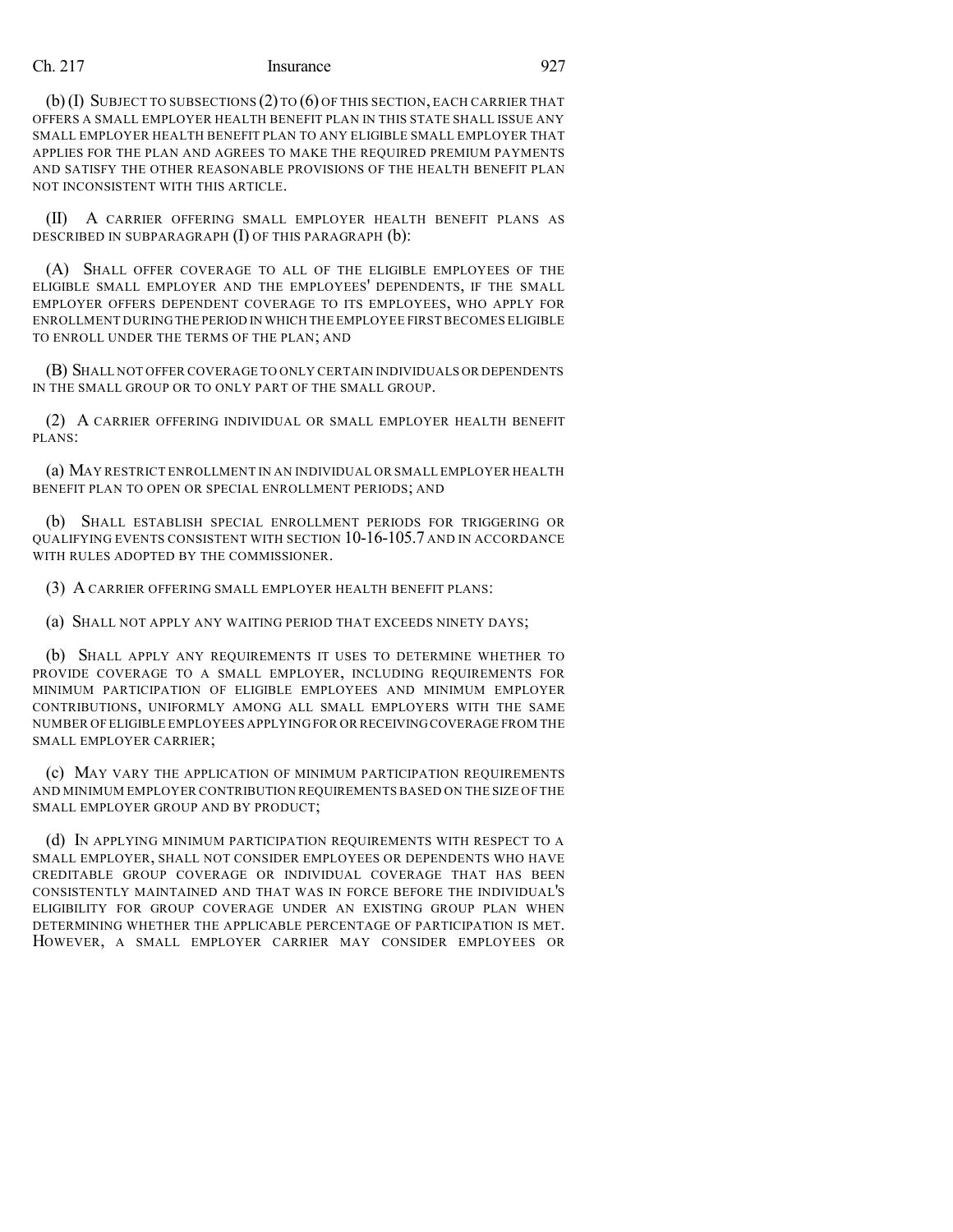DEPENDENTS OF THE SMALL EMPLOYER WHO HAVE COVERAGE UNDER ANOTHER HEALTH BENEFIT PLAN THAT IS SPONSORED BY THE SMALL EMPLOYER.

(e) SHALL NOT INCREASE ANY REQUIREMENT FOR MINIMUM EMPLOYEE PARTICIPATION OR FOR MINIMUM EMPLOYER CONTRIBUTION WITH RESPECT TO A SMALL EMPLOYER AT ANY TIME AFTER THE SMALL EMPLOYER CARRIER ACCEPTS THE SMALL EMPLOYER FOR COVERAGE.

(4) (a) SUBJECT TO PARAGRAPH (c) OF THIS SUBSECTION (4), WITH RESPECT TO COVERAGE OFFERED THROUGH A MANAGED CARE PLAN,A CARRIER IS NOT REQUIRED TO OFFER COVERAGE UNDER THAT PLAN OR ACCEPT APPLICATIONS FOR THAT PLAN PURSUANT TO SUBSECTION (1) OF THIS SECTION IN THE FOLLOWING SITUATIONS:

(I) IN AN AREA OUTSIDE OF THE CARRIER'S ESTABLISHED GEOGRAPHIC SERVICE AREA FOR THE MANAGED CARE PLAN;

(II) (A) UNDER AN INDIVIDUAL HEALTH BENEFIT PLAN, TO AN INDIVIDUAL WHEN THE INDIVIDUAL DOES NOT LIVE OR RESIDE WITHIN THE CARRIER'S ESTABLISHED GEOGRAPHIC SERVICE AREA FOR THE MANAGED CARE PLAN; OR

(B) UNDER A SMALL EMPLOYER HEALTH BENEFIT PLAN, TO AN EMPLOYEE WHEN THE EMPLOYEE DOES NOT LIVE, WORK, OR RESIDE WITHIN THE CARRIER'S ESTABLISHED GEOGRAPHIC SERVICE AREA FOR THE MANAGED CARE PLAN; OR

(III) WITHIN THE GEOGRAPHIC SERVICE AREA FOR THE MANAGED CARE PLAN WHERE THE CARRIER REASONABLY ANTICIPATES, AND DEMONSTRATES TO THE SATISFACTION OF THE COMMISSIONER, THAT IT WILL NOT HAVE THE CAPACITY WITHIN ITS ESTABLISHED GEOGRAPHIC SERVICE AREA TO DELIVER SERVICE ADEQUATELY TO ANY ADDITIONAL INDIVIDUALS AND THE MEMBERS OF THE SMALL EMPLOYER GROUPS BECAUSE OF ITS OBLIGATIONS TO EXISTING COVERED PERSONS.

(b) A CARRIER THAT CANNOT OFFER COVERAGE PURSUANT TO SUBPARAGRAPH (III)OF PARAGRAPH (a) OF THIS SUBSECTION (4) SHALL NOT OFFER COVERAGE IN THE INDIVIDUAL OR SMALL GROUP MARKET IN THE APPLICABLE GEOGRAPHIC SERVICE AREA TO NEW INDIVIDUALS OR SMALL EMPLOYER GROUPS UNTIL THE LATER OF:

(I) ONE HUNDRED EIGHTY DAYS FOLLOWING EACH REFUSAL; OR

(II) THE DATE ON WHICH THE CARRIER NOTIFIES THE COMMISSIONER THAT IT HAS REGAINED CAPACITY TO DELIVER SERVICES.

(c) A CARRIER SHALL APPLY THE REQUIREMENTS OF THIS SUBSECTION (4) UNIFORMLY TO ALL INDIVIDUALS AND SMALL EMPLOYERS IN THIS STATE CONSISTENT WITH APPLICABLE LAW AND WITHOUT REGARD TO THE CLAIMS EXPERIENCE OF OR ANY HEALTH-STATUS-RELATED FACTOR RELATING TO AN INDIVIDUAL AND HIS OR HER DEPENDENTS OR THE SMALL EMPLOYER AND ITS EMPLOYEES AND THEIR DEPENDENTS.

(5) (a) A CARRIER OFFERING INDIVIDUAL OR SMALL EMPLOYER HEALTH BENEFIT PLANS IS NOT REQUIRED TO PROVIDE COVERAGE IF: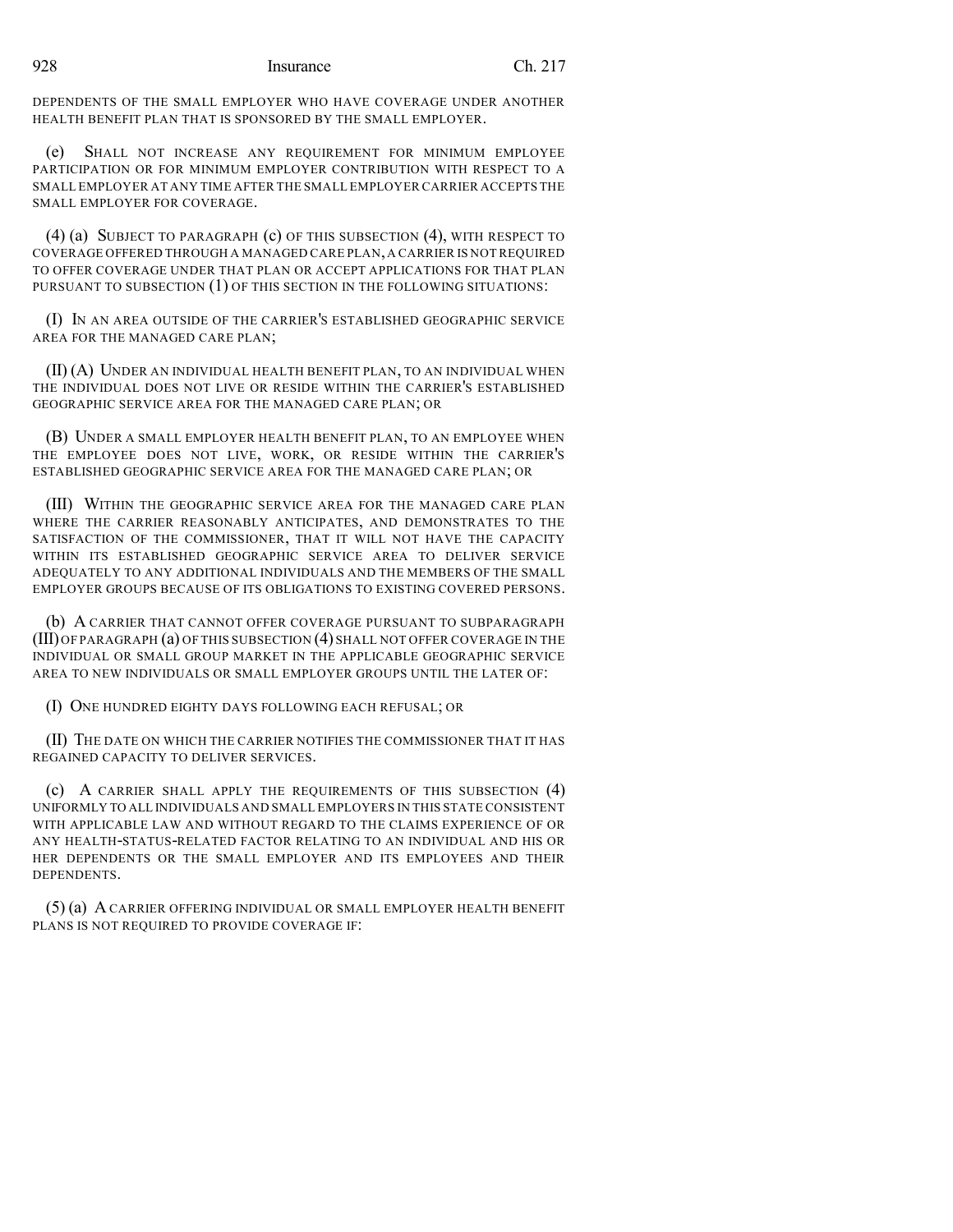(I) FOR ANY PERIOD OF TIME THE CARRIER DEMONSTRATES, AND THE COMMISSIONER DETERMINES, THAT THE CARRIER DOES NOT HAVE THE FINANCIAL RESERVES NECESSARY TO UNDERWRITE ADDITIONAL COVERAGE; AND

(II) THE CARRIER IS APPLYING THIS SUBSECTION (5) UNIFORMLY TO ALL INDIVIDUALS IN THE INDIVIDUAL MARKET AND TO ALL SMALL EMPLOYERS IN THE SMALL GROUP MARKET IN THIS STATE CONSISTENT WITH APPLICABLE STATE LAW AND WITHOUT REGARD TO THE CLAIMS EXPERIENCE OFOR ANY HEALTH-STATUS-RELATED FACTOR RELATING TO THE INDIVIDUAL AND HIS OR HER DEPENDENTS OR THE SMALL EMPLOYER AND ITS EMPLOYEES AND THEIR DEPENDENTS.

(b) ACARRIER THAT DENIES COVERAGE IN ACCORDANCE WITH PARAGRAPH (a) OF THIS SUBSECTION (5) SHALL NOT OFFER COVERAGE IN THE APPLICABLE INDIVIDUAL MARKET OR SMALL GROUP MARKET IN THIS STATE UNTIL THE LATER OF:

(I) ONE HUNDRED EIGHTY DAYS AFTER THE DATE THE COVERAGE IS DENIED; OR

(II) THE DATE ON WHICH THE CARRIER DEMONSTRATES TO THE COMMISSIONER THAT IT HAS SUFFICIENT FINANCIAL RESERVES TO UNDERWRITE ADDITIONAL COVERAGE.

(6) THIS SECTION DOES NOT REQUIRE A CARRIER:

(a) OFFERING HEALTH BENEFIT PLANS ONLY IN CONNECTION WITH GROUP HEALTH PLANS TO OFFER COVERAGE IN THE INDIVIDUAL MARKET;

(b) OFFERING HEALTH BENEFIT PLANS ONLY IN CONNECTION WITH INDIVIDUAL HEALTH PLANS TO OFFER COVERAGE IN THE SMALL GROUP MARKET;

(c) OFFERING HEALTH BENEFITS PLANS ONLY THROUGH ONE OR MORE BONA FIDE ASSOCIATIONS TO OFFER COVERAGE IN THE INDIVIDUAL MARKET. HOWEVER, IF THE CARRIER OFFERS BONA FIDE ASSOCIATION HEALTH BENEFIT PLAN COVERAGE IN THE INDIVIDUAL MARKET, THE HEALTH CARRIER SHALL OFFER THE COVERAGE TO ELIGIBLE INDIVIDUALS IN THE INDIVIDUAL MARKET AS REQUIRED UNDER PARAGRAPH (a) OF SUBSECTION (1) OF THIS SECTION; OR

(d) OFFERING ONLY STUDENT HEALTH INSURANCE COVERAGE TO OTHERWISE OFFER COVERAGE IN THE INDIVIDUAL MARKET,AS LONG AS THE CARRIER IS OFFERING STUDENT HEALTH INSURANCE COVERAGE CONSISTENT WITH THE PROVISIONS OF FEDERAL LAW.

(7) **[Formerly 10-16-104 (16)] Issuance of coverage to members of military.** (a) ALL SICKNESS AND ACCIDENT INSURANCE POLICIES AND ALL SERVICE OR INDEMNITY CONTRACTS ISSUED BY ANY ENTITY SUBJECT TO PART 3 OR 4 OF THIS ARTICLE SHALL NOT REFUSE TO PROVIDE COVERAGE TO AN INDIVIDUAL, REFUSE TO CONTINUE TO COVER AN INDIVIDUAL, OR LIMIT THE AMOUNT OR EXTENT OF COVERAGE AVAILABLE TO AN INDIVIDUAL SOLELY BASED ON THAT INDIVIDUAL'S MEMBERSHIP IN THE UNIFORMED SERVICES OF THE UNITED STATES. NOTHING IN THIS SECTION PROHIBITS A CARRIER FROM EXCLUDING OR LIMITING COVERAGE FOR SOME OTHER FACTOR PERMITTED BY LAW.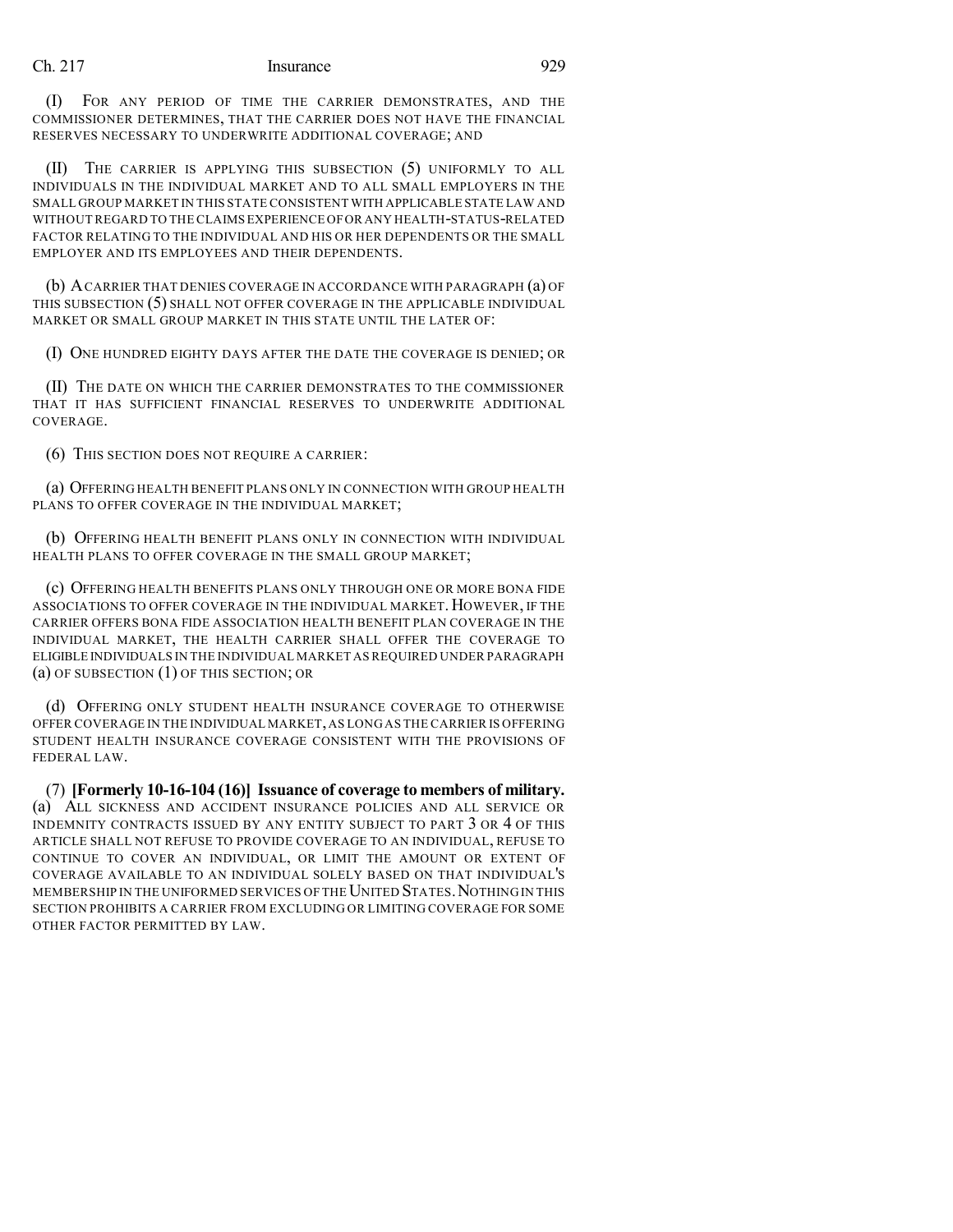(b) AS USED IN THIS SUBSECTION (7),UNLESS THE CONTEXT OTHERWISE REQUIRES:

(I) "MEMBERSHIP" MEANS ACTIVE DUTY, NATIONAL GUARD, OR RESERVE DUTY IN OR RETIREMENT FROM THE UNIFORMED SERVICES OF THE UNITED STATES.

(II) "UNIFORMED SERVICES OF THE UNITED STATES" MEANS THE UNITED STATES ARMY, UNITED STATES NAVY, UNITED STATES MARINE CORPS, UNITED STATES AIR FORCE, UNITED STATES COAST GUARD, NATIONAL OCEANIC AND ATMOSPHERIC ADMINISTRATION COMMISSIONED OFFICER CORPS, AND UNITED STATES PUBLIC HEALTH SERVICE COMMISSIONED CORPS.

(8) **Domestic partner coverage.** NOTWITHSTANDING ANY PROVISION OF LAW TO THE CONTRARY, A SMALL EMPLOYER CARRIER MAY OFFER, AND A SMALL EMPLOYER MAY ACCEPT OR REJECT, COVERAGE FOR EMPLOYEES' DOMESTIC PARTNERS AND THEIR DEPENDENTS OR FOR EMPLOYEES' DESIGNATED BENEFICIARIES AND THEIR DEPENDENTS.

**SECTION 7.** In Colorado Revised Statutes, **add** 10-16-105.1 as follows:

**10-16-105.1. Guaranteed renewability - exceptions - individual and small employer health benefit plans - rules - repeal.** (1) EXCEPT AS OTHERWISE PROVIDED IN SUBSECTION (2) OF THIS SECTION, A CARRIER PROVIDING COVERAGE UNDER A HEALTH BENEFIT PLAN SHALL RENEW OR CONTINUE THE COVERAGE AT THE OPTION OF THE POLICYHOLDER.

(2) A CARRIER MAY REFUSE TO RENEW OR DISCONTINUE COVERAGE UNDER A HEALTH BENEFIT PLAN ONLY FOR THE FOLLOWING REASONS:

(a) NONPAYMENT OF THE REQUIRED PREMIUM OR FAILURE TO TIMELY PAY PREMIUMS IN ACCORDANCE WITH THE TERMS OF THE HEALTH BENEFIT PLAN;

(b) THE POLICYHOLDER OR THE POLICYHOLDER'S REPRESENTATIVE HAS PERFORMED AN ACT OR PRACTICE THAT CONSTITUTES FRAUD OR HAS MADE AN INTENTIONAL MISREPRESENTATION OF A MATERIAL FACT UNDER THE TERMS OF COVERAGE;

(c) FOR SMALL GROUP HEALTH BENEFIT PLANS, THE POLICYHOLDER FAILS TO COMPLY WITH THECARRIER'S MINIMUM PARTICIPATION OR EMPLOYER CONTRIBUTION REQUIREMENTS OR THE SMALL EMPLOYER IS NO LONGER ACTIVELY ENGAGED IN THE BUSINESS IN WHICH IT WAS ENGAGED ON THE EFFECTIVE DATE OF THE PLAN;

(d) IN THE CASE OF A CARRIER THAT OFFERS COVERAGE THROUGH A MANAGED CARE PLAN, THERE ARE NO LONGER ANY ENROLLED INDIVIDUALS OR EMPLOYEES LIVING, WORKING, OR RESIDING WITHIN THE CARRIER'S ESTABLISHED GEOGRAPHIC SERVICE AREA AND THE CARRIER WOULD DENY ENROLLMENT IN THE PLAN PURSUANT SECTION  $10-16-105(4)$  (a) (III);

(e) IN THE CASE OF AN INDIVIDUAL OR SMALL EMPLOYER HEALTH BENEFIT PLAN THAT IS MADE AVAILABLE ONLY THROUGH ONE OR MORE BONA FIDE ASSOCIATIONS, THE MEMBERSHIP OF THE POLICYHOLDER OR SMALL EMPLOYER IN THE ASSOCIATION ON THE BASIS OF WHICH THE COVERAGE IS PROVIDED CEASES, BUT ONLY IF THE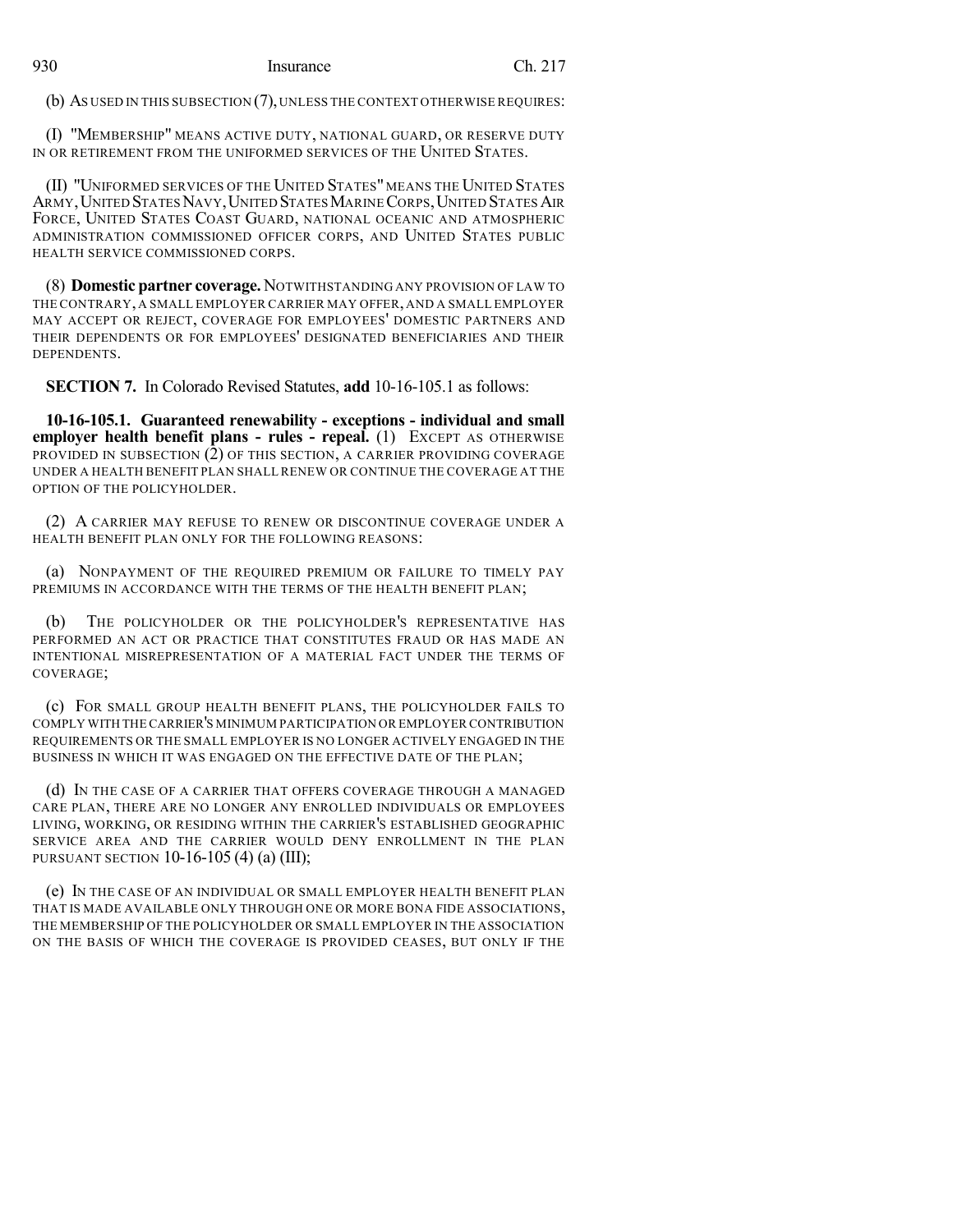COVERAGE IS TERMINATED UNDER THIS PARAGRAPH (e) UNIFORMLY WITHOUT REGARD TO ANY HEALTH-STATUS-RELATED FACTOR RELATING TO ANY COVERED PERSON;

(f) IN THE CASE OF INDIVIDUAL HEALTH BENEFIT PLANS THAT ARE MADE AVAILABLE AS STUDENT HEALTH INSURANCE COVERAGE, THE STUDENT POLICYHOLDER COVERED UNDER THE COVERAGE CEASES TO BE A STUDENT AT THE INSTITUTION OF HIGHER EDUCATION THROUGH WHICH THE STUDENT HEALTH INSURANCE COVERAGE IS OFFERED, AS LONG AS THE COVERAGE IS TERMINATED UNDER THIS PARAGRAPH (f) UNIFORMLY WITHOUT REGARD TO ANY HEALTH-STATUS-RELATED FACTOR RELATED TO ANY COVERED PERSON;

(g) THE CARRIER ELECTS TO DISCONTINUE OFFERING A PARTICULAR INDIVIDUAL OR SMALL GROUP HEALTH BENEFIT PLAN, BUT ONLY IF THE CARRIER:

(I) PROVIDES NOTICE OF THE DECISION NOT TO RENEW COVERAGE AT LEAST NINETY DAYS BEFORE THE NONRENEWAL OF THE HEALTH BENEFIT PLAN TO EACH POLICYHOLDER, INDIVIDUAL, CERTIFICATE HOLDER, PARTICIPANT, OR BENEFICIARY COVERED BY THE PLAN;

(II) OFFERS EACH POLICYHOLDER COVERED BY THE PLAN THE OPTION TO PURCHASE ANY OTHER HEALTH BENEFIT PLANS CURRENTLY BEING OFFERED BY THE CARRIER IN THIS STATE AND SPECIFIES THE SPECIAL ENROLLMENT PERIODS FOR THE PLANS PURSUANT TO SECTION 10-16-105.7;

(III) IN EXERCISING THE OPTION TO DISCONTINUE THAT PARTICULAR TYPE OF HEALTH BENEFIT PLAN, ACTS UNIFORMLY WITHOUT REGARD TO THE CLAIMS EXPERIENCE OF THE POLICYHOLDERS OR ANY HEALTH-STATUS-RELATED FACTOR RELATING TO ANY INDIVIDUAL, PARTICIPANT, OR BENEFICIARY COVERED BY THE PLAN OR NEW INDIVIDUALS, PARTICIPANTS, OR BENEFICIARIES WHO MAY BECOME ELIGIBLE FOR COVERAGE;

(IV) PROVIDES NOTICE TO THE COMMISSIONER BEFORE PROVIDING THE NOTICE PURSUANT TO SUBPARAGRAPH  $(I)$  OF THIS PARAGRAPH  $(g)$  and certifies the FOLLOWING TO THE COMMISSIONER:

(A) THE PREMIUMS FOR OTHER HEALTH BENEFIT PLANS THE CARRIER OFFERS PURSUANT TO SUBPARAGRAPH (II) OF THIS PARAGRAPH (g) ARE NOT EXCESSIVE, INADEQUATE, OR UNFAIRLY DISCRIMINATORY RELATIVE TO THE PLAN THAT THE CARRIER IS DISCONTINUING; AND

(B) THE BENEFIT LEVELS THE CARRIER OFFERS IN THE OTHER HEALTH BENEFIT PLANS COMPLY WITH THE REQUIREMENTS OF LAW APPLICABLE TO INDIVIDUAL AND SMALL EMPLOYER HEALTH BENEFIT PLANS; OR

(h) (I) THE CARRIER ELECTS TO DISCONTINUE OFFERING AND RENEWING ALL OF ITS INDIVIDUAL,SMALL GROUP,OR LARGE GROUP HEALTH BENEFIT PLANS DELIVERED OR ISSUED FOR DELIVERY IN THIS STATE, BUT ONLY IF THE CARRIER:

(A) PROVIDES NOTICE OF THE DECISION TO DISCONTINUE COVERAGE, AT LEAST ONE HUNDRED EIGHTY DAYS BEFORE THE DISCONTINUANCE,TO ALL POLICYHOLDERS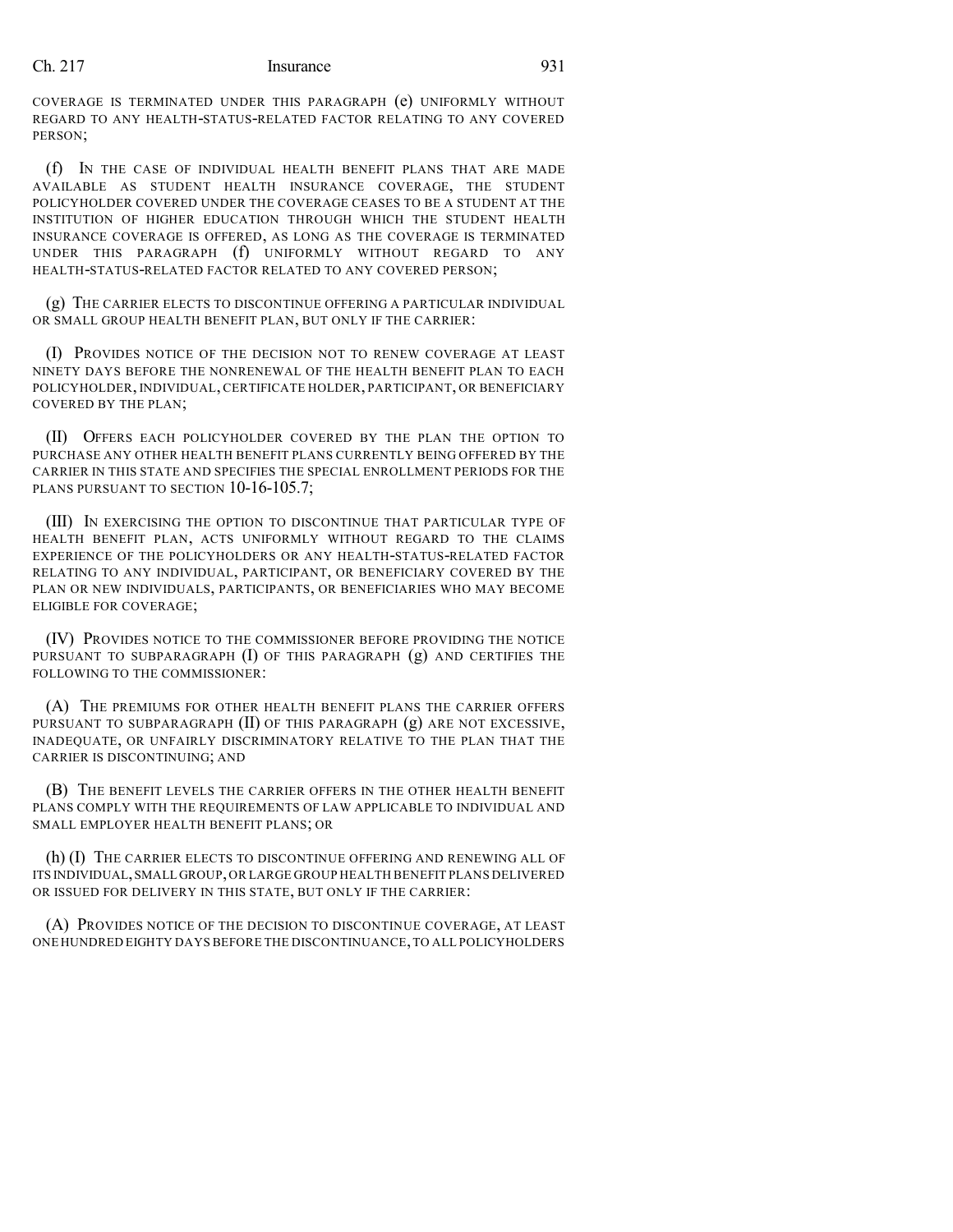#### AND COVERED PERSONS; AND

(B) PROVIDES THE NOTICE TO THE COMMISSIONER AT LEAST THREE BUSINESS DAYS BEFORE THE DATE THE NOTICE IS SENT TO THE AFFECTED POLICYHOLDERS AND COVERED PERSONS PURSUANT TO SUB-SUBPARAGRAPH (A) OF THIS SUBPARAGRAPH (I).

(II) IN THE CASE OF A DISCONTINUANCE UNDER SUBPARAGRAPH (I) OF THIS PARAGRAPH (h), THE CARRIER SHALL:

(A) CONTINUE TO PROVIDE COVERAGE THROUGH THE FIRST RENEWAL PERIOD NOT TO EXCEED TWELVE MONTHS AFTER THE NOTICE PROVIDED PURSUANT TO SUBPARAGRAPH (I) OF THIS PARAGRAPH (h); AND

(B) NOT WRITE NEW HEALTH BENEFIT PLANS OF THE SAME TYPE AS THOSE THE CARRIER DISCONTINUED IN THIS STATE FOR FIVE YEARS AFTER THE DATE OF THE NOTICE TO THE COMMISSIONER PURSUANT TO SUB-SUBPARAGRAPH (B) OF SUBPARAGRAPH (I) OF THIS PARAGRAPH (h).

(3) A CARRIER OFFERING INDIVIDUAL OR SMALL EMPLOYER HEALTH BENEFIT PLANS SHALL CLEARLY DISCLOSE IN ITS CONTRACTS AND MARKETING MATERIALS THE CONDITIONS OF RENEWABILITY, WHICH CONDITIONS MUST CONFORM WITH THE REQUIREMENTS OF THIS SECTION.

(4) ACARRIER OFFERING A LARGE GROUP HEALTH BENEFIT PLAN MAY MODIFY THE PLAN AT RENEWAL IF THE CARRIER MODIFIES THE PLAN UNIFORMLY FOR ALL LARGE GROUPS COVERED BY THE SAME PLAN.

(5) WITH RESPECT TO BENEFITS PROVIDED UNDER AN INDIVIDUAL OR SMALL EMPLOYER HEALTH BENEFIT PLAN, A CARRIER MAY MAKE REASONABLE MODIFICATIONS IF:

(a) THE MODIFICATION IS EFFECTIVE ONLY UPON RENEWAL OF THE PLAN;

(b) THE CARRIER MODIFIES THE BENEFITS UNIFORMLY FOR ALL INDIVIDUALS AND GROUPS COVERED BY THE PLAN;

(c) THE CARRIER PROVIDES THE PROPOSED MODIFICATION TO POLICYHOLDERS AND THE COMMISSIONER AT LEAST NINETY DAYS BEFORE THE EFFECTIVE DATE OF THE MODIFICATION; AND

(d) THE CARRIER PROVIDES EACH AFFECTED POLICYHOLDER THE OPPORTUNITY TO PURCHASE ANY OTHER HEALTH BENEFIT PLAN OFFERED BY THE CARRIER.

(6) (a) THE COMMISSIONER MAY PROMULGATE RULES AS NECESSARY TO IMPLEMENT AND ADMINISTER THIS SECTION.

(b)(I) THE COMMISSIONER MAY ADOPT RULES AS NECESSARY TO ADDRESS ISSUES RELATING TO THE RENEWABILITY OF HEALTH BENEFIT PLANS ISSUED PRIOR TO JANUARY 1, 2014, TO BUSINESS GROUPS OF ONE, AS THAT TERM WAS DEFINED IN SECTION 10-16-102 (6) PRIOR TO ITS REPEAL.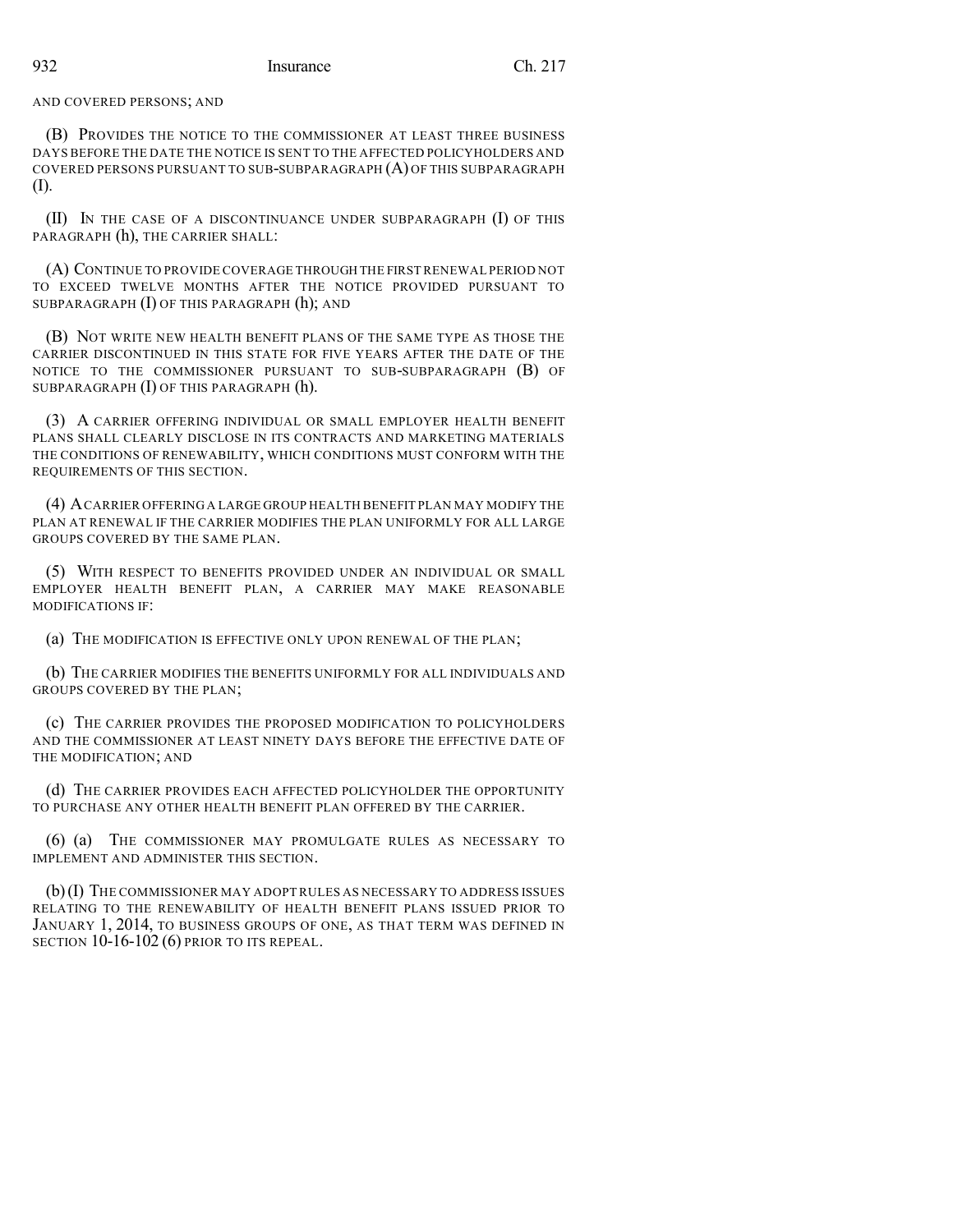(II) THIS PARAGRAPH (b) IS REPEALED, EFFECTIVE JANUARY 1, 2015.

**SECTION 8.** In Colorado Revised Statutes, 10-16-105.2, **amend** (1) (a) introductory portion; and **repeal** (1) (c), (3), and (4) as follows:

**10-16-105.2. Small employer health insurance availability program.** (1) (a) Except as provided in paragraphs (b)  $(e)$ , and (d) of this subsection (1), this article shall apply APPLIES to any health benefit plan that provides coverage to the employees of a small employer in this state if any of the following conditions are met:

 $(c)$  (F) The provisions of this article concerning small employer carriers and small group plans shall not apply to an individual health benefit plan newly issued to a business group of one that includes only a self-employed person who has no employees, or a sole proprietor who is not offering or sponsoring health care coverage to his or her employees, together with the dependents of such a self-employed person or sole proprietor if, pursuant to rules adopted by the commissioner, all of the following conditions are met:

(A) As part of the application process, the carrier determines whether or not the applicant is a self-employed person who meets the definition of a business group of one pursuant to section 10-16-102 (6).

(B) If the applicant is a business group of one self-employed person, the carrier accepts or rejects such person and, if such person is applying for family coverage, accepts or rejects the entire family unless the applicant waives coverage for a family member who has other coverage in effect.

 $(C)$  If the carrier rejects an application for a business group of one self-employed person and the carrier does business in both the individual and small group markets, the carrier shall notify the applicant of the availability of coverage through the small group market and of the availability of small group coverage through the carrier.

(D) As part of its application form, an individual carrier requires a business group of one self-employed person purchasing an individual health benefit plan pursuant to this subparagraph (I) to read and sign a disclosure form stating that, by purchasing an individual policy instead of a small group policy, such person gives up what would otherwise be his or her right to purchase a business group of one standard, basic, or other health benefit plan from a small employer carrier for a period of three years after the date the individual health benefit plan is purchased, unless a small employer carrier voluntarily permits such person to purchase a business group of one policy within such three-year period. The disclosure form shall also briefly describe the factors used to set rates for the individual policy being purchased in comparison with the factors used to set rates for a business group of one small group policy. The individual carrier shall provide to the business group of one self-employed applicant a copy of the health benefit plan description form for the Colorado standard health benefit plan in addition to the description formfor the individual plan being marketed. The disclosure form may be included within any other certification form that the carrier uses for the plan. The division of insurance shall make available a standard plan description form to individual carriers upon request.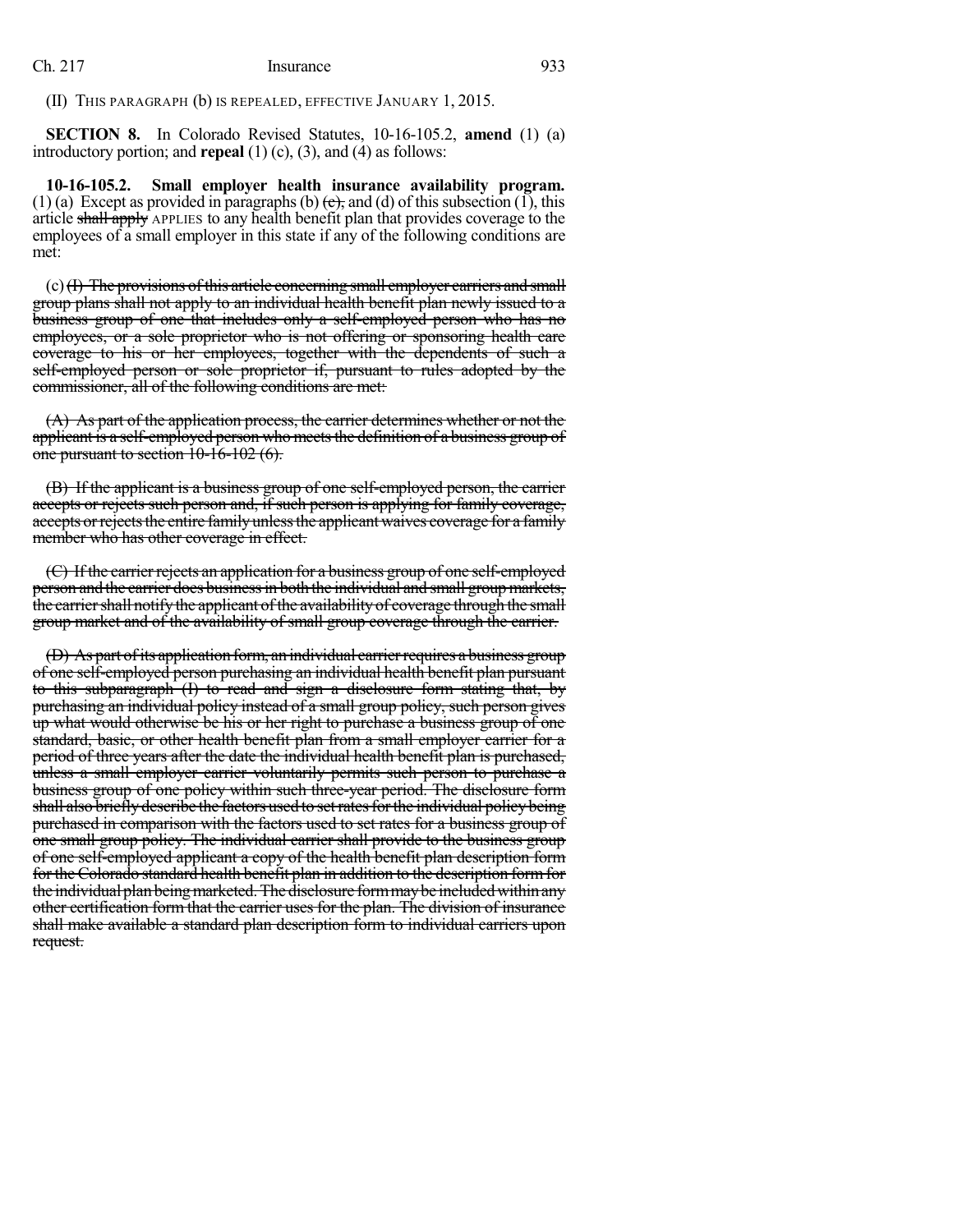(II) Nothing in this paragraph (c) shall preclude a business group of one from applying for small group coverage.

(III) For the purposes of this paragraph (c), an individual health benefit policy shall not include one or more short-term limited duration health insurance policies issued within six months before the date of application for group coverage.

(3) Pursuant to rules adopted by the commissioner, a small employer carrier may reject for coverage under a small group plan a business group of one self-employed person if, at the time of application for group coverage, the self-employed person has in place or, within the immediately preceding thirty days, has had in place an individual health benefit plan that meets the requirements of subparagraph (I) of paragraph (e) of subsection (1) of this section and has been in place for less than three years. An individual health benefit policy shall not include one or more short-term limited duration health insurance policies issued within six months before the date of application for group coverage.

(4) Notwithstanding any provision of law to the contrary, a carrier may decline to renew or reenroll a business group of one that has been terminated by the carrier for nonpayment of premiums. The time period during which the carrier may so decline shall extend for up to six months after the date of termination or until the next open enrollment period, whichever is greater.

**SECTION 9.** In Colorado Revised Statutes, **add with amended and relocated provisions,** 10-16-105.6 as follows:

**10-16-105.6. Rate usage. [Formerly 10-16-107 (6)]** (6) (a) (1) A carrier offering a AN INDIVIDUAL OR group health benefit plan may SHALL not require any individual, as a condition of enrollment or continued enrollment under the plan, to pay a premium or, FOR GROUP PLANS, A contribution that is greater than the premium or contribution for a similarly situated individual enrolled in the plan on the basis of any health-status-related factor in relation to the individual or to an individual enrolled under the plan as a dependent of the individual.

(b) (2) The prohibition in paragraph (a) of this subsection (6) shall not be construed to SUBSECTION (1) OF THIS SECTION DOES NOT:

 $(H)$  (a) Restrict the amount that A CARRIER MAY CHARGE an employer may be charged for coverage under a group health benefit plan; or

(II) (b) Prevent a carrier from establishing premium discounts or rebates or modifying otherwise applicable copayments, coinsurance, or deductibles in return for:

 $(A)$  (I) Adherence to programs of health promotion and disease prevention if otherwise allowed by state or federal law;

 $(\overline{B})$  (II) Participation in a wellness and prevention program pursuant to section 10-16-136; or

 $(\bigoplus)$  (III) Satisfaction of a standard related to a health risk factor pursuant to a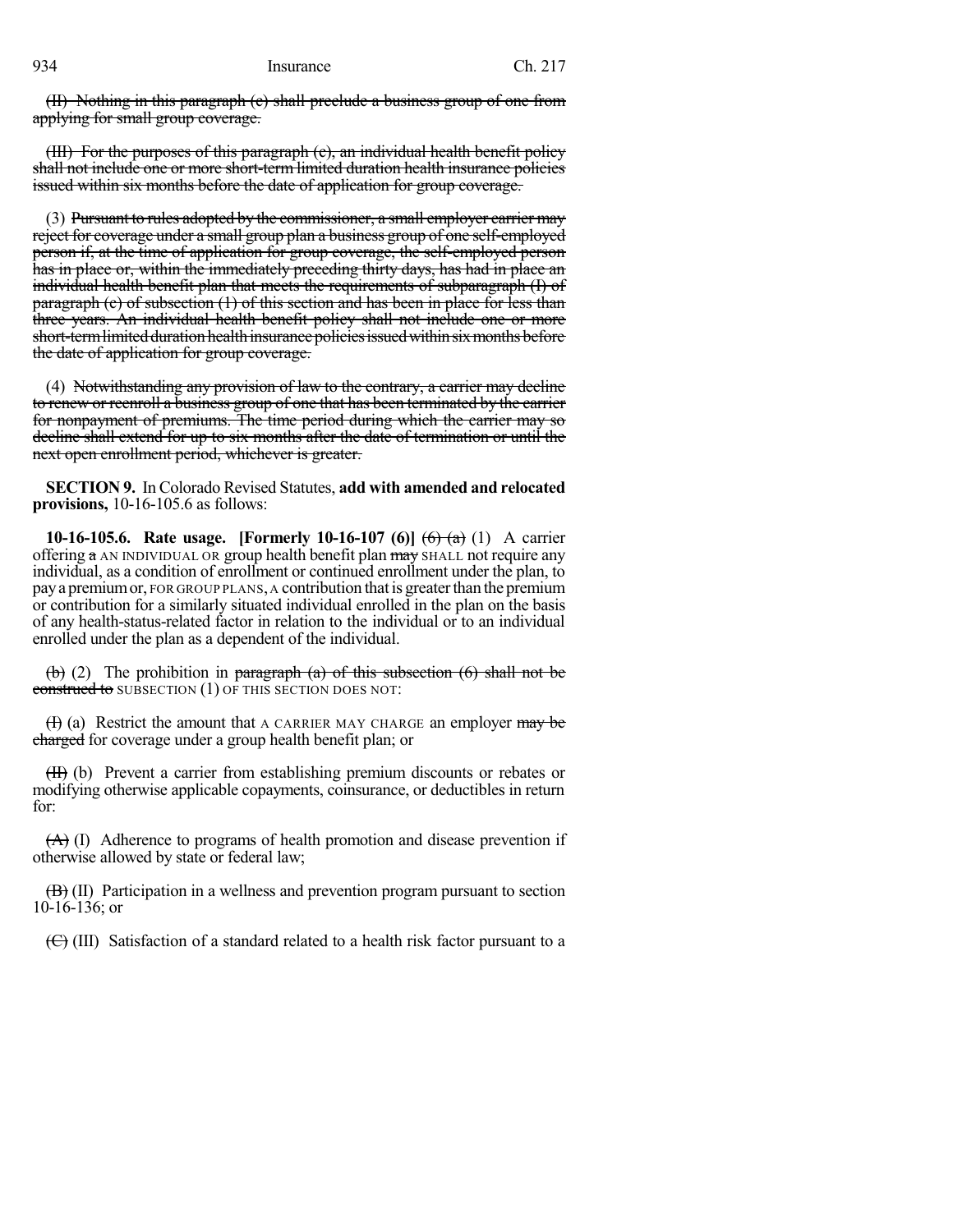wellness and prevention program authorized in section 10-16-136.

(3) **[Formerly 10-16-105 (13) (a) (I)]** (a) On and after January 1, 2004 2014, A CARRIER MAY IMPOSE ON a small employer may be subject to A premium adjustments for health status SURCHARGE OF up to thirty-five percent above the modified community rate for a period no greater than UP TO twelve months if the small employer has, at any time during the past twelve months, purchased health benefit coverage as a small employer that is either self-funded or insured through a health benefit plan that is not a small group plan, except for health benefit plans sponsored by an employee leasing company, as defined in section 8-70-114 (2) (a)  $(V)$ , C.R.S., pursuant to sub-subparagraphs  $(D)$  to  $(F)$  SUBPARAGRAPHS (II) TO  $(IV)$ of PARAGRAPH (b) OF this subparagraph  $(I)$ . The provisions of this subparagraph  $(I)$ shall SUBSECTION (3).

(b) PARAGRAPH (a) OF THIS SUBSECTION (3) DOES not apply to:

 $(A)$  (I) A small employer that has not previously sponsored a health benefit plan for its employees;

(B) Aself-employed person who has not previously qualified as a business group of one;

(C) A small employer that meets the criteria of paragraph (b) of this subsection  $(13);$ 

 $(\oplus)(II)$  A small employer that had previously participated in a health benefit plan through an employee leasing company, as defined in section 8-70-114 (2) (a)  $\tilde{V}$ ), C.R.S., if the small employer's coverage through the employee leasing company was subject to the small group laws;

 $(E)$ (III) A small employer that had previously participated in a health benefit plan sponsored by an employee leasing company, as defined in section 8-70-114 (2) (a)  $(V)$ , C.R.S., and the small employer THAT is no longer a party to an employee leasing company; OR

(F) (IV) A small employer that is currently using the services of an employee leasing company, as defined in section 8-70-114 (2) (a) (V), C.R.S., that does not offer a health benefit plan as part of its employee leasing services or, because of an action by an insurer A CARRIER, has ceased offering a health benefit plan to employees assigned to client locations pursuant to an employee leasing contract. or

 $(G)$  A small employer that, due to a change in employment status within the state or a change in corporate structure motivated by a change in business purpose that is unrelated to health care, is no longer eligible to participate in a multiple employer welfare arrangement, and that, currently or immediately prior to seeking coverage in the small group market, participates or participated in a multiple employer welfare arrangement pursuant to part 9 of this article and that is fully insured by a licensed insurer as defined by section 10-16-901 (2).

(c) **[Formerly 10-16-105 (13) (a) (II)]** For the purposes of determining whether A CARRIER MAY IMPOSE A PREMIUM SURCHARGE PURSUANT TO THIS SUBSECTION (3)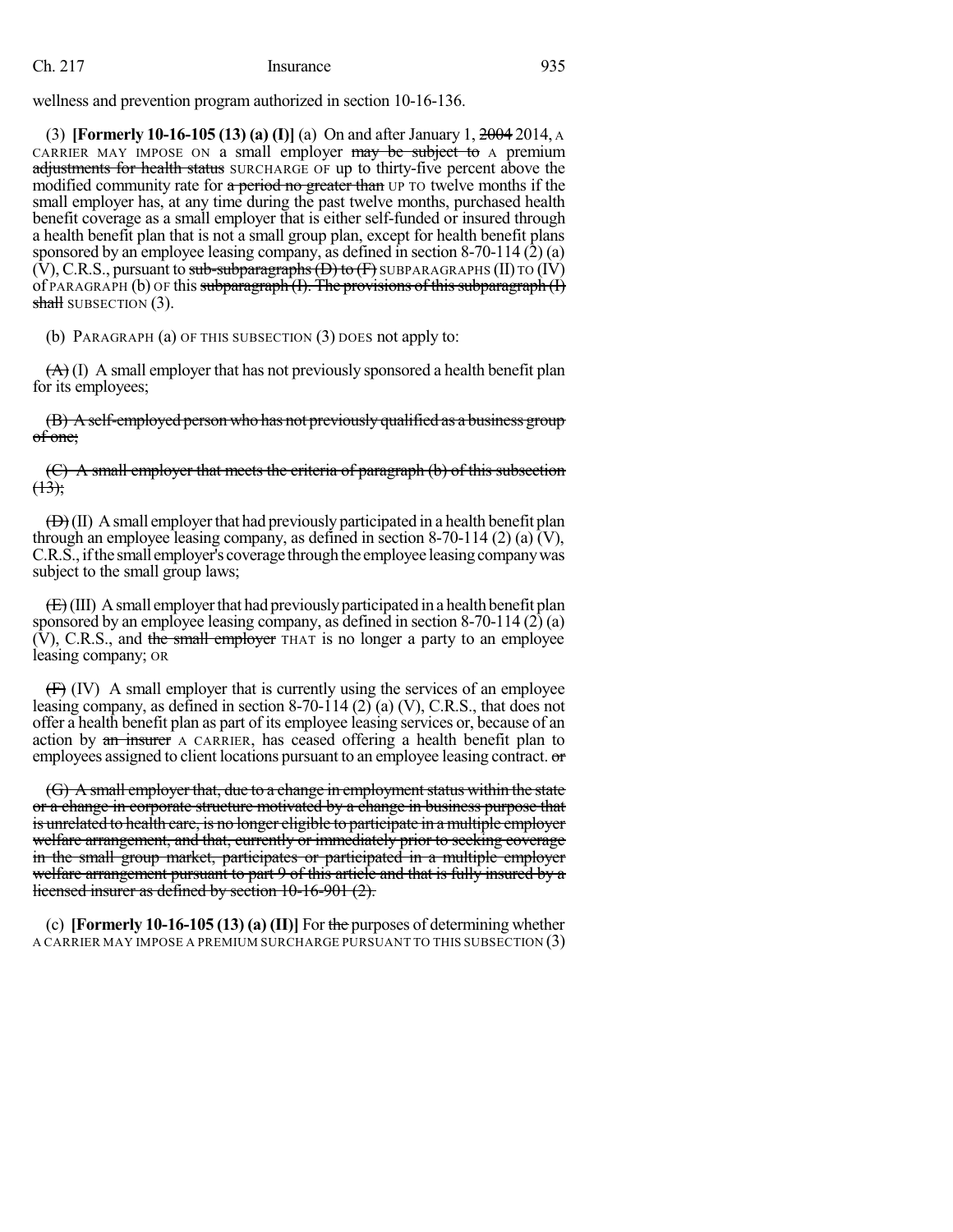ON the small employer, is eligible for the premium adjustment, the carrier may require that the small employer submit either of the following:

 $(A)$  evidence of the SMALL EMPLOYER's most recent health benefit coverage.  $\sigma$ 

(B) In the circumstancesin which the small employer does not currently sponsor a small group plan, a signed affidavit confirming that the small employer has never sponsored a group policy at any time during the past twelve months prior to applying for small group coverage, and acknowledging that failure to report such previous group coverage may result in the application of a premium adjustment for health status of up to thirty-five percent above the modified community rate for a small employer carrier.

(d) **[Formerly 10-16-105 (13) (d)]** A CARRIER SHALL USE the premium adjustment for health status SURCHARGE allowed pursuant to this subsection  $(13)$ shall (3) only be used for the calculation of CALCULATING premium amounts and shall not be used by a small employer carrier USE THE PREMIUM SURCHARGE as a basis of acceptance or rejection of FOR ACCEPTING OR REJECTING A SMALL EMPLOYER'S APPLICATION FOR health benefit coverage. for a small employer. The CARRIER SHALL NOT APPLY THE premium adjustment for health status shall not apply SURCHARGE to a group of more than fifty employees that subsequently becomes subject to small group coverage if such THE group has NOT had  $m\sigma A$  lapse of coverage greater than ninety days.

(4) **[Formerly 10-16-105 (14) (a)]** A SMALL EMPLOYER CARRIER MAY IMPOSE A PREMIUM SURCHARGE OF UP TO THIRTY-FIVE PERCENT ABOVE THE MODIFIED COMMUNITY RATE ON A small employer group whose small group insurance has been discontinued because of nonpayment of premiums or fraud. may be subject to premium adjustments for health status of no more than thirty-five percent above the modified community rate for a THE small employer carrier MAY IMPOSE THE PREMIUM SURCHARGE when the small business group reapplies for coverage in the small group market. A small employer carrier may require the increased premium to apply to the small business group for  $a$  period no greater than UP TO twelve months.

**SECTION 10.** In Colorado Revised Statutes, **add** 10-16-105.7 as follows:

**10-16-105.7. Health benefit plan open enrollment periods - special enrollment periods - rules.** (1) (a) A CARRIER OFFERING AN INDIVIDUAL HEALTH BENEFIT PLAN IN THIS STATE SHALL PERMIT AN INDIVIDUAL TO PURCHASE AN INDIVIDUAL HEALTH BENEFIT PLAN DURING THE INITIAL AND ANNUAL OPEN ENROLLMENT PERIODS.

(b) THE INITIAL OPEN ENROLLMENT PERIOD BEGINS OCTOBER 1, 2013, AND EXTENDS THROUGH MARCH 31, 2014.

(c) FOR BENEFIT YEARS BEGINNING ON OR AFTER JANUARY 1, 2015, THE ANNUAL OPEN ENROLLMENT PERIOD BEGINSOCTOBER 15AND EXTENDS THROUGH DECEMBER 7 OF THE PRECEDING CALENDAR YEAR.

(d) FOR PURPOSES OF THIS SUBSECTION (1), THE BENEFIT YEAR FOR HEALTH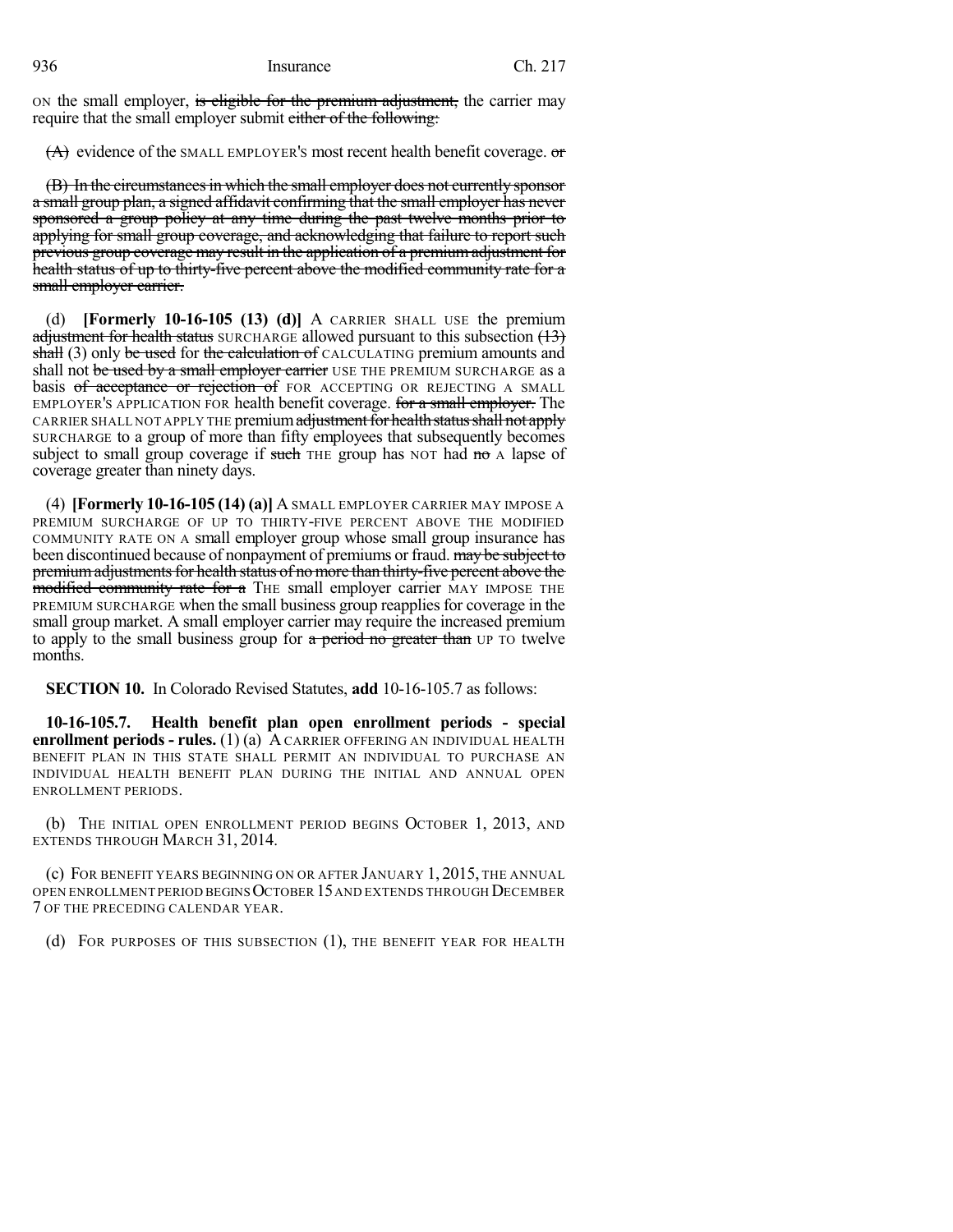BENEFIT PLANS PURCHASED DURINGTHE INITIAL AND ANNUAL ENROLLMENT PERIODS IS A CALENDAR YEAR.

(e) THE COMMISSIONER SHALL ESTABLISH RULES IN ACCORDANCE WITH FEDERAL LAW FOR THE IMPLEMENTATION OF THIS SUBSECTION (1).

(2)(a) ACARRIER OFFERING A GROUP HEALTH BENEFIT PLAN IN THIS STATE SHALL PERMIT AN EMPLOYER TO PURCHASE A GROUP HEALTH BENEFIT PLAN AT ANY POINT DURING THE YEAR.

(b) IN THE CASE OF HEALTH BENEFIT PLANS OFFERED IN THE SMALL GROUP MARKET, A CARRIER MAY DECLINE TO OFFER COVERAGE TO A SMALL EMPLOYER THAT IS UNABLE TO COMPLY WITH A MATERIAL PLAN PROVISION RELATING TO EMPLOYER CONTRIBUTION OR GROUP PARTICIPATION RULES, AS REQUIRED BY SECTION 10-16-105 (3) (b), AND THAT CARRIER MAY LIMIT THE AVAILABILITY OF COVERAGE FOR A GROUP IT HAS DECLINED TO AN ENROLLMENT PERIOD THAT BEGINS NOVEMBER 15 AND ENDS DECEMBER 15 OF EACH YEAR OR BEGINS AND ENDS ON DATES SET BY THE COMMISSIONER BY RULE.

(c) THE COVERAGE IS EFFECTIVE CONSISTENT WITH THE DATES DETERMINED BY THE COMMISSIONER BY RULE.

(3) (a) (I) A CARRIER OFFERING AN INDIVIDUAL HEALTH BENEFIT PLAN IN THIS STATE SHALL ESTABLISH SPECIAL ENROLLMENT PERIODS DURING WHICH AN INDIVIDUAL FOR WHOM A TRIGGERING EVENT HAS OCCURRED MAY ENROLL IN AN INDIVIDUAL HEALTH BENEFIT PLAN OFFERED BY THE CARRIER.

(II) A TRIGGERING EVENT OCCURS WHEN:

(A) AN INDIVIDUAL INVOLUNTARILY LOSES EXISTING CREDITABLE COVERAGE FOR ANY REASON OTHER THAN FRAUD, MISREPRESENTATION, OR FAILURE TO PAY A PREMIUM;

(B) AN INDIVIDUAL GAINS A DEPENDENT OR BECOMES A DEPENDENT THROUGH MARRIAGE, CIVIL UNION, BIRTH, ADOPTION, OR PLACEMENT FOR ADOPTION OR BY ENTERING INTO A DESIGNATED BENEFICIARY AGREEMENT PURSUANT TO ARTICLE 22 OF TITLE 15, C.R.S.;

(C) AN INDIVIDUAL'S ENROLLMENT OR NONENROLLMENT IN A HEALTH BENEFIT PLAN IS UNINTENTIONAL, INADVERTENT, OR ERRONEOUS AND IS THE RESULT OF AN ERROR, MISREPRESENTATION, OR INACTION OF THE CARRIER, PRODUCER, OR EXCHANGE ESTABLISHED PURSUANT TO ARTICLE 22 OF THIS TITLE;

(D) AN INDIVIDUAL ADEQUATELY DEMONSTRATES TO THE COMMISSIONER THAT THE HEALTH BENEFIT PLAN IN WHICH THE INDIVIDUAL IS ENROLLED HAS SUBSTANTIALLY VIOLATED A MATERIAL PROVISION OF ITS CONTRACT IN RELATION TO THE INDIVIDUAL;

(E) THE EXCHANGE ESTABLISHED PURSUANT TO ARTICLE 22 OF THIS TITLE DETERMINES AN INDIVIDUAL TO BE NEWLY ELIGIBLE OR NEWLY INELIGIBLE FOR THE FEDERAL ADVANCE PAYMENT TAX CREDIT OR COST-SHARING REDUCTIONS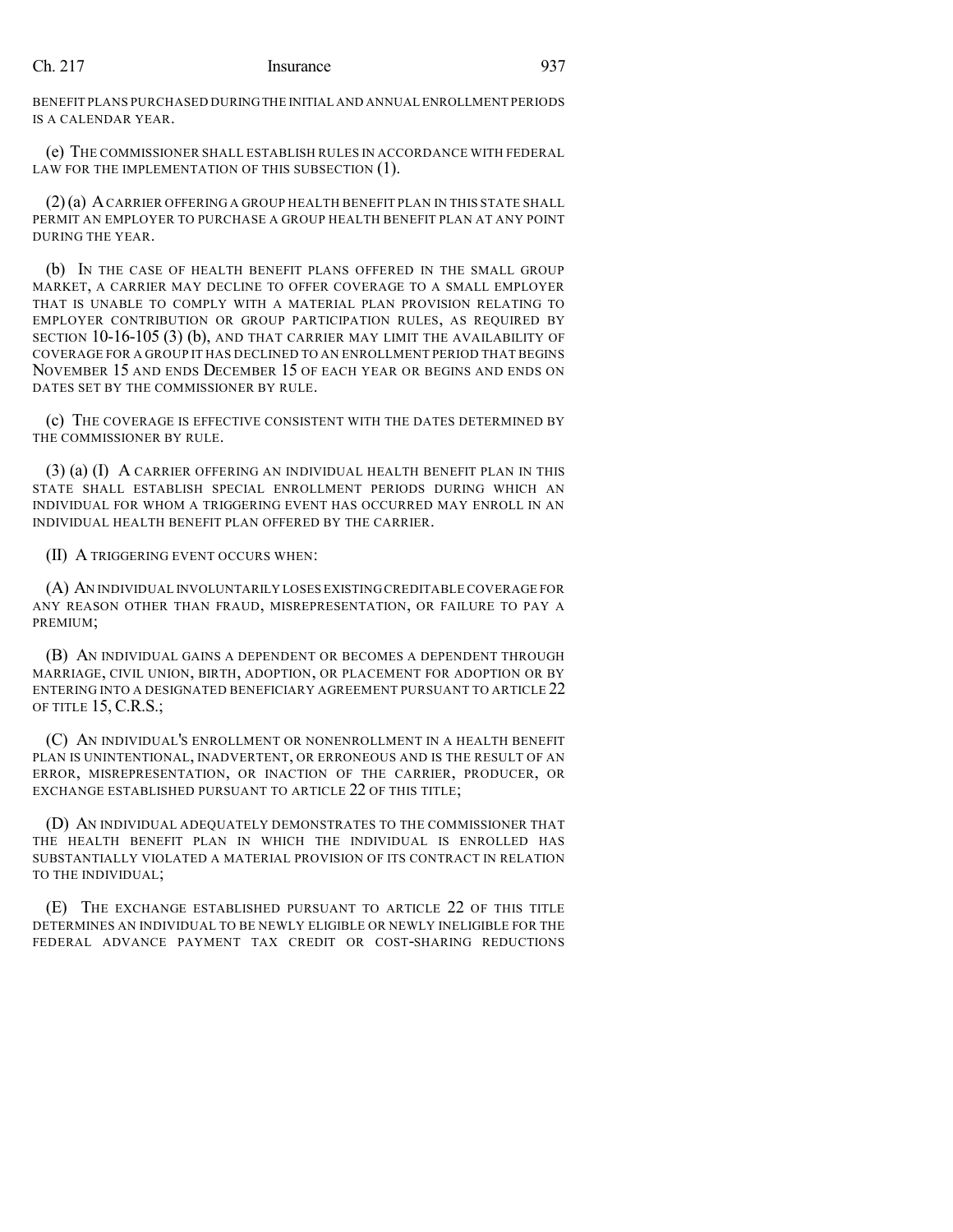AVAILABLE THROUGH THE EXCHANGE PURSUANT TO FEDERAL LAW;

(F) AN INDIVIDUAL GAINS ACCESS TO OTHER CREDITABLE COVERAGE AS A RESULT OF A PERMANENT CHANGE OF RESIDENCE; OR

(G) ANY OTHER EVENT OR CIRCUMSTANCE OCCURS AS SET FORTH IN RULES OF THE COMMISSIONER DEFINING TRIGGERING EVENTS.

(b)(I) ACARRIER OFFERING A GROUP HEALTH BENEFIT PLAN IN THIS STATE SHALL ESTABLISH SPECIAL ENROLLMENT PERIODS DURING WHICH AN INDIVIDUAL FOR WHOM A QUALIFYING EVENT HAS OCCURRED MAY ENROLL IN A GROUP HEALTH BENEFIT PLAN OFFERED BY THE CARRIER.

### (II) A QUALIFYING EVENT OCCURS WHEN:

(A) AN INDIVIDUAL LOSES COVERAGE UNDER A HEALTH BENEFIT PLAN DUE TO THE DEATH OF A COVERED EMPLOYEE;THE TERMINATION OR REDUCTION IN NUMBER OF HOURS OF THE COVERED EMPLOYEE'S EMPLOYMENT;OR THE COVERED EMPLOYEE BECOMING ELIGIBLE FOR BENEFITS UNDER TITLE XVIII OF THE FEDERAL "SOCIAL SECURITY ACT", AS AMENDED;

(B) AN INDIVIDUAL LOSES COVERAGE UNDER A HEALTH BENEFIT PLAN DUE TO THE DIVORCE OR LEGAL SEPARATION OF THE COVERED EMPLOYEE FROM THE COVERED EMPLOYEE'S SPOUSE OR PARTNER IN A CIVIL UNION;

(C) AN INDIVIDUAL BECOMES A DEPENDENT OF A COVERED PERSON THROUGH MARRIAGE, CIVIL UNION, BIRTH, ADOPTION, OR PLACEMENT FOR ADOPTION, BY ENTERING INTO A DESIGNATED BENEFICIARY AGREEMENT PURSUANT TO ARTICLE 22 OF TITLE 15, C.R.S., OR PURSUANT TO A COURT OR ADMINISTRATIVE ORDER MANDATING THAT THE INDIVIDUAL BE COVERED;

(D) AN INDIVIDUAL LOSES OTHER CREDITABLE COVERAGE DUE TO THE TERMINATION OF HIS OR HER EMPLOYMENT OR ELIGIBILITY FOR THE COVERAGE; REDUCTION IN NUMBER OF HOURS OF EMPLOYMENT; INVOLUNTARY TERMINATION OF COVERAGE; OR REDUCTION OR ELIMINATION OF HIS OR HER EMPLOYER'S CONTRIBUTIONS TOWARD THE COVERAGE;

(E) AN INDIVIDUAL LOSES ELIGIBILITY UNDER THE "COLORADO MEDICAL ASSISTANCE ACT", ARTICLES 4TO 6OF TITLE 25.5,C.R.S., OR THE CHILDREN'S BASIC HEALTH PLAN, ARTICLE 8 OF TITLE 25.5, C.R.S.; OR

(F) ANY OTHER EVENT OR CIRCUMSTANCE OCCURS AS SET FORTH IN RULES OF THE COMMISSIONER DEFINING QUALIFYING EVENTS.

(c) THE COMMISSIONER SHALL ADOPT RULES IN ACCORDANCE WITH FEDERAL LAW FOR THE IMPLEMENTATION OF THIS SECTION. THE COMMISSIONER MAY ADOPT RULES TO ALLOW INDIVIDUALS ENROLLED IN A HEALTH BENEFIT PLAN THROUGH AN EXCHANGE ESTABLISHED UNDER ARTICLE 22 OF THIS TITLE TO ENROLL IN OR CHANGE FROM ONE HEALTH BENEFIT PLAN TO ANOTHER UNDER CIRCUMSTANCES SPECIFIED IN THE RULES.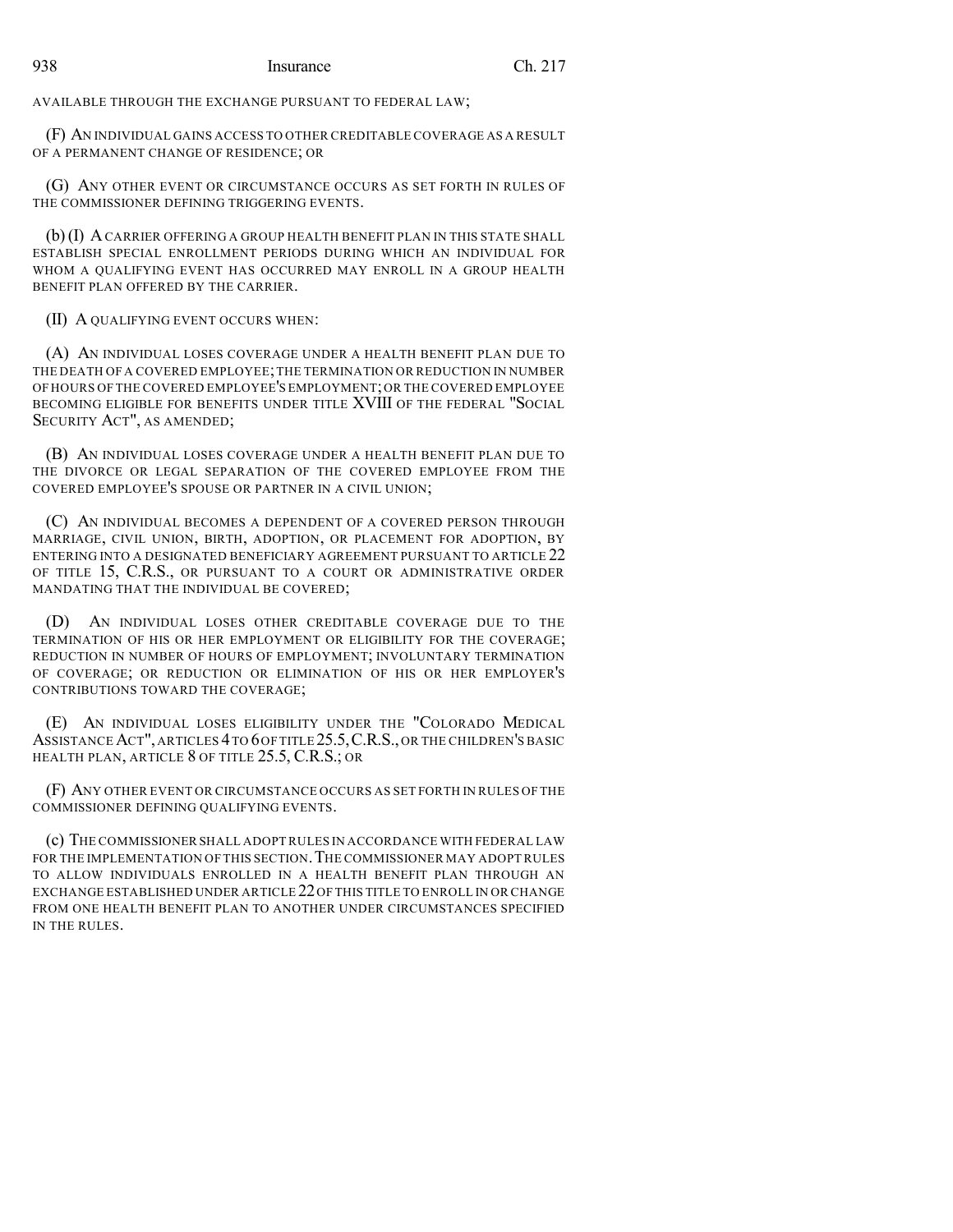**SECTION 11.** In Colorado Revised Statutes, 10-16-106.5, **amend** (8) as follows:

**10-16-106.5. Prompt payment of claims - legislative declaration - rules.** (8) This section shall DOES not apply to claims A CLAIM filed:

(a) Pursuant to the "Workers' Compensation Act of Colorado", articles 40 to 47 of title 8, C.R.S.; OR

(b) FOR AN INDIVIDUAL ENTITLED TO A THREE-MONTH GRACE PERIOD AS DESCRIBED IN SECTION 10-16-140(1), WHEN THE CLAIM IS FOR SERVICES RENDERED AFTER THE FIRST MONTH OF THE THREE-MONTH GRACE PERIOD.THE COMMISSIONER MAY ADOPT RULES AS NECESSARY TO IMPLEMENT AND ADMINISTER THIS PARAGRAPH (b).

**SECTION 12.** In Colorado Revised Statutes, **amend with relocated provisions** 10-16-107 as follows:

**10-16-107. Rate filing regulation - rules - benefits ratio - rules.** (1) (a) A CARRIER SUBJECT TO PART  $2$ ,  $3$ , OR  $4$  OF THIS ARTICLE SHALL NOT ESTABLISH rates for any sickness, accident, or health insurance policy, contract, certificate, or other evidence of coverage issued or delivered to any policyholder, enrollee, subscriber, or member in Colorado by an insurer subject to the provisions of part  $2$  of this article or an entity subject to the provisions of part 3 or 4 of this article shall not be THAT ARE excessive, inadequate, or unfairly discriminatory. To assure compliance with the requirements of this section that rates are not excessive in relation to benefits, the commissioner shall promulgate rules to require rate filings and, as part thereof OF THE RULES, may require the submission of adequate documentation and supporting information, including actuarial opinions or certifications and set expected benefits ratios. THE CARRIER SHALL SUBMIT expected rate increases shall be submitted to the commissioner at least sixty days prior to the proposed implementation of the rates. If the commissioner does not approve or disapprove the rate filings within a sixty-day period, the carrier may implement and reasonably rely upon the rates on the condition that the commissioner may require correction of any deficiencies in the rate filing upon later review if the rate THE CARRIER charged is excessive, inadequate, or unfairly discriminatory. A prospective rate adjustment shall be Is the sole remedy for rate deficiencies pursuant to this subsection (1). If the commissioner finds deficiencies in the rate filing after a sixty-day period, the commissioner shall provide notice to the carrier and the carrier shall correct the rate on a prospective basis.

(b) THE COMMISSIONER MAY REVIEW expected rate filing increasesfiled with the commissioner on or after June 5, 2008, may be reviewed by the commissioner and shall be disapproved and resubmitted DISAPPROVE THE RATE INCREASE AND REQUIRE THE CARRIER TO RESUBMIT for approval if any of the provisions of subsection  $(1.6)$ (3) of this section apply. Rate filings that do not involve a requested rate increase, or THAT INVOLVE a requested rate increase of less than five percent for dental insurance, shall DO not require preapproval, and THE CARRIER may be implemented IMPLEMENT THE RATE upon filing with the commissioner.

(c) The filing requirements of this subsection  $(1)$  shall DO not apply to nondeveloped rates, including but not limited to, rates for medicaid, medicare, and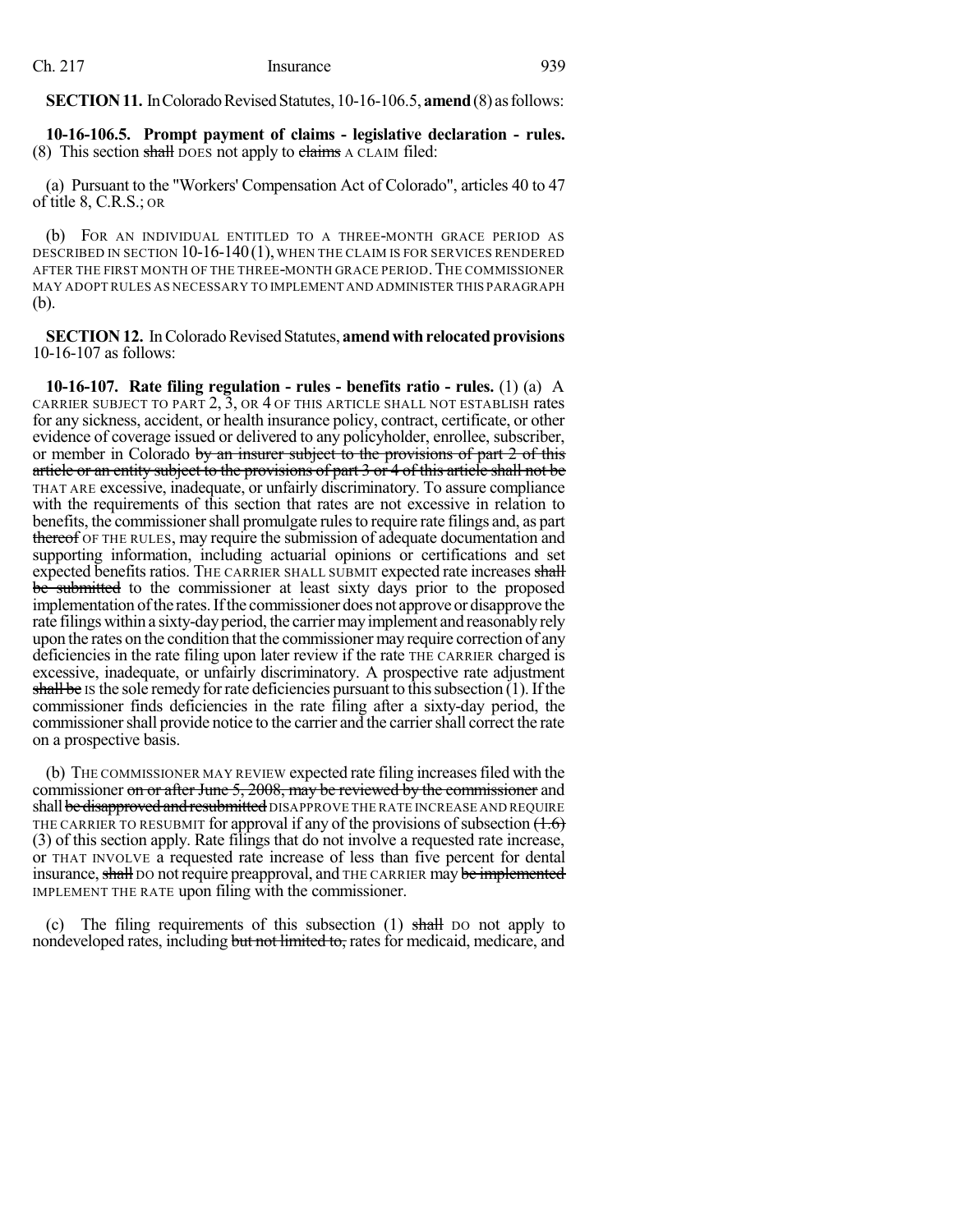the children's basic health plan, as defined by the commissioner.

(d) Failure IF THE CARRIER FAILS to supply the information required by this section, will render the filing is incomplete. The commissioner shall make a determination of completeness no later than thirty days following submission of the filing for review. All filings not returned on or before the thirtieth day after receipt will be ARE considered complete.

(e) THE COMMISSIONER MAY REVIEW filings may be reviewed for substantive content, and if reviewed, any deficiency shall be identified IDENTIFY and communicated COMMUNICATE to the filing carrier, on or before the forty-fifth day after receipt, ANY DEFICIENCY IN THE FILING. THE CARRIER SHALL APPLY A correction of any A deficiency, including deficiencies A DEFICIENCY identified after the forty-fifth day, shall be on a prospective basis, and no THE COMMISSIONER SHALL NOT ASSESS A penalty shall be applied for a AGAINST THE CARRIER IF THE violation identified that was not willful.

(f) CARRIERS SHALL FILE rate filings for insurance regulated under parts  $1$  to  $4$  of this article shall be filed electronically in a format made available by the division, unless exempted by rule for an emergency situation as determined by the commissioner. THE DIVISION SHALL POST ON ITS WEB SITE a rate filing summary for insurance regulated under parts 1 to 4 of this article shall be posted on the division's internet site in order to provide notice to the public.

(g) Nothing in This section shall be construed to DOES NOT:

(I) Limit the right of the public to inspect a rate filing and any supporting information pursuant to part  $2$  of article 72 of title 24, C.R.S.; nor to OR

(II) Impair the commissioner's ability to review rates and determine that WHETHER the rates are not excessive, inadequate, or unfairly discriminatory.

 $(1.5)$  (2) (a) (I) Rates for an individual health coverage plan issued or delivered to any policyholder, enrollee, subscriber, or member in Colorado by an insurer subject to part 2 of this article or an entity subject to part 3 or 4 of this article shall not be excessive, inadequate, or unfairly discriminatory to assure compliance with the requirements of this section that rates are not excessive in relation to benefits. Rates are excessive if they are likely to produce a long run profit that is unreasonably high for the insurance provided or if expenses are unreasonably high in relation to services rendered. In determining if rates are excessive, the commissioner may consider the expected filed rates in relation to the actual rates charged.

(II) Concerning inadequacy, Rates are not inadequate unless clearly insufficient to sustain projected losses and expenses, or the use of such THE rates, if continued, will tend to create a monopoly in the market.

(III) Concerning unfair discrimination, unfair discrimination exists RATES ARE UNFAIRLY DISCRIMINATORY if, after allowing for practical limitations, price differentials fail to reflect equitably the differences in expected losses and expenses.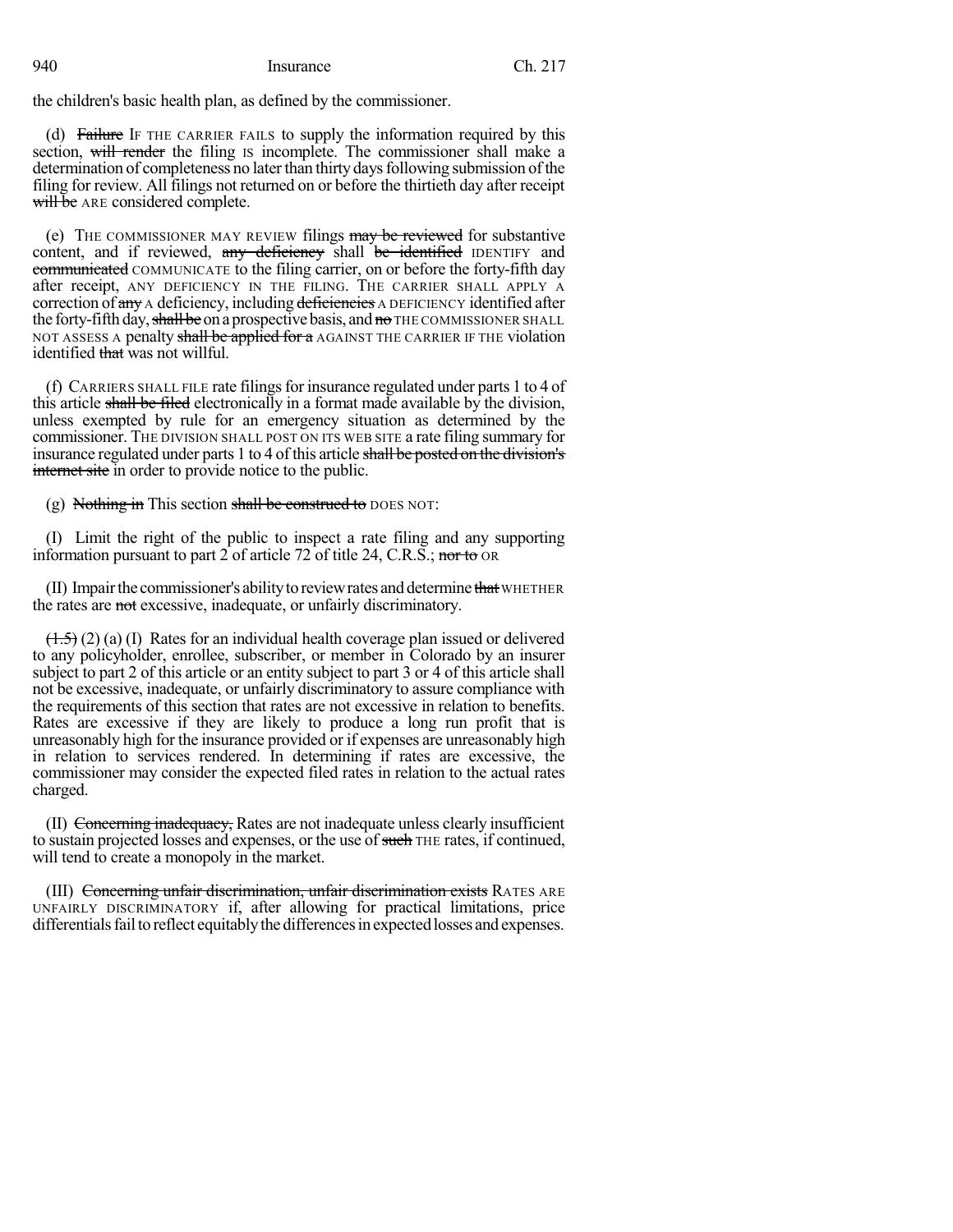subject to part 2, of this article or an entity subject to part 3, or 4 of this article shall not vary the premium rate for an individual health coverage plan due to the gender of the individual policyholder, enrollee, subscriber, or member. Any premium rate based on the gender of the individual policyholder, enrollee, subscriber, or member shall be considered is unfairly discriminatory and shall is not be allowed.

 $(1.6)(3)(a)$  The commissioner shall disapprove the requested rate increase if any of the following apply:

(I) The benefits provided are not reasonable in relation to the premiums charged;

(II) The requested rate increase contains a provision or provisions that are excessive, inadequate, unfairly discriminatory, or otherwise do not complywith the provisions of this title;

(III) The requested rate increase is excessive or inadequate. In determining if the rate is excessive or inadequate, the commissioner may consider profits, dividends, annual rate reports, annual financial statements, subrogation funds credited, investment income or losses, unearned premium reserve and reserve for losses, surpluses, executive salaries, expected benefits ratios, any factors in section 10-16-111, and any other appropriate actuarial factors as determined by current actuarial standards of practice.

(IV) The actuarial reasons and data based upon Colorado claims experience and data, when available, do not justify the necessity for the requested rate increase; or

(V) The rate filing is incomplete.

(b) In determining whether to approve or disapprove a rate filing, the commissioner may consider, but shall not be limited to consideration of WITHOUT LIMITATION, the expected benefits ratio for a health benefit plan or any other cost category determined appropriate by the commissioner. The achievement of IF THE CARRIER ACHIEVES a benefits ratio of eighty-five percent or higher for large group insurance, eighty percent for small group insurance, and sixty-five EIGHTY percent for individual insurance, by a carrier THE COMMISSIONER may expedite the review of the approval process for  $\alpha$  THE carrier. who meets the benefits ratio pursuant to this paragraph (b).

(c) THE COMMISSIONER SHALL ADOPT RULES THAT ESTABLISH THE BENEFITS RATIO FOR CARRIERS TO USE FOR RATE FILING PURPOSES FOR HEALTH BENEFIT PLANS, OTHER THAN GRANDFATHERED HEALTH BENEFIT PLANS. THE RULES MUST INCLUDE, AS SUPPLEMENTAL CRITERIA THAT WILL BE CONSIDERED DURING REVIEW, REQUIREMENTS FOR CARRIERS TO PROVIDE INFORMATION ON ACTIVITIES TO IMPROVE HEALTH CARE QUALITY AS SET FORTH UNDER THE AUTHORITY OF SECTION 2718 OF THE FEDERAL "PUBLIC HEALTH SERVICE ACT", AS AMENDED, AND IN 45 CFR 158.150AND EXPENDITURES RELATED TO HEALTH INFORMATION TECHNOLOGY AND MEANINGFUL USE AS SET FORTH IN 45 CFR 158.151.

(1.7) (Deleted by amendment, L. 2008, p. 2251, § 6, effective July 1, 2008.)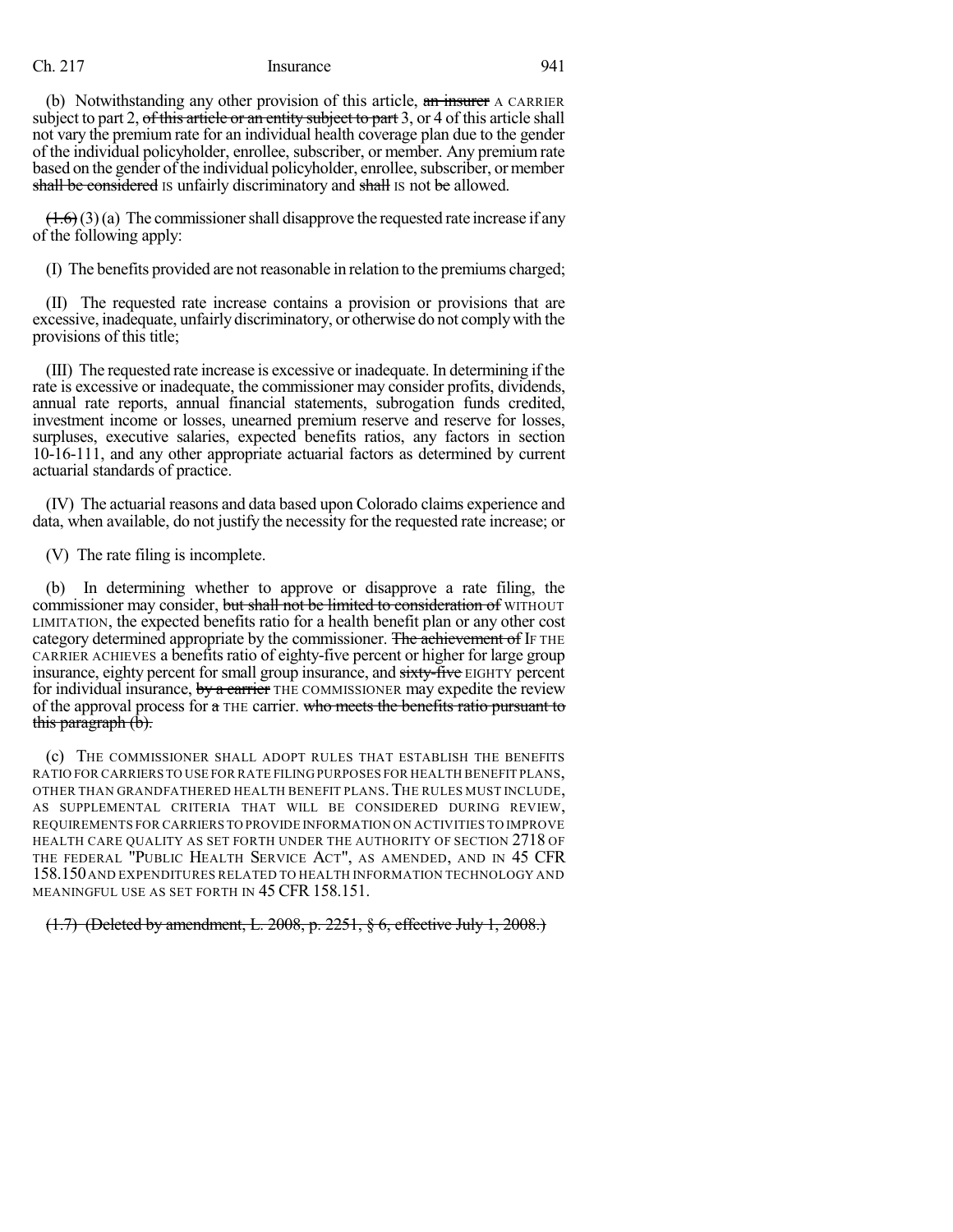(2) No policy of sickness and accident insurance or subscription certificate or membership certificate or other evidence of health care coverage shall be delivered or issued for delivery in this state, nor shall any endorsement, rider, or application that becomes a part of any such policy, contract, or evidence of coverage be used, until the insurer has filed a certification with the commissioner that such policy, endorsement, rider, or application conforms, to the best of the insurer's good faith knowledge and belief, to Colorado law pursuant to section 10-16-107.2 and copies of the rates and the classification of risks orsubscribers pertaining thereto are filed with the commissioner.

(3) (a) (Deleted by amendment, L. 92, p. 1744, § 4, effective January 1, 1993.)

(b) An evidence of coverage shall contain:

(I) No provisions orstatements which are unjust, unfair, inequitable, misleading, or deceptive, which encourage misrepresentation, or which are untrue, misleading, or deceptive as defined in section 10-16-413 (1); and

(II) A clear and complete statement, if a contract, or a reasonably complete summary, if a certificate, of:

(A) The health care services and the insurance or other benefits, if any, to which the enrollee is entitled under the health care plan, including the ability to obtain a second opinion for proposed treatment by the health care provider, if the health benefit plan provides such coverage;

(B) Any limitations on the services, kind of services, benefits, or kind of benefits, to be provided, including any deductible or copayment feature;

(C) Where and in what manner information is available as to how services may be obtained;

(D) The total amount of payment for health care services and the indemnity or service benefits, if any, which the enrollee is obligated to pay with respect to individual contracts, or an indication whether the plan is contributory or noncontributory with respect to group certificates;

(E) A clear and understandable description of the health maintenance organization's method for resolving enrollee complaints.

(c) Any subsequent change may be evidenced in a separate document issued to the enrollee.

(d) A copy of the form of the evidence of coverage to be used in this state, and any amendment thereto, shall be subject to the filing and approval requirements of section 10-16-107.2 unless it is subject to the jurisdiction of the commissioner under the laws governing health insurance or nonprofit hospital, medical-surgical, and health service corporations in which event the filing and approval provisions of subsection (2) of this section shall apply. To the extent, however, that such provisions do not apply, the requirements in paragraph (b) of this subsection (3) shall be applicable.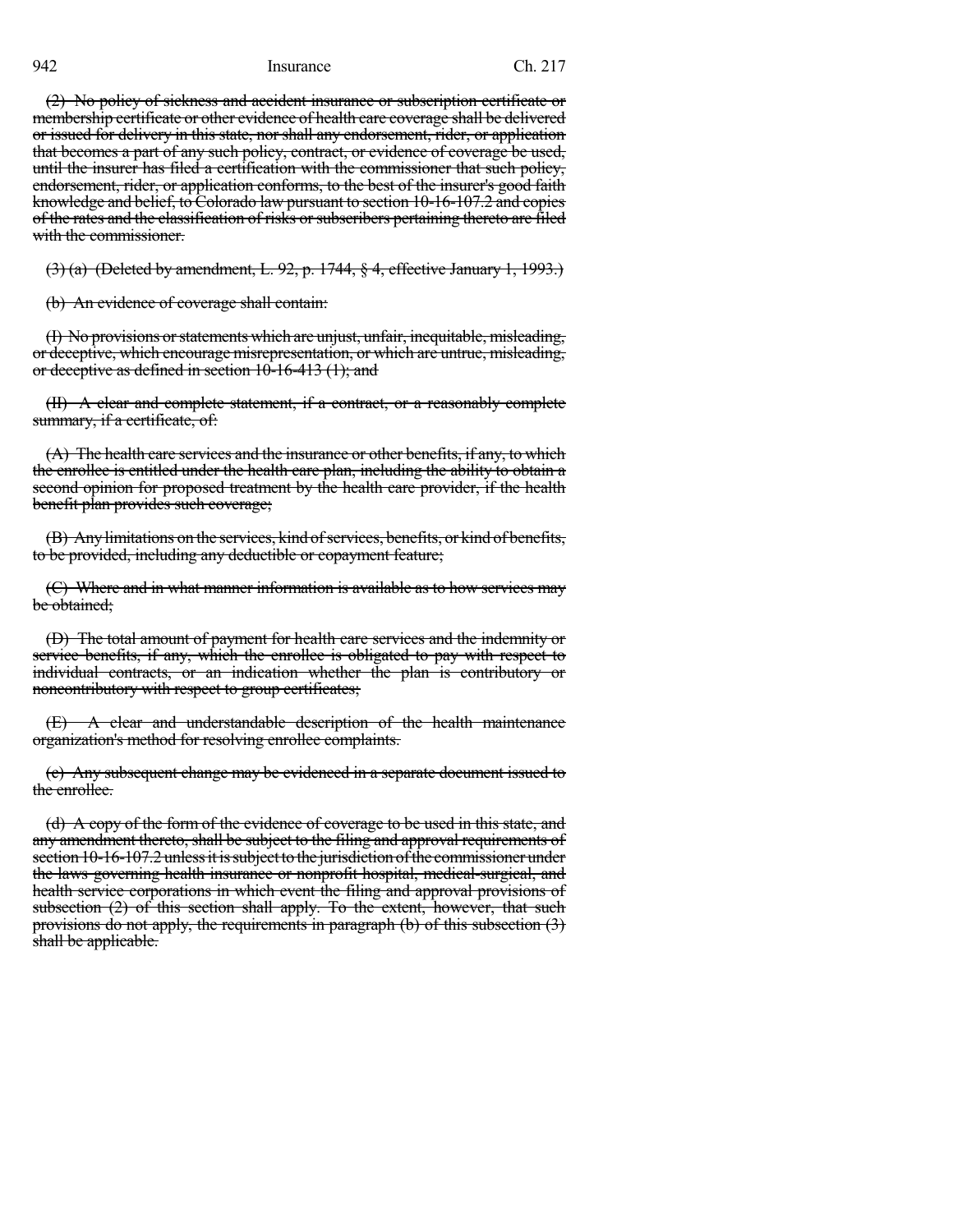(e) (Deleted by amendment, L. 2008, p. 2251, § 6, effective July 1, 2008.)

(f) (Deleted by amendment, L. 92, p. 1744, § 4, effective January 1, 1993.)

 $\left(\frac{\mathbf{e}}{\mathbf{e}}\right)$  (4) The commissioner may require the submission of whatever ANY relevant information the commissioner deems necessary in determining whether to approve or disapprove a filing made pursuant to this section.

(4) (a) For prepaid dental care plans, no enrollee coverage or an amendment, advertising matter, or sales material shall be issued or delivered to any person in this state until a copy of the form of the enrollee coverage or amendment, advertising matter, or sales material has been filed with the commissioner.

(b) The enrollee coverage shall contain a clear and complete statement, of IF a contract, or a reasonably complete summary, if a certificate of contract, of:

(I) The prepaid dental care services to which the enrollee is entitled under the prepaid dental care plan;

(II) Any limitations of the services, kind of services, or benefits to be provided, including any deductible or copayment feature;

(III) Where and in what manner information is available asto how services may be obtained;

(IV) The enrollee's obligation respecting charges for the prepaid dental care plan.

(e) The enrollee coverage, advertising matter, and sales material shall contain no provisions or statements which are unjust, unfair, inequitable, misleading, or deceptive, or which encourage misrepresentation, or which are untrue or misleading.

(d) The commissioner shall approve any form of enrollee coverage if the requirements of paragraphs (b) and  $\overline{(c)}$  of this subsection (4) are met and the prepaid dental care plan is able, in the judgment of the commissioner, to meet its financial obligations under the enrollee coverage. It is unlawful to issue such form until approved. If the commissioner does not disapprove any such form within thirty days after the filing, it shall be deemed approved. If the commissioner disapproves a form of enrollee coverage, advertising matter, or sales material, the commissioner shall notify the prepaid dental care plan organization, specifying the reasons for disapproval. The commissioner shall grant a hearing on such disapproval within fifteen days after a request in writing is received from the prepaid dental care plan organization.

(5) Effective January 31, 1997, a managed care plan that provides coverage for reproductive health or gynecological care shall not be issued or renewed unless such plan either:

(a) Provides a woman covered by the plan direct access to an obstetrician, gynecologist, or an advanced practice nurse who is a certified nurse midwife pursuant to section 12-38-111.5, C.R.S., participating and available under the plan for her reproductive health care or gynecological care; or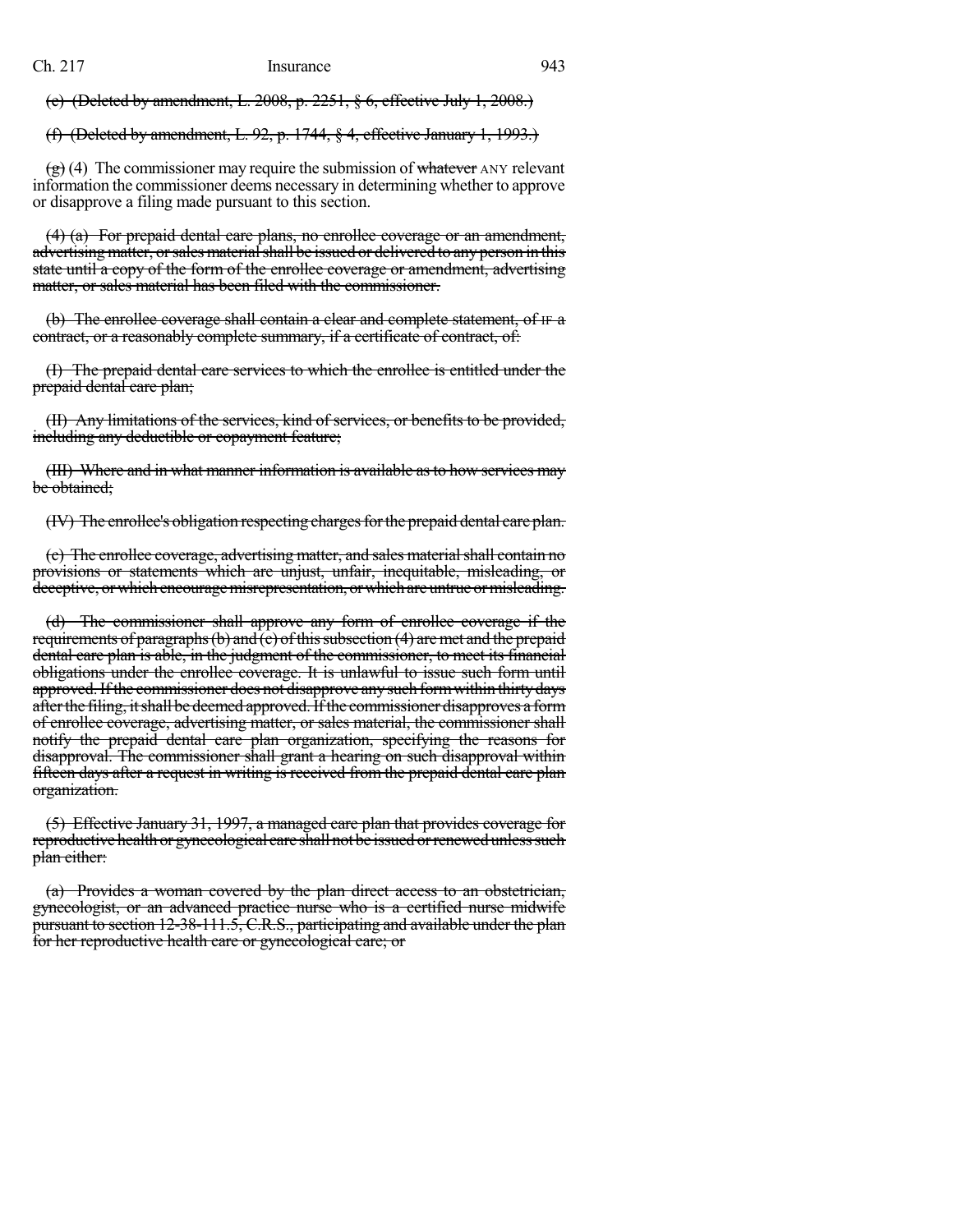$(b)(I)$  Subject to rules promulgated by the commissioner, has procedures in place that ensure that, if a woman covered by the plan requests a timely referral to an obstetrician, gynecologist, or an advanced practice nurse who is a certified nurse midwife pursuant to section 12-38-111.5, C.R.S., participating and available under the plan for her reproductive health and gynecological care, the request for referral shall not be unreasonably withheld. Such rules shall include, but need not be limited to, the following issues:

(A) What constitutes a timely referral;

(B) Circumstances, practices, policies, contract provisions, or actions that constitute an undue or unreasonable interference with the ability of a woman to secure a referral or reauthorization for continuing care;

(C) The process for issuing a denial of a request, including the means by which a woman may obtain such a denial and the reasons therefor in writing;

(D) Actions that constitute improper penalties imposed upon primary providers as a result of referrals made pursuant to this subsection (5); and

(E) Such other issues the commissioner deems necessary.

(II) In developing rules pursuant to this subsection (5), the commissioner shall consult with providers, including, but not limited to, family care physicians, representatives of health plans, and other appropriate persons and may conduct such surveys and analyses as may be necessary to develop the regulation.

(5.5) (a) No health coverage plan or managed care plan that provides coverage for eye care services shall be issued or renewed after January 1, 2001, by any entity subject to part  $2, 3$ , or 4 of this article unless such health coverage plan or managed care plan:

(I) Provides a covered person direct accessto any eye care provider participating and available under the plan or through its eye care services intermediary for eye care services;

(II) Ensures that all eye care providers on a health coverage plan or managed care plan are annually included on any publicly accessible list of participating providers for the health coverage plan or managed care plan; and

(III) Allows each eye care provider on a health coverage plan or managed care plan panel to furnish covered eye care services to covered persons without discrimination between classes of eye care providers and to provide such services as permitted by their license.

(b) A health coverage plan or managed care plan shall not:

(I) Impose a deductible or coinsurance for eye care services that is greater than the deductible or coinsurance imposed for other medical services under the health coverage plan or managed care plan;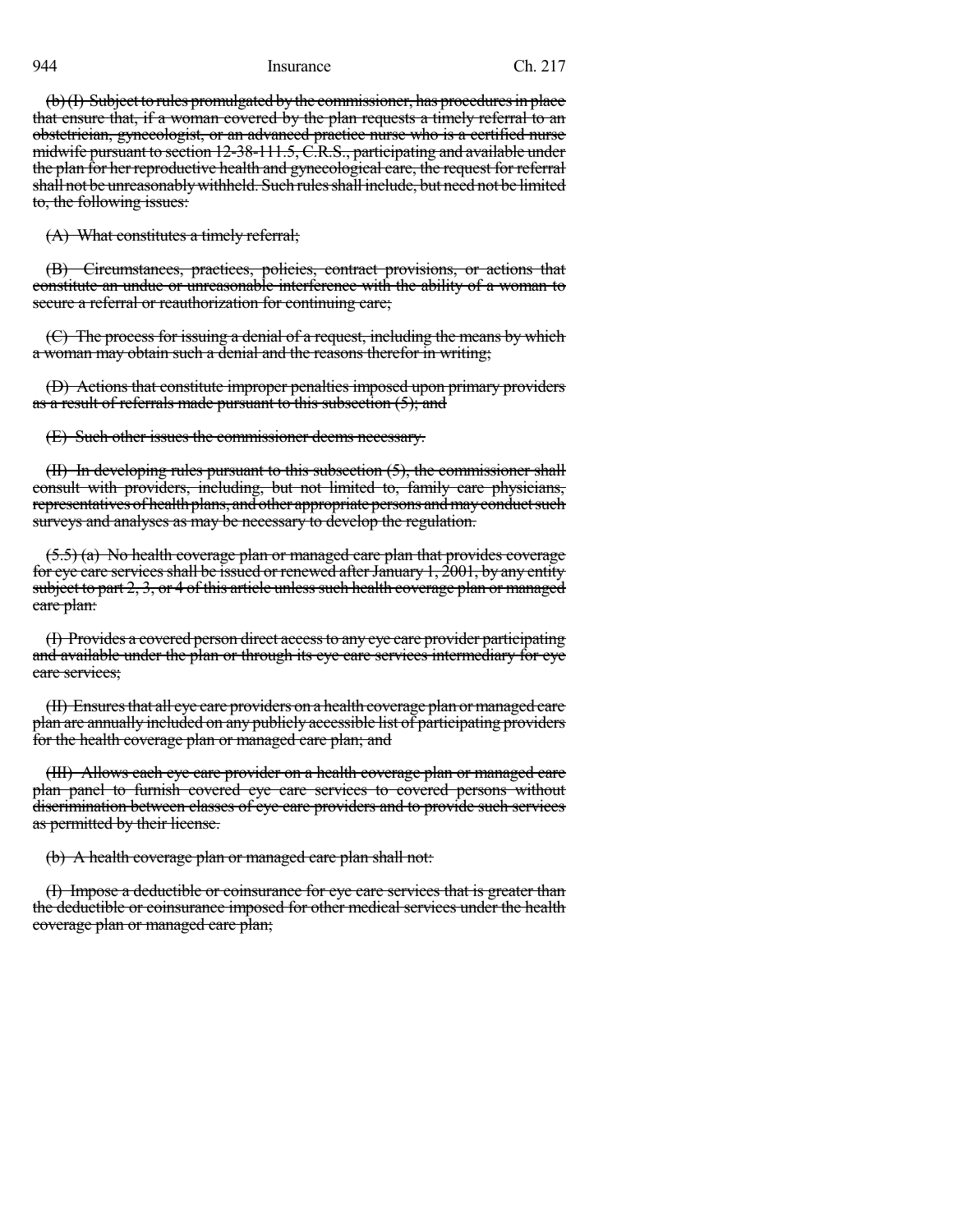(II) Require an eye care provider to hold hospital privileges as a condition of participation as a provider under the health coverage plan or managed care plan, unless an eye care provider is licensed pursuant to article 36 of title 12, C.R.S.; or

(III) Impose penalties upon primary care providers as a result of the direct access provisions of this subsection (5.5).

(c) Nothing in this subsection (5.5) shall be construed as:

(I) Creating coverage for any health care service that is not otherwise covered under the terms of the health coverage plan or managed care plan;

(II) Requiring a health coverage plan or managed care plan to include as a participating provider every willing provider or health professional who meets the terms and conditions of the health coverage plan or managed care plan;

(III) Preventing a covered person from seeking eye care services from the covered person's primary care provider in accordance with the terms of the covered person's health coverage plan or managed care plan;

(IV) Increasing or decreasing the scope of the practice of optometry as defined in section 12-40-102, C.R.S.;

(V) Requiring eye care services to be provided in a hospital or similar medical facility; or

(VI) Prohibiting a health coverage plan or managed care plan from requiring a covered person to receive a referral or prior authorization from a primary care provider for any subsequent surgical procedures.

(d) As used in this subsection (5.5), unless the context otherwise requires:

(I) "Eye care provider" means a participating provider who is an optometrist licensed to practice optometry pursuant to article 40 of title 12, C.R.S., or an ophthalmologist licensed to practice medicine pursuant to article 36 of title 12, C.R.S.

(II) "Eye care services" means those health care services related to the examination, diagnosis, treatment, and management of conditions and diseases of the eye and related structures that a managed care plan is obligated to pay, reimburse, arrange, or provide for covered persons or organizations as specified by a health coverage plan or managed care plan, excluding those health care services rendered in conjunction with a routine vision examination or the filling of prescriptions for corrective eyewear.

(6) (a) A carrier offering a group health benefit plan may not require any individual, as a condition of enrollment or continued enrollment under the plan, to pay a premium or contribution that is greater than the premium or contribution for a similarly situated individual enrolled in the plan on the basis of any health status-related factor in relation to the individual or to an individual enrolled under the plan as a dependent of the individual.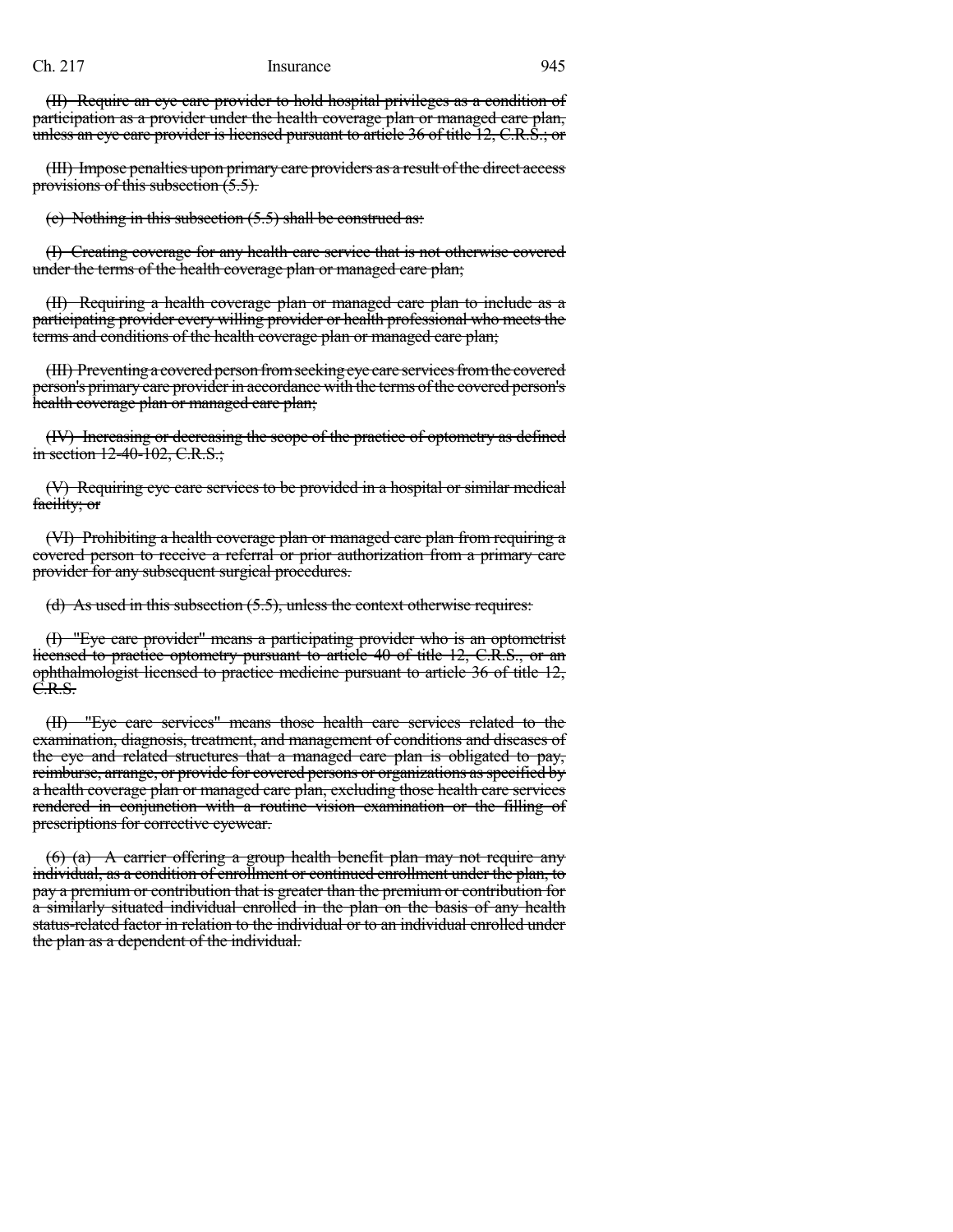(b) The prohibition in paragraph (a) of this subsection  $(6)$  shall not be construed to:

(I) Restrict the amount that an employer may be charged for coverage under a group health benefit plan; or

(II) Prevent a carrier from establishing premium discounts or rebates or modifying otherwise applicable copayments, coinsurance, or deductibles in return for:

(A) Adherence to programs of health promotion and disease prevention if otherwise allowed by state or federal law;

(B) Participation in a wellness and prevention program pursuant to section  $10-16-136$ ; or

(C) Satisfaction of a standard related to a health risk factor pursuant to a wellness and prevention program authorized in section 10-16-136.

 $(7)$  (a) A service or indemnity contract issued or renewed on or after January 1, 1998, by any entity subject to part 2, 3, or 4 of this article shall disclose in the contract and in information on coverage presented to consumers whether the health coverage plan or managed care plan provides coverage for treatment of intractable pain. If the contract is silent on coverage of intractable pain, then the contract shall be presumed to offer coverage for the treatment of intractable pain. If the contract is silent or if the plan specifically includes coverage for the treatment of intractable pain, the plan shall provide access to such treatment for any individual covered by the plan either:

(I) By a primary care physician with demonstrated interest and documented experience in pain management whose practice includes up-to-date pain treatment;

(II) By providing direct access to a pain management specialist located within this state and participating in and available under the plan; or

(III) By having procedures in place that ensure that, if the individual requests a timely referral for intractable pain management to a pain management specialist participating in and available under the plan, the request for referral shall not be unreasonably denied by the plan. The commissioner shall promulgate rules pursuant to this subparagraph (III) that include, but need not be limited to, the following issues:

(A) What constitutes a timely referral;

(B) Circumstances, practices, policies, contract provisions, or actions that constitute an undue or unreasonable interference with the ability of an individual to secure a referral or reauthorization for continuing care;

(C) The process for issuing a denial of a request, including the means by which an individual may receive notice of a denial and the reasons therefor in writing;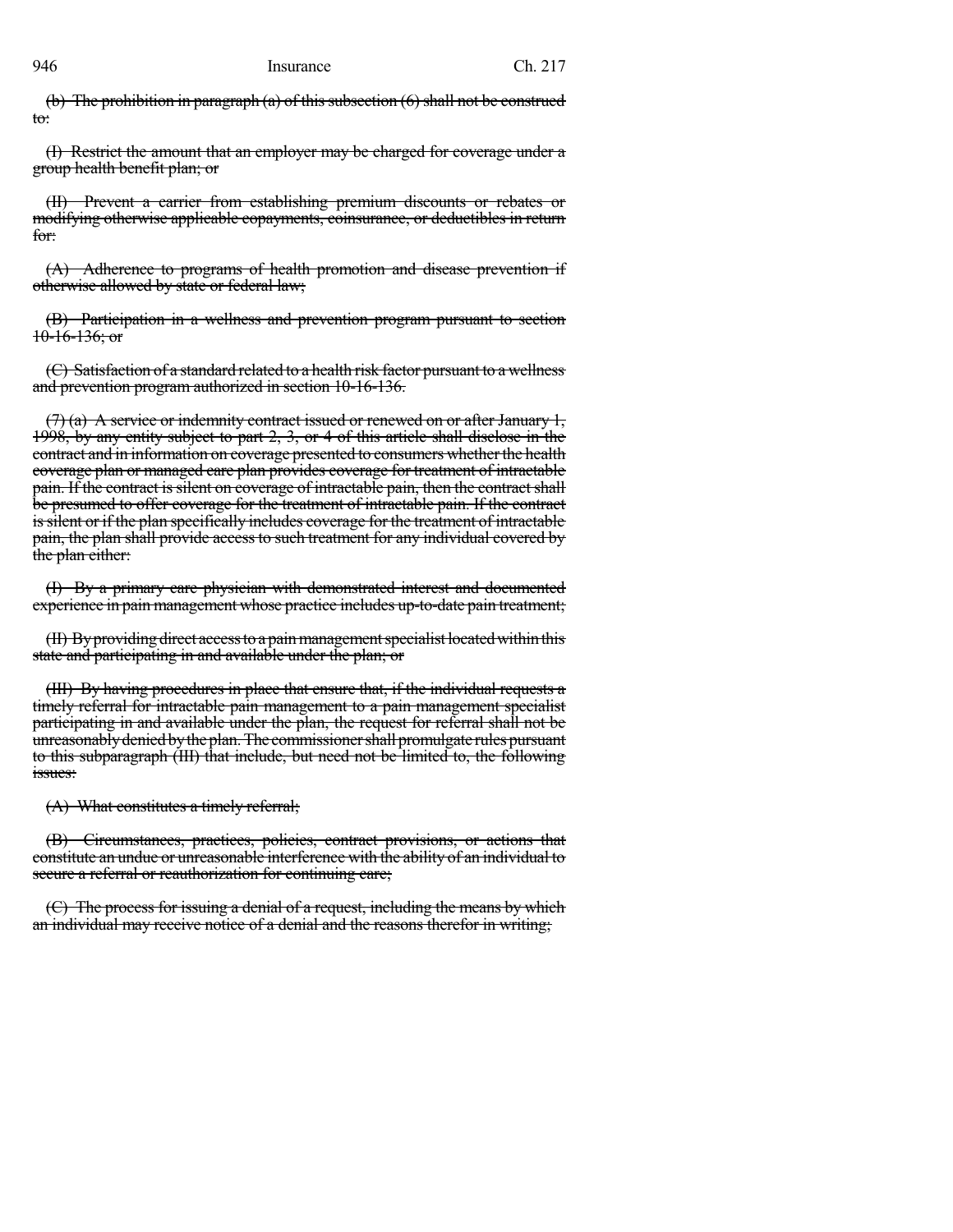(D) Actions that constitute improper penalties imposed upon primary care physicians as a result of referrals made pursuant to this subsection  $(7)$ ; and

(E) Such other issues as the commissioner deems necessary.

(b) For purposes of this subsection (7), "intractable pain" means a pain state in which the cause of the pain cannot be removed and which in the generally accepted course of medical practice no relief or cure of the cause of the pain is possible or none has been found after reasonable efforts including, but not limited to, evaluation by the attending physician and one or more physicians specializing in the treatment of the area, system, or organ of the body perceived as the source of the pain.

(8) On and after January 1, 2005, a carrier shall not refuse to issue or renew a health benefit plan to an individual based solely on the individual's prior donation of a kidney.

(5) (a) (I) WITH RESPECT TO THE PREMIUM RATES CHARGED BY A CARRIER OFFERING AN INDIVIDUAL OR SMALL EMPLOYER HEALTH BENEFIT PLAN,THE CARRIER SHALL DEVELOP ITS PREMIUM RATES BASED ON, AND VARY THE PREMIUM RATES WITH RESPECT TO THE PARTICULAR PLAN OR COVERAGE ONLY BY THE FOLLOWING CASE CHARACTERISTICS:

(A) WHETHER THE PLAN OR COVERAGE COVERS AN INDIVIDUAL OR FAMILY;

(B) GEOGRAPHIC RATING AREA, ESTABLISHED IN ACCORDANCE WITH FEDERAL LAW;

(C) AGE, EXCEPT THAT THE RATE MUST NOT VARY BY MORE THAN THREE TO ONE FOR ADULTS; AND

(D) TOBACCO USE, EXCEPT THAT THE RATE MUST NOT VARY BY MORE THAN ONE AND ONE-FIFTEENTH TO ONE.

(II) THE CARRIER SHALL NOT VARY A PREMIUM RATE WITH RESPECT TO ANY PARTICULAR INDIVIDUAL OR SMALL EMPLOYER HEALTH BENEFIT PLAN BY ANY FACTOR OTHER THAN THE FACTORS DESCRIBED IN SUBPARAGRAPH (I) OF THIS PARAGRAPH (a).

(III) WITH RESPECT TO FAMILY COVERAGE UNDER AN INDIVIDUAL OR SMALL EMPLOYER HEALTH BENEFIT PLAN, THE CARRIER SHALL APPLY THE RATING VARIATIONS PERMITTED UNDER SUB-SUBPARAGRAPHS (C) AND (D) OF SUBPARAGRAPH  $(I)$  OF THIS PARAGRAPH  $(a)$  BASED ON THE PORTION OF THE PREMIUM THAT IS ATTRIBUTABLE TO EACH FAMILY MEMBER COVERED UNDER THE PLAN IN ACCORDANCE WITH RULES OF THE COMMISSIONER.

(b) THE CARRIER SHALL NOT ADJUST THE PREMIUM CHARGED WITH RESPECT TO ANY PARTICULAR INDIVIDUAL OR SMALL EMPLOYER HEALTH BENEFIT PLAN MORE FREQUENTLY THAN ANNUALLY; EXCEPT THAT THE CARRIER MAY CHANGE THE PREMIUM RATES TO REFLECT:

(I) WITH RESPECT TO A SMALL EMPLOYER HEALTH BENEFIT PLAN, CHANGES TO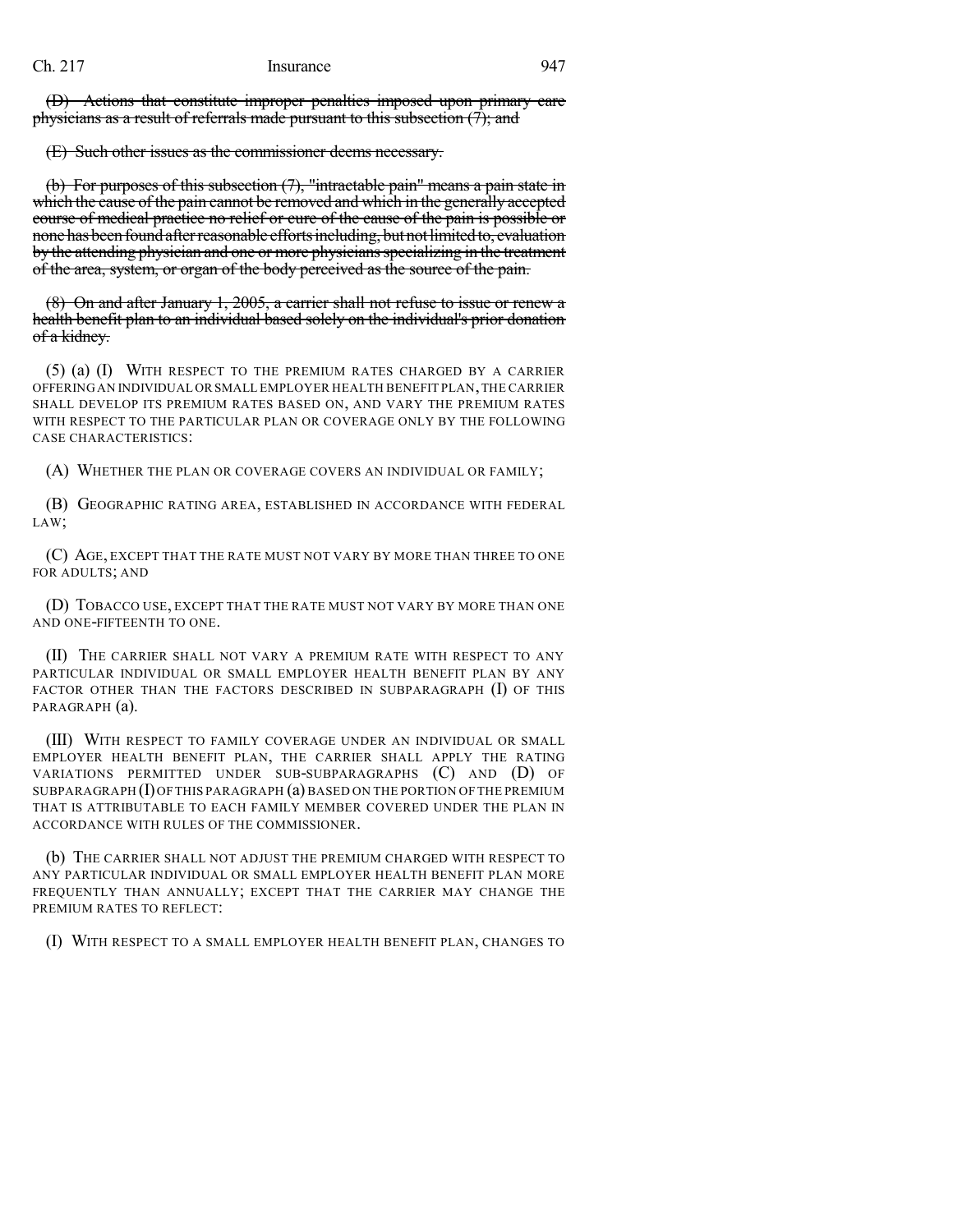THE ENROLLMENT OF THE SMALL EMPLOYER;

(II) CHANGES TO THE FAMILY COMPOSITION OF THE POLICYHOLDER OR EMPLOYEE;

(III) WITH RESPECT TO AN INDIVIDUAL HEALTH BENEFIT PLAN, CHANGES IN GEOGRAPHIC RATING AREA OF THE POLICYHOLDER, AS PROVIDED IN SUB-SUBPARAGRAPH (B) OF SUBPARAGRAPH (I) OF PARAGRAPH (a) OF THIS SUBSECTION  $(5)$ ;

(IV) CHANGES IN TOBACCO USE, AS PROVIDED IN SUB-SUBPARAGRAPH (D) OF SUBPARAGRAPH  $(I)$  OF PARAGRAPH  $(a)$  OF THIS SUBSECTION  $(5)$ ;

(V) CHANGES TO THE HEALTH BENEFIT PLAN REQUESTED BY THE POLICYHOLDER OR SMALL EMPLOYER; OR

(VI) OTHER CHANGES REQUIRED BY FEDERAL LAW OR REGULATIONS OR OTHERWISE EXPRESSLY PERMITTED BY STATE LAW OR COMMISSIONER RULE.

(c) (I) ACARRIER SHALL CONSIDER ALL INDIVIDUALS IN ALL INDIVIDUAL HEALTH BENEFIT PLANS,OTHER THAN GRANDFATHERED HEALTH BENEFIT PLANS,OFFERED BY THE CARRIER, INCLUDING THOSE INDIVIDUALS WHO DO NOT ENROLL IN THE PLANS THROUGH AN EXCHANGE ESTABLISHED UNDER ARTICLE 22 OF THIS TITLE, TO BE MEMBERS OF A SINGLE RISK POOL.

(II) ACARRIER SHALLCONSIDER ALL COVERED PERSONS IN ALL SMALL EMPLOYER HEALTH BENEFIT PLANS, OTHER THAN GRANDFATHERED HEALTH BENEFIT PLANS, OFFERED BY THE CARRIER, INCLUDING THOSE COVERED PERSONS WHO DO NOT ENROLL IN THE PLANS THROUGH AN EXCHANGE ESTABLISHED UNDER ARTICLE 22 OF THIS TITLE, TO BE MEMBERS OF A SINGLE RISK POOL.

(d) ANY INDIVIDUAL WHO DOES NOT QUALIFY FOR A LOWER RATE BASED ON TOBACCO USE MAY BE OFFERED THE OPTION OF PARTICIPATING IN A BONA FIDE WELLNESS PROGRAM, AS DEFINED UNDER THE FEDERAL "HEALTH INSURANCE PORTABILITY AND ACCOUNTABILITY ACT OF 1996", AS AMENDED. A CARRIER MAY ALLOW ANY INDIVIDUAL WHO PARTICIPATES IN A BONA FIDE WELLNESS PROGRAM THE LOWER RATE. THE CARRIER SHALL DISCLOSE THE AVAILABILITY OF A TOBACCO RATING ADJUSTMENT AND ANY BONA FIDE WELLNESS PROGRAM TO EACH POTENTIAL INSURED. THE PROVISIONS OF THIS PARAGRAPH (d) ARE APPLICABLE ONLY IF ALLOWED UNDER FEDERAL LAW.

(e) THE COMMISSIONER MAY ADOPT RULES TO IMPLEMENT AND ADMINISTER THIS SUBSECTION (5) AND TO ASSURE THAT RATING PRACTICES USED BY CARRIERS ARE CONSISTENT WITH THE PURPOSES OF THIS ARTICLE.

(f) A CARRIER SHALL MAKE A REASONABLE DISCLOSURE, AS PART OF ITS SOLICITATION AND SALES MATERIALS, OF ALL OF THE FOLLOWING:

(I) HOW PREMIUM RATES ARE ESTABLISHED;

(II) THE PROVISIONS OF THE COVERAGE CONCERNING THE CARRIER'S RIGHT TO CHANGE PREMIUM RATES, THE FACTORS THAT MAY AFFECT CHANGES IN PREMIUM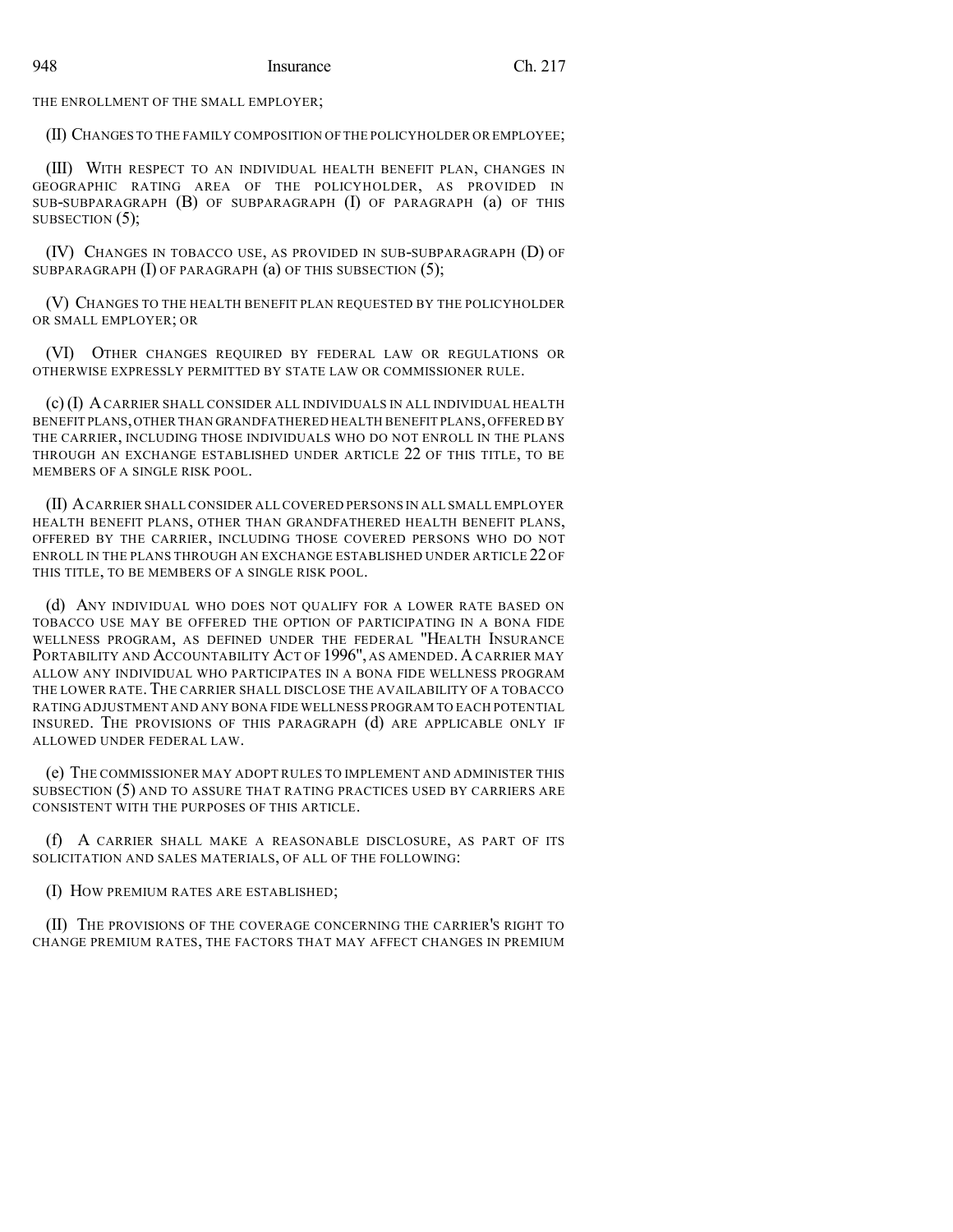RATES, AND THE FREQUENCY WITH WHICH THE CARRIER MAY CHANGE PREMIUM RATES; AND

(III)(A) WITH RESPECT TO INDIVIDUAL HEALTH BENEFIT PLANS, A LISTING OF AND DESCRIPTIVE INFORMATION ABOUT, INCLUDING BENEFITS AND PREMIUMS, ALL INDIVIDUAL HEALTH BENEFIT PLANS OFFERED BY THE CARRIER AND THE AVAILABILITY OF THE PLANS FOR WHICH THE INDIVIDUAL IS QUALIFIED; AND

(B) WITH RESPECT TO SMALL EMPLOYER HEALTH BENEFIT PLANS, A LISTING OF AND DESCRIPTIVE INFORMATION ABOUT, INCLUDING BENEFITS AND PREMIUMS, ALL SMALL EMPLOYER HEALTH BENEFIT PLANS FOR WHICH THE SMALL EMPLOYER IS QUALIFIED.

(g) (I) EACH CARRIER SHALL MAINTAIN AT ITS PRINCIPAL PLACE OF BUSINESS A COMPLETE AND DETAILED DESCRIPTION OF ITS RATING PRACTICES, INCLUDING INFORMATION AND DOCUMENTATION THAT DEMONSTRATE THAT ITS RATING METHODS AND PRACTICES ARE BASED UPON COMMONLY ACCEPTED ACTUARIAL ASSUMPTIONS AND ARE IN ACCORDANCE WITH SOUND ACTUARIAL PRINCIPLES.

(II) EACH CARRIER SHALL ANNUALLY FILE WITH THE COMMISSIONER, ON OR BEFORE MARCH 15, AN ACTUARIAL CERTIFICATION CERTIFYING THAT THE CARRIER IS IN COMPLIANCE WITH THIS ARTICLE AND THAT THE RATING METHODS OF THE CARRIER ARE ACTUARIALLY SOUND. THE CERTIFICATION MUST BE IN A FORM AND MANNER AND MUST CONTAIN INFORMATION AS SPECIFIED BY THE COMMISSIONER. THE CARRIER SHALL RETAIN A COPY OF THE CERTIFICATION AT ITS PRINCIPAL PLACE OF BUSINESS.

(III) (A) A CARRIER SHALL MAKE THE INFORMATION AND DOCUMENTATION DESCRIBED IN SUBPARAGRAPH (I) OF THIS PARAGRAPH (g) AVAILABLE TO THE COMMISSIONER UPON REQUEST.

(B) EXCEPT IN CASES OF VIOLATIONS OF THIS SECTION, THE INFORMATION IS CONSIDERED PROPRIETARY AND TRADE SECRET INFORMATION AND IS NOT SUBJECT TO DISCLOSURE BY THE COMMISSIONER TO PERSONS OUTSIDE OF THE DIVISION EXCEPT AS AGREED TO BY THE CARRIER OR AS ORDERED BY A COURT OF COMPETENT JURISDICTION.

(6) (a) THE CARRIER SHALL USE THE APPLICABLE INDEX RATE FOR THE PREMIUM RATE FOR ALL OF THE CARRIER'S INDIVIDUAL AND SMALL GROUP HEALTH BENEFIT PLANS AND SHALL ADJUST THE APPLICABLE INDEX RATE FOR TOTAL EXPECTED MARKET-WIDE PAYMENTS AND CHARGES UNDER THE RISK ADJUSTMENT AND REINSURANCE PROGRAMS IN THE STATE, SUBJECT ONLY TO THE ADJUSTMENTS PERMITTED IN FEDERAL AND STATE LAW. THE COMMISSIONER MAY ESTABLISH, BY RULE, THE COMPONENTS AND ADJUSTMENTS THAT CARRIERS ARE ABLE TO USE AND MAKE TO THE INDEX RATE.

(b) **[Formerly 10-16-105 (8) (c) (II)]** A small employer carrier shall treat all health benefit plans issued or renewed in the same calendar month as having the same rating period.

(c) **[Formerly 10-16-105 (8) (d)]** For the purposes of this subsection  $(\theta)$  (6), a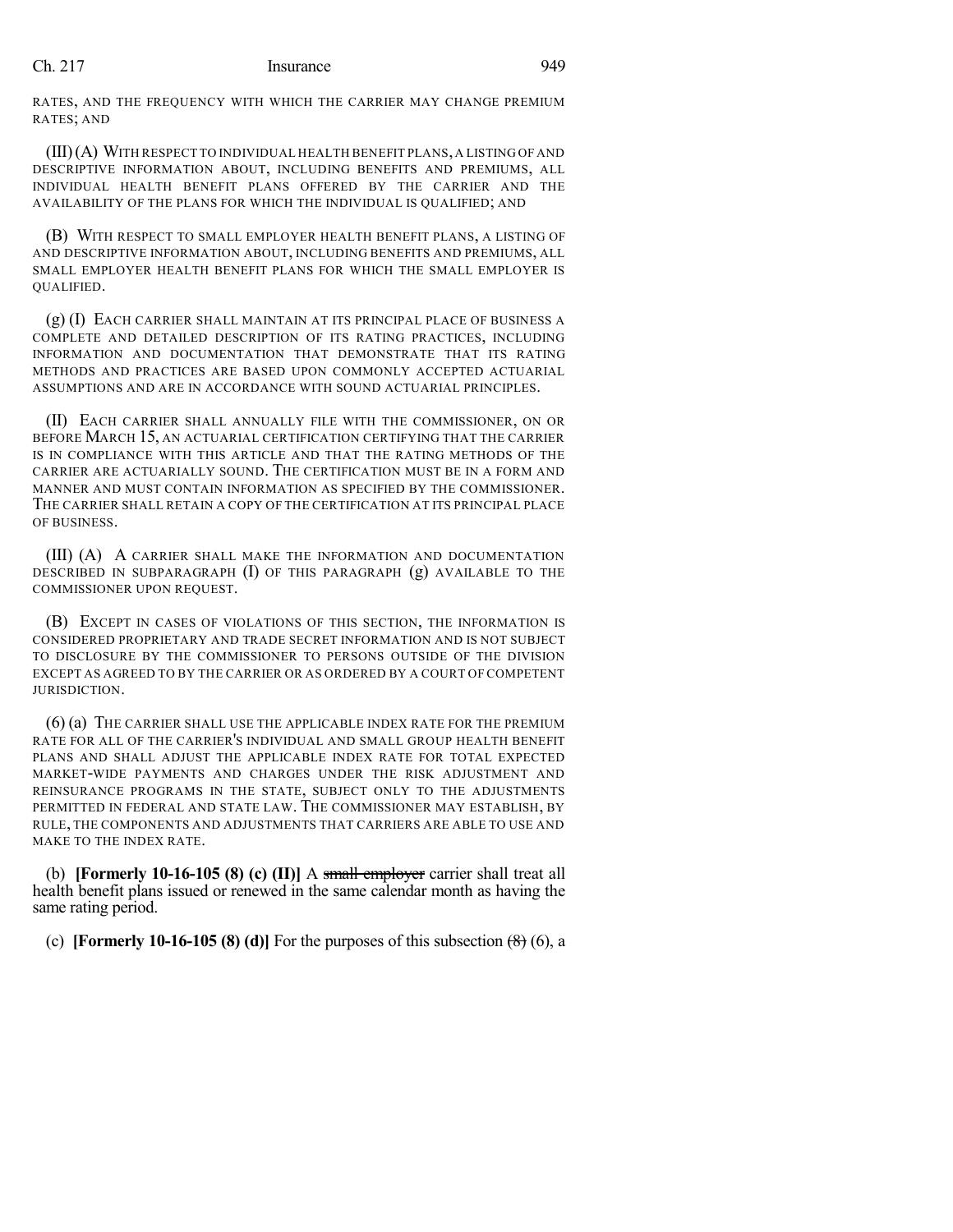health benefit plan that contains a restricted network provision shall is not be considered similar coverage to a health benefit plan that does not contain such a RESTRICTED NETWORK provision if the restriction of benefits to network providers results in substantial differences in claim costs.

**SECTION 13.** In Colorado Revised Statutes, **amend** 10-16-107.2 as follows:

**10-16-107.2. Filing of health policies - rules.** (1) All sickness and accident insurers, health maintenance organizations, and nonprofit hospital and health service corporations CARRIERS authorized by the commissioner to conduct business in Colorado shall submit an annual report to the commissioner listing any policy form, endorsement, or rider for any sickness, accident, nonprofit hospital and health service corporation, health maintenance organization, or other health insurance policy, contract, certificate, or other evidence of coverage issued or delivered to any policyholder, certificate holder, enrollee, subscriber, or member in Colorado. Such listing shall be submitted by January 15, 1993, and not later than EACH CARRIER SHALL SUBMIT THE ANNUAL REPORT BY December 31 of each subsequent year and shall contain INCLUDE IN THE REPORT a certification by an officer of the organization CARRIER that, TO THE BEST OF THE CARRIER'S GOOD FAITH KNOWLEDGE AND BELIEF, each policy form, endorsement, or rider in use complies with Colorado law. The COMMISSIONER SHALL DETERMINE THE necessary elements of the certification. shall be determined by the commissioner.

 $(2)$  (a) All sickness and accident insurers, health maintenance organizations, nonprofit hospital and health service corporations, and other entities providing health care coverage CARRIERS authorized by the commissioner to conduct business in Colorado shall also submit to the commissioner a list of any new policy form, application, endorsement, or rider at least thirty-one days before using such THE policy form, application, endorsement, or rider for any health coverage. Such THE CARRIER SHALL INCLUDE IN THE listing shall also contain a certification by an officer of the organization CARRIER that each new policy form, application, endorsement, or rider proposed to be used complies, to the best of the insurer's CARRIER'S good faith knowledge and belief, with Colorado law. The COMMISSIONER SHALL DETERMINE THE necessary elements of the certification. shall be determined by the commissioner. A CARRIER SHALL NOT DELIVER OR ISSUE A NEW POLICY FORM, APPLICATION, ENDORSEMENT, OR RIDER UNTIL THE CARRIER FILES THE LISTING AND CERTIFICATION REQUIRED BY THIS SUBSECTION (2).

 $(b)$  (I) The commissioner shall develop a uniform employee application form for health benefit plans and shall require all small group sickness and accident insurers, health maintenance organizations, nonprofit hospital and health service corporations, and other entities providing small group health care coverage authorized by the commissioner to conduct business in Colorado to exclusively use such uniform employee application form for the conduct of business in this state. On and after January 1, 2007, all small group sickness and accident insurers, health maintenance organizations, nonprofit hospital and health service corporations, and other entities that provide small group health care coverage shall use the uniform employee application form for small group sickness and accident health benefit plans.

(II) The division may permit carriers to use a modified electronic version of the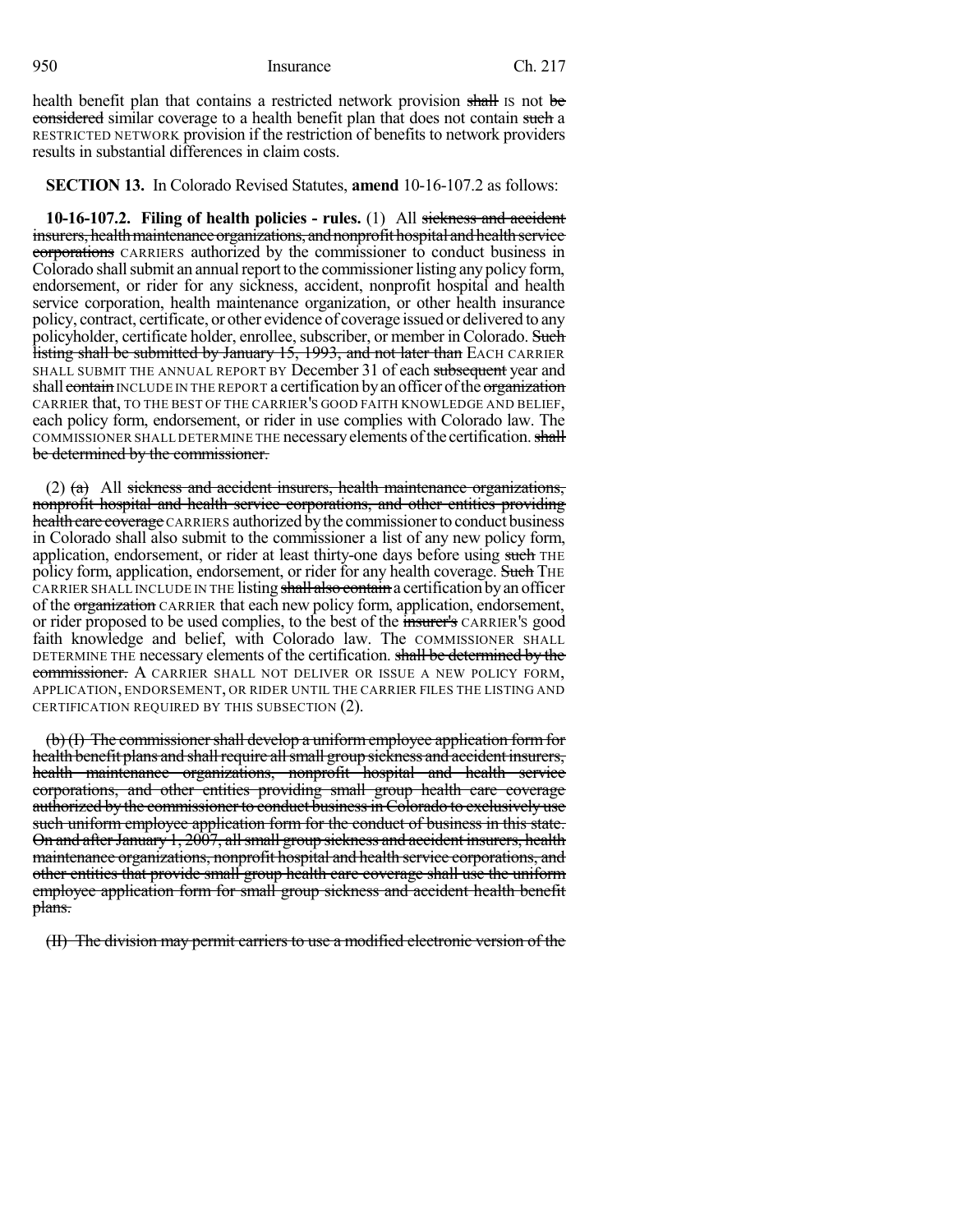#### uniform application form.

 $(c)$  (I) The commissioner shall implement an initial uniform application form for individual health benefit plans and, on and after January 1, 2012, shall require all individual sickness and accident insurers, health maintenance organizations, nonprofit hospital and service corporations, health insurance producers and producer organizations, and other entities providing individual health care coverage authorized by the commissioner to conduct business in this state to exclusively use the uniform application form for the conduct of business in this state. The initial uniform application form shall include the name of the applicant, contact information for the applicant, other demographic information approved by the commissioner, and questions concerning medical conditions for which the carrier may refuse to issue coverage.

(II) The commissioner shall consider recommendations regarding the initial uniform application form and content of the application that are submitted to the division by members of the insurance industry on or before January 1, 2011.

(III) The commissioner shall promulgate rules to implement the initial uniform application form on or before September 1, 2011.

(IV) On and after January 1, 2012, all individual sickness and accident insurers, health maintenance organizations, nonprofit hospital and service corporations, health insurance producers and producer organizations, and other entities that issue individual health benefit plans shall use the initial uniform application form for an individual's coverage.

(V) Upon receipt of an initial uniform application form from a consumer, the carrier shall review the application form and decide to issue coverage, to ask for additional unduplicated information, or to deny coverage.

(VI) If a carrier decides to deny coverage based upon information received in the initial uniform application form, the denial of coverage shall serve as IS a denial for purposes of eligibility for coverage through CoverColorado pursuant to part 5 of article 8 of this title.

(3) The commissioner shall promulgate rules, and regulations by September 30, 1993, and periodically thereafter as needed, setting forth the standards for policy forms, endorsements, and riders marketed in Colorado.

(4) The commissioner shall have the power to MAY examine and investigate organizations CARRIERS authorized to conduct business in Colorado to determine whether policy forms, endorsements, and riders comply with the certification of the organization CARRIER and statutory mandates.

**SECTION 14.** In Colorado Revised Statutes, add with amended and relocated **provisions** 10-16-107.5 as follows:

**10-16-107.5. [Formerly 10-16-107.2 (2) (b)] Uniform application form - use by all carriers - rules.** (1) The commissioner, BY RULE, shall develop a uniform employee application form for health benefit plans and shall require all small group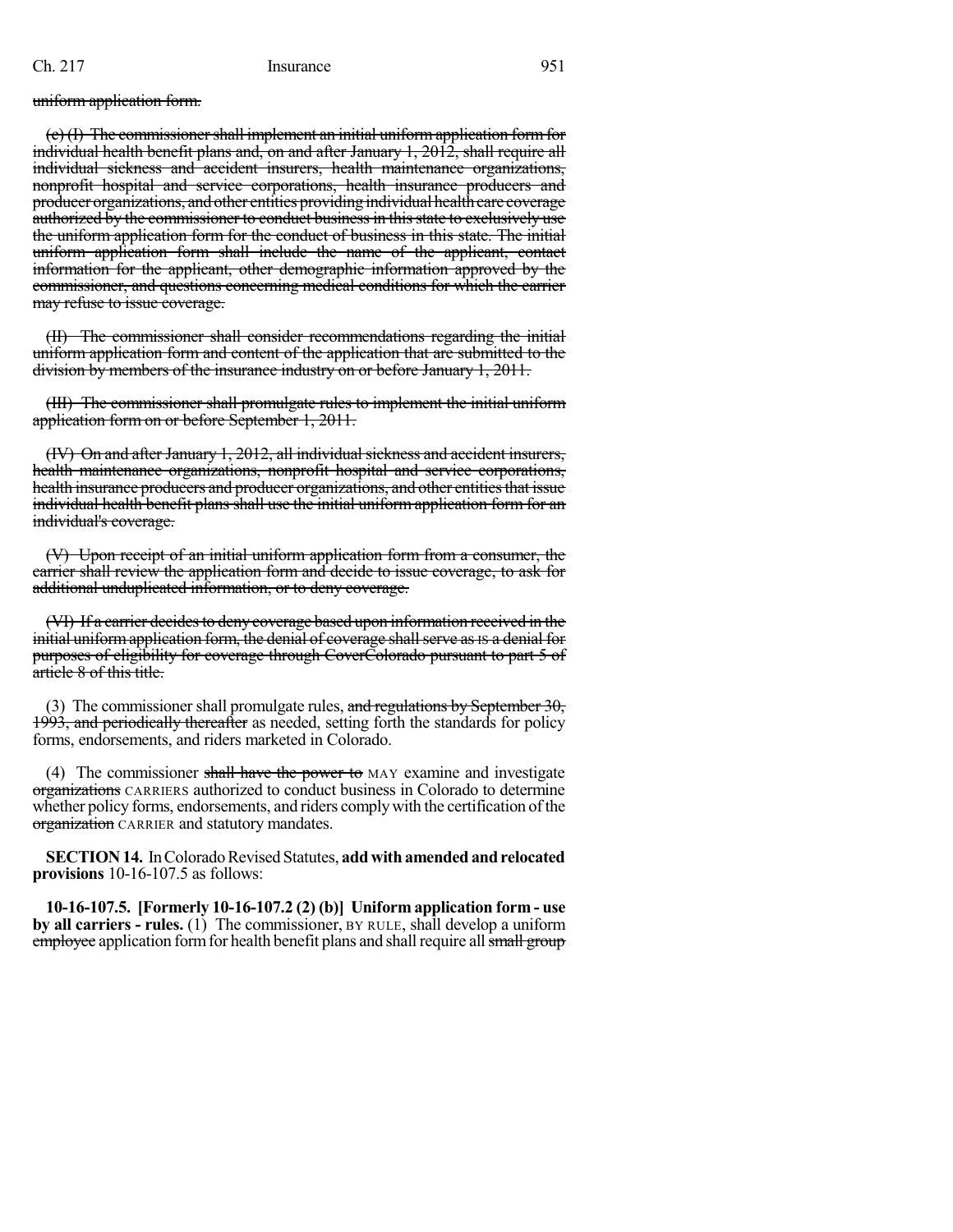sickness and accident insurers, health maintenance organizations, nonprofit hospital and health service corporations, and other entities CARRIERS providing small group health care coverage HEALTH BENEFIT PLANS THAT ARE authorized by the commissioner to conduct business in Colorado to exclusively use such THE uniform employee application form for the conduct of business in this state. On and after January 1, 2007, all small group sickness and accident insurers, health maintenance organizations, nonprofit hospital and health service corporations, and other entities BY A DATE SPECIFIED BY THE COMMISSIONER, ALL CARRIERS that provide small group health care coverage HEALTH BENEFIT PLANS shall use the uniform employee application form for small group sickness and accident THEIR health benefit plans.

(2) The division COMMISSIONER may permit carriersto use a modified electronic version of the uniform application form.

**SECTION 15.** In Colorado Revised Statutes, **add** 10-16-107.7 as follows:

**10-16-107.7. Nondiscrimination against providers.** (1) A CARRIER OFFERING AN INDIVIDUAL OR GROUP HEALTH BENEFIT PLAN IN THIS STATE SHALL NOT DISCRIMINATE WITH RESPECT TO PARTICIPATION UNDER THE PLAN OR COVERAGE AGAINST ANY PROVIDER WHO IS ACTING WITHIN THE SCOPE OF HIS OR HER LICENSE OR CERTIFICATION UNDER APPLICABLE STATE LAW.

(2) THIS SECTION DOES NOT:

(a) REQUIRE A CARRIER TO CONTRACT WITH ANY PROVIDER WILLING TO ABIDE BY THE TERMS AND CONDITIONS FOR PARTICIPATION ESTABLISHED BY THE PLAN OR CARRIER; OR

(b) PREVENT A CARRIER FROM ESTABLISHING VARYING REIMBURSEMENT RATES BASED ON QUALITY OR PERFORMANCE MEASURES.

**SECTION 16.** In Colorado Revised Statutes, **repeal and reenact, with amendments,** 10-16-108 as follows:

**10-16-108. Continuation privileges.** (1) **Group health benefit plans.** (a) EVERY EMPLOYER GROUP HEALTH BENEFIT PLAN ISSUED BY A CARRIER MUST CONTAIN A PROVISION SPECIFYING THAT IF A COVERED EMPLOYEE'S EMPLOYMENT IS TERMINATED AND THE HEALTH BENEFIT PLAN REMAINS IN FORCE FOR ACTIVE EMPLOYEES OF THE EMPLOYER, THE COVERED EMPLOYEE WHOSE EMPLOYMENT IS TERMINATED MAY ELECT TO CONTINUE THE COVERAGE FOR HIMSELF OR HERSELF AND HIS OR HER DEPENDENTS. THE PROVISION MUST CONFORM TO THE REQUIREMENTS, WHERE APPLICABLE, OF PARAGRAPHS (b), (c), AND (e) OF THIS SUBSECTION  $(1)$ .

(b) AN EMPLOYEE IS ELIGIBLE TO MAKE THE ELECTION DESCRIBED IN PARAGRAPH (a) OF THIS SUBSECTION (1) ON THE EMPLOYEE'S OWN BEHALF AND ON BEHALF OF ELIGIBLE, COVERED DEPENDENTS IF:

(I) THE EMPLOYEE'S ELIGIBILITY TO RECEIVE INSURANCE COVERAGE HAS ENDED FOR ANY REASON OTHER THAN DISCONTINUANCE OF THE GROUP POLICY IN ITS ENTIRETY OR WITH RESPECT TO AN INSURED CLASS;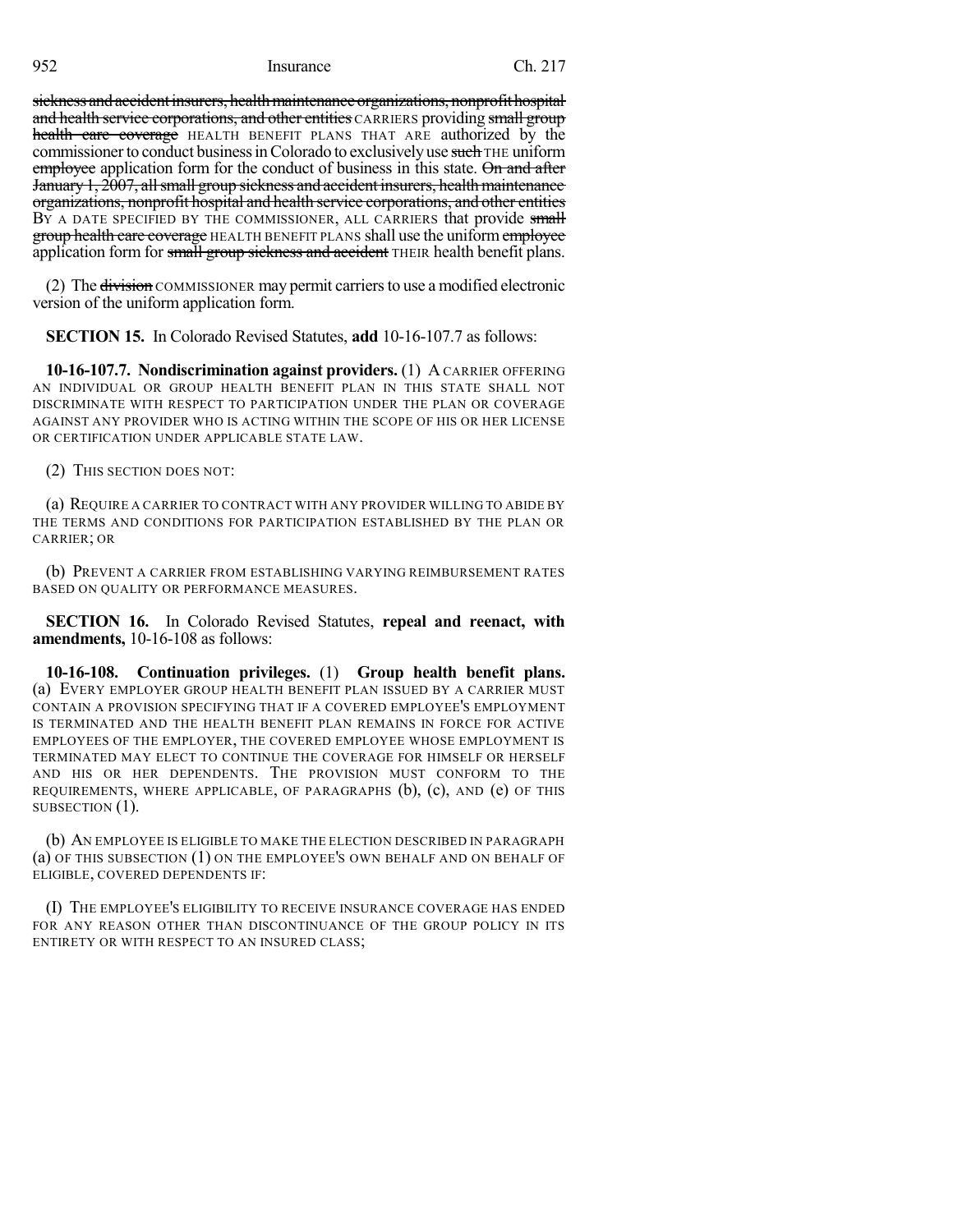(II) ANY PREMIUM OR CONTRIBUTION REQUIRED FROM OR ON BEHALF OF THE EMPLOYEE HAS BEEN PAID THROUGH THE EMPLOYMENT TERMINATION DATE; AND

(III) THE EMPLOYEE HAS BEEN CONTINUOUSLY COVERED UNDER THE GROUP HEALTH BENEFIT PLAN, OR UNDER ANY GROUP HEALTH BENEFIT PLAN PROVIDING SIMILAR BENEFITS THAT IT REPLACES, FOR AT LEAST SIX MONTHS IMMEDIATELY PRIOR TO TERMINATION.

(c) THE EMPLOYER IS NOT REQUIRED TO OFFER CONTINUATION OF COVERAGE TO ANY PERSON IF THE PERSON IS COVERED BY MEDICARE,TITLEXVIIIOF THE FEDERAL "SOCIAL SECURITY ACT", OR MEDICAID, TITLE XIX OF THE FEDERAL "SOCIAL SECURITY ACT".

(d) ONCE PAYMENT OF DISABILITY BENEFITS HAS STARTED,A CARRIER SHALL NOT REDUCE BENEFITS DUE UNDER A POLICY OF INSURANCE INSURING AGAINST DISABILITY FROM SICKNESS OR ACCIDENT BASED ON AN INCREASE IN FEDERAL SOCIAL SECURITY BENEFITS.

(e) (I) UPON THE TERMINATION OF EMPLOYMENT OF AN ELIGIBLE EMPLOYEE, THE DEATH OF AN ELIGIBLE EMPLOYEE, OR THE CHANGE IN MARITAL OR CIVIL UNION STATUS OF AN ELIGIBLE EMPLOYEE, THE EMPLOYEE OR DEPENDENT HAS THE RIGHT TO CONTINUE THE COVERAGE FOR A PERIOD OF EIGHTEEN MONTHS AFTER LOSS OF COVERAGE OR UNTIL THE EMPLOYEE OR DEPENDENT BECOMES ELIGIBLE FOR OTHER GROUP COVERAGE, WHICHEVER OCCURS FIRST. HOWEVER, SHOULD THE NEW COVERAGE EXCLUDE A CONDITION COVERED UNDER THE CONTINUED PLAN, COVERAGE UNDER THE PRIOR EMPLOYER'S PLAN MAY BE CONTINUED FOR THE EXCLUDED CONDITION ONLY FOR EIGHTEEN MONTHS OR UNTIL THE NEW PLAN COVERS THE CONDITION, WHICHEVER OCCURS FIRST.

(II) THE EMPLOYER SHALL NOTIFY THE EMPLOYEE IN WRITING OF THE EMPLOYEE'S RIGHT TO CONTINUE HEALTH CARE COVERAGE UPON TERMINATION FROM EMPLOYMENT.AWRITTEN COMMUNICATION SIGNED BY THE EMPLOYEE OR A NOTICE POSTMARKED WITHIN TEN DAYS AFTER TERMINATION MAILED BY THE EMPLOYER TO THE LAST-KNOWN ADDRESS OF THE EMPLOYEE SATISFIES THE NOTICE REQUIREMENTS OF THIS SUBPARAGRAPH (II). THE NOTIFICATION MUST INFORM THE EMPLOYEE OF:

(A) THE EMPLOYEE'S RIGHT TO ELECT TO CONTINUE THE EXISTING COVERAGE AT THE APPLICABLE RATE;

(B) THE AMOUNT THE EMPLOYEE MUST PAY MONTHLY TO THE EMPLOYER TO RETAIN THE COVERAGE,WHICH PAYMENT INCLUDES THE EMPLOYER'S CONTRIBUTION FOR THE EMPLOYEE IN ADDITION TO THE EMPLOYEE'S OWN CONTRIBUTION;

(C) THE MANNER IN WHICH, AND THE OFFICE OF THE EMPLOYER TO WHICH, THE EMPLOYEE MUST SUBMIT THE PAYMENT TO THE EMPLOYER;

(D) THE DATE AND TIME BY WHICH THE EMPLOYEE MUST SUBMIT THE PAYMENTS TO THE EMPLOYER TO RETAIN COVERAGE; AND

(E) THE FACT THAT THE EMPLOYEE WILL LOSE THE COVERAGE IF THE EMPLOYEE DOES NOT TIMELY SUBMIT THE PAYMENT TO THE EMPLOYER.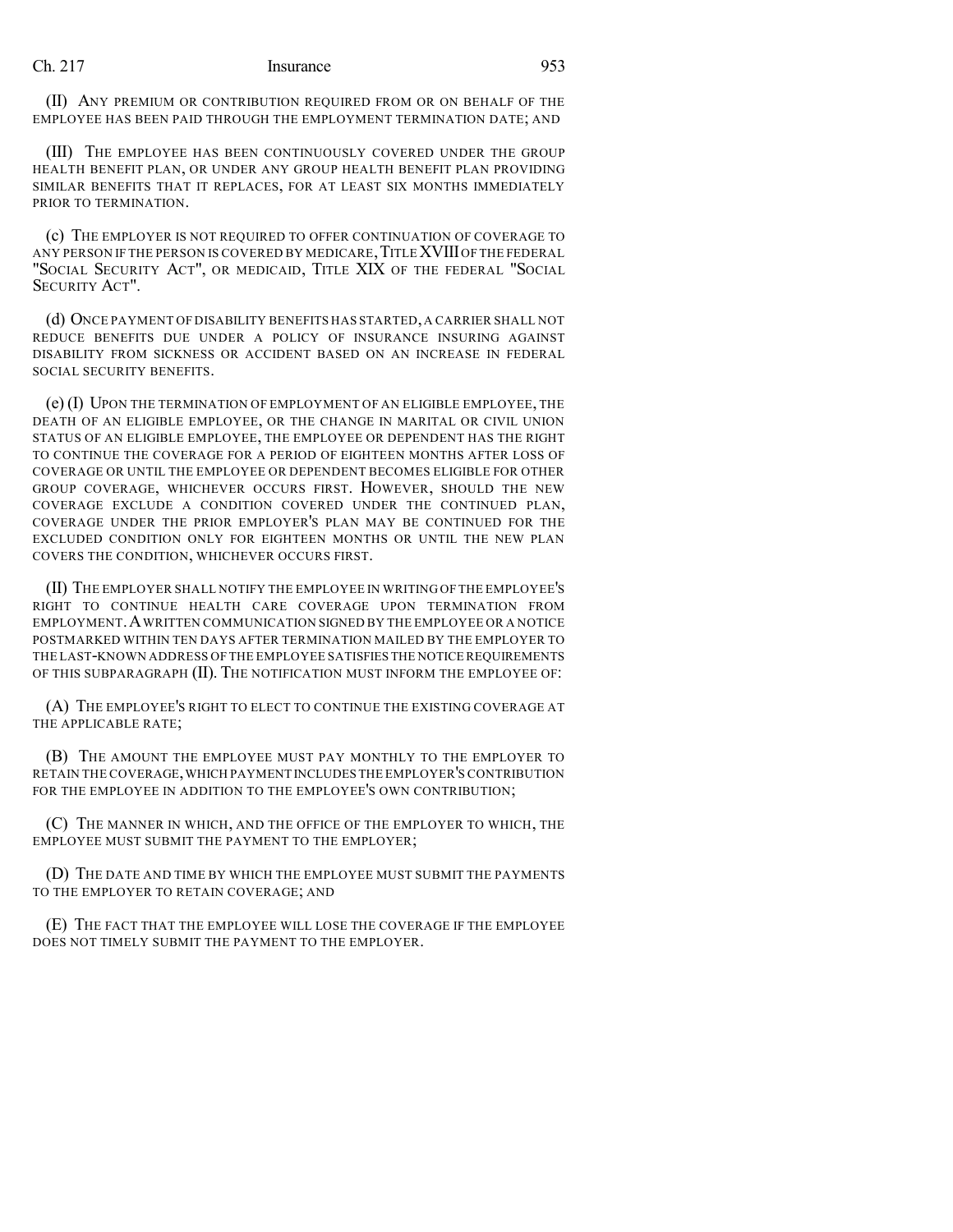(III) THE EMPLOYEE SHALL NOTIFY THE EMPLOYER IN WRITING OF THE EMPLOYEE'S ELECTION TO CONTINUE COVERAGE AND SHALL MAKE PROPER PAYMENT TO THE EMPLOYER AS SOON AS POSSIBLE UPON NOTIFICATION BY THE EMPLOYER OF TERMINATION. IN NO CASE SHALL THE EMPLOYEE SUBMIT THE NOTIFICATION OF ELECTION OR THE PROPER PAYMENT MORE THAN THIRTY DAYS AFTER THE DATE OF TERMINATION OF EMPLOYMENT UNLESS THE EMPLOYER HAS FAILED TO GIVE TIMELY NOTICE IN ACCORDANCE WITH SUBPARAGRAPH (II) OF THIS PARAGRAPH (e). IF THE EMPLOYEE TIMELY SUBMITS THE REQUIRED PAYMENT AND NOTICE,THE EMPLOYEE'S HEALTH CARE COVERAGE IS CONTINUED AS IF THERE HAD BEEN NO INTERRUPTION OF COVERAGE. IF THE EMPLOYEE FAILS TO TIMELY SUBMIT PROPER PAYMENT AND NOTICE,THE EMPLOYER IS RELIEVED OF ANY RESPONSIBILITY TO THE EMPLOYEE FOR THE CONTINUATION OF HEALTH CARE COVERAGE.

(IV) IF THE EMPLOYER FAILS TO NOTIFY AN ELIGIBLE EMPLOYEE OF THE RIGHT TO ELECT TO CONTINUE THE COVERAGE, THE EMPLOYEE HAS THE OPTION TO RETAIN COVERAGE IF, WITHIN SIXTY DAYS AFTER THE DATE THE EMPLOYMENT IS TERMINATED, THE EMPLOYEE MAKES THE PROPER PAYMENT TO THE EMPLOYER TO PROVIDE CONTINUOUS COVERAGE.

(V) AFTER TIMELY RECEIPT OF THE MONTHLY PAYMENT FROM AN ELIGIBLE EMPLOYEE, IF THE EMPLOYER FAILS TO MAKE THE PAYMENT TO THE CARRIER, WITH THE RESULT THAT THE EMPLOYEE'S COVERAGE IS TERMINATED, THE EMPLOYER IS LIABLE FOR THE EMPLOYEE'S COVERAGE, BUT TO NO GREATER EXTENT THAN THE AMOUNT OF THE PREMIUM.

(2) **Group policies and group service contracts- reduction in hours of work.** EVERY GROUP POLICY OR GROUP SERVICE CONTRACT DELIVERED OR ISSUED FOR DELIVERY IN THIS STATE BY AN INSURER SUBJECT TO PART 2 OF THIS ARTICLE OR BY AN ENTITY SUBJECT TO PART 3 OR 4 OF THIS ARTICLE THAT COVERS FULL-TIME EMPLOYEES WORKING FORTY OR MORE HOURS PER WEEK SHALL CONTAIN A PROVISION THAT THE POLICYHOLDER MAY ELECT TO CONTRACT WITH THE INSURER OR OTHER ENTITY TO CONTINUE THE POLICY OR CONTRACT UNDER THE SAME CONDITIONS AND FOR THE SAME PREMIUM FOR THE EMPLOYEES AND THEIR DEPENDENTS EVEN IF THE POLICYHOLDER OR EMPLOYER REDUCES THE WORKING HOURS OF THE EMPLOYEES TO LESS THAN THIRTY HOURS PER WEEK, IF THE FOLLOWING CONDITIONS ARE MET:

(a) THE COVERED EMPLOYEE IS EMPLOYED AS A FULL-TIME EMPLOYEE OF THE POLICYHOLDER OR EMPLOYER AND IS INSURED UNDER THE GROUP POLICY OR GROUP SERVICE CONTRACT, OR UNDER ANY GROUP POLICY OR GROUP SERVICE CONTRACT PROVIDING SIMILAR BENEFITS THAT THE GROUP POLICY OR GROUP SERVICE CONTRACT REPLACES, IMMEDIATELY PRIOR TO THE REDUCTION IN WORKING HOURS;

(b) THE POLICYHOLDER HAS IMPOSED THE REDUCTION IN WORKING HOURS DUE TO ECONOMIC CONDITIONS OR DUE TO THE EMPLOYEE'S INJURY, DISABILITY, OR CHRONIC HEALTH CONDITIONS; AND

(c) THE POLICYHOLDER INTENDS TO RESTORE THE EMPLOYEE TO A FULL FORTY-HOUR WORK SCHEDULE AS SOON AS ECONOMIC CONDITIONS IMPROVE OR AS SOON AS THE EMPLOYEE IS ABLE TO RETURN TO FULL-TIME WORK.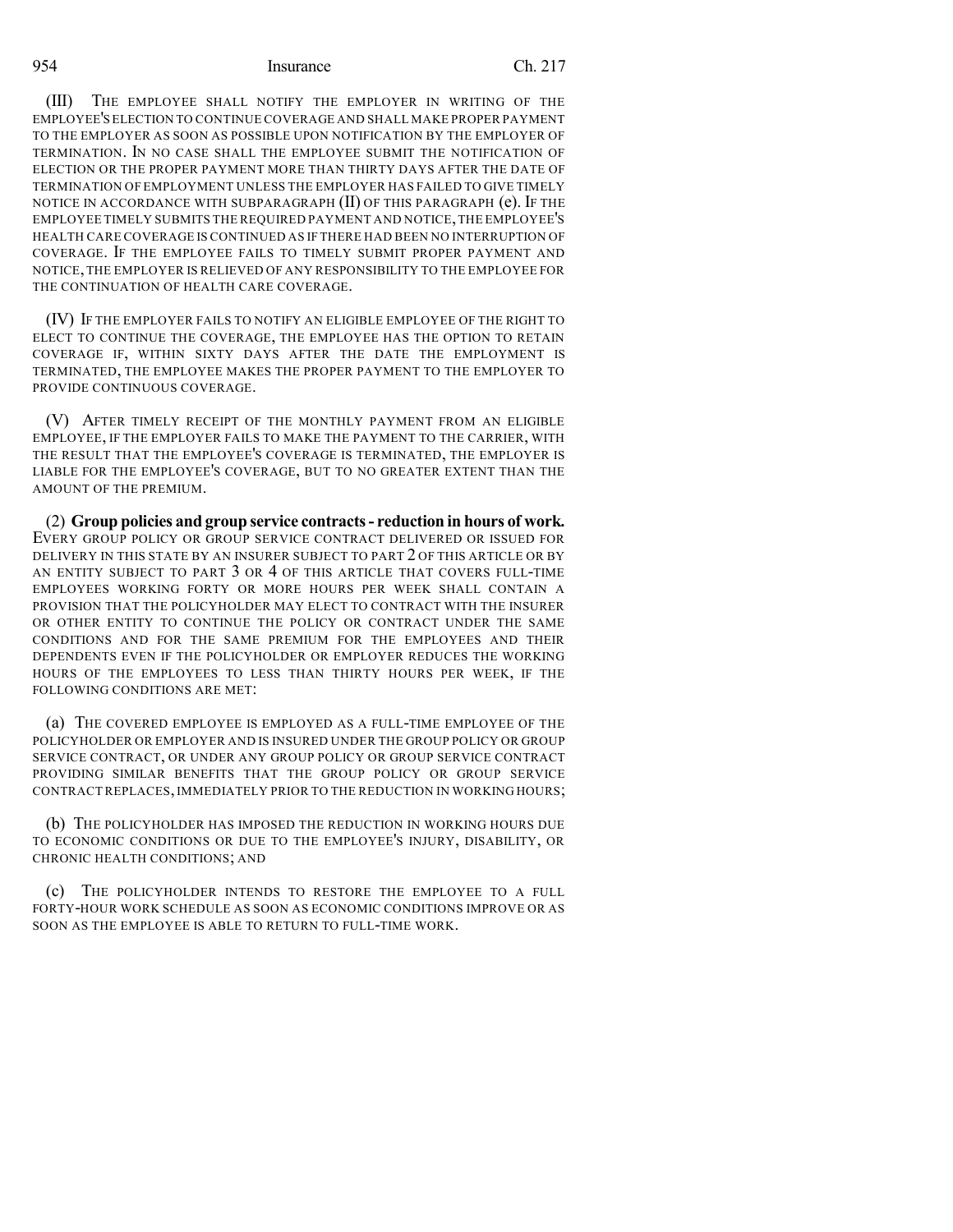**SECTION 17.** In Colorado Revised Statutes, 10-16-108.5, **amend** (1), (3) (a), (5), and (11); and **repeal** (4) as follows:

**10-16-108.5. Fair marketing standards.** (1) Each small employer carrier OFFERING INDIVIDUAL OR SMALL EMPLOYER HEALTH BENEFIT PLANS shall actively market health benefit plan coverage including the basic health benefit plan and the standard health benefit plan, to eligible INDIVIDUALS OR small employers in the state, AS APPLICABLE.

(3) (a) Except as provided in paragraph (b) of this subsection (3), no small employer A carrier shall NOT, directly or indirectly, enter into any contract, agreement, or arrangement with a producer that provides for or results in the compensation paid to a producer for the sale of a health benefit plan to be varied because ofthe health status, claims experience, industry, occupation, or geographic location of the INDIVIDUAL OR small employer.

 $(4)$  A small employer carrier shall provide reasonable compensation, as provided under the plan of operation of the small employer health reinsurance program, to a producer, if any, for the sale of a basic or standard health benefit plan.

(5) No small employer A carrier shall NOT terminate, fail to renew, or limit its contract or agreement of representation with a producer for any reason related to the health status, claims experience, occupation, or geographic area of the INDIVIDUALS OR small employers placed by the producer with the small employer carrier.

 $(11)$  (a) Effective January 1,  $1998$  2014, all carriers offering or providing health benefit plan coverage or medicare supplemental coverage shall make available a Colorado health benefit plan description form for each policy, contract, and plan of health benefits that either covers a Colorado resident or is marketed to a Colorado resident or such resident's employer PROVIDE A SUMMARY OF BENEFITS AND COVERAGE FORM THAT COMPLIES WITH THE REQUIREMENTS OF FEDERAL LAW. THE COMMISSIONER SHALL ADOPT RULES SPECIFYING WHEN CARRIERS ARE REQUIRED TO PROVIDE THE FORM.

(b) (I) TO THE EXTENT CONSISTENT WITH THE SUMMARY OF BENEFITS AND COVERAGE FORM REQUIREMENTS IN FEDERAL LAW, AND IN ADDITION TO THE SUMMARY OF BENEFITS AND COVERAGE FORM REQUIRED BY PARAGRAPH (a) OF THIS SUBSECTION (11), THE COMMISSIONER MAY ADOPT AND REQUIRE CARRIERS TO PROVIDE ANY SUPPLEMENTAL HEALTH BENEFIT PLAN DESCRIPTION FORMS THE COMMISSIONER DEEMS APPROPRIATE. The COMMISSIONER, BY RULE, MAY DETERMINE THE format for and elements of the Colorado SUPPLEMENTAL health benefit plan description form. shall be determined by rule of the commissioner after consultation with consumer, provider, and carrier representatives.

 $\left(\epsilon\right)$ (II)  $\Delta$  Colorado The commissioner shall design the supplemental health benefit plan description form shall include information of general interest to purchasers of health plans and personsinsured under health plans. Such form shall be designed to facilitate THE comparison of different health benefit plans. THE FORM MUST ALSO INCLUDE informational materialsspecifying the plan's cancerscreening coverages and their respective parameters. shall be included with the form.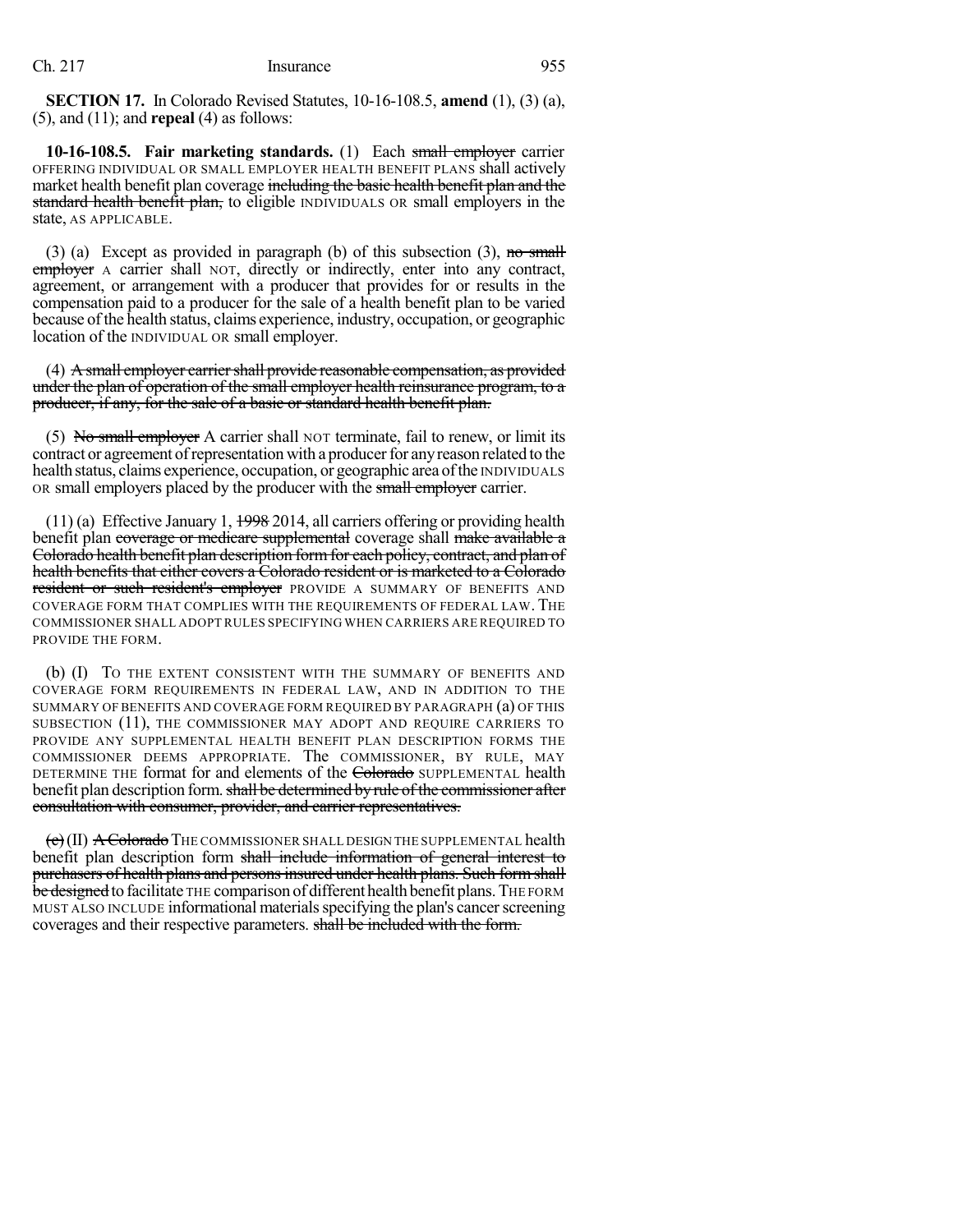(d) (III) A carrier shall provide a completed Colorado SUPPLEMENTAL health benefit plan description form for each of its health benefit plans: WHEN THE CARRIER PROVIDES THE FORM DESCRIBED IN PARAGRAPH (a) OF THIS SUBSECTION (11).

(I) Upon request, to any person covered by such plan or such person's employer; and

(II) As part of its marketing materials, to any person or employer who may be interested in purchasing or obtaining coverage under such a plan. This requirement shall include the provision of the formby the carrier to every employee who hasthe option of selecting such a plan during an employer's open enrollment period.

**SECTION 18.** In Colorado Revised Statutes, **amend** 10-16-109 as follows:

**10-16-109. Rules.** Pursuant to the provisions of article 4 of title 24, C.R.S., the commissioner may promulgate such reasonable rules and regulations not inconsistent CONSISTENT with the provisions of this article as THAT are necessary or proper for earrying out the provisions of IMPLEMENTING AND ADMINISTERING this article, INCLUDING RULES NECESSARY TO ALIGN STATE LAW WITH THE REQUIREMENTS IMPOSED BY FEDERAL LAW REGARDING HEALTH CARE COVERAGE IN THIS STATE.

**SECTION 19.** In Colorado Revised Statutes, **amend** 10-16-113 as follows:

**10-16-113. Procedure for denial of benefits-internal review - rules.**(1)(a) A health coverage plan CARRIER shall not make a AN ADVERSE determination, in whole or in part, that it will deny a request for benefits for a covered individual on the ground that such treatment or covered benefit is not medically necessary, appropriate, effective, or efficient WITH RESPECT TO A HEALTH COVERAGE PLAN unless such denial THE DETERMINATION is made pursuant to this section.

(b) For the purposes of this section:  $\alpha$  denial of a preauthorization for a covered benefit shall be considered a denial of a request for benefits and shall be made pursuant to the provisions of this section.

(I) "ADVERSE DETERMINATION" MEANS:

(A) A DENIAL OF A PREAUTHORIZATION FOR A COVERED BENEFIT;

(B) A DENIAL OF A REQUEST FOR BENEFITS FOR AN INDIVIDUAL ON THE GROUND THAT THE TREATMENT OR COVERED BENEFIT IS NOT MEDICALLY NECESSARY, APPROPRIATE, EFFECTIVE, OR EFFICIENT OR IS NOT PROVIDED IN OR AT THE APPROPRIATE HEALTH CARE SETTING OR LEVEL OF CARE;

(C) ARESCISSION OR CANCELLATION OF COVERAGE UNDER A HEALTH COVERAGE PLAN THAT IS NOT ATTRIBUTABLE TO FAILURE TO PAY PREMIUMS AND THAT IS APPLIED RETROACTIVELY;

(D) A DENIAL OF A REQUEST FOR BENEFITS ON THE GROUND THAT THE TREATMENT OR SERVICE IS EXPERIMENTAL OR INVESTIGATIONAL; OR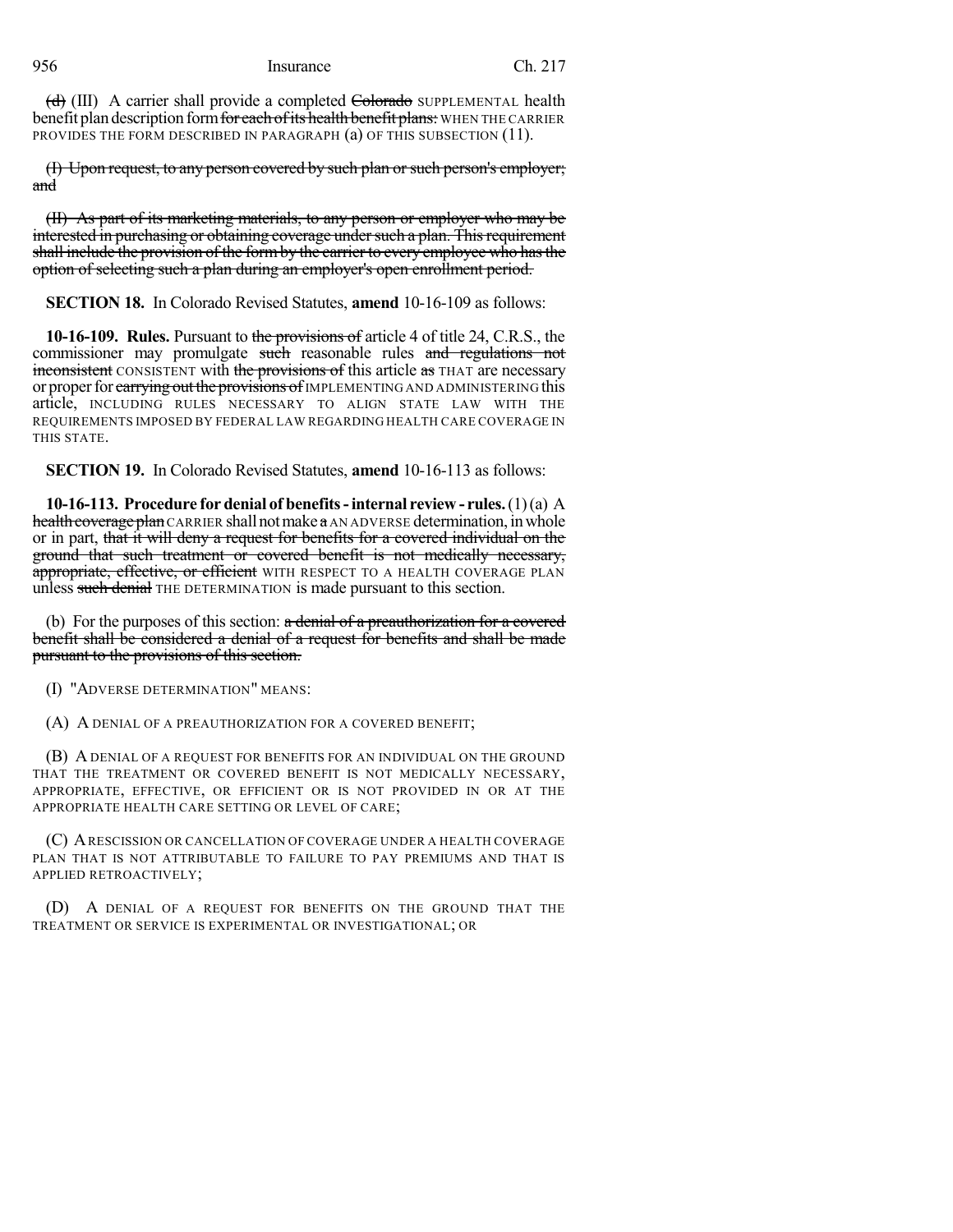(E) ADENIAL OF COVERAGE TO AN INDIVIDUAL BASED ON AN INITIAL ELIGIBILITY DETERMINATION FOR ALL INDIVIDUAL SICKNESS AND ACCIDENT INSURANCE POLICIES ISSUED BY AN ENTITY SUBJECT TO PART 2 OF THIS ARTICLE, AND ALL INDIVIDUAL HEALTH CARE OR INDEMNITY CONTRACTS ISSUED BY AN ENTITY SUBJECT TO PART 3 OR 4 OF THIS ARTICLE, EXCEPT SUPPLEMENTAL POLICIES COVERING A SPECIFIED DISEASE OR OTHER LIMITED BENEFIT.

(II) "HEALTH COVERAGE PLAN" DOES NOT INCLUDE INSURANCE ARISING OUT OF THE "WORKERS'COMPENSATION ACT OF COLORADO", ARTICLES 40 TO 47 OF TITLE 8,C.R.S.,OR OTHER SIMILAR LAW,AUTOMOBILE MEDICAL PAYMENT INSURANCE,OR PROPERTY AND CASUALTY INSURANCE.

(III) "INDIVIDUAL" MEANS A PERSON AND INCLUDES THE DESIGNATED REPRESENTATIVE OF AN INDIVIDUAL.

(c) If a health coverage plan CARRIER denies a benefit because the treatment is an excluded benefit and the claimant presents evidence fromamedical professional licensed pursuant to the "Colorado Medical Practice Act", article 36 of title 12, C.R.S., or, for dental plans only, a dentist licensed pursuant to the "Dental Practice Law of Colorado", article 35 of title 12, C.R.S., acting within his or her scope of practice, that there is a reasonable medical basisthat the contractual exclusion does not apply to the denied benefit, such evidence establishes that the benefit denial is subject to the appeals process The denial of such benefit shall be subject to the appeals provisions of PURSUANT TO this section and section 10-16-113.5.

(2) Following a denial of a request for benefits OR AN ADVERSE DETERMINATION by the health coverage plan, such plan CARRIER, THE CARRIER shall notify the covered person INDIVIDUAL in writing. The COMMISSIONER SHALL ADOPT RULES SPECIFYING THE content of such THE notification and the deadlines for making such THE notification, shall be made pursuant to regulations promulgated by the commissioner AND THE CARRIER SHALL NOTIFY THE INDIVIDUAL IN ACCORDANCE WITH THOSE RULES.

(3) (a) (I) All denials of requests for reimbursement for medical treatment, standing referrals, or other benefits ADVERSE DETERMINATIONS MADE on the ground that such A treatment or covered benefit is not medically necessary, appropriate, effective, or efficient, shall IS NOT DELIVERED IN THE APPROPRIATE SETTING OR AT THE APPROPRIATE LEVEL OF CARE,OR IS EXPERIMENTAL OR INVESTIGATIONAL,MUST include:

(A) An explanation of the specific medical basis for the denial;

(B) The specific reasons for the DENIAL OR adverse determination;

(C) Reference to the specific health coverage plan provisions on which the determination is based;

(D) A description of the health coverage plan's CARRIER's review procedures and the time limits applicable to such procedures and shall advise the covered person and the covered person's designated representative of A STATEMENT THAT THE INDIVIDUAL HAS the right to appeal such THE decision; and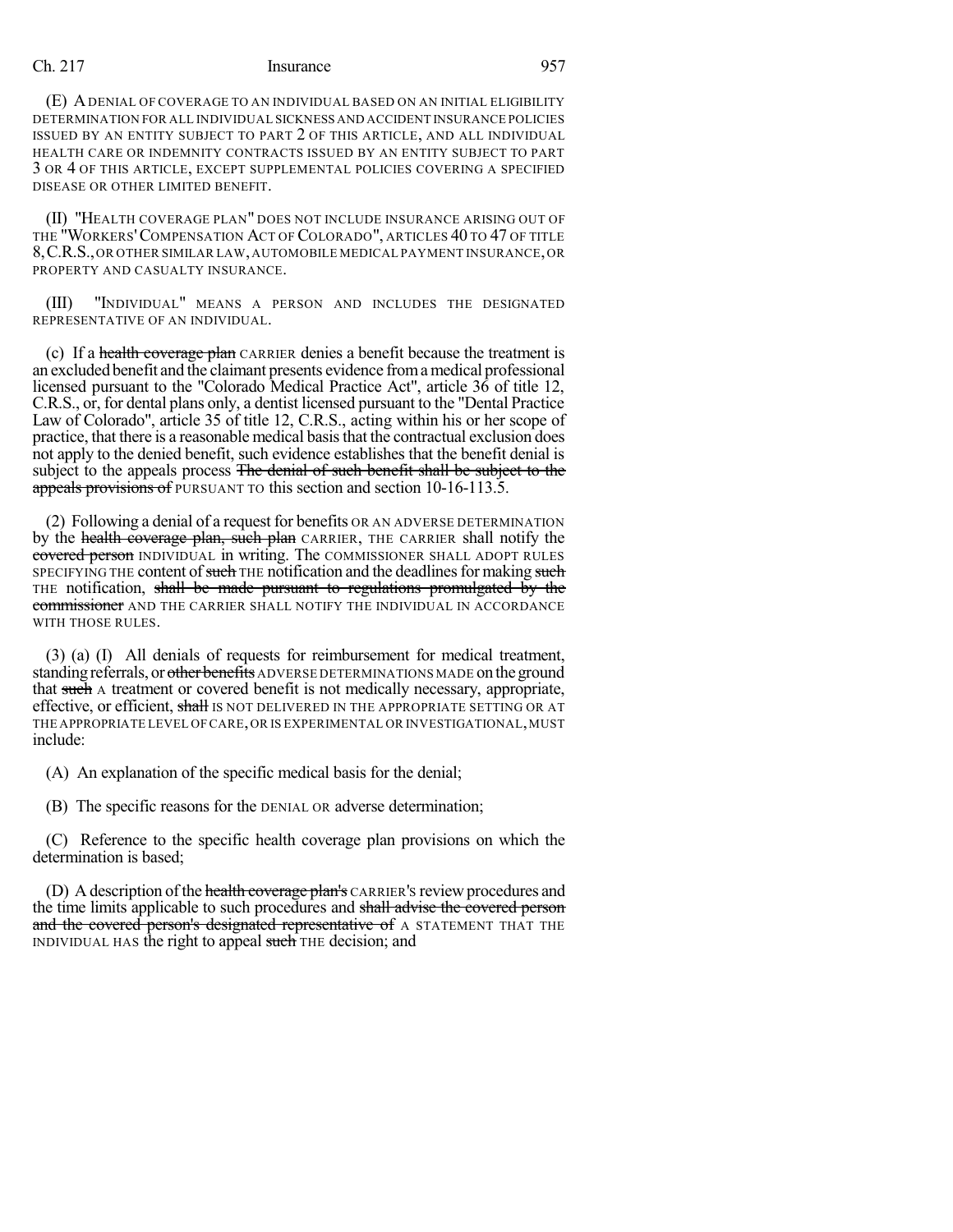(E) A description of any additional material or information necessary, if any, for the covered person and the covered person's designated representative INDIVIDUAL to perfect the request for benefits and an explanation of why such THE material or information is necessary.

(II) In the case of an adverse benefit determination by health coverage plan A CARRIER:

(A) If an internal rule, guideline, protocol, or other similar criterion was relied upon in making the adverse determination, the carrier shall furnish the covered person and the covered person's representative INDIVIDUAL with either the specific rule, guideline, protocol, or other similar criterion, or a statement that such THE rule, guideline, protocol, or other criterion was relied upon in making the adverse determination and that a copy of such THE rule, guideline, protocol, or other criterion will be provided free of charge to the covered person and the covered person's designated representative INDIVIDUAL upon request; or

(B) If the adverse benefit determination is based on a medical necessity or experimental treatment or similar exclusion or limit, the carrier shall furnish the covered person and the covered person's designated representative INDIVIDUAL with either an explanation of the scientific or clinical judgment for the determination, applying the terms of the plan to the covered person's INDIVIDUAL's medical circumstances, or a statement that such THE explanation will be provided free of charge upon request.

(III) In the event of an adverse benefit determination by a health coverage plan CARRIER concerning a request involving urgent care, a carrier:

(A) Shall provide TO THE INDIVIDUAL a description of the expedited review process applicable to such requests to the covered person and the covered person's designated representative; and THE REQUEST;

(B) May communicate the other information required pursuant to subparagraph (I) of this paragraph (a) to the covered person INDIVIDUAL orally within the time frame outlined in 29 CFR 2560.503-1 (f) (2) (i) so long as a written or electronic copy of such THE information is furnished to the covered person INDIVIDUAL no later than three days after the oral notification; AND

(C) MAY WAIVE THE DEADLINES SPECIFIED IN SUB-SUBPARAGRAPH (B) OF THIS SUBPARAGRAPH (III)AND IN SUBPARAGRAPH (IV)OF THIS PARAGRAPH (a) TO PERMIT THE INDIVIDUAL TO PURSUE AN EXPEDITED EXTERNAL REVIEW OF THE URGENT CARE CLAIM UNDER SECTION 10-16-113.5.

(IV) A CARRIER SHALL NOTIFY AN INDIVIDUAL OF A BENEFIT DETERMINATION, WHETHER ADVERSE OR NOT, WITH RESPECT TO A REQUEST INVOLVING URGENT CARE AS SOON AS POSSIBLE, TAKING INTO ACCOUNT THE MEDICAL EXIGENCIES, BUT NOT LATER THAN SEVENTY-TWO HOURS AFTER THE RECEIPT OF THE REQUEST BY THE CARRIER, UNLESS THE INDIVIDUAL FAILS TO PROVIDE SUFFICIENT INFORMATION TO DETERMINE WHETHER, OR TO WHAT EXTENT, BENEFITS ARE COVERED OR PAYABLE UNDER THE COVERAGE.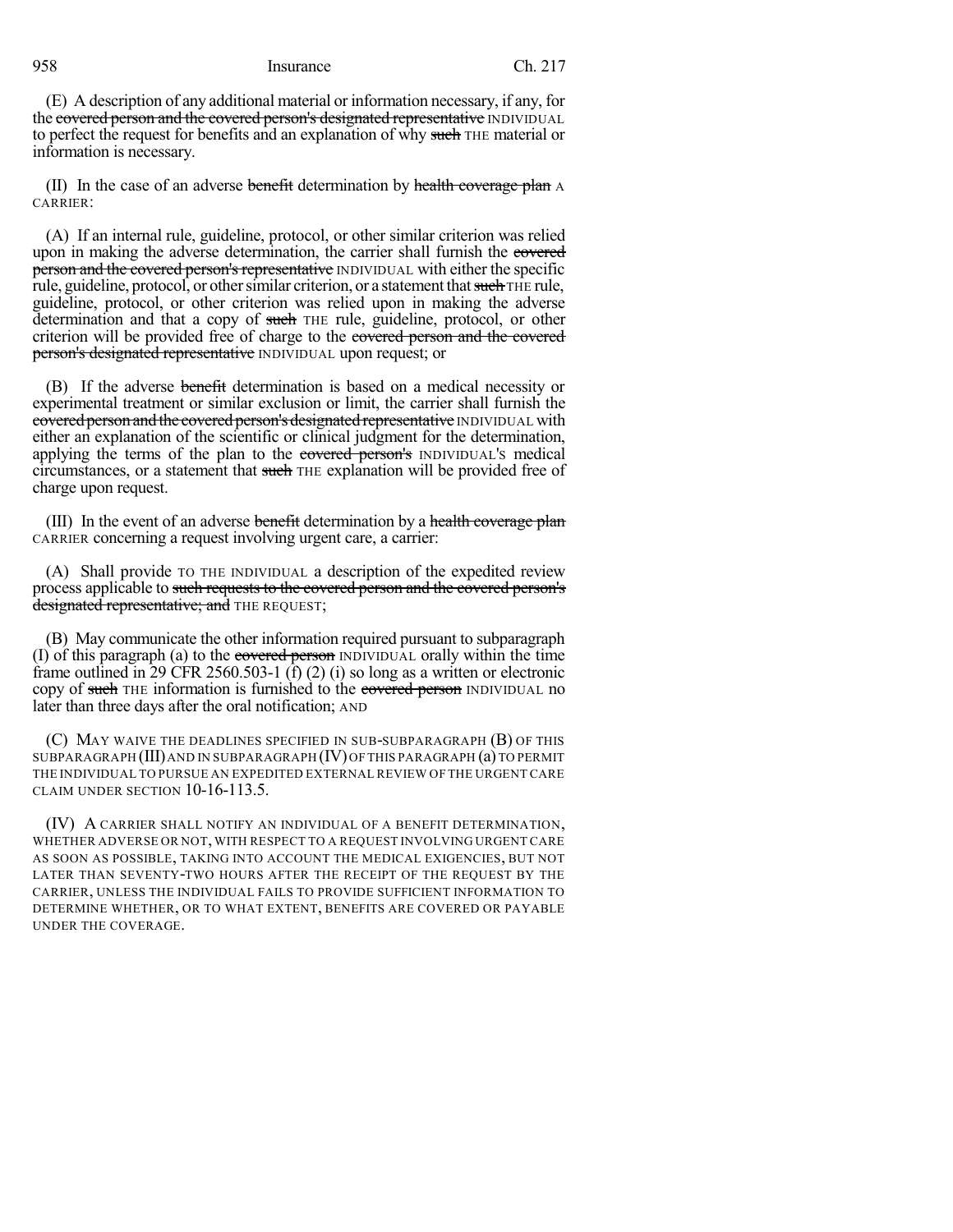(b) (I) For the purposes of this paragraph (b), a "health coverage plan" does not include insurance arising out of the "Workers' Compensation Act of Colorado" or other similar law, automobile medical payment insurance, or property and casualty insurance. A GROUP health coverage plan shall ISSUED BY A CARRIER SUBJECT TO PART 2, 3, OR 4 OF THIS ARTICLE MUST specify that an appeal from the denial of  $\alpha$ request for covered benefits on the ground that such benefits are not medically necessary, appropriate, effective, or efficient, shall include OF ANY ADVERSE DETERMINATION INCLUDES a two-level internal review of the decision, followed by the right of the covered person INDIVIDUAL to request an external review IF ALLOWED under section 10-16-113.5. The covered person shall have INDIVIDUAL HAS the option of choosing whether to utilize the voluntary second-level internal appeal process. The commissioner shall promulgate rules for such benefits denials that reflect the requirements in 29 CFR 2560.503-1 (a) to (j). In addition, the commissioner shall promulgate rules specifying the elements of and timelines for external review appeals procedures, including but not limited to the review of appeals requiring expedited reviews and authorizations by the covered individual requesting an independent external review for access to medical records necessary for the conduct of the external review. The commissioner shall consult with and utilize public and private resources, including but not limited to health care providers, in the development of such rules.

(II) and (III) (Deleted by amendment, L. 2003, p. 1384, § 1, effective January 1,  $2004.)$ 

 $(HY)(II)$  The carrier shall notify the covered person INDIVIDUAL of his or her right to appeal a denial of benefits through a two-level internal review process and that the second level of internal review may be utilized at the INDIVIDUAL's option. of the covered person.

 $(\forall)$  (III) (A) A PHYSICIAN SHALL EVALUATE the first-level appeal shall be evaluated by a physician who AND shall consult with an appropriate clinical peer or peers, unless the reviewing physician is a clinical peer; except that, in the case of dental care, A DENTIST MAY EVALUATE the first-level appeal, may be evaluated by a dentist, who AND THE REVIEWING DENTIST shall consult with an appropriate clinical peer or peers, unless the reviewing dentist is a clinical peer. The A physician, or dentist, and OR clinical peers shall not have been PEER WHO WAS involved in the initial adverse determination SHALL NOT EVALUATE OR BE CONSULTED REGARDING THE FIRST-LEVEL APPEAL. A person who was previously involved with the denial may answer questions.

(B) THIS SUBPARAGRAPH (III) DOES NOT APPLY TO AN ADVERSE DETERMINATION DESCRIBED IN SUB-SUBPARAGRAPH (C)OR (E)OF SUBPARAGRAPH (I)OF PARAGRAPH (b) OF SUBSECTION (1) OF THIS SECTION.

 $(\forall \exists Y)$  (IV) (A) The second-level internal review of an appeal from the denial of a request for covered benefits PURSUANT TO SUBPARAGRAPH (I) OF THIS PARAGRAPH (b) shall be reviewed by a health care professional who has appropriate expertise, who was not previously involved in the appeal, and who does not have a direct financial interest in the appeal or outcome of the review.

(B) The health coverage plan CARRIER shall allow the covered person INDIVIDUAL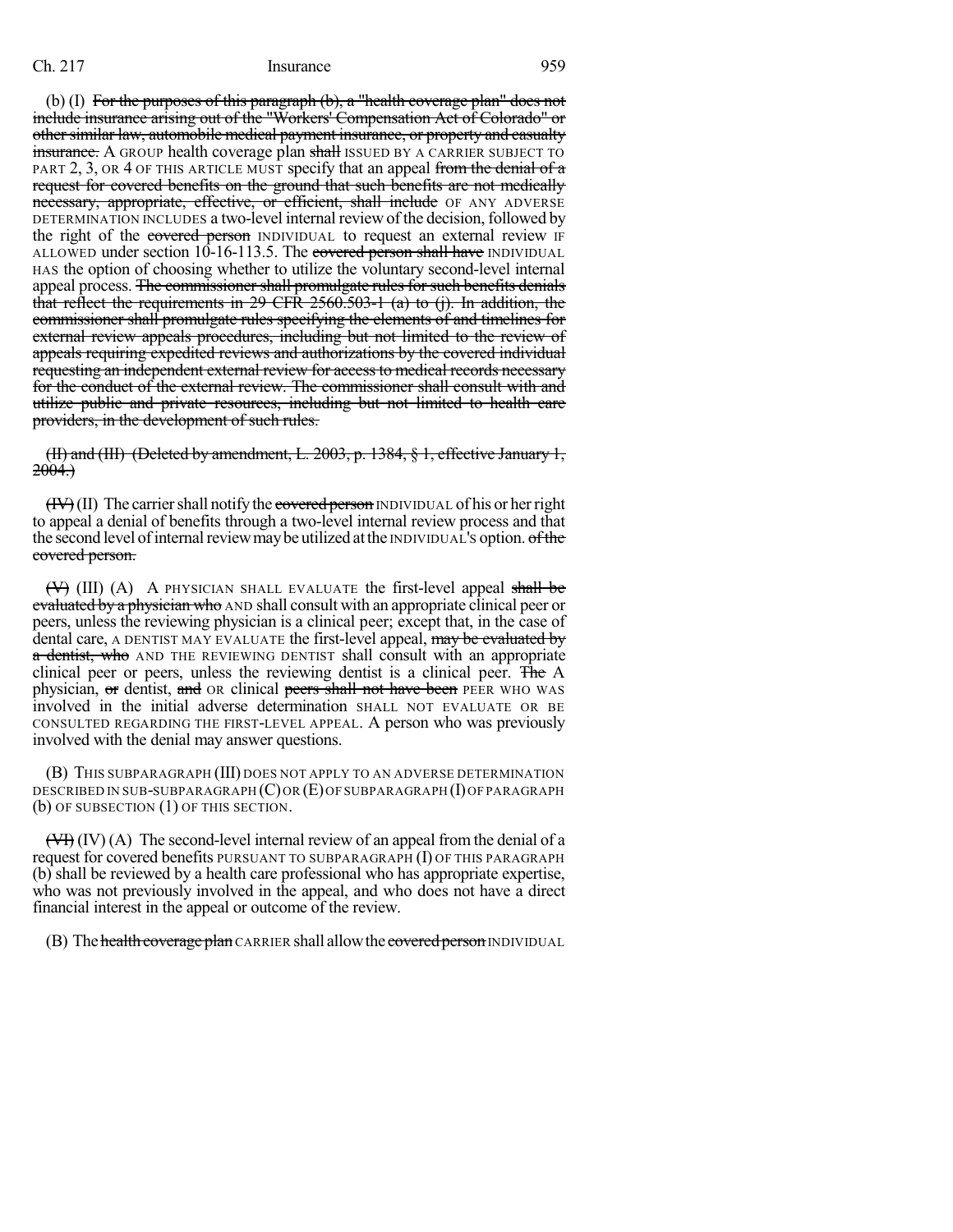to be present for the second-level internal review, either in person or by telephone conference. The covered person shall have the opportunity to INDIVIDUAL MAY bring counsel, advocates, and health care professionals to the review, to prepare in advance for the review, and to present materials to the health care professional prior to the review and at the time of the review. UPON REQUEST, the health coverage plan CARRIER and the covered person INDIVIDUAL shall upon request, provide a copy COPIES of the materials it presents THEY INTEND TO PRESENT at the review to the other party at least five days prior to the review. If new information is developed after the five-day deadline, such THE material may be presented when practicable. The health coverage plan CARRIER shall notify the covered person INDIVIDUAL that the plan shall CARRIER WILL make an audio or video recording of the review unless neither the covered person INDIVIDUAL nor the health coverage plan CARRIER wants the recording made. IF A RECORDING IS MADE, the health coverage plan CARRIER shall make such THE recording available to the covered person INDIVIDUAL. If there is an external review, THE CARRIER SHALL INCLUDE the audio or video recording shall, at the request of either party, be included in the material provided by the carrier to the reviewing entity IF REQUESTED BY EITHER PARTY.

(4) (a) EACH CARRIER ISSUING INDIVIDUAL HEALTH COVERAGE PLANS SHALL NOTIFY THE INDIVIDUAL OF HIS OR HER RIGHT TO APPEAL AN ADVERSE DETERMINATION THROUGH A SINGLE LEVEL OF INTERNAL REVIEW.

(b) (I) A PHYSICIAN SHALL EVALUATE THE APPEAL AND CONSULT WITH AN APPROPRIATE CLINICAL PEER OR PEERS UNLESS THE REVIEWING PHYSICIAN IS A CLINICAL PEER; EXCEPT THAT, IN THE CASE OF DENTAL CARE, A DENTIST MAY EVALUATE THE APPEAL, AND THE REVIEWING DENTIST SHALL CONSULT WITH AN APPROPRIATE CLINICAL PEER OR PEERS. A PHYSICIAN, DENTIST, OR CLINICAL PEER WHO WAS INVOLVED IN THE INITIAL ADVERSE DETERMINATION SHALL NOT EVALUATE OR BE CONSULTED REGARDING THE APPEAL. A PERSON WHO WAS PREVIOUSLY INVOLVED WITH THE DENIAL MAY ANSWER QUESTIONS.

(II) THIS PARAGRAPH (b) DOES NOT APPLY TO AN ADVERSE DETERMINATION DESCRIBED IN SUB-SUBPARAGRAPH (C)OR (E)OF SUBPARAGRAPH (I)OF PARAGRAPH (b) OF SUBSECTION (1) OF THIS SECTION.

(c) THE CARRIER SHALL ALLOW THE INDIVIDUAL TO BE PRESENT FOR THE APPEAL. THE INDIVIDUAL MAY BRING COUNSEL, ADVOCATES, AND HEALTH CARE PROFESSIONALS TO THE REVIEW, PREPARE IN ADVANCE FOR THE REVIEW, AND PRESENT MATERIALS TO THE PHYSICIAN OR DENTIST PRIOR TO THE REVIEW AND AT THE TIME OF THE REVIEW. UPON REQUEST, THE CARRIER AND THE INDIVIDUAL SHALL PROVIDE COPIES OF THE MATERIALS THEY INTEND TO PRESENT AT THE REVIEW TO THE OTHER PARTY AT LEAST FIVE DAYS PRIOR TO THE REVIEW. IF NEW INFORMATION IS DEVELOPED AFTER THE FIVE-DAY DEADLINE, THE MATERIAL MAY BE PRESENTED WHEN PRACTICABLE. THE CARRIER SHALL NOTIFY THE INDIVIDUAL THAT THE CARRIER WILL MAKE AN AUDIO OR VIDEO RECORDING OF THE REVIEW UNLESS NEITHER THE INDIVIDUAL NOR THE CARRIER WANTS THE RECORDING MADE. IF A RECORDING IS MADE,THE CARRIER SHALL MAKE THE RECORDING AVAILABLE TO THE INDIVIDUAL. IF THERE IS AN EXTERNAL REVIEW, THE CARRIER SHALL INCLUDE THE AUDIO OR VIDEO RECORDING IN THE MATERIAL PROVIDED BY THE CARRIER TO THE REVIEWING ENTITY IF REQUESTED BY EITHER PARTY.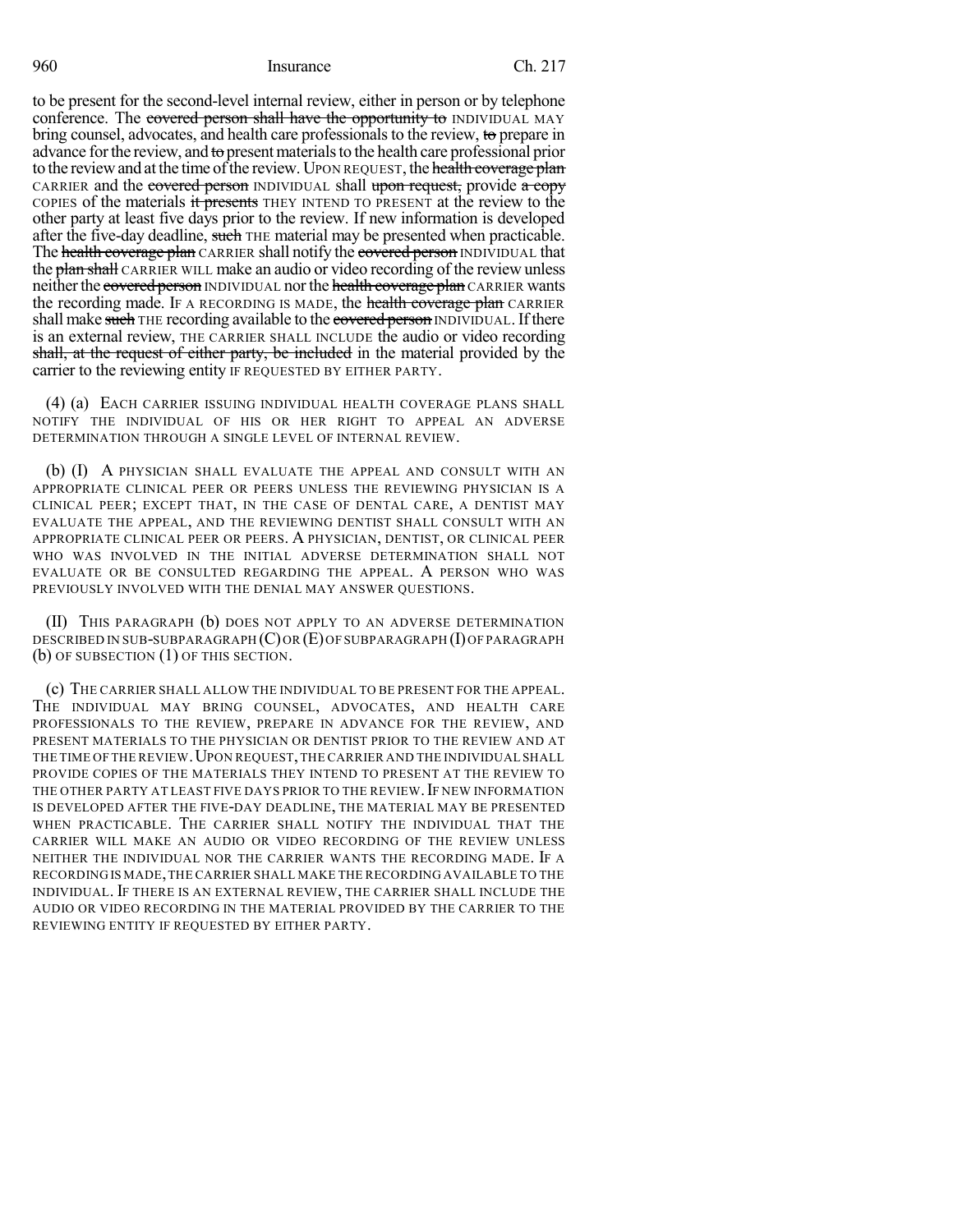$(4)(5)$  All written denials of requests for covered benefits on the ground that such benefits are not medically necessary, appropriate, effective, or efficient, shall ADVERSE DETERMINATIONS, EXCEPT AN ADVERSE DETERMINATION DESCRIBED IN SUB-SUBPARAGRAPH (C) OR (E) OF SUBPARAGRAPH (I) OF PARAGRAPH (b) OF SUBSECTION (1) OF THIS SECTION, MUST be signed by a licensed physician familiar with standards of care in Colorado; EXCEPT THAT, in the case of written denials of requests for covered benefits for ADVERSE DETERMINATIONS RELATING TO dental care, a licensed dentist familiar with standards of care in Colorado may sign the written denial ADVERSE DETERMINATION.

 $(5)$  (6) A covered person's AN INDIVIDUAL's health care provider may communicate with the physician or dentist involved in the initial decision to deny reimbursement for or coverage of medical treatment or other benefits MAKE AN ADVERSE DETERMINATION.

(6) (Deleted by amendment, L. 2003, p. 1384, § 1, effective January 1, 2004.)

(7) Nothing in this section shall preclude PRECLUDES or deny DENIES the right of the covered AN individual to seek any other remedy or relief.

(8) IN THE CASE OF THE FAILURE OF A CARRIER TO ADHERE TO THE REQUIREMENTS OF THIS SECTION WITH RESPECT TO A COVERAGE REQUEST, THE INDIVIDUAL MAY BE DEEMED TO HAVE EXHAUSTED THE INTERNAL CLAIMS AND APPEALS PROCESS OFTHIS SECTION IF THE COMMISSIONER DETERMINES THAT THE CARRIER DID NOT SUBSTANTIALLY COMPLY WITH THE REQUIREMENTS OF THIS SECTION OR THAT ANY ERROR THE CARRIER COMMITTED WAS NOT DE MINIMIS, AS DEFINED BY THE COMMISSIONER BY RULE, IN WHICH CASE THE INDIVIDUAL MAY INITIATE AN EXTERNAL REVIEW UNDER SECTION 10-16-113.5.

(9) CARRIERS SHALL MAINTAIN RECORDS OF ALL REQUESTS AND NOTICES ASSOCIATED WITH THE INTERNALCLAIMS AND APPEALS PROCESS FOR SIX YEARS AND SHALL MAKE SUCH RECORDS AVAILABLE UPON REQUEST FOR EXAMINATION BY THE INDIVIDUAL, THE DIVISION OF INSURANCE, OR THE FEDERAL GOVERNMENT.

(10) THE COMMISSIONER MAY PROMULGATE RULES AS NECESSARY FOR THE IMPLEMENTATION AND ADMINISTRATION OF THIS SECTION.

**SECTION 20.** In Colorado Revised Statutes, **amend** 10-16-113.5 as follows:

**10-16-113.5. Independent external review of adverse determinations legislative declaration - definitions - rules.** (1) The general assembly hereby finds, determines, and declares that, in the interest of improving accountability for health care coverage decisions, covered individuals should have the option of an independent external review by qualified experts when they have been denied a request for coverage THERE HAS BEEN AN ADVERSE DETERMINATION WITH RESPECT TO A HEALTH COVERAGE PLAN pursuant to their health plan's A CARRIER's procedures for denial of benefits AS required by section 10-16-113.

(2) As used in this section, unless the context otherwise requires:

(a) (I) "Covered individual requesting an independent external review" means a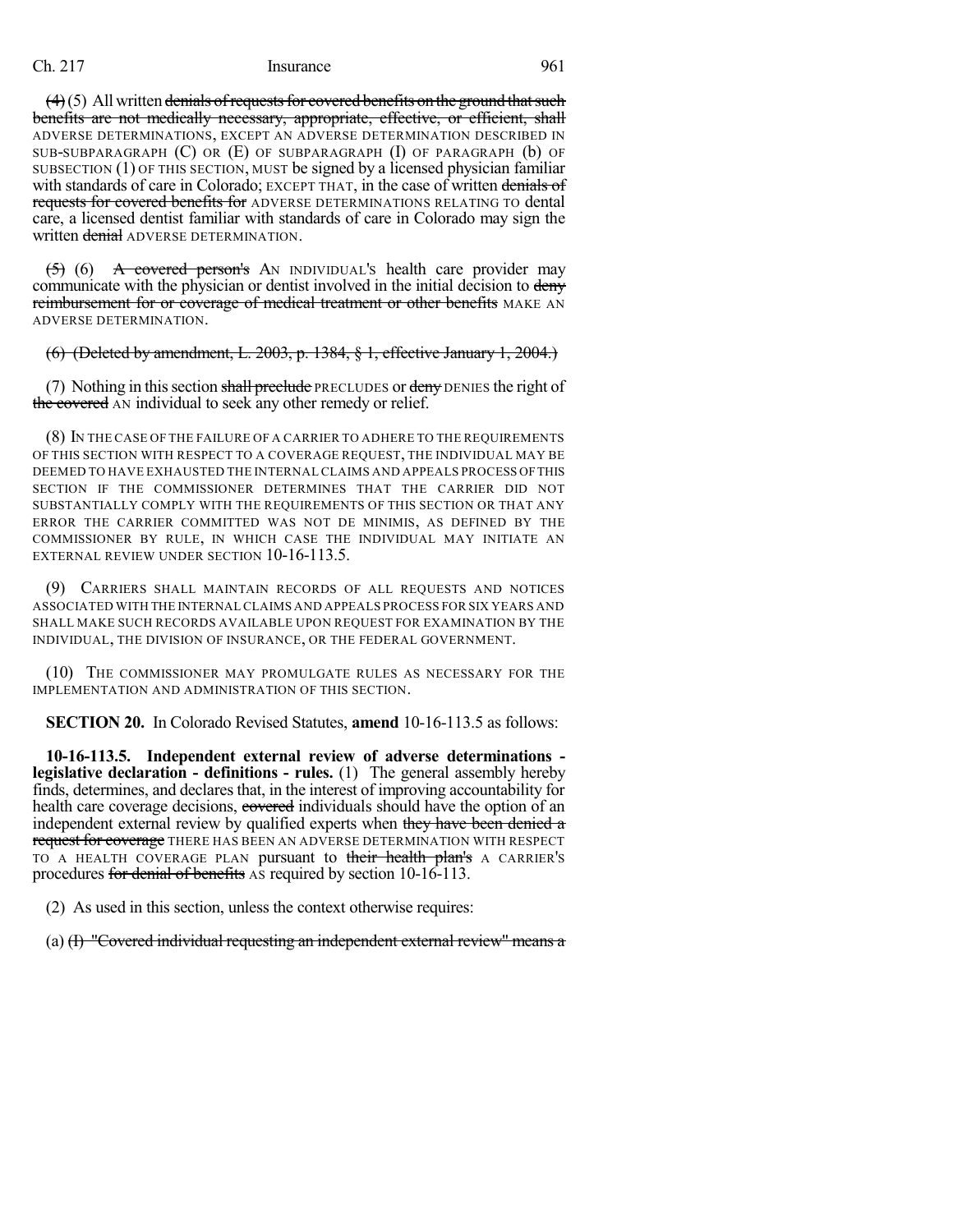covered person who:

(A) Has gone through at least one of the internal appeals review levels offered by a health coverage plan and established pursuant to section 10-16-113 (3) and who has requested an independent external review of a health coverage plan's decision to deny reimbursement for or coverage of medical treatment that is a covered benefit on the grounds that such treatment is not medically necessary, medically appropriate, medically effective, or medically efficient; or

(B) Has pursued an expedited review of a denial of a benefit pursuant to state regulation.

(II) The term "covered individual requesting an independent external review" shall also include the designated representative of a covered individual requesting an independent external review. "ADVERSE DETERMINATION" MEANS A DENIAL OF:

(I) A PREAUTHORIZATION FOR A COVERED BENEFIT;

(II) A REQUEST FOR BENEFITS FOR AN INDIVIDUAL ON THE GROUNDS THAT THE TREATMENT OR COVERED BENEFIT IS NOT MEDICALLY NECESSARY, APPROPRIATE, EFFECTIVE, OR EFFICIENT OR IS NOT PROVIDED IN OR AT THE APPROPRIATE HEALTH CARE SETTING OR LEVEL OF CARE;

(III) A REQUEST FOR BENEFITS ON THE GROUNDS THAT THE TREATMENT OR SERVICES ARE EXPERIMENTAL OR INVESTIGATIONAL; OR

(IV) A BENEFIT AS DESCRIBED IN SECTION  $10-16-113(1)$  (c).

(b) "DIVISION" MEANS THE DIVISION OF INSURANCE IN THE DEPARTMENT OF REGULATORY AGENCIES, ESTABLISHED IN SECTION 10-1-103.

(b) (c) "Expedited review" means a review following completion of procedures for expedited internal review of an adverse determination involving a situation where the time frame of the standard independent external review procedures would seriously jeopardize the life or health of the covered person INDIVIDUAL or would jeopardize the covered person's INDIVIDUAL'S ability to regain maximum function. EXPEDITED REVIEW IS AVAILABLE IF THE ADVERSE DETERMINATION CONCERNS AN ADMISSION, AVAILABILITY OF CARE, CONTINUED STAY, OR HEALTH CARE SERVICES FOR WHICH THE INDIVIDUAL RECEIVED EMERGENCY SERVICES, AND THE INDIVIDUAL HAS NOT BEEN DISCHARGED FROM A FACILITY.

(c) (d) (I) "Expert reviewer" means a physician or other appropriate health care provider assigned by an independent external review entity to conduct an independent external review. An expert reviewer shall not:

(A) Have been involved in the covered individual's care previously;

(B) Be a member of the board of directors of the health coverage plan CARRIER;

(C) Have been previously involved in the review process for the covered individual requesting an independent external review;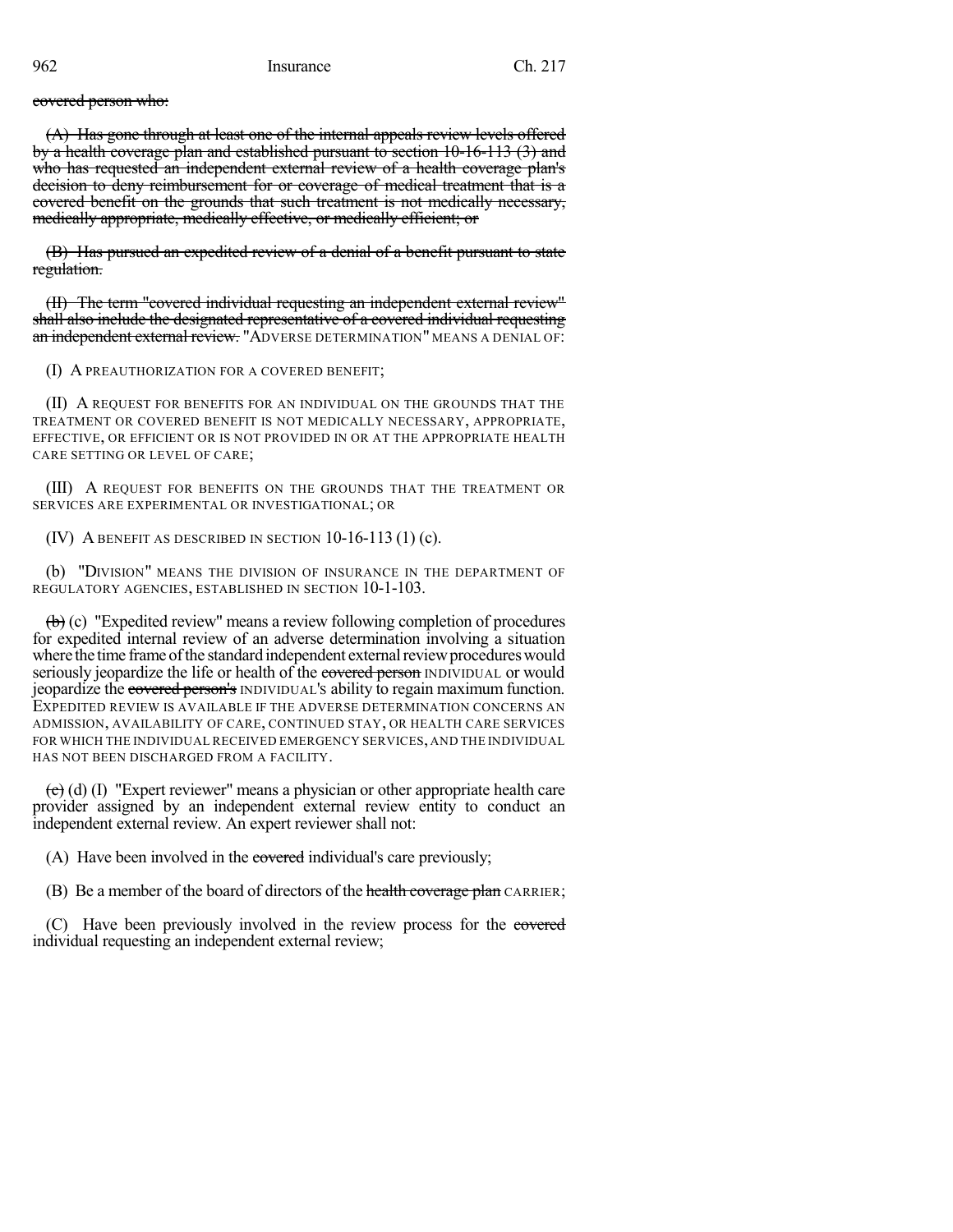(D) Have a direct financial interest in the case or in the outcome of the review; or

(E) Be an employee of the health coverage plan CARRIER.

(II) Physicians or other appropriate health care providers who are expert reviewers shall MUST:

(A) Be experts in the treatment of the medical condition of the experiment equivalently requesting an independent external review and knowledgeable about the recommended treatment or service that is the subject of the review through the expert's actual, current clinical experience;

(B) Hold a license issued by a state and, for physicians, a current certification by a recognized American medical specialty board in the area appropriate to the subject of review; and

(C) Have no history of disciplinary action or sanction, including loss of staff privileges or participation restrictions, taken or pending by any hospital, government, or regulatory body.

 $(d)$  (e) (I) EXCEPT AS SPECIFIED IN SUBPARAGRAPH (II) OF THIS PARAGRAPH (e), "health coverage plan" has the same meaning as set forth in section  $10-16-102$  $(22.5)$  10-16-102 (34).

(II) "Health coverage plan" does not include insurance arising out of the "Workers' Compensation Act of Colorado", ARTICLES 40 TO 47 OF TITLE 8,C.R.S., or other similar law, automobile medical payment insurance, property and casualty insurance, or insurance under which benefits are payable with or without regard to fault and which THAT is required by law to be contained in any liability insurance policy or equivalent self-insurance.

(e) (f) "Independent external review entity" means an entity that meets the requirements of this section, IS ACCREDITED BY A NATIONALLY RECOGNIZED PRIVATE ACCREDITING ORGANIZATION, and is certified by the commissioner to conduct independent external reviews of:

(I) ADVERSE determinations by a plan to deny a request for reimbursement for or coverage of medical treatment that is a covered benefit for a covered individual on the grounds that such treatment or covered benefit is not medically necessary, medically appropriate, medically effective, or medically efficient. The independent external review entity may not review health coverage plan decisions to deny a request for reimbursement for or coverage of a medical treatment that is not a covered benefit. The independent external review entity may review health care coverage plan decisions to deny a request for reimbursement or coverage of a medical treatment on the grounds that it is an experimental or investigational procedure, but only ifsuch procedure is not explicitly listed as an excluded benefit in the policy. Where a specific procedure is a listed excluded benefit, the plan shall deny coverage on the grounds that it is not a covered benefit and this shall not be reviewable by the independent external review entity CARRIER; OR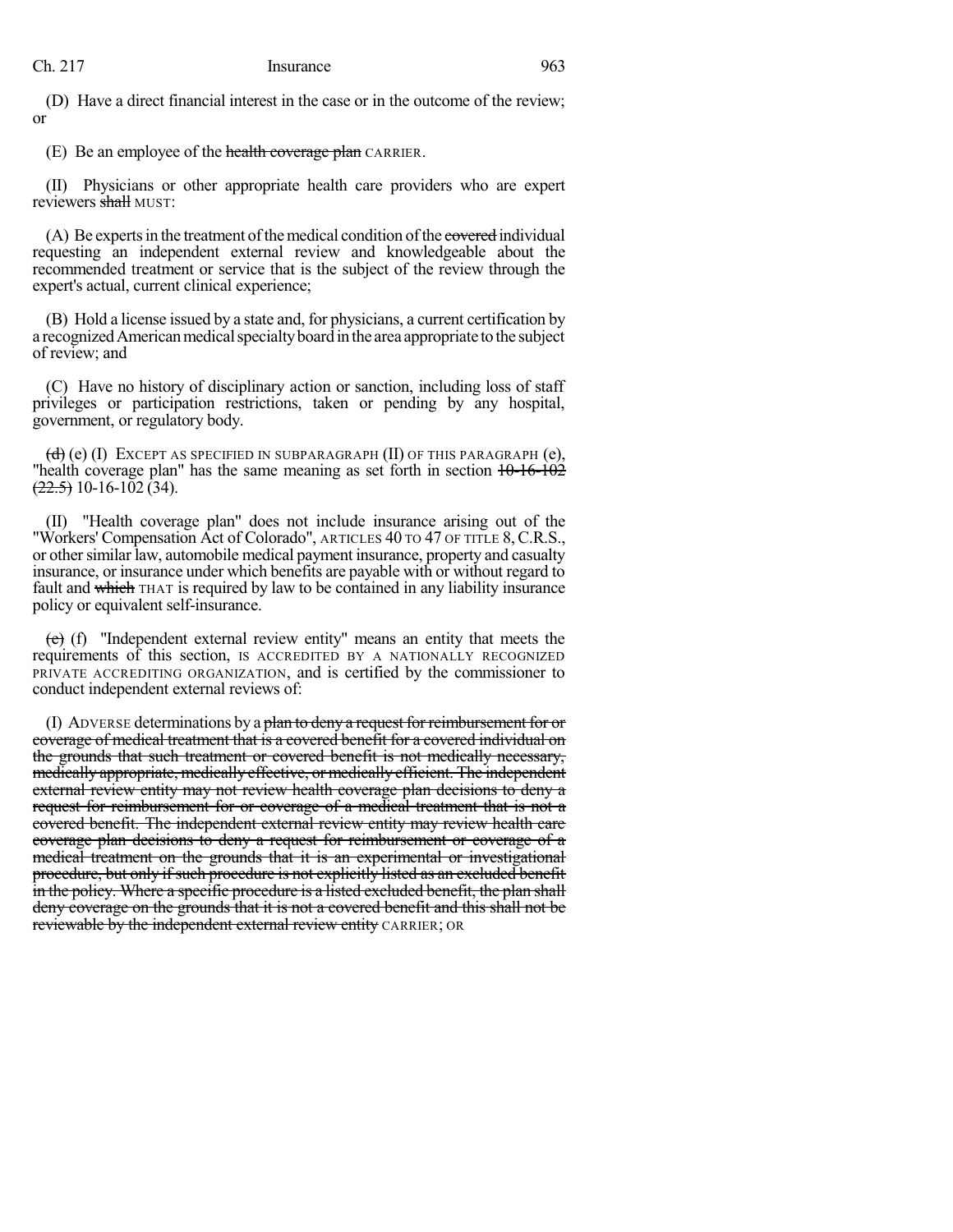(II) DENIALS UNDER SECTION  $10-16-136(3.5)$  (d) (III) by a carrier.

(g)(I) "INDIVIDUAL REQUESTING AN INDEPENDENT EXTERNAL REVIEW" MEANS A COVERED PERSON WHO:

(A) HAS GONE THROUGH AT LEAST ONE OF THE INTERNAL APPEALS REVIEW LEVELS OFFERED BY A CARRIER AND ESTABLISHED PURSUANT TO SECTION 10-16-113 AND HAS REQUESTED AN INDEPENDENT EXTERNAL REVIEW OF A CARRIER'S DECISION TO UPHOLD AN ADVERSE DETERMINATION; OR

(B) HAS PURSUED AN EXPEDITED REVIEW OF AN ADVERSE DETERMINATION.

(II) "INDIVIDUAL REQUESTING AN INDEPENDENT EXTERNAL REVIEW" ALSO INCLUDES THE DESIGNATED REPRESENTATIVE OF AN INDIVIDUAL REQUESTING AN INDEPENDENT EXTERNAL REVIEW.

 $(f)$  (h) "Medical and scientific evidence" includes but is not limited to, the following sources:

(I) Peer-reviewed scientific studies published in or accepted for publication by medical journals that meet nationally recognized requirements for scientific manuscripts and that submit most of their published articles for review by experts who are not part of the editorial staff;

(II) Peer-reviewed literature, biomedical compendia, and othermedical literature that meet the criteria of the national institute of health's national library of medicine for indexing in index medicus, excerpta medicus ("EMBASE"), medline, and MEDLARS data base DATABASE of health services technology assessment research ("HSTAR");

(III) Medical journals recognized by the United States secretary of health and human services, pursuant to section 1861 (t)(2) of the federal "Social Security Act", 42 U.S.C. 1395x;

(IV) The following standard reference compendia:

(A) The American hospital formulary service-drug information;

(B) The American medical association drug evaluation;

(C) The American dental association accepted dental therapeutics; and

(D) The United States pharmacopoeia - drug information.

(V) Findings, studies, or research conducted by or under the auspices of federal government agencies andnationallyrecognizedfederalresearchinstitutes,including the federal agency for health care policy and research, national institutes of health, the national cancer institute, the national academy of sciences, the health care financing administration, the congressional office of technology assessment, and the national board recognized by the national institutes of health for the purpose of evaluating the medical value of health services.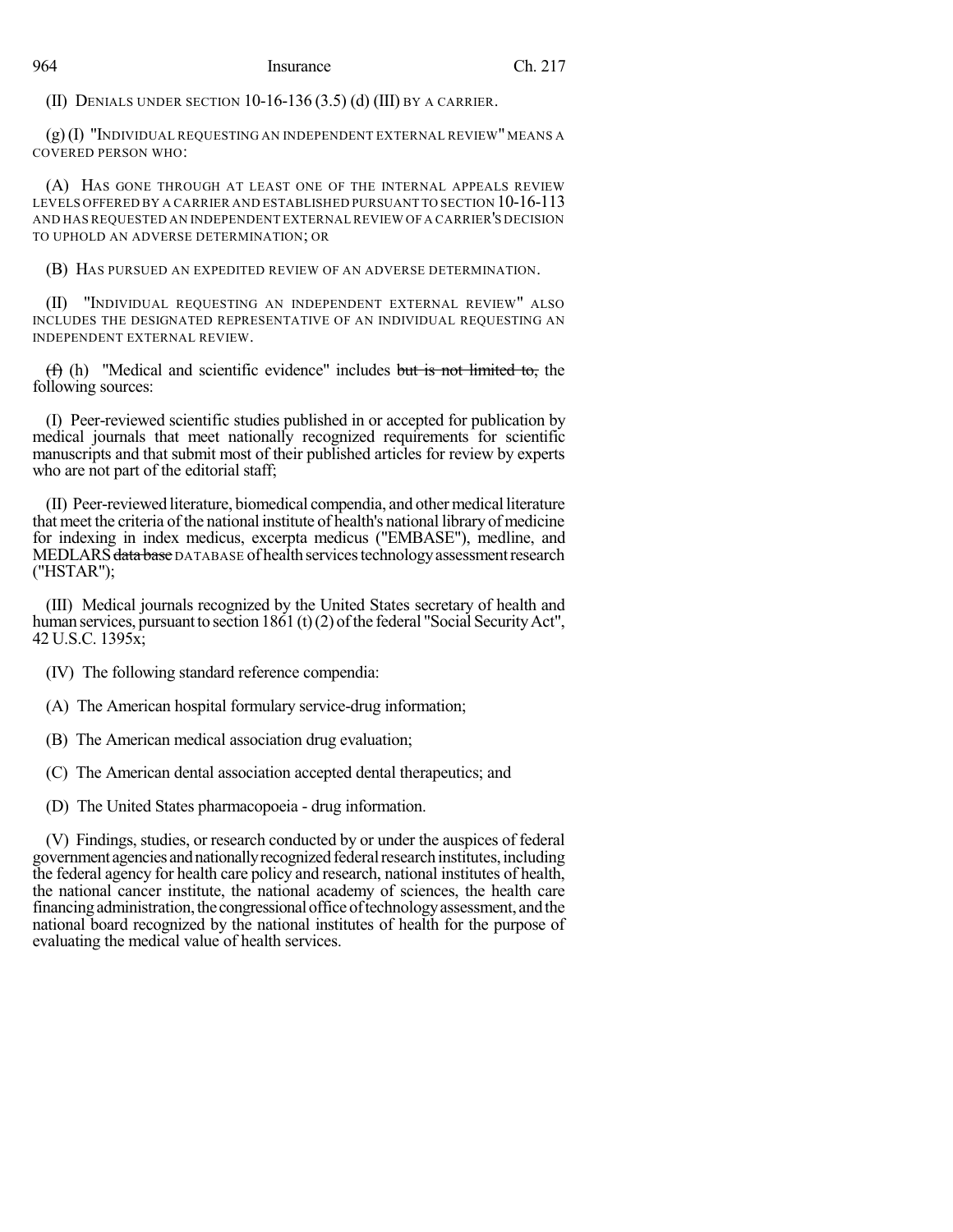(3) Health coverage plans CARRIERS shall make available an independent external review process that meets the requirements of this section. The CARRIER SHALL PAY THE cost of an independent external review. shall be paid by the health coverage plan. THERE IS NO RESTRICTION ON THE MINIMUM DOLLAR AMOUNT OF A CLAIM FOR IT TO BE ELIGIBLE FOR EXTERNAL REVIEW.

(4) (a) To qualify for certification by the commissioner as an independent external review entity, such THE entity shall MUST meet the following requirements:

(I) The independent external review entity shall ensure that cases are reviewed by expert reviewers knowledgeable about the recommended treatment or service through the expert reviewers' actual, current clinical experience and who have appropriate expertise in the same or similar specialties as would typically manage the case being reviewed.

 $(II)$  The independent external review entity shall ensure that the decision is based upon a case review that includes a review of the medical records of the covered individual requesting an independent external review and a review of relevant medical and scientific evidence.

(III) The independent external review entity shall have a quality assurance procedure that ensures the timeliness and quality of the reviews conducted pursuant to thissection, the qualifications and independence of the expert reviewers, and the confidentiality of medical records and review materials.

(IV) The independent external review entity shall maintain patient confidentiality pursuant to Colorado and federal law.

(b) In addition to the requirements set forth in paragraph (a) of this subsection (4), the commissioner shall  $\overline{only}$  certify ONLY an independent external review entity that:

(I) Is not a subsidiary of, or owned or controlled by, a carrier, A trade association of carriers, or a professional association of health care providers;

(II) Maintains documentation available for review by the division of insurance upon request that shall include INCLUDES the following:

 $(A)$  The names of all stockholders and owners of more than five percent of such stock or options;

(B) The names of all holders of bonds or notes in amounts in excess of one hundred thousand dollars;

(C) The names of all corporations and organizations that the independent external review entity controls or is affiliated with, and the nature and extent of any ownership or control, including the affiliated organization's business activities;

(D) The names of all directors, officers, and executives of the independent external review entity and a statement regarding any relationship the directors, officers, or executives may have with any health coverage plan or carrier;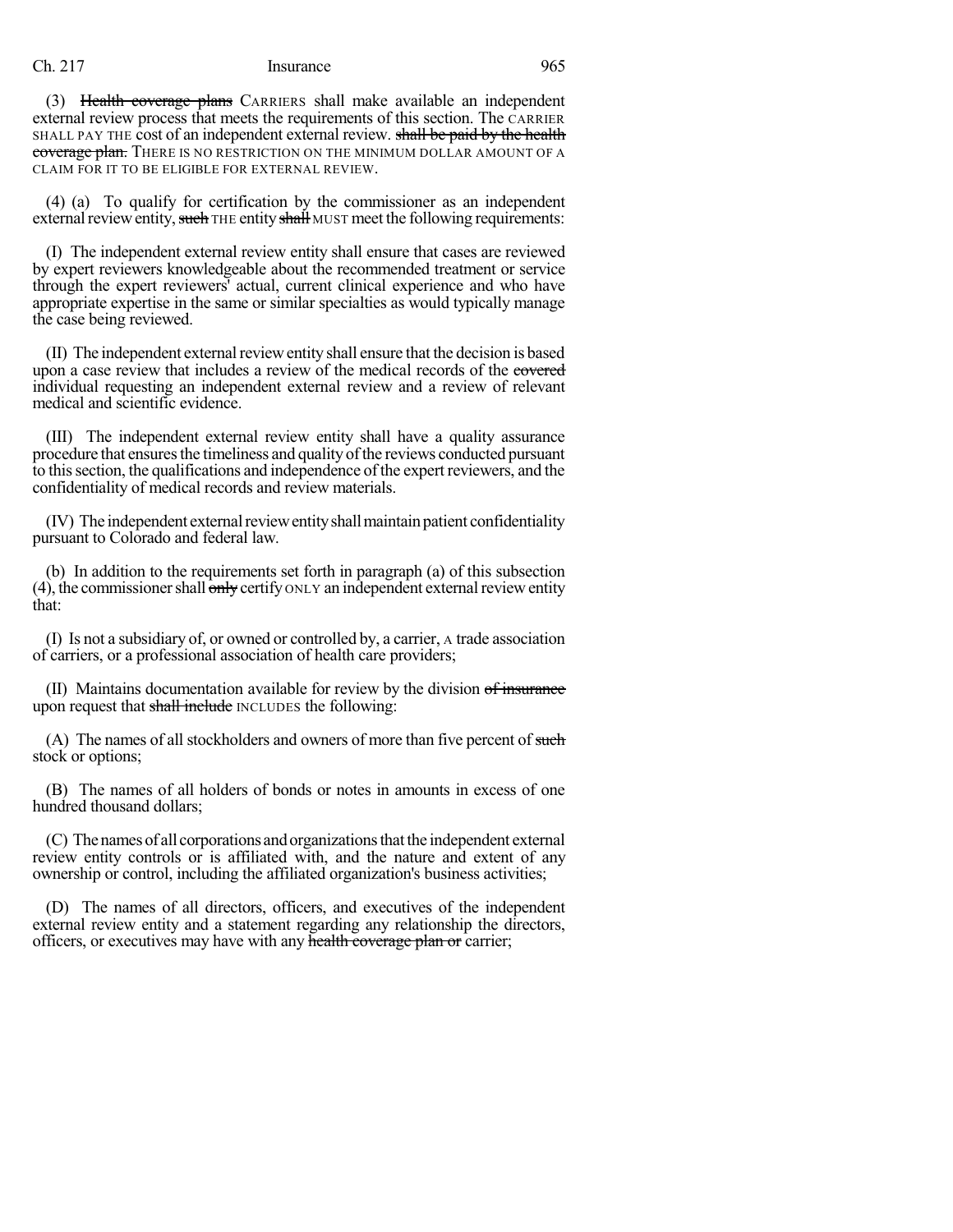(III) Does not have any material professional, family, or financial conflict of interest with:

(A) The health coverage plan CARRIER or any officer, director, or executive of the health coverage plan CARRIER. This requirement shall DOES not prohibit a physician or qualified health care professional who contracts with the health coverage plan CARRIER as a participating provider from serving on a review panel of the independent external review entity if the physician or qualified health care professional meets the requirements of paragraph  $(e)$  (d) of subsection (2) of this section. If a participating provider serves on the panel reviewing the case of  $\alpha$ covered AN individual requesting an independent external review, the covered REVIEW ENTITY SHALL NOTIFY THE individual requesting an independent external review shall be notified that a health care professional serving on the review panel has a contract as a participating provider with the health coverage plan CARRIER.

(B) The physician or physician's medical group that treated the covered individual requesting an independent external review;

(C) The institution at which the treatment or service would be provided;

(D) The development or manufacture of the principal drug, device, procedure, treatment, or service proposed for the covered individual requesting an independent external review whose treatment is under review; or

(E) The covered individual requesting an independent external review.

(c) Nothing in subparagraph (III) of paragraph (b) of this subsection (4) shall be construed to include INCLUDES affiliations that are limited to staff privileges at a health care institution.

(d) The commissioner shall promulgate such rules as are necessary for the certification of independent external review entities under this section. The commissioner may deny, suspend, or revoke the certification of an independent external review entity that does not comply with the requirements of this section. The commissioner shall have the authority to MAY contract with any person or entity to develop the certification rules and for IMPLEMENTATION AND administration of the certification program. The commissioner shall consult with and utilize public and private resources, including but not limited to health care providers, in the development of such rules.

(5) Upon receipt of a request from a covered person AN INDIVIDUAL requesting an independent external review of a denial, the health care coverage plan CARRIER shall contact the division. of insurance. The division of insurance or its contractor shall inform the health care coverage plan CARRIER of the name of the certified independent external review entity to which the appeal should be sent.

(6) All health coverage plan materials dealing with the  $\frac{1}{2}$  CARRIER's grievance procedures shall MUST advise covered persons INDIVIDUALS in writing of the availability of an independent external review process, the circumstances under which a covered AN individual requesting an independent external review may use the independent external review process, the procedures for requesting an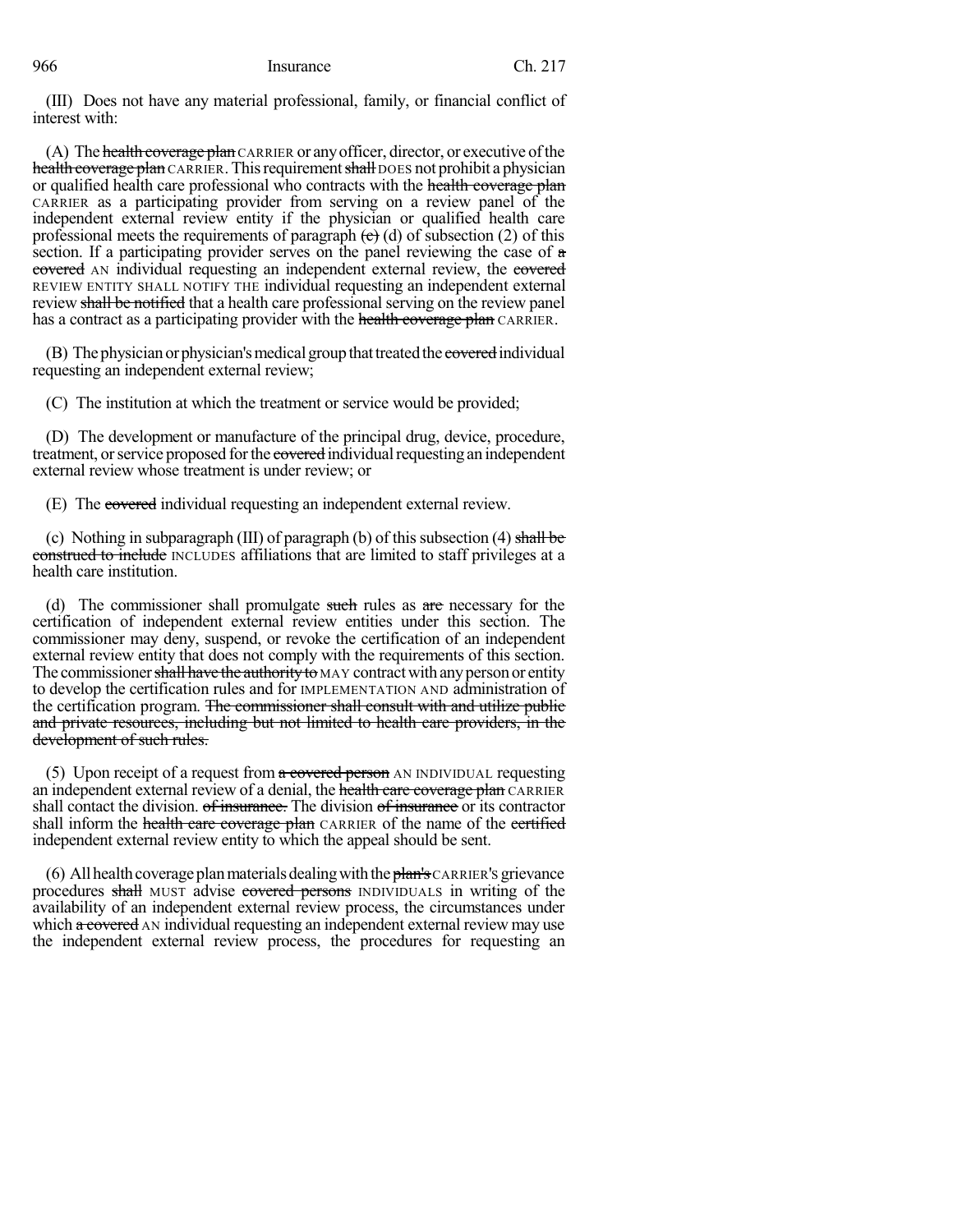independent external review, and the deadlines associated with an independent external review.

(7) A covered AN individual requesting an independent external review shall make such THE request within sixty calendar days FOUR MONTHS after receiving notification of a second-level appeal THE denial of coverage for such treatment or service. Such THE INDIVIDUAL'S INTERNAL APPEAL OF AN ADVERSE DETERMINATION. IN THE INTERNAL APPEAL DENIAL notification, of the denial of coverage shall include a notification of the person's CARRIER SHALL INFORM THE INDIVIDUAL OF HIS OR HER right to an independent external review. A covered AN individual requesting an independent external review shall notify the plan CARRIER if the covered individual requesting an independent external review requests an expedited review. AN INDIVIDUAL REQUESTING AN EXPEDITED INDEPENDENT EXTERNAL REVIEW MAY OBTAIN SUCH EXTERNAL REVIEW CONCURRENTLY WITH AN EXPEDITED INTERNAL APPEAL REQUEST UNDER SECTION 10-16-113.

(8) AN INDIVIDUAL MAY REQUEST AN INDEPENDENT EXTERNAL REVIEW OR AN EXPEDITED INDEPENDENT EXTERNALREVIEW INVOLVING A DENIAL OF COVERAGE OF A RECOMMENDED OR REQUESTED MEDICAL SERVICE THAT IS EXPERIMENTAL OR INVESTIGATIONAL IF THE INDIVIDUAL'S TREATING PHYSICIAN CERTIFIES IN WRITING THAT THE RECOMMENDED OR REQUESTED HEALTH CARE SERVICE OR TREATMENT THAT IS THE SUBJECT OF THE DENIAL WOULD BE SIGNIFICANTLY LESS EFFECTIVE IF NOT PROMPTLY INITIATED. THE INDIVIDUAL'S TREATING PHYSICIAN MUST CERTIFY IN WRITING THAT AT LEAST ONE OF THE FOLLOWING SITUATIONS APPLIES:

(a) STANDARD HEALTH CARE SERVICES OR TREATMENTS HAVE NOT BEEN EFFECTIVE IN IMPROVING THE CONDITION OF THE INDIVIDUAL OR ARE NOT MEDICALLY APPROPRIATE FOR THE INDIVIDUAL; OR

(b) THERE IS NO AVAILABLE STANDARD HEALTH CARE SERVICE OR TREATMENT COVERED BY THE CARRIER THAT IS MORE BENEFICIAL THAN THE RECOMMENDED OR REQUESTED HEALTH CARE SERVICE, AND THE PHYSICIAN IS A LICENSED, BOARD-CERTIFIED OR BOARD-ELIGIBLE PHYSICIAN QUALIFIED TO PRACTICE IN THE AREA OF MEDICINE APPROPRIATE TO TREAT THE INDIVIDUAL'S CONDITION. THE PHYSICIAN MUST CERTIFY THAT SCIENTIFICALLY VALID STUDIES USING ACCEPTED PROTOCOLS DEMONSTRATE THAT THE HEALTH CARE SERVICE OR TREATMENT REQUESTED BY THE INDIVIDUAL THAT IS THE SUBJECT OF THE DENIAL IS LIKELY TO BE MORE BENEFICIAL TO THE INDIVIDUAL THAN ANY AVAILABLE STANDARD HEALTH CARE SERVICES OR TREATMENTS.

 $(8)$  (9) After receipt of a written request for an independent external review, a health coverage plan THE CARRIER shall notify the covered individual requesting an independent external review in writing. Such THE notification shall MUST include descriptive information on the certified independent external review entity that the division of insurance or its contractor has selected to conduct the independent external review.

 $(9)$  (10) (a) The health coverage plan CARRIER shall provide to the certified independent external review entity a copy of the following documents after the division of insurance or its contractor has selected a certified AN independent external review entity for the case: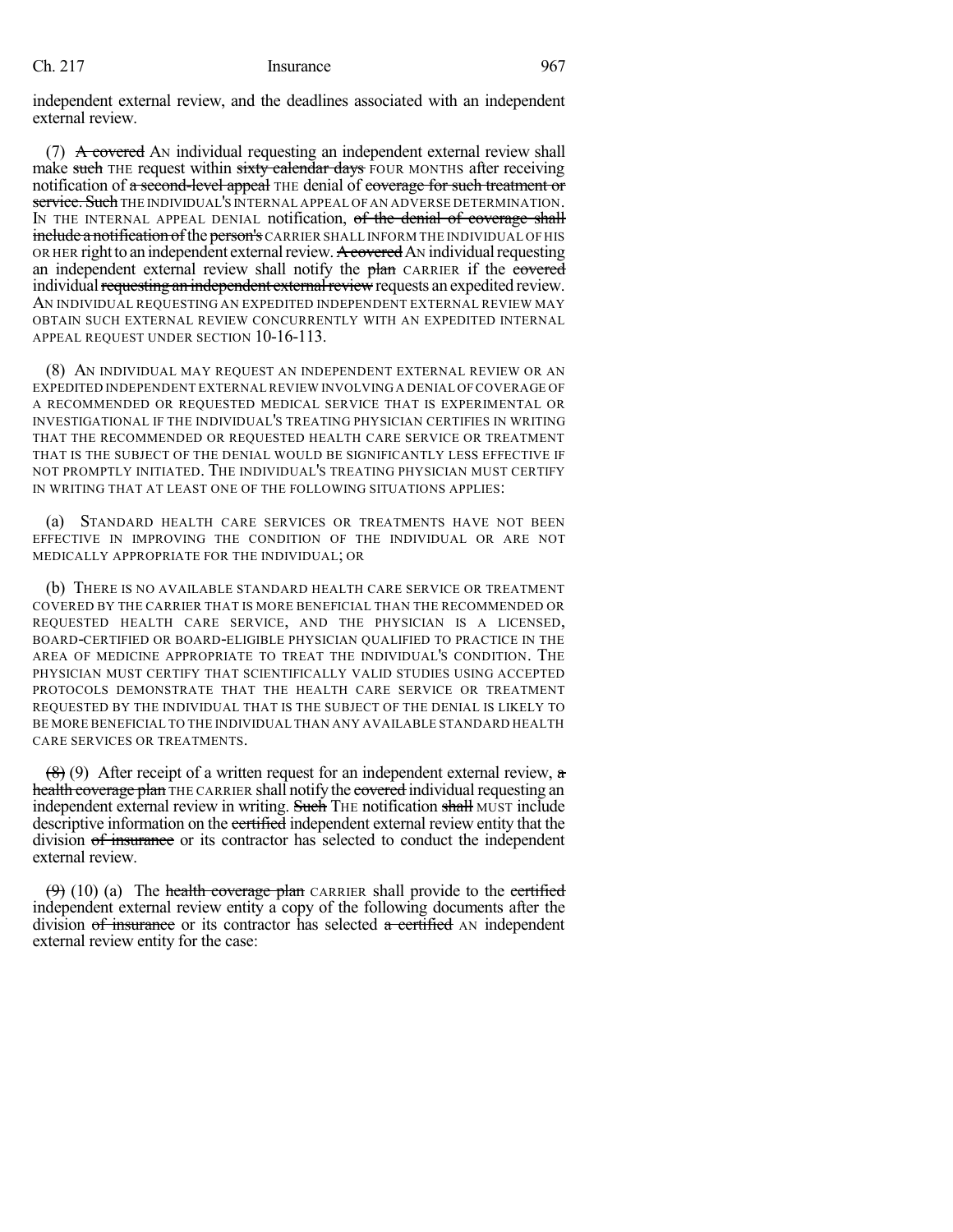(I) Any information submitted to the health coverage plan CARRIER, UNDER THE CARRIER'S PROCEDURES, IN SUPPORT OF THE REQUEST FOR AN INDEPENDENT EXTERNAL REVIEW, by a covered AN individual requesting an independent external THE review or BY the physician or other health care professional of the e<del>overed</del> individual seeking an independent external THE review. in support of the request of the covered individual requesting an independent external review for coverage under the health coverage plan's procedures. The certified independent external review entity shall maintain the confidentiality of any medical records submitted pursuant to this subsection  $(9)$  (10).

(II) A copy of any relevant documents used by the plan to determine the medical necessity, medical appropriateness, medical effectiveness, or medical efficiency of CARRIER IN MAKING ITS ADVERSE DETERMINATION ON the proposed service or treatment, and a copy of any denial letters issued by the plan CARRIER concerning the individual case under review. The health coverage plan CARRIER shall provide, upon request to the covered individual requesting an independent external review, all relevant information supplied to the independent external review entity that is not confidential or privileged under state or federal law concerning the individual case under review.

(III) THE INDIVIDUAL REQUESTING AN INDEPENDENT EXTERNAL REVIEW MAY SUBMIT ADDITIONAL INFORMATION DIRECTLY TO THE INDEPENDENT EXTERNAL REVIEW ENTITY WITHIN FIVE BUSINESS DAYS AFTER THE NOTIFICATION UNDER SUBSECTION (9) OF THIS SECTION. THE INDEPENDENT EXTERNAL REVIEW ENTITY SHALL PROVIDE A COPY OF THE INFORMATION SUBMITTED BY THE INDIVIDUAL TO THE CARRIER WHOSE ADVERSE DETERMINATION IS BEING REVIEWED WITHIN ONE BUSINESS DAY AFTER RECEIPT OF THE INFORMATION.

(b) The certified independent external review entity shall notify the covered individual requesting an independent external review, the physician or other health care professional of the covered individual requesting an independent external review, and the health coverage plan CARRIER of any additional medical information required to conduct the review after receipt of the documentation required OR PROVIDED pursuant to this section SUBSECTION (10). The covered individual requesting AN independent external review or the physician or other health care professional of the covered individual requesting an independent external review shall submit the additional information, or an explanation of why the additional information is not being submitted, to the extraction independent external review entity and the health coverage plan CARRIER after the receipt of such a request.

(c) The health coverage plan CARRIER may at its discretion, determine that additional information provided by the covered individual requesting independent external review or the physician or other health care professional of the covered individual requesting independent external review UNDER SUBPARAGRAPH (III) OF PARAGRAPH (a) AND PARAGRAPH (b) OF THIS SUBSECTION (10) justifies a reconsideration of its denial of coverage ADVERSE DETERMINATION, and a subsequent decision by the health coverage plan CARRIER to provide coverage shall terminate TERMINATES the independent external review upon notification in writing to the certified independent external review entity and the covered individual requesting an independent external review.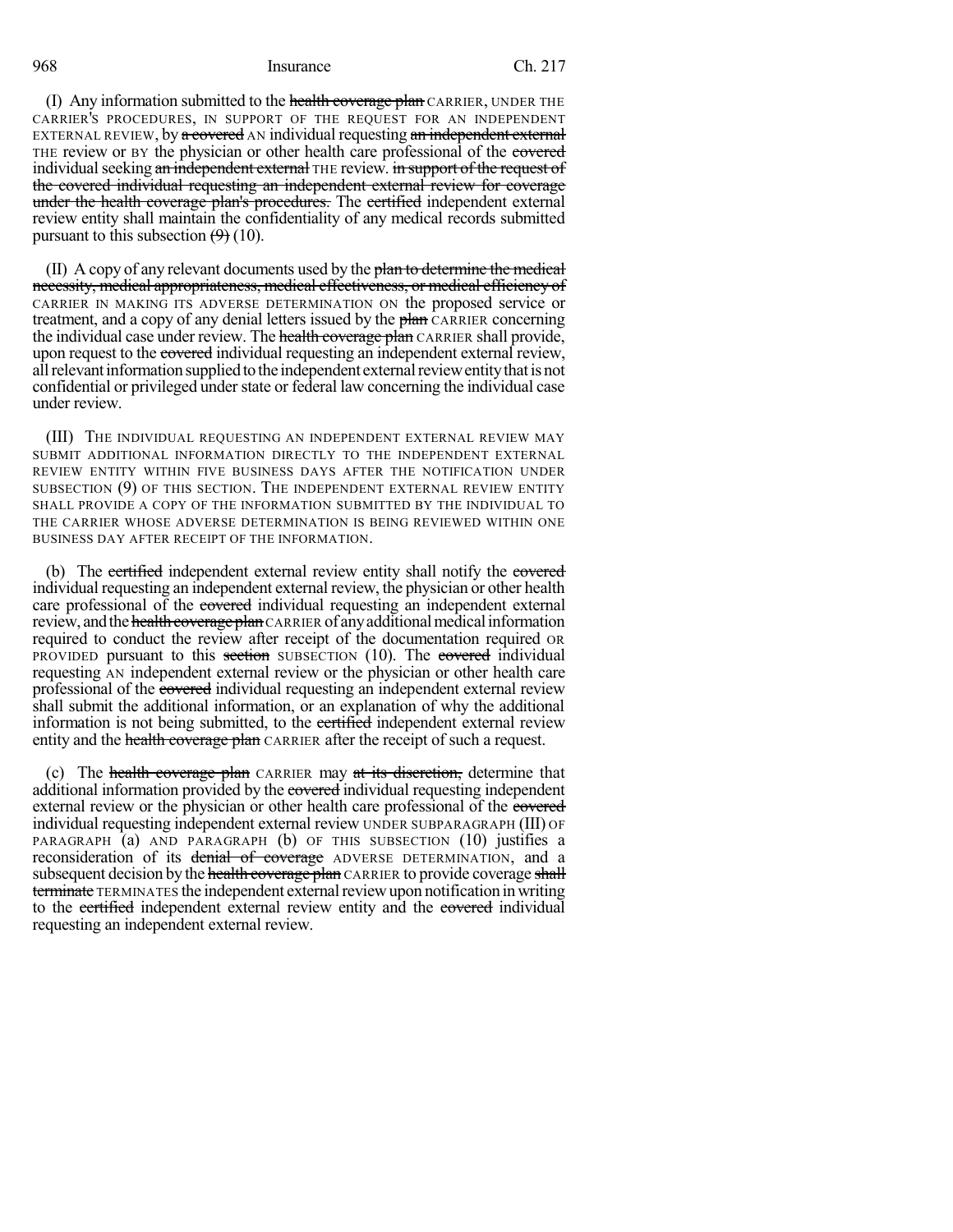$(10)(11)(a)$  The certified independent external review entity shall submit the expert determination to the health coverage plan CARRIER, the covered individual requesting independent external review, and the physician or other health care professional of the covered individual requesting an independent external review within thirty working FORTY-FIVE CALENDAR days after the health coverage plan INDEPENDENT EXTERNAL REVIEW ENTITY has received a request for external review. except that, at the request of the expert reviewer, such deadline shall be extended by up to ten working days for the consideration of additional information required pursuant to this section. In the case of an expedited review, the INDEPENDENT EXTERNAL REVIEW ENTITY SHALL SUBMIT THE determinations shall be submitted within seven working days AS EXPEDITIOUSLY AS POSSIBLE AND NO MORE THAN SEVENTY-TWO HOURS after the health coverage plan has INDEPENDENT EXTERNAL REVIEW ENTITY received a request for AN EXPEDITED external review. except that, at the request of the expert reviewer, the deadline shall be extended for five working days for the consideration of additional information required pursuant to this section. If the notice of the determination in an expedited review is not MADE IN WRITING, THE INDEPENDENT EXTERNAL REVIEW ENTITY SHALL PROVIDE WRITTEN CONFIRMATION OF THE DECISION WITHIN FORTY-EIGHT HOURS AFTER THE DATE THE NOTICE OF DECISION IS TRANSMITTED TO THE INDIVIDUAL,THE PHYSICIAN, OR OTHER HEALTH CARE PROFESSIONAL.

(b) The expert reviewer's determination shall MUST:

(I) Be in writing and state the reasons the requested treatment or service should or should not be covered; The expert reviewer's determinations shall

(II) Specifically cite the relevant provisions in the health coverage plan documentation, the specific medical condition of the experiment individual requesting an independent external review, and the relevant documents provided pursuant to this section to support the expert reviewer's determination; The expert reviewer's determination shall AND

(III) Be based on an objective reviewofrelevant medical and scientific evidence.

(c) Determinations shall MUST also include:

(I) The titles and qualifying credentials of the persons conducting the review;

(II) A statement of the understanding of the persons conducting the review of the nature of the grievance and all pertinent facts;

(III) The rationale for the decision;

(IV) Reference tomedical and scientific evidence and documentation considered in making the determination; and

(V) In cases involving a determination adverse to the covered individual requesting an independent external review, the instructions for requesting a written statement of the clinical rationale, including the clinical review criteria used to make the determination.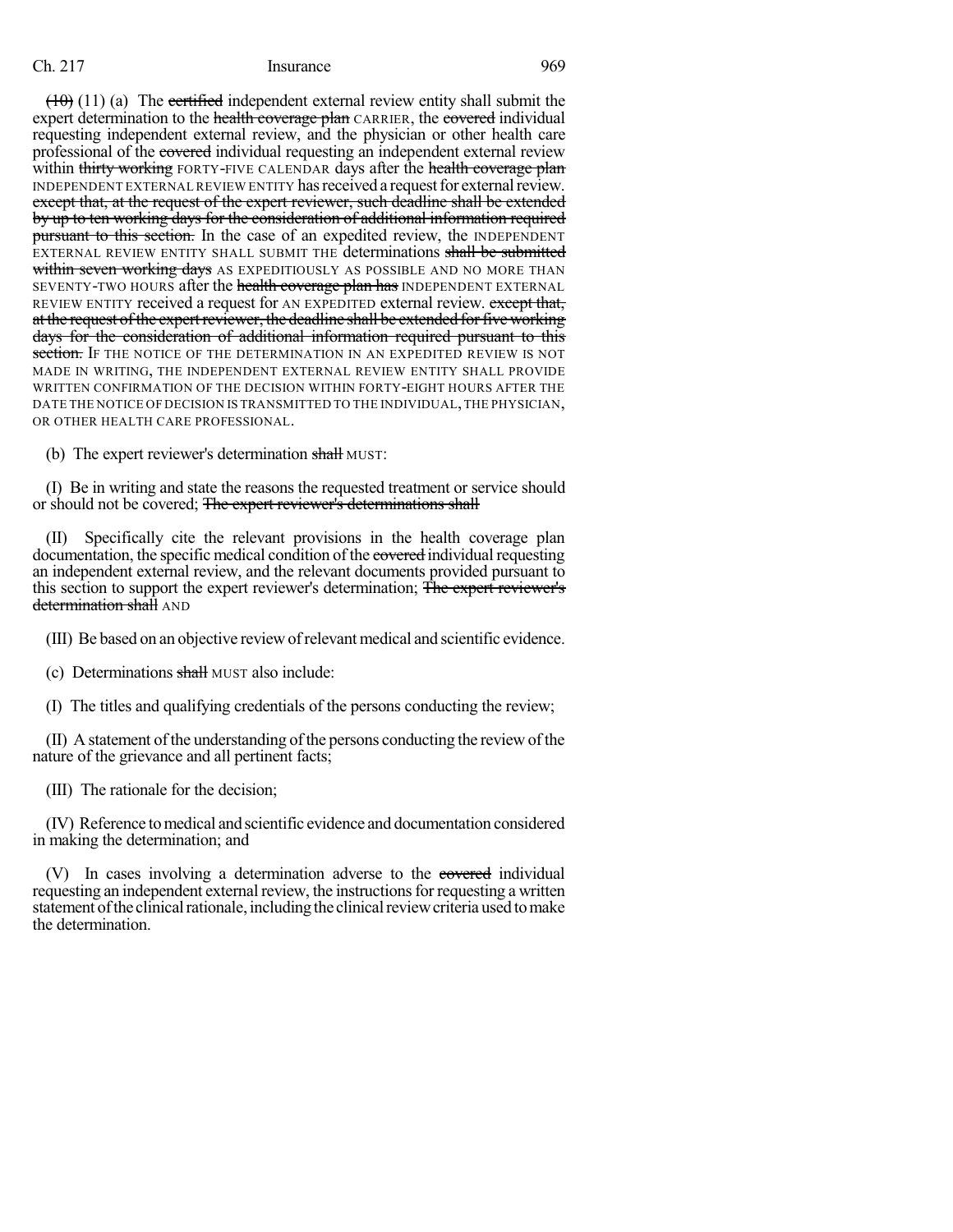$(11)$  (12) The determinations of the expert reviewer shall be ARE binding on the health coverage plan CARRIER and on the covered individual requesting independent external review. A determination of the expert reviewer in favor of the covered individual requesting independent external review shall create CREATES a rebuttable presumption in any subsequent action that the health coverage plan's coverage CARRIER'S ADVERSE determination was not appropriate. A determination of the expert reviewer in favor of the health coverage plan shall create CARRIER CREATES a rebuttable presumption in any subsequent action that the health coverage plan's coverage CARRIER's ADVERSE determination was appropriate.

 $(12)$  (13) Where an expert determination is made in favor of the covered individual requesting an independent external review, THE CARRIER SHALL PROVIDE coverage for the treatment and services required under this section shall be provided subject to the terms and conditions applicable to benefits under the health coverage plan.

(13) (14) A certified AN independent external review entity and an expert reviewer assigned by such THE independent external review entity to conduct a review pursuant to this section shall be ARE immune from civil liability in any action brought by any person based upon the determinations made pursuant to this section. This subsection  $(13)$  shall  $(14)$  poes not apply to an act or omission of the independent external review entity that is made in bad faith or involves gross negligence.

 $(14)(15)$  Nothing in this section shall make the health coverage plan A CARRIER IS NOT liable for damages arising from any act or omission of the certified independent external review entity.

 $(15)$  (16) A health coverage plan CARRIER may require a surety bond to indemnify the health coverage plan CARRIER for the certified independent external review entity's noncompliance with this section.

(17) AN INDEPENDENT EXTERNAL REVIEW ENTITY SHALL MAINTAIN WRITTEN RECORDS OF REVIEWS ON ALL REQUESTS FOR EXTERNAL REVIEW FOR WHICH IT WAS ASSIGNED TO CONDUCT AN EXTERNAL REVIEW FOR AT LEAST THREE YEARS.

**SECTION 21.** In Colorado Revised Statutes, **amend with relocated provisions** 10-16-116 as follows:

**10-16-116. Catastrophic health insurance - coverage - premium payments - reporting requirements - definitions - short title.** (1) **[Formerly 10-16-114]** Sections 10-16-114 to 10-16-117 THIS SECTION shall be known and may be cited as the "Colorado Catastrophic Health Insurance Coverage Act".

 $(1)$  (2) An employer may offer catastrophic health insurance to its employees pursuant to sections  $10-16-114$  to  $10-16-117$  THIS SECTION. Employees who elect such THE coverage shall pay the cost of the insurance pursuant to SUBSECTION (5) OF THIS section.  $10-16-117$ .

 $(2)$  (3) Each catastrophic health insurance policy issued pursuant to subsection  $(1)$  of this section is required to MUST: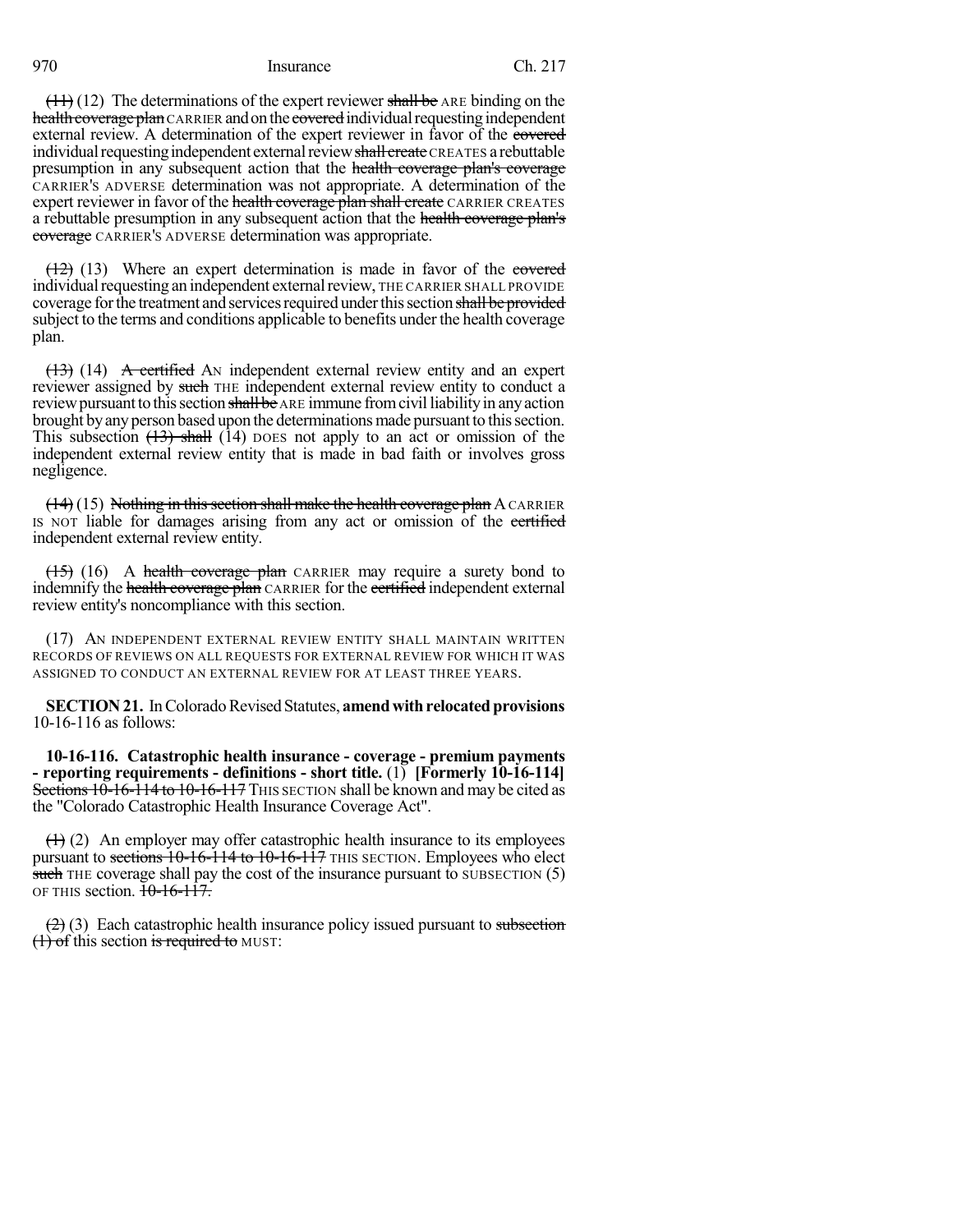(a) Be issued to the employer unless issued as an individual plan pursuant to section 10-16-105.2 (1) (d);

(b) In order to be considered a qualified higher deductible plan for purposes of a medical savings account pursuant to section 39-22-504.7, C.R.S., or other provisions of state law, meet the requirements for a qualifying plan for a medical HEALTH savings account under federal law and have a minimum deductible of at least one thousand five hundred dollars but no more than two thousand two hundred fifty dollars for individual coverage or at least three thousand dollars but no more than four thousand five hundred dollars for family coverage;

(c) Offer coverage for the spouse OR PARTNER IN A CIVIL UNION and dependent children of the insured employee;

(d) Cover all employees who elect coverage and are not otherwise covered by medicare or another health insurance policy;

(e) For group coverage, cover an employee and eligible dependentsregardless of health status; except that a business group of one may be restricted to obtaining coverage during an open enrollment period as specified by section  $10-16-105$  (7.3)  $<sub>ij</sub>$ ;</sub>

(f) Be priced according to appropriate rating requirements for health benefit plans as specified by law;

(g) Provide a clearly written contract of coverage, including a list of procedures covered under the policy;

(h) For group coverage, include a portability clause which provides that:

(I) When an employee leaves employment for any reason the employee, the employee's spouse, and the employee's dependent children may each elect to continue coverage or convert coverage to an individual policy pursuant to section 10-16-108; and

(II) Conversion benefits shall be the insured's choice of the same catastrophic coverage issued, without evidence of insurability, as an individual policy or the conversion coverage specified in section 10-16-108;

 $\leftrightarrow$  (h) Comply with requirements for health benefit plans specified in this article. including those related to preexisting conditions in accordance with section  $10-16-118$ .

(3) Insurers shall provide a written disclosure to a covered person that indicates the mandated benefits of section 10-16-104 (1), (1.7), (5), (5.5), (8), (9), (10), (11), (12), (13), (14), and (18) (b) (III) are covered benefits of the high deductible health plan; offered pursuant to section 10-16-105 (7.2) (b) (II); except that the mandated benefits for mammography, prostate screenings, child health supervision services, and prosthetic devices shall be subject to policy deductibles.

(4) **[Formerly 10-16-117 (1)]** When catastrophic health insurance is purchased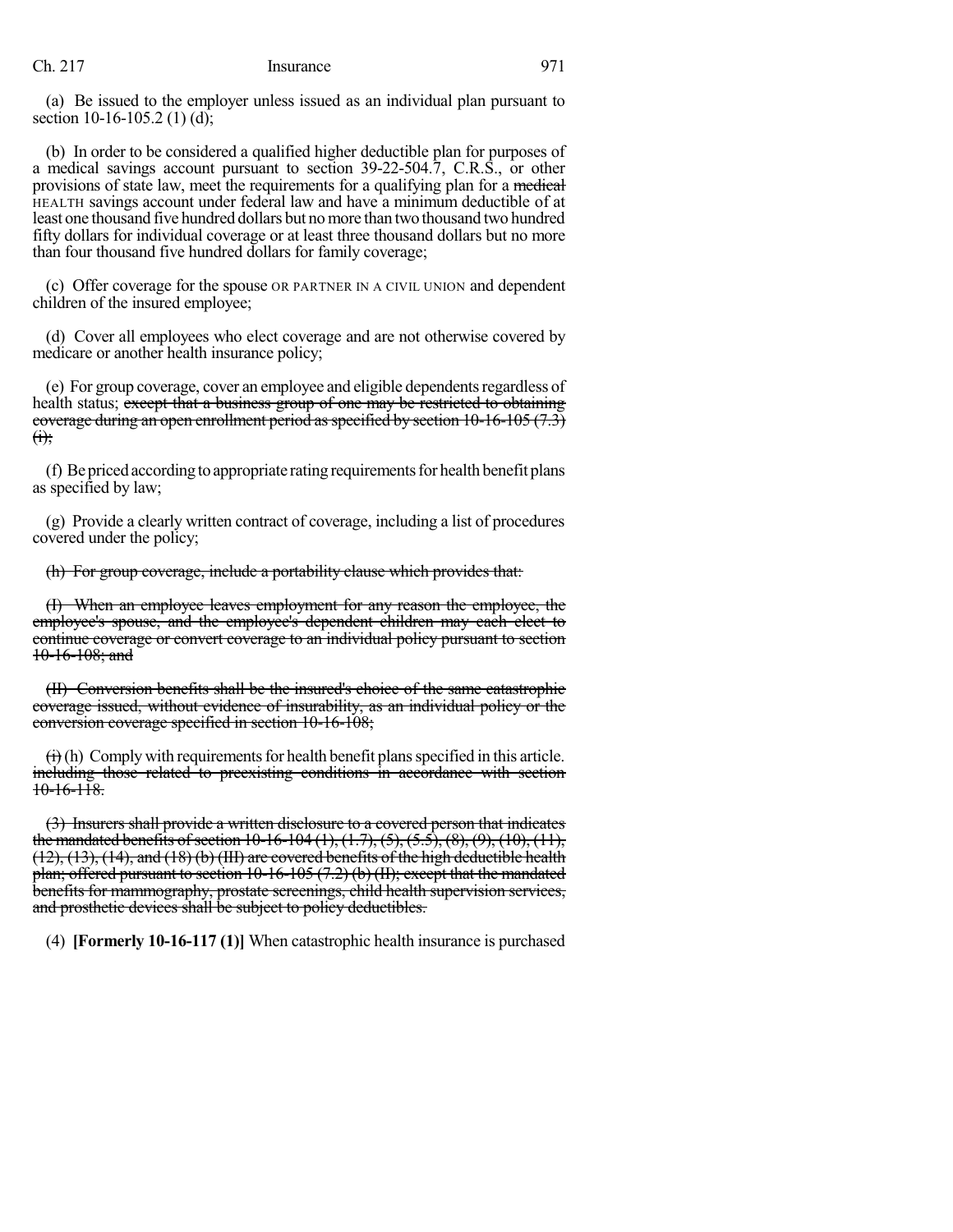pursuant to sections 10-16-114 to 10-16-117 THIS SECTION, the employer, at its option, may pay all or a part of such THE cost OF THE INSURANCE.

(5)(a) **[Formerly 10-16-117 (2)]** If claiming an exclusion of premiumpayments forstate income tax purposes pursuant to section 39-22-104.5,C.R.S., an employee shall elect to purchase catastrophic health insurance by signing a written election, Such election shall WHICH MUST be in the form prescribed by the executive director of the department of revenue and shall be signed BY THE EMPLOYEE prior to the date the employer withholds the first contribution.

(b) **[Formerly 10-16-117(3)]** An employer shall withhold the premium payments for catastrophic health insurance from the wages of an employee who has elected coverage pursuant to PARAGRAPH (a) OF THIS subsection  $(2)$  of this section (5) and shall remit the premiums to the insuring entity on the employee's behalf. All such premiums collected by an employer are withheld from the employee's wages on a pre-tax basis pursuant to section 39-22-104.5, C.R.S.

(c) **[Formerly 10-16-117(4)]** An employer withholding premium payments from an employee's wages pursuant to PARAGRAPH (b) OF THIS subsection  $(3)$  of this  $\frac{\mathsf{section}(5)}{\mathsf{shell}}$  report the amount withheld to the department of revenue, pursuant to rules promulgated by such THE EXECUTIVE DIRECTOR OF THE department.

(6) **[Formerly 10-16-115]** As used in sections 10-16-114 to 10-16-117 THIS SECTION, unless the context otherwise requires:

(a) "Catastrophic healthinsurance" means insurance meeting the requirements set forth in SUBSECTION (3) OF THIS section.  $10-16-116$  (2). THE TERM DOES NOT INCLUDE A CATASTROPHIC PLAN AS DEFINED IN SECTION 10-16-102 (10).

(b) "Dependent child" means an adopted or natural child of an employee who is:

(I) Under twenty-one years of age;

(II) Legally entitled to or the subject of a court order for the provision of proper or necessary subsistence, education, medical care, or any other care necessary for the individual's health, guidance, or well-being and who is not otherwise emancipated, self-supporting, married, or a member of the armed forces of the United States; or

(III) So mentally or physically incapacitated that the individual cannot provide for himself or herself.

(c) "Employee" means an individual who residesin thisstate and is employed by an employer.

(d) "Employer" means a person or entity employing one or more individuals in this state, excluding the federal government or businesses providing health insurance coverage through a self-insured plan which THAT has benefits equal to or greater than a catastrophic health insurance plan set forth in THIS section. 10-16-116.

**SECTION 22.** In Colorado Revised Statutes, **repeal and reenact, with**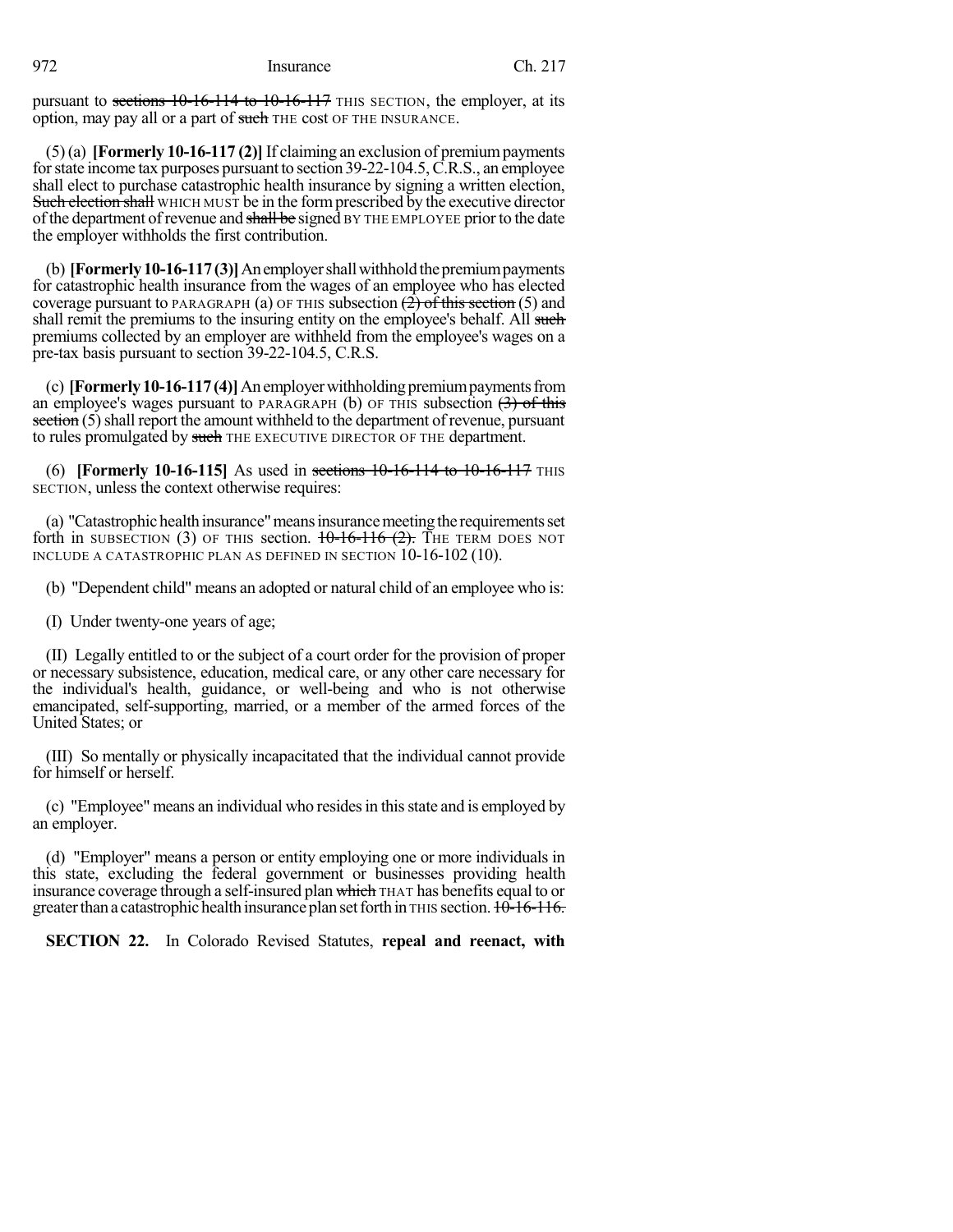### **amendments,** 10-16-118 as follows:

**10-16-118. Prohibition against preexisting condition exclusions.** A CARRIER OFFERING AN INDIVIDUAL OR SMALL EMPLOYER HEALTH BENEFIT PLAN IN THIS STATE SHALL NOT IMPOSE ANY PREEXISTING CONDITION EXCLUSION WITH RESPECT TO COVERAGE UNDER THE PLAN.

**SECTION 23.** In Colorado Revised Statutes, **amend** 10-16-129 as follows:

**10-16-129. Health savings accounts.** Any carrier authorized to conduct business in this state that offers coverage pursuant to part 2, 3, or 4 of this article may offer a high deductible health plan that would qualify for and may be offered in conjunction with a health savings account pursuant to 26 U.S.C. sec. 223, as amended. A carrier offering a high deductible health plan that may be offered in conjunction with a health savings account may apply the deductible to mandatory health benefits for mammography, prostate cancer screening child health supervision services, and prosthetic devices pursuant to section  $10-16-104(10)(11)$ , AND (14) and  $(18)$  (b) (HI) if such THOSE mandatory benefits are not considered by the federal department of treasury to be preventive or to have an acceptable deductible amount.

**SECTION 24.** In Colorado Revised Statutes, 10-16-136, **amend** (2) (a), (3.5) (a), and (5) (b); and **repeal** (5) (a) (III) (A) as follows:

**10-16-136. Wellness and prevention programs- individual and small group health coverage plans - voluntary participation - incentives or rewards definitions - legislative declaration - repeal.** (2) (a) Consistent with section  $10-16-107(6)$  10-16-105.6 and subject to subsection (3) of this section, a carrier offering an individual health coverage plan or a small group plan in this state may offer incentives or rewards to encourage the individual or small group and other covered persons under the plan to participate in wellness and prevention programs. For purposes of small group plans, the incentives or rewards may be applied to the entire small group or to individuals in the small group based on their participation in wellness and prevention programs. A carrier offering such incentives or rewards shall implement adequate measures to ensure that the privacy of individuals in the group is maintained and that individually identifiable health information is not shared or made available to an individual's employer or any other person not otherwise allowed access to the information under the federal "Health Insurance Portability and Accountability Act of 1996", as amended. A carrier shall not disclose to any third party, including a covered person's employer, and the covered person's employer shall not disclose, any information obtained from or about a covered person in connection with the covered person's participation in a wellness and prevention program that is reasonably attributable to the covered person, unless the covered person consents in writing to disclosure of such THE information.

(3.5) An incentive or reward based upon satisfaction of a standard related to a health risk factor may be offered or provided by a carrier only pursuant to a bona fide wellness and prevention program and if the following standards are met:

(a) (I) The incentive for the wellness and prevention program, together with the incentive for other wellness and prevention programs with respect to the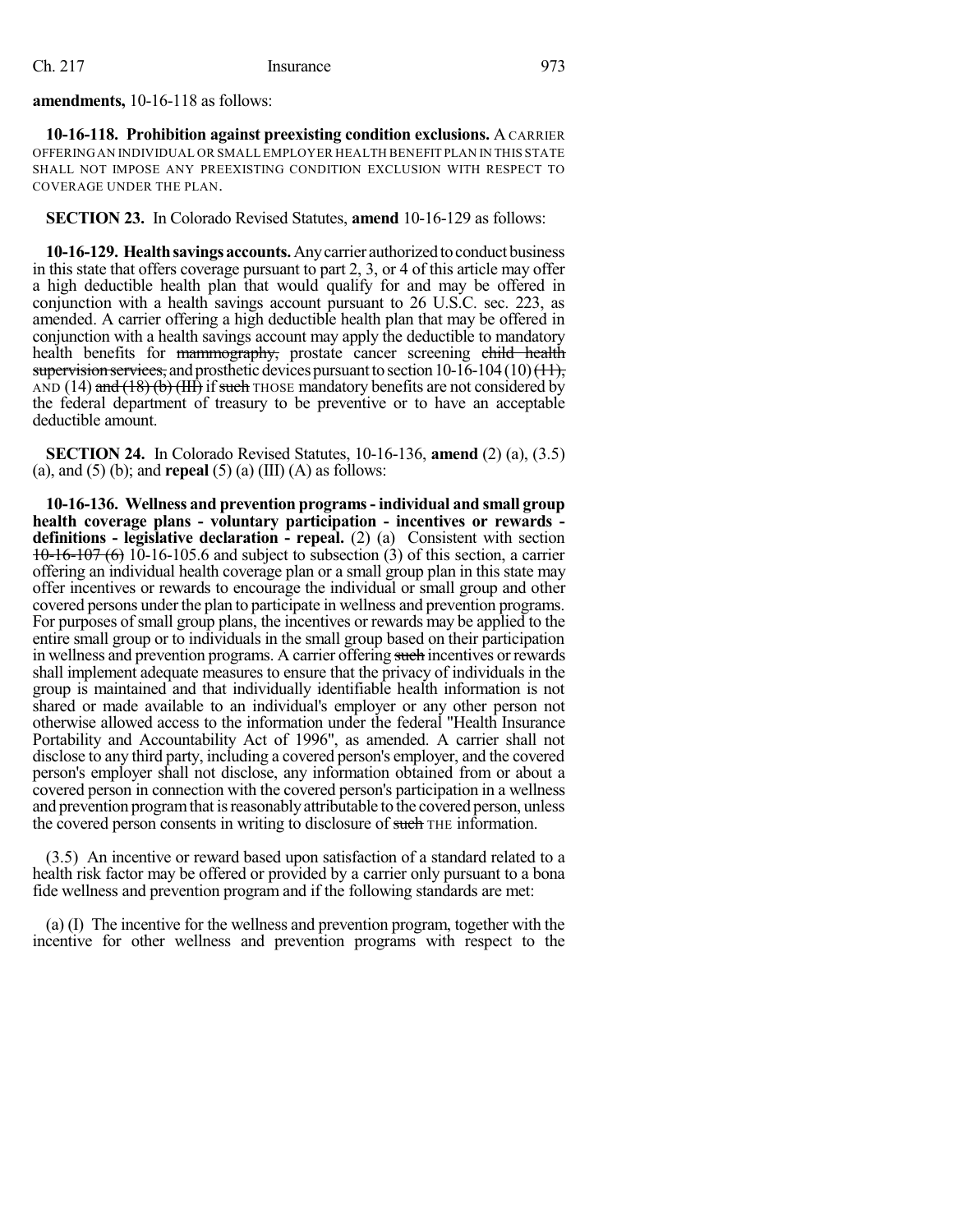INDIVIDUAL health coverage plan or small group plan that requires satisfaction of a standard related to a health risk factor:

(A) Is reasonably related to the program; and

(B) Does not exceed twenty percent A PERCENTAGE of the cost of employee-only coverage under the health coverage or small group plan, or, if an employee's dependents are allowed to participate in the program, does not exceed twenty percent A PERCENTAGE of the cost of the coverage in which an employee and dependents are enrolled. THE COMMISSIONER SHALL ADOPT A RULE, CONSISTENT WITH THE REQUIREMENTS OF FEDERAL LAW, ESTABLISHING THE MAXIMUM AMOUNT OF THE INCENTIVE PERMITTED UNDER A WELLNESS AND PREVENTION PROGRAM FOR INDIVIDUAL HEALTH COVERAGE PLANS AND SMALL GROUP PLANS.

(I.5) An employer may also receive an incentive for participation of employees in a wellness and prevention program as long as the employees are allowed an incentive.

(II) For purposes of this paragraph (a), the cost of coverage is determined based on the total amount of employer and employee contributionsforthe benefit package under which the employee is, or the employee and any dependents are, receiving coverage.

(III) An incentive may be in the form of a discount or rebate of a premium or contribution, a waiver of all or part of a cost-sharing mechanism, including but not limited to, deductibles, copayments, or coinsurance, the absence of a surcharge, or the value of a benefit that would otherwise not be provided under the INDIVIDUAL health coverage or small group plan, OR OTHER FINANCIAL OR NONFINANCIAL INCENTIVES OR DISINCENTIVES.

(5) (a) The division of insurance shall determine which carriers are offering wellness and prevention programs in Colorado and collect the following information from those carriers:

(III) The total number ofsmall groupsin the small group market participating in programs offered by the carrier, specifying the number of each of the following small groups participating in such programs:

# $(A)$  Business groups of one;

(b) The division shall determine the percentage of carriers issuing individual health coverage plans or small group plans in the state that offer wellness and prevention programs and shall provide that information and the information collected pursuant to paragraph (a) of this subsection (5) to the health and human services committees COMMITTEE of the senate and THE HEALTH, INSURANCE, AND ENVIRONMENT COMMITTEE OF THE house ofrepresentatives, thebusiness, labor, and technology committee of the senate, and the business, affairs and labor, AND ECONOMIC AND WORKFORCE DEVELOPMENT committee of the house of representatives, or their successor committees, by January 1, 2012, and by each January 1 thereafter until January 1, 2015. The division shall also make the information available to the public by that date.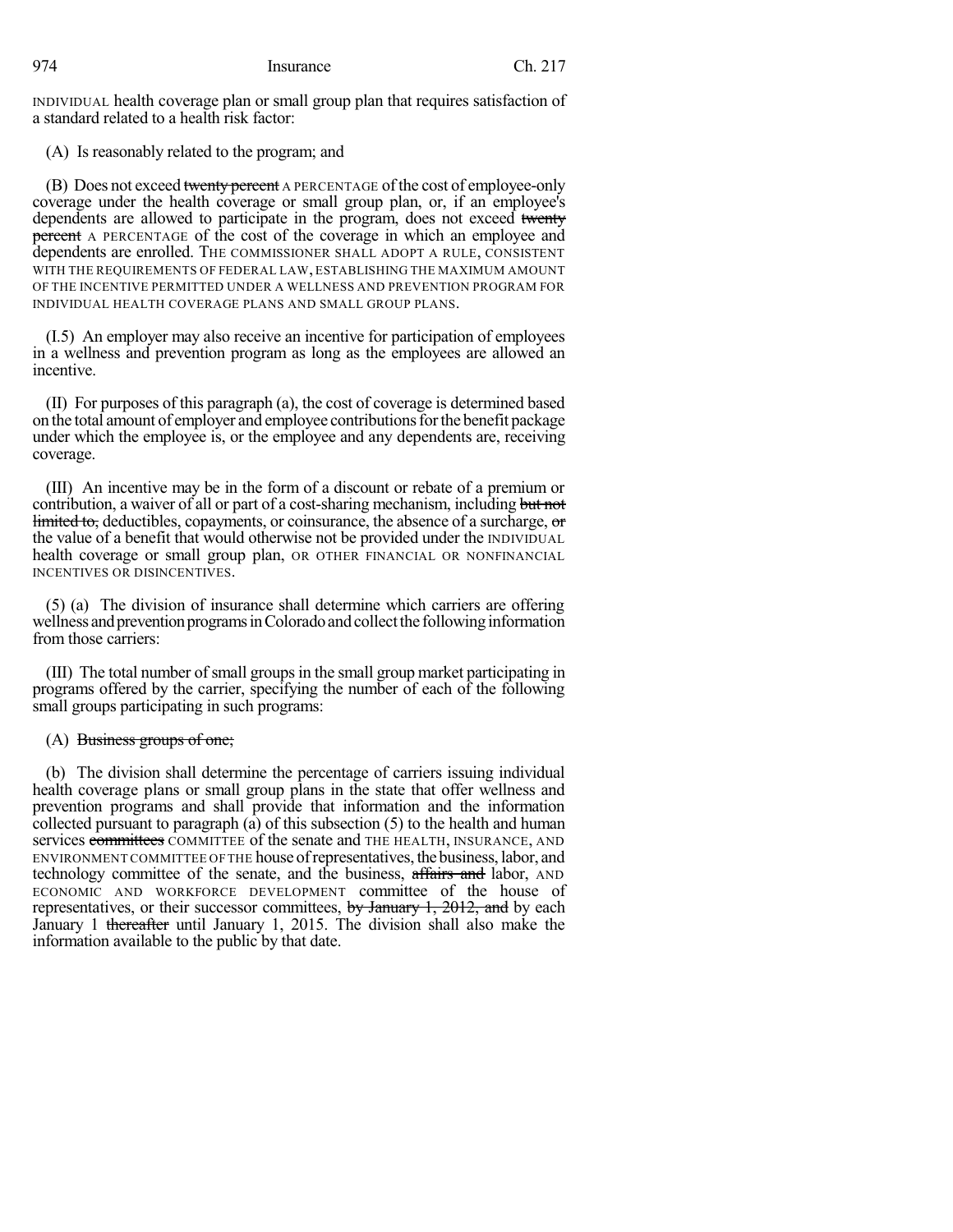**SECTION 25.** In Colorado Revised Statutes, add with amended and relocated **provisions** 10-16-139 as follows:

**10-16-139. Accessto care - rules.** (1) **[Formerly 10-16-107 (5) (a)] Accessto obstetricians and gynecologists.** Effective January 1, 1997, a managed care plan AHEALTH BENEFIT PLAN THAT IS DELIVERED, ISSUED, RENEWED, OR REINSTATED IN THIS STATE ON OR AFTER JANUARY 1, 2014, that provides coverage for reproductive health or gynecological care shall not be DELIVERED, issued, or renewed, OR REINSTATED unless the plan either:

 $(a)$  provides a woman covered by the plan direct access to an obstetrician, gynecologist, or an advanced practice nurse who is a certified nurse midwife pursuant to section 12-38-111.5, C.R.S., participating and available under the plan for her reproductive health care or gynecological care.

(2) **[Formerly 10-16-107 (5.5)] Eye care services.** (a) No A health coverage plan or managed care plan that provides coverage for eye care services shall NOT be issued or renewed after January 1, 2001, by any entity subject to part 2, 3, or 4 of this article unless such THE health coverage plan or managed care plan:

(I) Provides a covered person direct accessto any eye care provider participating and available under the plan or through its eye care services intermediary for eye care services;

(II) Ensuresthat all eye care providers on a health coverage plan ormanaged care plan are annually included on any publicly accessible list of participating providers for the health coverage plan or managed care plan; and

(III) Allows each eye care provider on a health coverage plan or managed care plan panel to furnish covered eye care services to covered persons without discrimination between classes of eye care providers and to provide such THE services as permitted by their license.

(b) A CARRIER OFFERING A health coverage plan or managed care plan shall not:

(I) Impose a deductible or coinsurance for eye care services that is greater than the deductible or coinsurance imposed for other medical services under the health coverage plan or managed care plan;

(II) Require an eye care provider to hold hospital privileges as a condition of participation as a provider under the health coverage plan or managed care plan, unless an eye care provider is licensed pursuant to article 36 of title 12, C.R.S.; or

(III) Impose penalties upon primary care providers as a result of the direct access provisions of this subsection  $(5.5)$  SECTION.

(c) Nothing in This subsection  $(5.5)$  shall be construed as  $(2)$  DOES NOT:

(I) Creating CREATE coverage for any health care service that is not otherwise covered under the terms of the health coverage plan or managed care plan;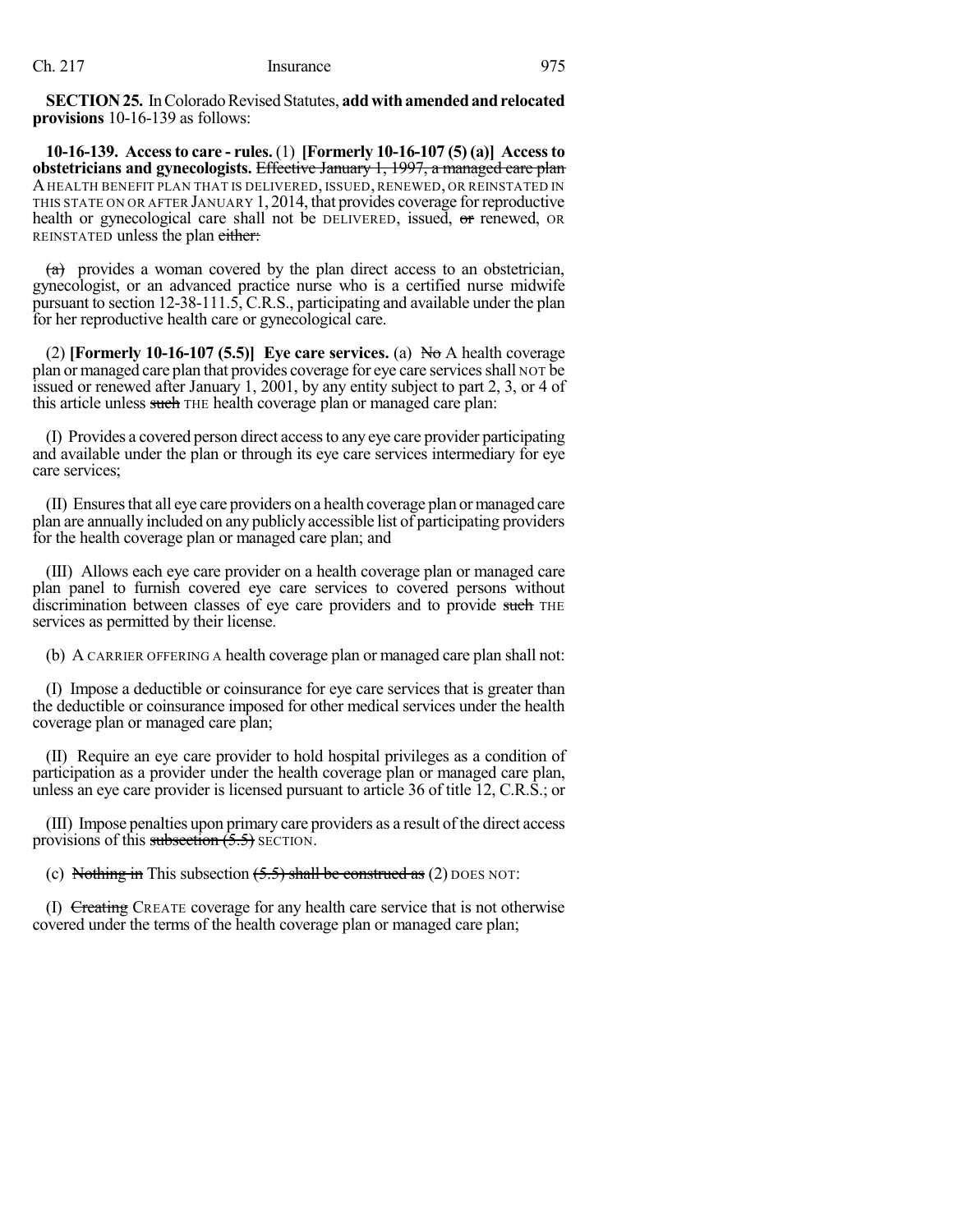(II) Requiring REQUIRE a health coverage plan or managed care plan to include as a participating provider every willing provider or health professional who meets the terms and conditions of the health coverage plan or managed care plan;

(III) Preventing PREVENT a covered person from seeking eye care services from the covered person's primary care provider in accordance with the terms of the covered person's health coverage plan or managed care plan;

(IV) Increasing INCREASE or decreasing DECREASE the scope of the practice of optometry as defined in section 12-40-102, C.R.S.;

(V) Requiring REQUIRE eye care services to be provided in a hospital or similar medical facility; or

(VI) Prohibiting PROHIBIT a health coverage plan or managed care plan from requiring a covered person to receive a referral or prior authorization froma primary care provider for any subsequent surgical procedures.

(d) As used in this subsection  $(5.5)(2)$ , unless the context otherwise requires:

(I) "Eye care provider" means a participating provider who is an optometrist licensed to practice optometry pursuant to article 40 of title 12, C.R.S., or an ophthalmologist licensed to practice medicine pursuant to article 36 of title 12, C.R.S.

(II) "Eye care services" means those health care services related to the examination, diagnosis, treatment, and management of conditions and diseases of the eye and related structures that a HEALTH COVERAGE PLAN OR managed care plan is obligated to pay, reimburse, arrange, or provide for covered persons or organizations as specified by a health coverage plan or managed care plan, excluding those health care services rendered in conjunction with a routine vision examination or the filling of prescriptions for corrective eyewear.

(3) **[Formerly 10-16-107 (7)] Treatment of intractable pain.** (a) A service or indemnity contract issued or renewed on or after January 1, 1998, by any entity subject to part 2, 3, or 4 of this article shall disclose in the contract and in information on coverage presented to consumers whether the health coverage plan or managed care plan provides coverage for treatment of intractable pain. If the contract is silent on coverage of intractable pain, then the contract shall be IS presumed to offer coverage for the treatment of intractable pain. If the contract is silent or if the plan specifically includes coverage for the treatment of intractable pain, the plan shall provide access to such THE treatment for any individual covered by the plan either:

(I) By a primary care physician with demonstrated interest and documented experience in pain management whose practice includes up-to-date pain treatment;

(II) Byproviding direct accessto a painmanagementspecialistlocatedwithinthis state and participating in and available under the plan; or

(III) By having procedures in place that ensure that, if the individual requests a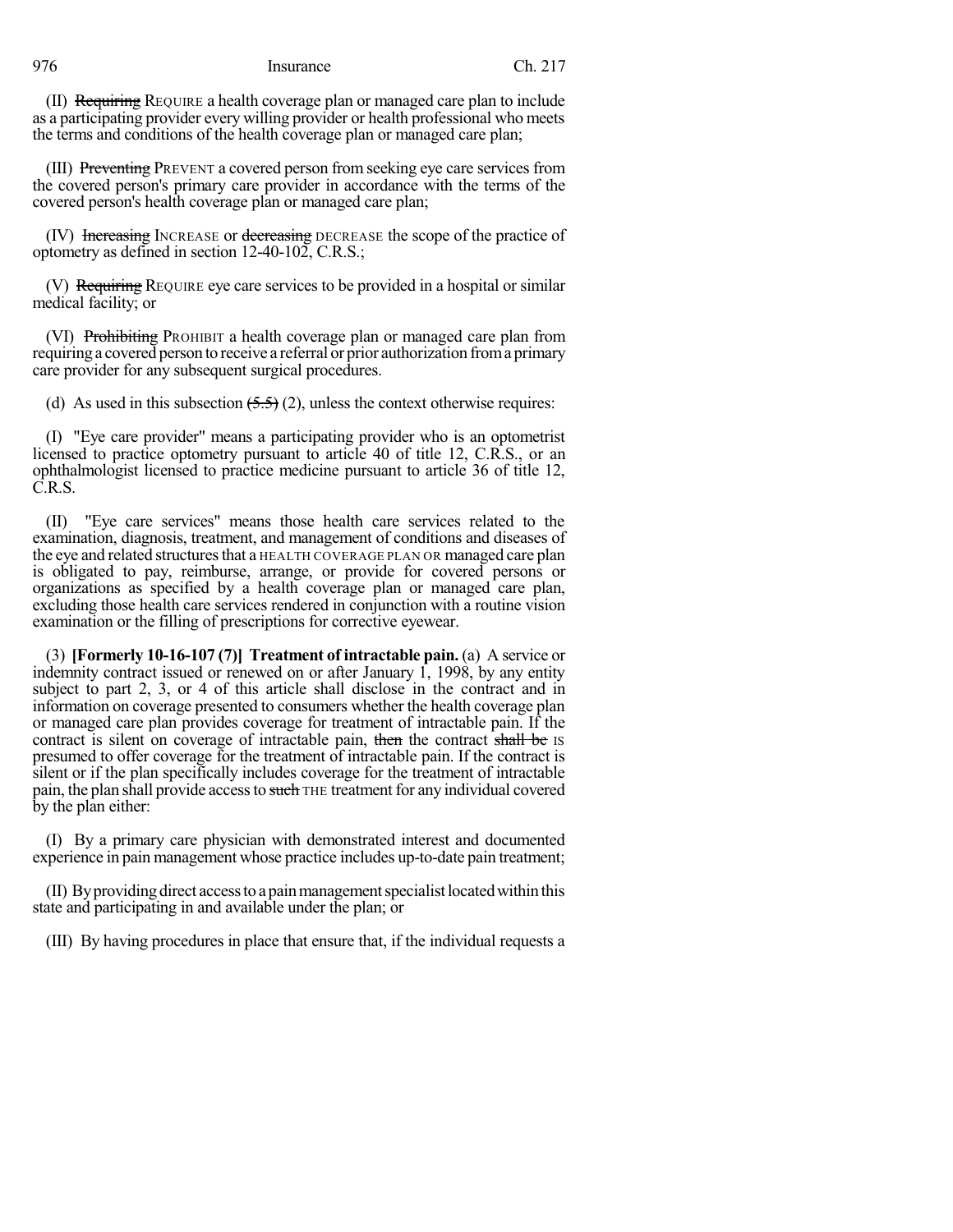timely referral for intractable pain management to a pain management specialist participating in and available under the plan, the CARRIER SHALL NOT UNREASONABLY DENY THE request for referral. shall not be unreasonably denied by the plan.

(b) The commissioner shall MAY promulgate rules pursuant to this subparagraph (HI) TO IMPLEMENT AND ADMINISTER THIS SUBSECTION (3) that include but need not be limited to, the following issues:

 $(A)$  (I) What constitutes a timely referral;

(B) (II) Circumstances, practices, policies, contract provisions, or actions that constitute an undue or unreasonable interference with the ability of an individual to secure a referral or reauthorization for continuing care;

 $(\bigoplus)$  (III) The process for issuing a denial of a request, including the means by which an individual may receive notice of a denial and the reasons therefor FOR THE DENIAL in writing;

(D) (IV) Actions that constitute improper penalties imposed upon primary care physicians as a result of referrals made pursuant to this subsection  $(7)$  SECTION; and

(E) (V) Such other issues as the commissioner deems necessary.

(b) (c) For purposes of this subsection  $(7)$  (3), "intractable pain" means a pain state in which the cause of the pain cannot be removed and FOR which, in the generally accepted course of medical practice, no relief or cure of the cause of the pain is **possible** IMPOSSIBLE or none has NOT been found after reasonable efforts, including but not limited to, evaluation by the attending physician and one or more physicians specializing in the treatment of the area, system, or organ of the body perceived as the source of the pain.

(4) **Access to pediatric care.** (a) IF A CARRIER OFFERING AN INDIVIDUAL OR SMALL EMPLOYER HEALTH BENEFIT PLAN REQUIRES OR PROVIDES FOR THE DESIGNATION OF A PARTICIPATING PRIMARY HEALTH CARE PROFESSIONAL, THE CARRIER SHALL PERMIT THE PARENT OR LEGAL GUARDIAN OF EACH COVERED PERSON WHO IS A CHILD TO DESIGNATE ANY PARTICIPATING PHYSICIAN WHO SPECIALIZES IN PEDIATRICS AS THE CHILD'S PRIMARY HEALTH CARE PROFESSIONAL IF THE PEDIATRICIAN IS AVAILABLE TO ACCEPT THE CHILD.

(b) THE PROVISIONS OF PARAGRAPH (a) OF THIS SUBSECTION (4) DO NOT WAIVE ANY EXCLUSIONS OF COVERAGE UNDER THE TERMS AND CONDITIONS OF THE HEALTH BENEFIT PLAN WITH RESPECT TO COVERAGE OF PEDIATRIC CARE.

**SECTION 26.** In Colorado Revised Statutes, **add** 10-16-140 as follows:

**10-16-140. Grace periods - premium payments - rules.** (1) FOR INDIVIDUAL AND SMALL EMPLOYER HEALTH BENEFIT PLANS ISSUED OR RENEWED FOR COVERAGE TO BEGIN ON OR AFTER JANUARY 1, 2014, FOR PERSONS RECEIVING A SUBSIDY UNDER THE FEDERAL ACT, THE COMMISSIONER SHALL ESTABLISH, BY RULE THAT COMPLIES WITH FEDERAL LAW, A REQUIREMENT THAT ALL INDIVIDUAL AND SMALL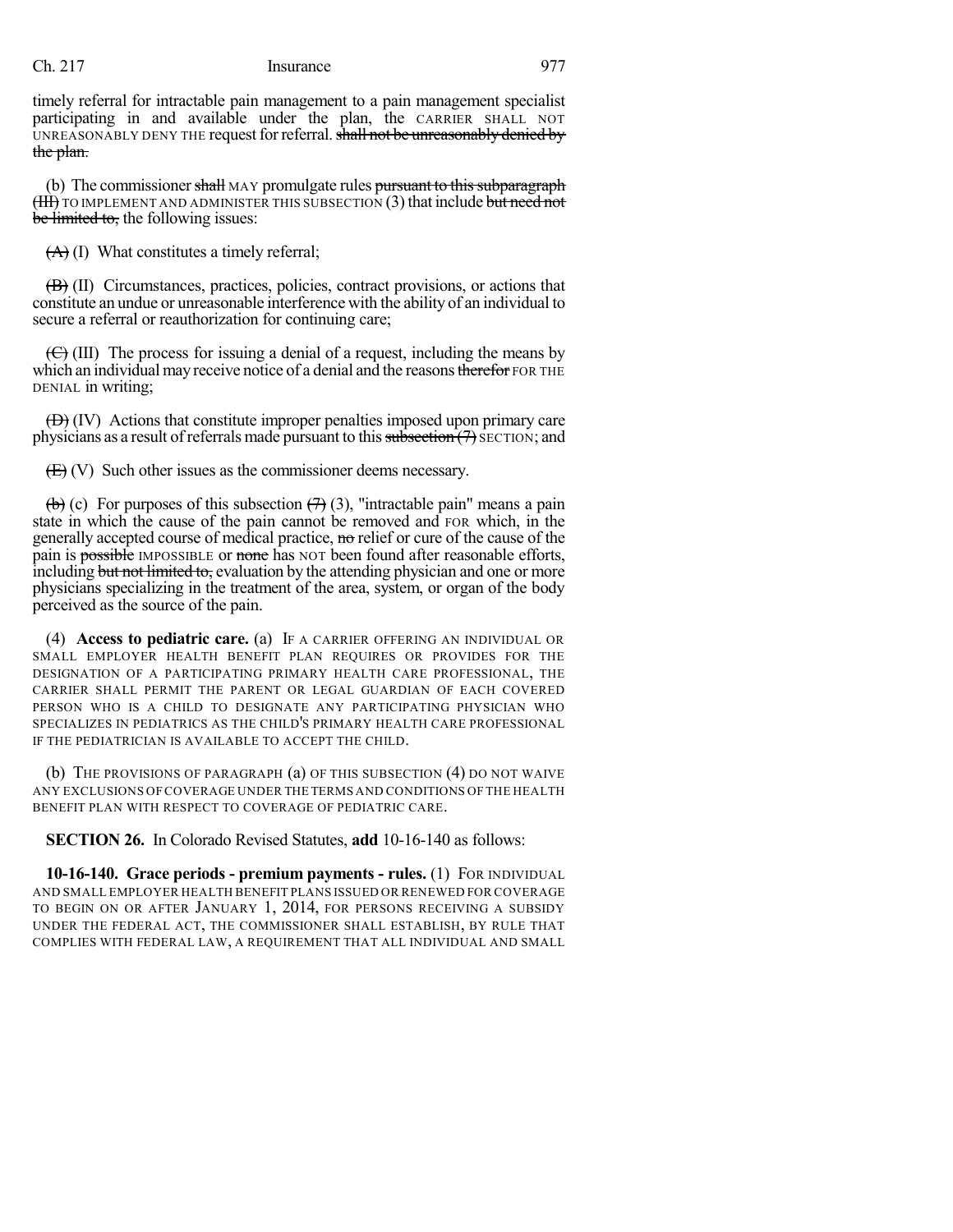EMPLOYER HEALTH BENEFIT PLANS CONTAIN A PROVISION SPECIFYING THAT THE POLICYHOLDER IS ENTITLED TO A THREE-MONTH GRACE PERIOD FOR THE PAYMENT OF ANY PREMIUM DUE,OTHER THAN THE FIRST PREMIUM, DURING WHICH PERIOD THE PLAN CONTINUES IN FORCE UNLESS THE POLICYHOLDER SUBMITS WRITTEN NOTICE TO THE CARRIER, PRIOR TO DISCONTINUANCE OF THE PLAN IN ACCORDANCE WITH THE TERMS OF THE PLAN, THAT THE POLICYHOLDER IS DISCONTINUING THE COVERAGE.IN ACCORDANCE WITH FEDERAL LAW, THE COMMISSIONER'S RULE MAY PROVIDE THAT THE POLICYHOLDER IS LIABLE TO THE CARRIER FOR THE PAYMENT OF A PRO RATA PREMIUM FOR THE TIME THE COVERAGE WAS IN FORCE DURING THE GRACE PERIOD.

(2) FOR INDIVIDUAL AND SMALL EMPLOYER HEALTH BENEFIT PLANS ISSUED OR RENEWED FOR COVERAGE TO BEGIN ON OR AFTER JANUARY 1, 2014, FOR PERSONS WHO ARE NOT RECEIVING A SUBSIDY UNDER THE FEDERAL ACT, THE COMMISSIONER SHALL ADOPT A RULE REQUIRING A THIRTY-ONE-DAY GRACE PERIOD FOR THE PAYMENT OF ANY PREMIUM DUE OTHER THAN THE FIRST PREMIUM.

(3) IF THE COVERED PERSON FAILS TO PAY ALL OR PART OF THE PREMIUM, THE CARRIER SHALL NOTIFY THE COVERED PERSON OF THE NONPAYMENT OF PREMIUM WITHIN THE GRACE PERIOD ESTABLISHED PURSUANT TO THIS SECTION AND IN ACCORDANCE WITH SECTION 10-16-222, 10-16-325, OR 10-16-429, AS APPLICABLE.

(4) THE COMMISSIONER MAY ADOPT RULES AS NECESSARY TO IMPLEMENT AND ADMINISTER THIS SECTION.

**SECTION 27. Repeal of relocated provisions in this act.** In Colorado Revised Statutes, **repeal** 10-16-104 (16), 10-16-114, 10-16-115, 10-16-117, and 10-16-214 (2) (b).

**SECTION 28.** In Colorado Revised Statutes, **repeal** 10-16-104(5), (7), (9), (11),  $(15)$ , and  $(18)$  (a) (II), 10-16-105.5, and 10-16-201.5.

**SECTION 29.** In Colorado Revised Statutes, 10-16-202, **amend** (3) and (4) (a) as follows:

**10-16-202. Required provisionsin individualsickness and accident policies.** (3) Provisions as follows: "Time limit on certain defenses: (a) After Two years from AFTER the date of issue of this policy no misstatements, except fraudulent misstatements, made by the applicant in the application for such policy shall be used to void the policy or to deny a claimforlossincurred or disability (as defined in the policy) commencing after the expiration of such two-year period. THE POLICY CANNOT BE RETROACTIVELY TERMINATED EXCEPT FOR FRAUD OR INTENTIONAL MISREPRESENTATION. FOR ANY TERMINATION OTHER THAN FOR FRAUD OR INTENTIONAL MISREPRESENTATION, THE CARRIER SHALL PROVIDE NOTICE THIRTY DAYS IN ADVANCE OF THE CANCELLATION OF THE POLICY."

"(The foregoing policy provision shall DOES not be so construed as to affect any legal requirement for avoidance of a policy or denial of a claim during such initial two-year period, nor to limit the application of section 10-16-203 in the event of misstatement with respect to age or occupation or other insurance.)"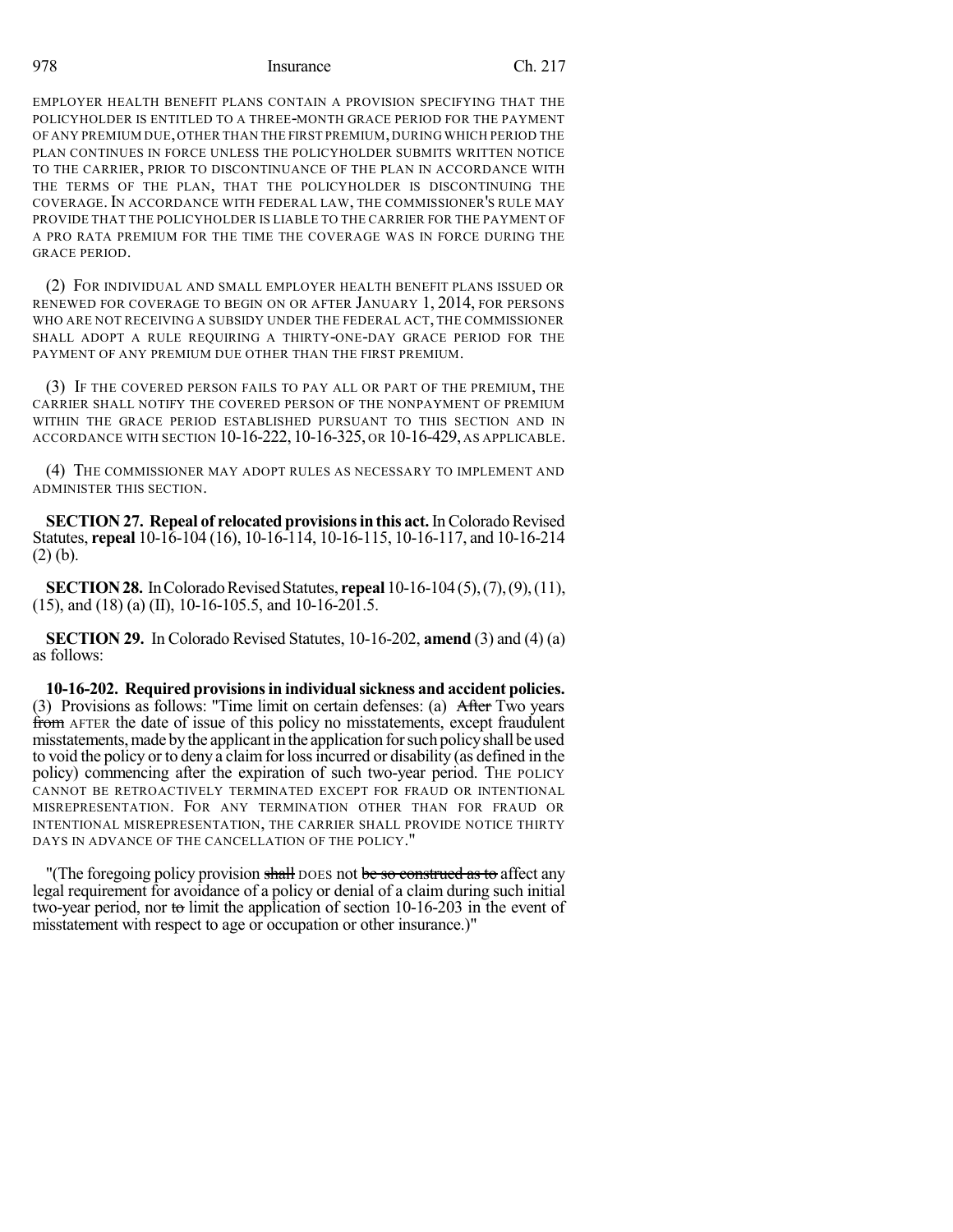(A policy which THAT the insured has the right to continue in force subject to its terms by the timely payment of premium until at least age fifty, or in the case of a policy issued after age forty-four, for at least five years from AFTER its date of issue, may contain, in lieu of the foregoing, the following provision, from which the clause in parentheses may be omitted at the insurer's option, under the caption "Incontestable":

"After this policy has been in force for a period of two years during the lifetime of the insured (excluding any period during which the insured is disabled), it shall become BECOMES incontestable as to the statements contained in the application.")

(b) Except for individual disability income insurance policies, no claim for loss incurred or disability, as defined in the policy, commencing after one year from AFTER the date of issue of this policy shall be reduced or denied on the ground that a disease or physical condition not excluded from coverage by name or a specific description effective on the date of loss had existed prior to the effective date of coverage of this policy.

(An individual health benefit plan shall not define a preexisting condition more restrictively than an injury, sickness, or pregnancy for which a person incurred charges, received medical treatment, consulted a health care professional, or took prescription drugs within the twelve months immediately preceding the effective date of coverage.)

(c) If this is an individual disability income insurance policy then no claim for loss incurred or disability, as defined in this individual disability income insurance policy, commencing after two years from AFTER the date of issue of the policy shall be reduced or denied on the ground that a disease or physical condition not excluded from coverage by name or a specific description effective on the date of loss had existed prior to the effective date of coverage of this policy.

(4) (a) EXCEPT AS REQUIRED BY SECTION 10-16-140, IN A POLICY OTHER THAN A HEALTH BENEFIT PLAN, a provision as follows: "Grace period: A grace period of ........ (insert a number not less than '7' for weekly premium policies, '10' FOR monthly premium policies, and '31' for all other policies) days will be granted for the payment of each premium falling due after the first premium, during which grace period the policy shall continue in force."

**SECTION 30.** In Colorado Revised Statutes, 10-16-214, **amend** (1) (c), (3) (a) introductory portion, and (3) (a) (I) as follows:

**10-16-214. Group sickness and accident insurance.** (1) Group sickness and accident insurance is declared to be that form of sickness and accident insurance covering groups of persons, with or without their dependents, and issued upon the following bases:

(c) On and afterJuly 1, 1994, under a policy issued to any person or organization to which a policy of group life insurance may be issued or delivered in thisstate to insure any class of individuals that could be insured under such group life insurance policy; except that, on and after July 1, 1994, such a GROUP SICKNESS AND ACCIDENT INSURANCE policy shall MUST cover at least two or more individuals at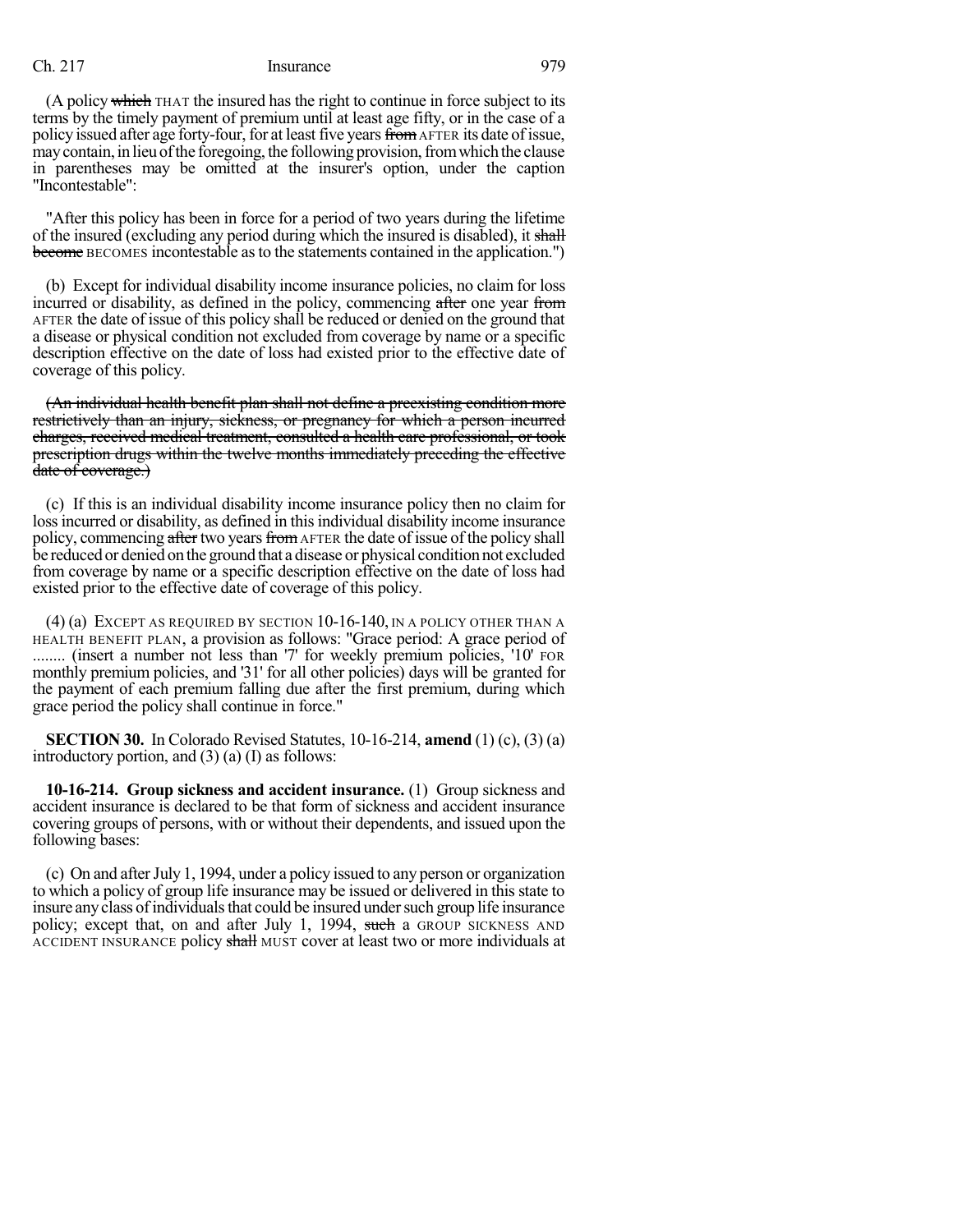date of issue; and on and after January 1, 1996, such a policy shall cover a business group of one at the date of issue;

(3) (a) Except as REQUIRED BY SECTION 10-16-140 OR AS provided for in subsection (2) of this section, all policies of group sickness and accident insurance providing coverage to persons residing in the state, shall MUST contain in substance the following provisions or provisions which THAT, in the opinion of the commissioner, are more favorable to the persons insured or at least as favorable to the persons insured and more favorable to the policyholder:

(I) A provision that the policyholder is entitled to a grace period of thirty-one days for the payment of any premium due except the first, during which grace period the policy shall continue in force, unless the policyholder has given the insurer CARRIER written notice of discontinuance of the coverage in advance of the date of discontinuance in accordance with the terms of the policy. The policy may provide that the policyholder shall be IS liable to the insurer CARRIER for the payment of a pro rata premium for the time the coverage was in force during such THE grace period.

**SECTION 31.** In Colorado Revised Statutes, **add** 10-16-222 as follows:

**10-16-222. Termination of policies.** A CARRIER SHALL NOT RETROACTIVELY TERMINATE A POLICY ISSUED PURSUANT TO THIS PART 2 EXCEPT FOR FRAUD OR INTENTIONAL MISREPRESENTATION. FOR ANY TERMINATION OTHER THAN FOR FRAUD OR INTENTIONAL MISREPRESENTATION,THE CARRIER SHALL PROVIDE NOTICE THIRTY DAYS IN ADVANCE OF THE CANCELLATION OF THE POLICY.

**SECTION 32.** In Colorado Revised Statutes, **add** 10-16-325 as follows:

**10-16-325. Termination of health policies.** A CORPORATION SHALL NOT RETROACTIVELY TERMINATE A POLICY ISSUED PURSUANT TO THIS PART 3 EXCEPT FOR FRAUD OR INTENTIONAL MISREPRESENTATION. FOR ANY TERMINATION OTHER THAN FOR FRAUD OR INTENTIONAL MISREPRESENTATION, THE CORPORATION SHALL PROVIDE NOTICE THIRTY DAYS IN ADVANCE OF THE CANCELLATION OF THE POLICY.

**SECTION 33.** In Colorado Revised Statutes, amend with relocated provisions 10-16-406 as follows:

**10-16-406. Evidence of coverage.** (1) Every enrollee residing in this state is entitled to evidence of coverage under a health care plan. If the enrollee obtains coverage under a health care plan through an insurance policy or a contract issued by a nonprofit hospital, medical-surgical, and health service corporation, whether by option or otherwise, the insurer or the nonprofit hospital, medical-surgical, and health service corporation shall issue the evidence of coverage. Otherwise, the health maintenance organization shall issue the evidence of coverage.

(2) **[Formerly 10-16-107 (3)(b),(3)(c), and (3)(d)]**(b)(a) THE COMMISSIONER MAY ESTABLISH, BY RULE, THE REQUIRED ELEMENTS OF an evidence of coverage, shall contain WHICH MUST:

(I) No NOT CONTAIN ANY provisions or statements which THAT are unjust, unfair,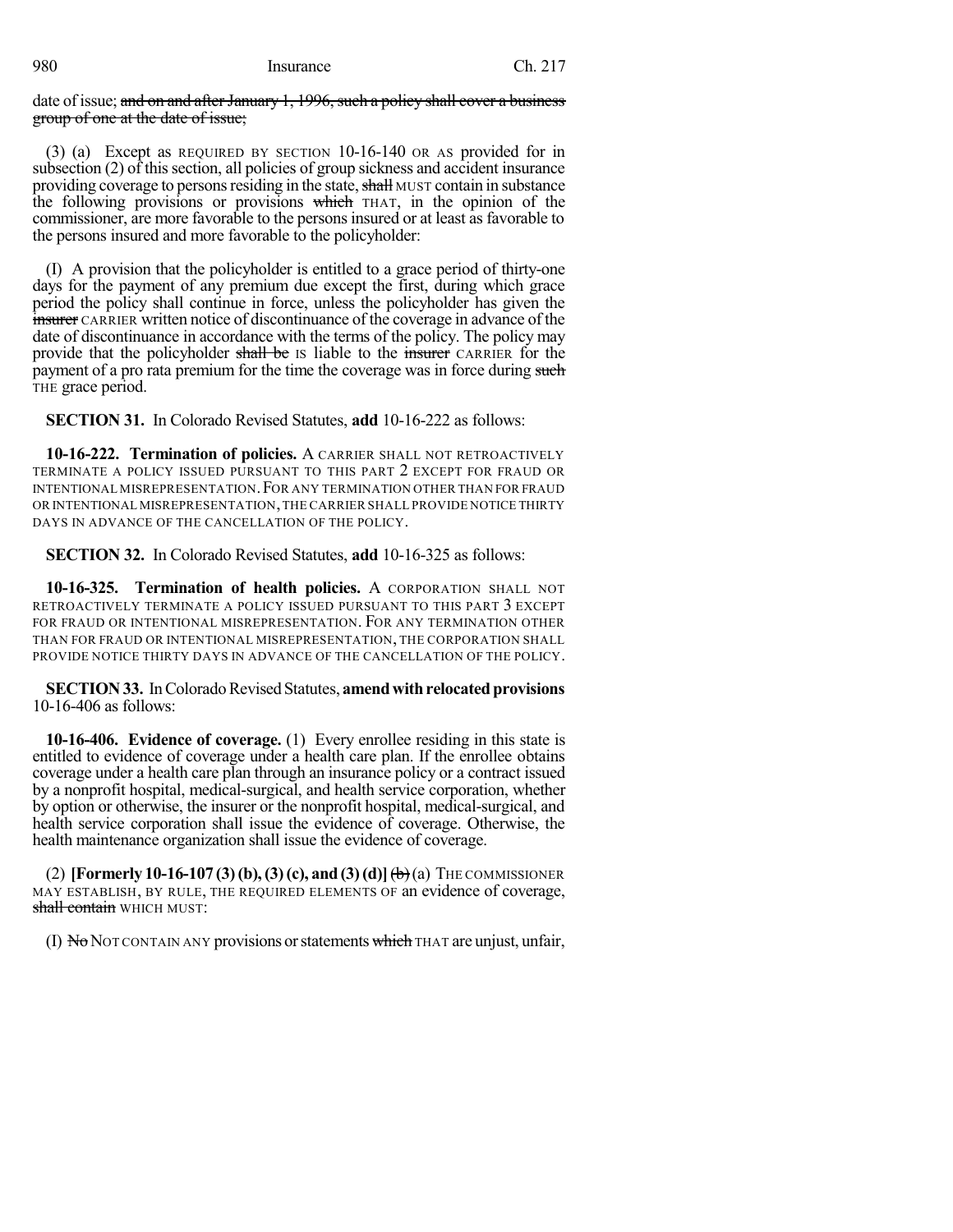inequitable, misleading, or deceptive; which encourage misrepresentation; or which are untrue, misleading, or deceptive as defined in section 10-16-413 (1); and

(II) CONTAIN a clear and complete statement, if a contract, or a reasonably complete summary, if a certificate, of:

(A) The health care services and the insurance or other benefits, if any, to which the enrollee is entitled under the health care plan, including the ability to obtain a second opinion for proposed treatment by the health care provider, if the health benefit plan provides such coverage;

(B) Any limitations on the services, kind of services, benefits, or kind of benefits, to be provided, including any deductible or copayment feature;

(C) Where and in what manner information is available as to how services may be obtained;

(D) The total amount of payment for health care services and the indemnity or service benefits, if any, which THAT the enrollee is obligated to pay with respect to individual contracts, or an indication whether the plan is contributory or noncontributory with respect to group certificates;

(E) A clear and understandable description of the health maintenance organization's method for resolving enrollee complaints.

 $\left( e \right)$ (b) Any THE CARRIER MAY EVIDENCE A subsequent change may be evidenced IN COVERAGE in a separate document issued to the enrollee.

 $(d)(c)$  A copy of the form of the evidence of coverage to be used in this state, and any amendment thereto, shall be TO THE FORM, IS subject to the filing and approval requirements of section 10-16-107.2. unless it is subject to the jurisdiction of the commissioner under the laws governing health insurance or nonprofit hospital, medical-surgical, and health service corporations, in which event the filing and approval provisions of subsection (2) of this section shall apply. To the extent, however, that such provisions do not apply, the requirements in paragraph (b) of this subsection  $(3)$  shall be applicable.

**SECTION 34.** In Colorado Revised Statutes, **add** 10-16-429 as follows:

**10-16-429. Termination of contract.** AHEALTH MAINTENANCE ORGANIZATION SHALL NOT RETROACTIVELY TERMINATE A POLICY OR CONTRACT ISSUED PURSUANT TO THIS PART 4 EXCEPT FOR FRAUD OR INTENTIONAL MISREPRESENTATION. FOR ANY TERMINATION OTHER THAN FOR FRAUD OR INTENTIONAL MISREPRESENTATION, THE HEALTH MAINTENANCE ORGANIZATION SHALL PROVIDE NOTICE THIRTY DAYS IN ADVANCE OF THE CANCELLATION OF THE POLICY OR CONTRACT.

**SECTION 35.** In Colorado Revised Statutes, 10-16-507, **add with amended and relocated provisions** (3) as follows:

**10-16-507. Enrollee coverage by prepaid dental care plan organizations form filing requirements.** (3) **[Formerly 10-16-107 (4)]** (a) For prepaid dental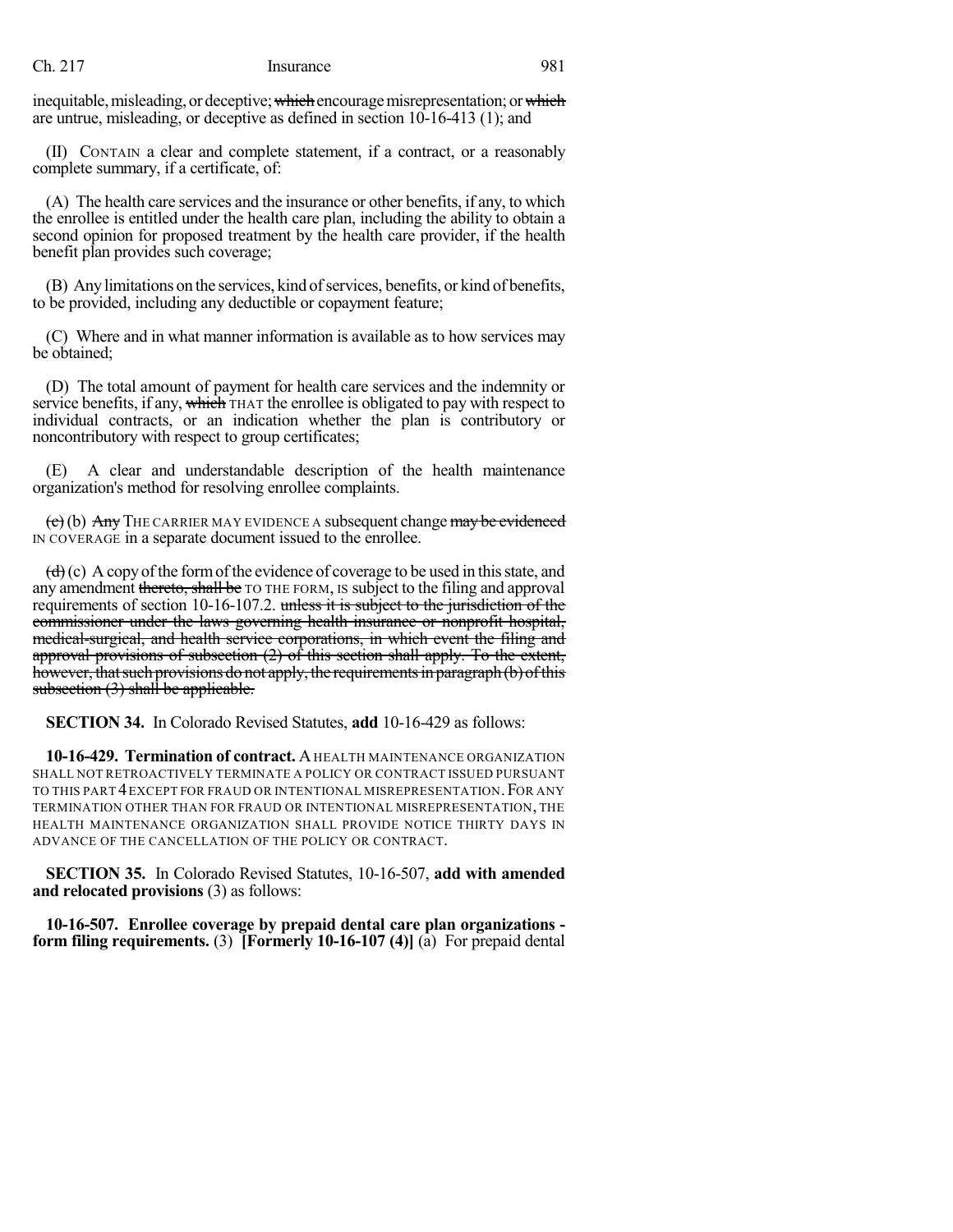care plans, no THE PREPAID DENTAL CARE PLAN ORGANIZATION SHALL NOT ISSUE OR DELIVER enrollee coverage or AN amendment, advertising matter, orsales material shall be issued or delivered to any person in this state until THE CARRIER HAS FILED a copy of the form of the enrollee coverage or amendment, advertising matter, or sales material has been filed with the commissioner.

(b) The enrollee coverage shall MUST contain a clear and complete statement,  $\sigma f$ IF a contract, or a reasonably complete summary, if a certificate of contract, of:

(I) The prepaid dental care services to which the enrollee is entitled under the prepaid dental care plan;

(II) Any limitations of the services, kind of services, or benefits to be provided, including any deductible or copayment feature;

(III) Where and in what manner information is available asto how services may be obtained;

(IV) The enrollee's obligation respecting chargesforthe prepaid dental care plan.

(c) The enrollee coverage, advertising matter, and sales material shall MUST NOT contain  $\theta$  ANY provisions or statements which THAT are unjust, unfair, inequitable, misleading, or deceptive; or which encourage misrepresentation; or which are untrue or misleading.

(d) The commissioner shall approve any form of enrollee coverage if the requirements of paragraphs (b) and (c) of this subsection  $(4)$  (3) are met and the prepaid dental care plan ORGANIZATION is able, in the judgment of the commissioner, to meet its financial obligations under the enrollee coverage. It is unlawful to issue such THE form until approved BY THE COMMISSIONER. If the commissioner does not FAILS TO disapprove any such A form OF ENROLLEE COVERAGE within thirty days after the filing, it shall be THE FORM IS deemed approved.Ifthe commissioner disapproves a formof enrollee coverage, advertising matter, or sales material, the commissioner shall notify the prepaid dental care plan organization, specifying the reasons for disapproval. The commissioner shall grant a hearing on such A disapproval within fifteen days after THE COMMISSIONER RECEIVES a request in writing is received from the prepaid dental care plan organization.

**SECTION 36.** In Colorado Revised Statutes,  $10-16-704$ , **amend**  $(2)(g)(III)$ ; and **add** (1.5) and (5.5) as follows:

**10-16-704. Network adequacy - rules - legislative declaration.** (1.5) (a) (I) THE COMMISSIONER SHALL PROMULGATE RULES, CONSISTENT WITH FEDERAL LAW, TO:

(A) REQUIRE A CARRIER PROVIDING MANAGED CARE PLANS TO INCLUDE ESSENTIAL COMMUNITY PROVIDERS IN THE CARRIER'S NETWORK; OR

(B) ALLOW A CARRIER PROVIDING MANAGED CARE PLANS THAT PROVIDES A MAJORITY OF COVERED PROFESSIONAL SERVICES THROUGH PHYSICIANS EMPLOYED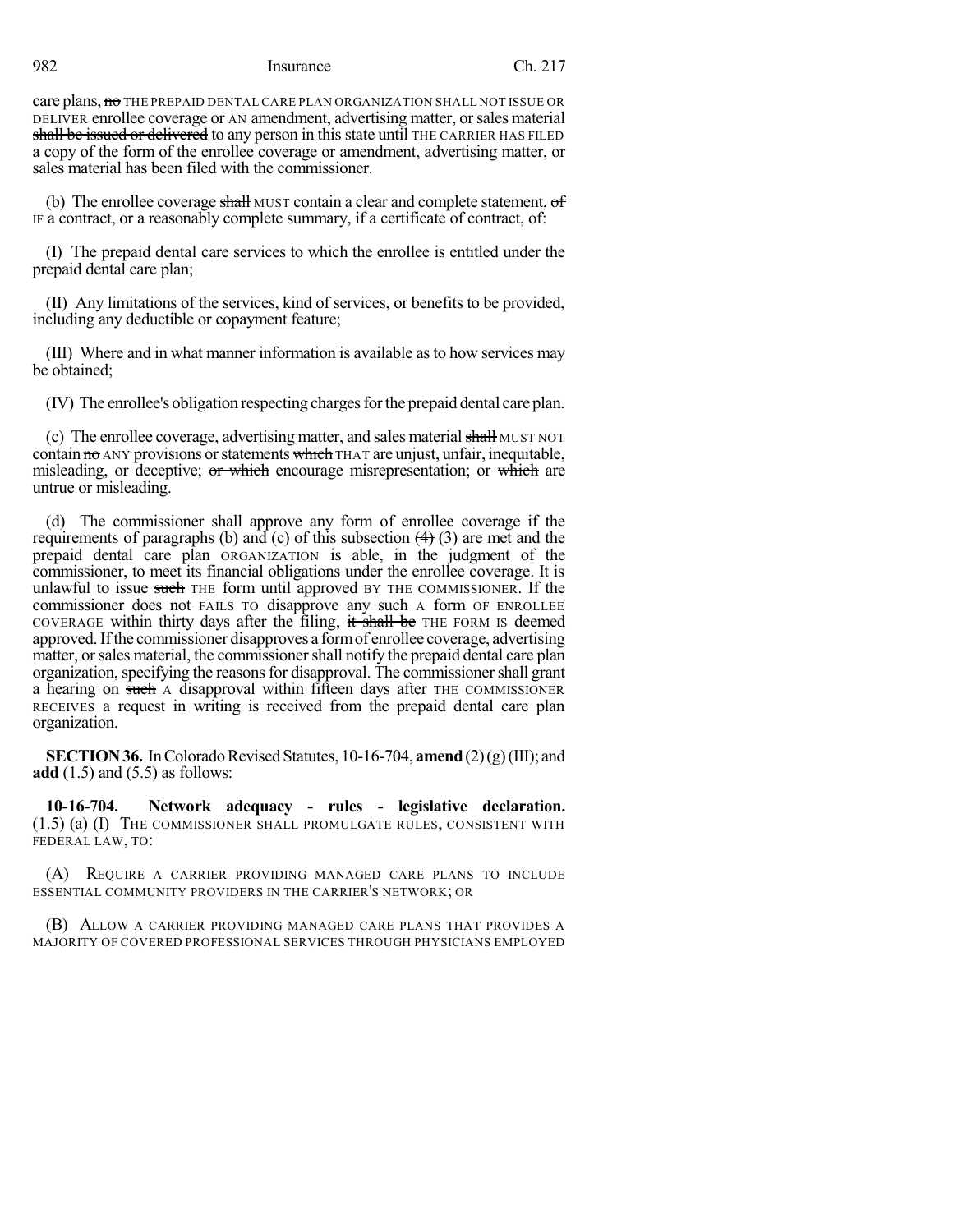BY THE CARRIER OR THROUGH A SINGLE CONTRACTED MEDICAL GROUP TO COMPLY WITH THE ALTERNATE STANDARD FOR ESSENTIAL COMMUNITY PROVIDERS PERMITTED UNDER FEDERAL LAW.

(II) FOR PURPOSES OFTHE RULES,"ESSENTIAL COMMUNITY PROVIDERS"INCLUDES PROVIDERS THAT SERVE PREDOMINATELY LOW-INCOME,MEDICALLY UNDERSERVED INDIVIDUALS,SUCH AS HEALTH CARE PROVIDERS DEFINED IN THE FEDERAL LAW AND UNDER PART 4 OF ARTICLE 4 OF TITLE 25.5, C.R.S.; EXCEPT THAT NOTHING IN THIS SUBSECTION (1.5)REQUIRES ANY CARRIER TO PROVIDE COVERAGE FOR ANY SPECIFIC MEDICAL PROCEDURE.

(b) THE COMMISSIONER MAY PROMULGATE RULES TO REQUIRE CARRIERS TO BE ACCREDITED BY AN ACCREDITING ENTITY RECOGNIZED BY THE UNITED STATES DEPARTMENT OF HEALTH AND HUMAN SERVICES.

 $(2)$  (g) A health maintenance organization offering health benefits in this state may:

(III)  $\overline{A}$  health maintenance organization that elects to Offer coverage pursuant to this paragraph  $(g)$  shall offer such coverage within a geographic area consistent with the requirements of section 10-16-105  $(\overline{7},3)$  (1) AND (4).

(5.5)(a) NOTWITHSTANDING ANY PROVISION OF LAW, A CARRIER THAT PROVIDES ANY BENEFITS WITH RESPECT TO SERVICES IN AN EMERGENCY DEPARTMENT OF A HOSPITAL SHALL COVER EMERGENCY SERVICES:

(I) WITHOUT THE NEED FOR ANY PRIOR AUTHORIZATION DETERMINATION;

(II) REGARDLESS OF WHETHER THE HEALTH CARE PROVIDER FURNISHING EMERGENCY SERVICES IS A PARTICIPATING PROVIDER WITH RESPECT TO EMERGENCY SERVICES;

(III) FOR SERVICES PROVIDED OUT OF NETWORK;

(IV) WITHOUT IMPOSING ANY ADMINISTRATIVE REQUIREMENT OR LIMITATION ON COVERAGE THAT IS MORE RESTRICTIVE THAN THE REQUIREMENTS OR LIMITATIONS THAT APPLY TO EMERGENCY SERVICES RECEIVED FROM IN-NETWORK PROVIDERS; AND

(V) WITH THE SAME COST SHARING REQUIREMENTS AS WOULD APPLY IF EMERGENCY SERVICES WERE PROVIDED IN-NETWORK.

(b) FOR PURPOSES OF THIS SUBSECTION (5.5):

(I) "EMERGENCY MEDICAL CONDITION" MEANS A MEDICAL CONDITION THAT MANIFESTS ITSELF BY ACUTE SYMPTOMS OF SUFFICIENT SEVERITY, INCLUDING SEVERE PAIN, THAT A PRUDENT LAYPERSON WITH AN AVERAGE KNOWLEDGE OF HEALTH AND MEDICINE COULD REASONABLY EXPECT, IN THE ABSENCE OF IMMEDIATE MEDICAL ATTENTION, TO RESULT IN:

(A) PLACING THE HEALTH OF THE INDIVIDUAL OR, WITH RESPECT TO A PREGNANT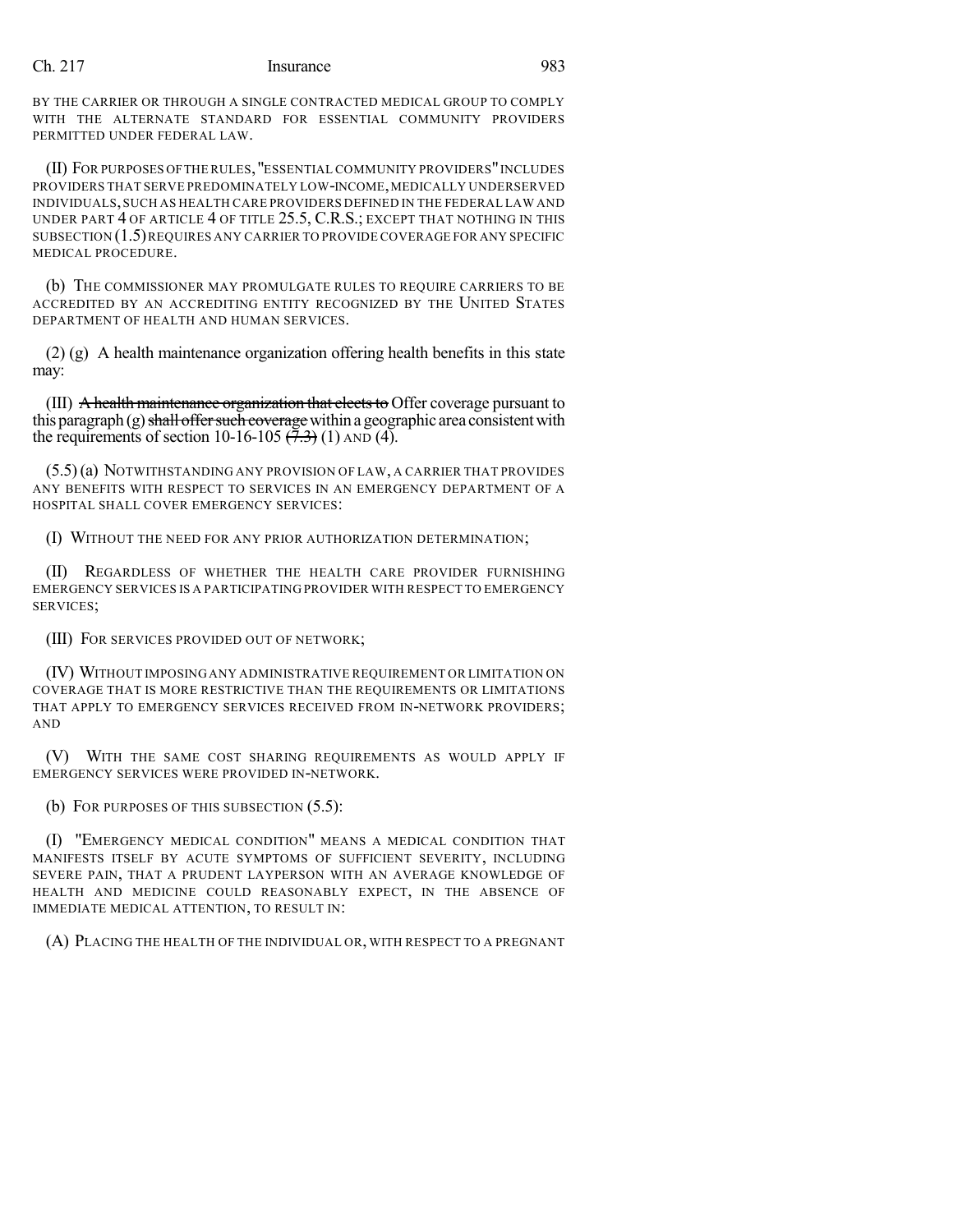WOMAN, THE HEALTH OF THE WOMAN OR HER UNBORN CHILD, IN SERIOUS JEOPARDY;

(B) SERIOUS IMPAIRMENT TO BODILY FUNCTIONS; OR

(C) SERIOUS DYSFUNCTION OF ANY BODILY ORGAN OR PART.

(II) "EMERGENCY SERVICES", WITH RESPECT TO AN EMERGENCY MEDICAL CONDITION, MEANS:

(A) AMEDICAL SCREENINGEXAMINATION THAT IS WITHIN THE CAPABILITY OF THE EMERGENCY DEPARTMENT OF A HOSPITAL, INCLUDING ANCILLARY SERVICES ROUTINELY AVAILABLE TO THE EMERGENCY DEPARTMENT TO EVALUATE THE EMERGENCY MEDICAL CONDITION; AND

(B) WITHIN THE CAPABILITIES OF THE STAFF AND FACILITIES AVAILABLE AT THE HOSPITAL, FURTHER MEDICAL EXAMINATION AND TREATMENT AS REQUIRED TO STABILIZE THE PATIENT TO ASSURE, WITHIN REASONABLE MEDICAL PROBABILITY, THAT NO MATERIAL DETERIORATION OF THE CONDITION IS LIKELY TO RESULT FROM OR OCCUR DURING THE TRANSFER OF THE INDIVIDUAL FROM A FACILITY, OR WITH RESPECT TO AN EMERGENCY MEDICAL CONDITION.

**SECTION 37.** In Colorado Revised Statutes, 6-1-102, **amend** (4.3) as follows:

**6-1-102. Definitions.** As used in this article, unless the context otherwise requires:

(4.3) "Discount health plan" means a program evidenced by a membership agreement, contract, card, certificate, device, or mechanism, which offers health care services, as defined in section  $10-16-102$   $(22)$   $(33)$ , C.R.S., or related products including, but not limited to, prescription drugs and medical equipment, at purported discounted rates from health care providers advertised as participating in the program. A "discount health plan" does not include a program in which a participating provider has agreed, as a condition of his or her participation in the program, to negotiate the prices to be charged for his or her services directly with consumersin the programand the provideris notrequired to offer discounted prices for his or her services as part of the program.

**SECTION 38.** In Colorado Revised Statutes, 6-1-712, **amend**  $(2)(a)$ ,  $(3)(a)$ , and  $(3)$  (b) as follows:

**6-1-712. Discount health plan and cards- deceptive trade practices.** (2) The provisions of this section shall not apply to:

(a) A carrier as defined in section  $10-16-102$  (8), C.R.S., that offers discounts for services to a covered person, as defined in section  $10\n-16\n-102$   $(13.5)\n-15$ , C.R.S., and such services are supplemental to and not part of the health coverage plan of the carrier;

(3) For the purposes of this section, unless the context otherwise requires:

(a) "Health care services" shall have HAS the same meaning as in section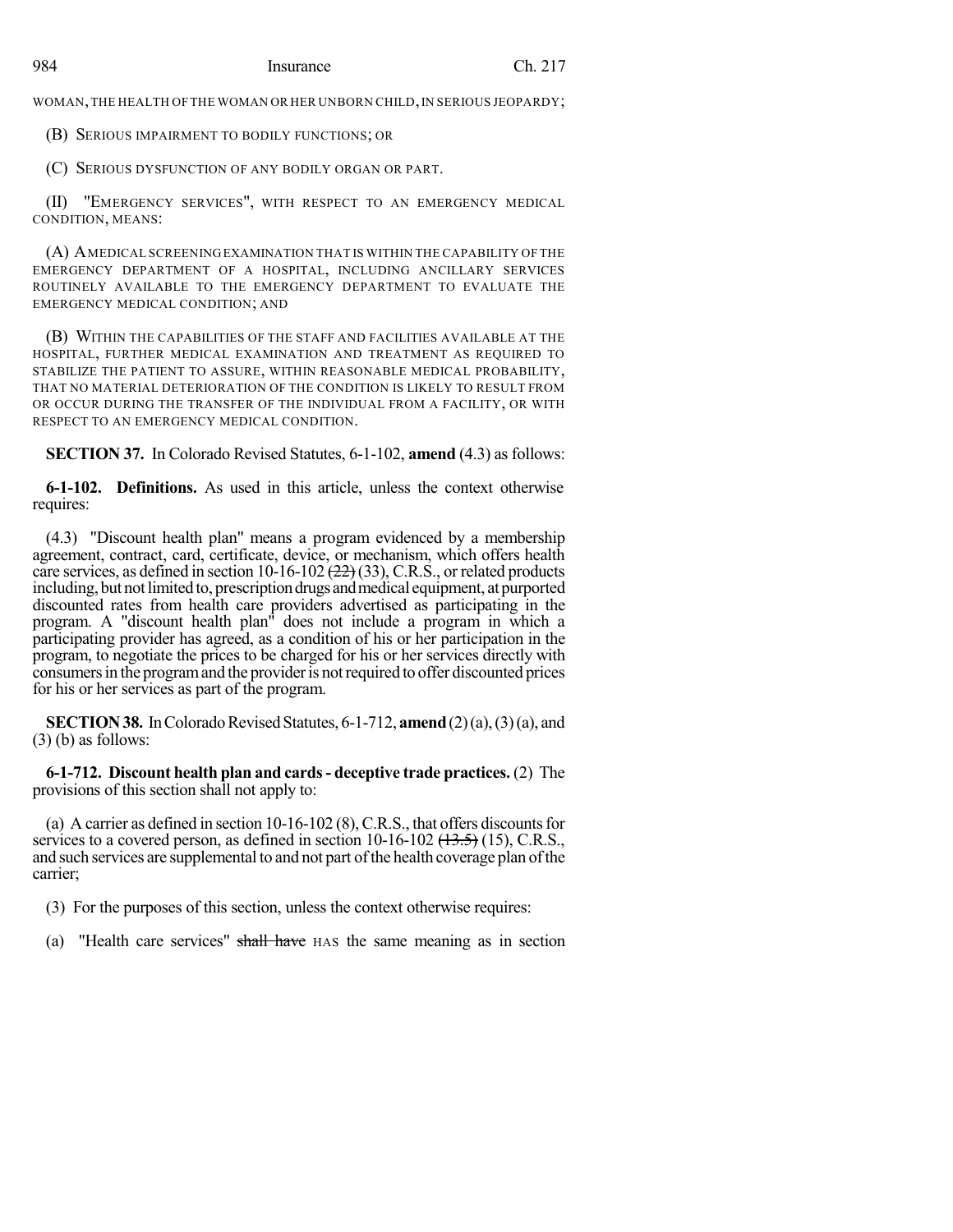$10-16-102$   $(22)$   $(33)$ , C.R.S.

(b) "Provider" shall have HAS the same meaning as in section  $10\n-16\n-102$  (36) (56), C.R.S.

**SECTION 39.** In Colorado Revised Statutes, 6-18-302, **amend** (1) (b) (I) as follows:

**6-18-302. Creation of provider networks - requirements.** (1) (b) (I) Except as provided in subparagraph (II) of this paragraph (b), if a provider network or individual provider organized on or after July 1, 1994, or organized prior to said date, proposes or is engaged in the transaction of insurance business, as defined in section 10-3-903, C.R.S., or the activities of a health maintenance organization as defined in section 10-16-102  $(23)(35)$ , C.R.S., such provider network or individual provider must hold a certificate of authority fromthe commissioner of insurance to do business as an insurance company under title 10, C.R.S., or to establish a health maintenance organization under section 10-16-402, C.R.S.

**SECTION 40.** In Colorado Revised Statutes, 6-20-202, **amend** (1) (a) as follows:

**6-20-202. Notice to patient of debt.** (1) (a) When a person has health benefit coverage to provide payment for care or treatment rendered by a health care provider and the person has notified the health care provider of coverage within thirty days after the date the care or treatment was rendered, and if the health coverage plan, as defined in section 10-16-102  $(22.5)$  (34), C.R.S., pays only a portion of the debt, prior to the assignment of the debt to a licensed collection agency, the health care provider shall mail written notice to the last-known address of the person responsible for payment of the debt at least thirty days before any collection activity on any amount due and owing the health care provider.

**SECTION 41.** In Colorado Revised Statutes, 8-70-114, **amend** (2) (b) (VIII) as follows:

**8-70-114. Employing unit - definitions - rules - employee leasing company certification fund - repeal.** (2) (b) Notwithstanding subsection (1) of this section, an employee leasing company shall be considered an employing unit or the coemployer of a work-site employer's employees if, pursuant to an employee leasing company contract with the work-site employer, it has the following rights and responsibilities:

(VIII) An employee leasing company, asthe employing unit or coemployer, may aggregate all employees for the purpose of sponsoring and administering workers' compensation plans pursuant to article 44 of this title and fully insured health coverage plans, as defined in section  $10-16-102$   $(22.5)$   $(34)$ , C.R.S., employee pension benefit plans, and provision of benefits pursuant to such plans. As employing units or coemployers, employee leasing companies shall be entitled to sponsor fully insured employer plans and offer employee benefits to the full extent afforded employers by law. A health plan sponsored by an employee leasing company with an aggregate of more than fifty employees shall comply with all the provisions of Colorado law that apply to large employer health plans, including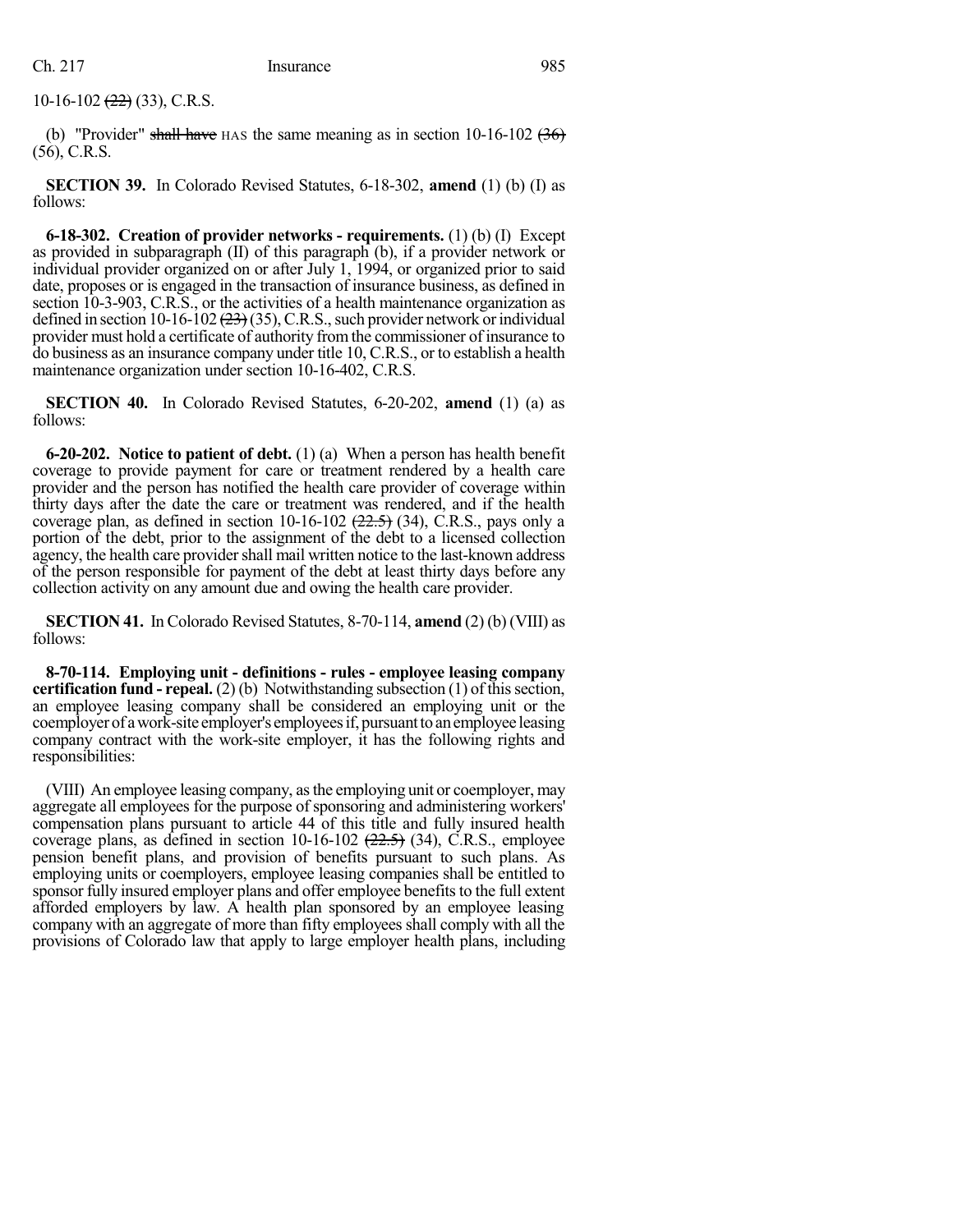consumer and provider protections, mandated benefits, nondiscrimination and fair marketing rules, preexisting limitations, and other required health plan policy provisions, and the carrier underwriting the plan shall be responsible for assuring compliance with this requirement pursuant to section 10-16-214 (5), C.R.S. Notwithstanding any provision of this section to the contrary, any workers' compensation insurance carrier may issue an insurance policy that insures either the employee leasing company or the work-site employer as the employer pursuant to the "Workers' Compensation Act of Colorado", articles 40 to 47 of this title. Article 41 of this title shall apply to both the employee leasing company and the work-site employer, regardless of whether the policy is issued to the employee leasing company or the work-site employer. Notwithstanding any provision of this section to the contrary, any insurance carrier may issue an insurance policy that insuresthe employee leasing company asthe employer pursuant to article 16 of title 10, C.R.S. An insurance carrier that issues an insurance policy to an employee leasing company shall be entitled to rely upon a copy of the certification filed by the employee leasing company with the department under paragraph (e) of this  $subsection (2)$ , if such certification is currently valid, for the purpose of determining whether the leasing company is an "employer" under Colorado law.

**SECTION 42.** In Colorado Revised Statutes, 10-3-1104, **amend** (1) (v) and (1) (w) as follows:

**10-3-1104. Unfair methods of competition - unfair or deceptive acts or practices.** (1) The following are defined as unfair methods of competition and unfair or deceptive acts or practices in the business of insurance:

(v) Failure to comply with all provisions of section 10-16-108.5 concerning fair marketing of basic and standard health benefit plans, and section 10-16-105 concerning guaranteed issue of basic and standard ISSUANCE OF INDIVIDUAL AND SMALL EMPLOYER health benefit plans;

(w) Failure to comply with the provisions of section  $10-16-201.5$  10-16-105.1 concerning the renewability of individual health benefit plans;

**SECTION 43.** In Colorado Revised Statutes, 10-4-636, **amend** (4) (c) as follows:

**10-4-636. Disclosure requirements for automobile insurance products offered - rules.** (4) The disclosure form required by subsection (1) of this section shall include a disclosure specifying that:

(c) Medical payments coverage appliesto any coinsurance or deductible amount required to be paid by the person's health coverage plan, as defined in section 10-16-102  $(22.5)$  (34); and

**SECTION 44.** In Colorado Revised Statutes, 10-4-641, **amend** (1) as follows:

**10-4-641. Rules - medical payments coverage.** (1) The commissioner shall promulgate any necessary rules for the administration of medical payments coverage and coordination of benefits and the implementation of section  $10-4-636$  (4) concerning disclosures required to be made regarding medical payments coverage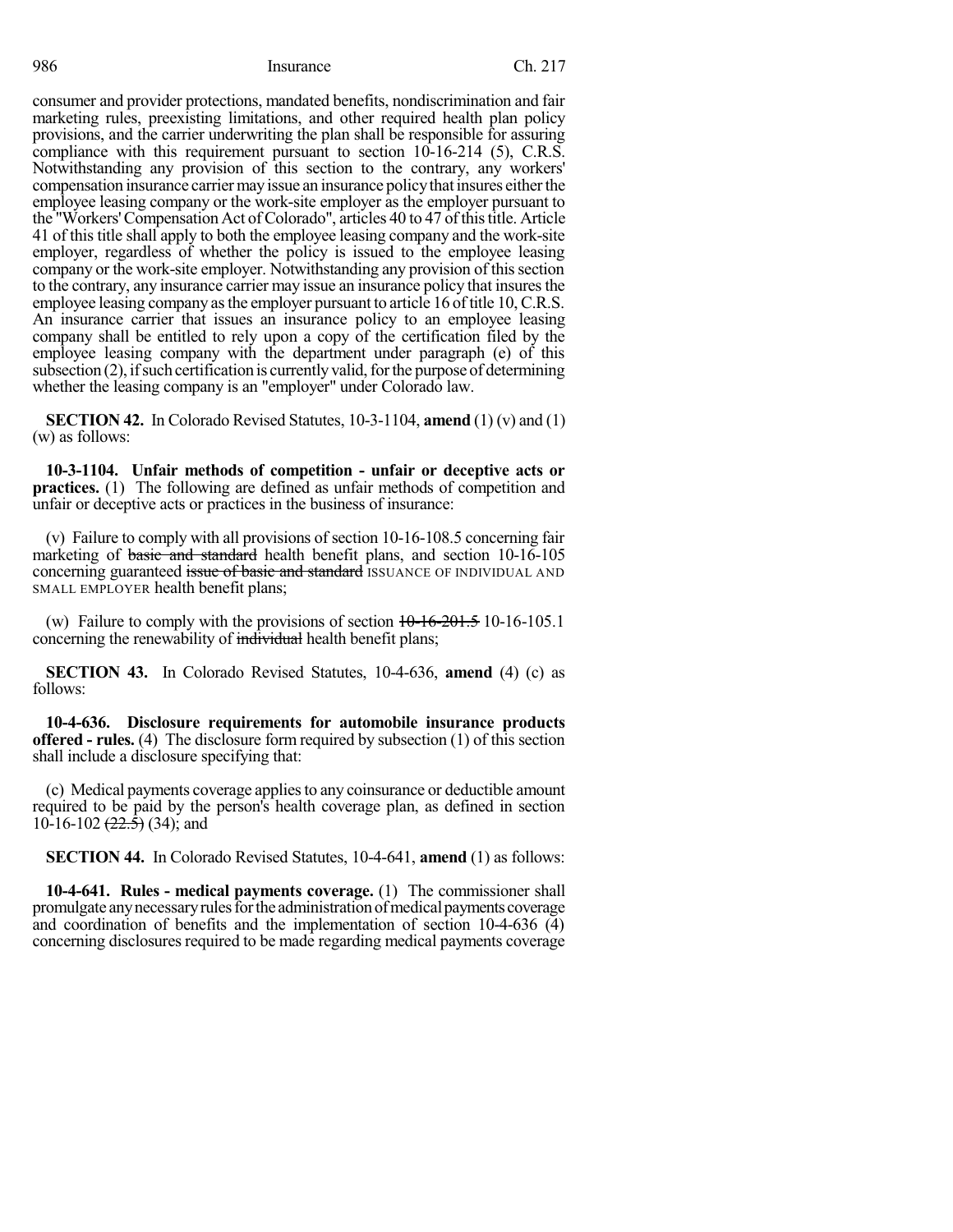and the definition of commercial automobile insurance policies for purposes of the exception allowed in section 10-4-636 (8). Medical payments coverage shall be primary to any health insurance benefit of a person injured in a motor vehicle accident, and medical payments coverage shall apply to any coinsurance or deductible amount required by the injured person's health coverage plan, as defined in section 10-16-102  $\sqrt{22.5}$  (34).

**SECTION 45.** In Colorado Revised Statutes, 10-8-503, **amend** (6.8), (7.5), (8), (10.5), and (17.5) as follows:

**10-8-503. Definitions.** As used in this part 5, unless the context otherwise requires:

 $(6.8)$  "Group health plan" shall have the same meaning as "group health plan" as set forth in section  $10$ -16-105.5  $(1)$   $(a)$  means an employee welfare benefit PLAN, AS DEFINED IN 29 U.S.C. SEC. 1002 (1) OF THE FEDERAL "EMPLOYEE RETIREMENT INCOME SECURITY ACT OF 1974", TO THE EXTENT THAT THE PLAN PROVIDES HEALTH CARE SERVICES, INCLUDING ITEMS AND SERVICES PAID FOR AS HEALTH CARE SERVICES, TO EMPLOYEES OR THEIR DEPENDENTS DIRECTLY OR THROUGH INSURANCE REIMBURSEMENT OR OTHERWISE. A "GROUP HEALTH PLAN" INCLUDES A GOVERNMENT OR CHURCH PLAN.

(7.5) "Health benefit plan" has the same meaning as set forth in section  $10-16-102$   $(2+)$  (32).

(8) "Health care services" hasthe same meaning asset forth in section 10-16-102  $\left( \frac{22}{2} \right)$  (33).

(10.5) "Insurer"means any entity that provides group orindividual health benefit plans as defined in section  $10-16-102$  ( $21$ ) subject to state insurance regulation in this state, as well as any entity that directly or indirectly provides stop-loss or excess loss insurance to a self-insured group health plan including a property and casualty insurance company.

(17.5) "Qualifying previous coverage" has the same meaning as "creditable coverage" as set forth in section 10-16-102  $(13.7)$  (16).

**SECTION 46.** In Colorado Revised Statutes, 10-8-513.5, **amend** (1) (a) (I) and (2) as follows:

**10-8-513.5. Federally eligible individuals.** (1) (a) For the purposes of this part 5, "federally eligible individual" means any one of the following, to the extent federally eligible individuals are designated by the governor:

(I) Any individual: who meets the definition of "federally eligible individual" pursuant to section  $10-16-105.5(1)$ ;

(A) FOR WHOM, AS OF THE DATE ON WHICH THE INDIVIDUAL SEEKS COVERAGE, THE AGGREGATE OF PERIODS OF CREDITABLE COVERAGE IS EIGHTEEN MONTHS OR MORE AND WHOSE MOST RECENT PRIOR CREDITABLE COVERAGE WAS UNDER A GROUP HEALTH PLAN;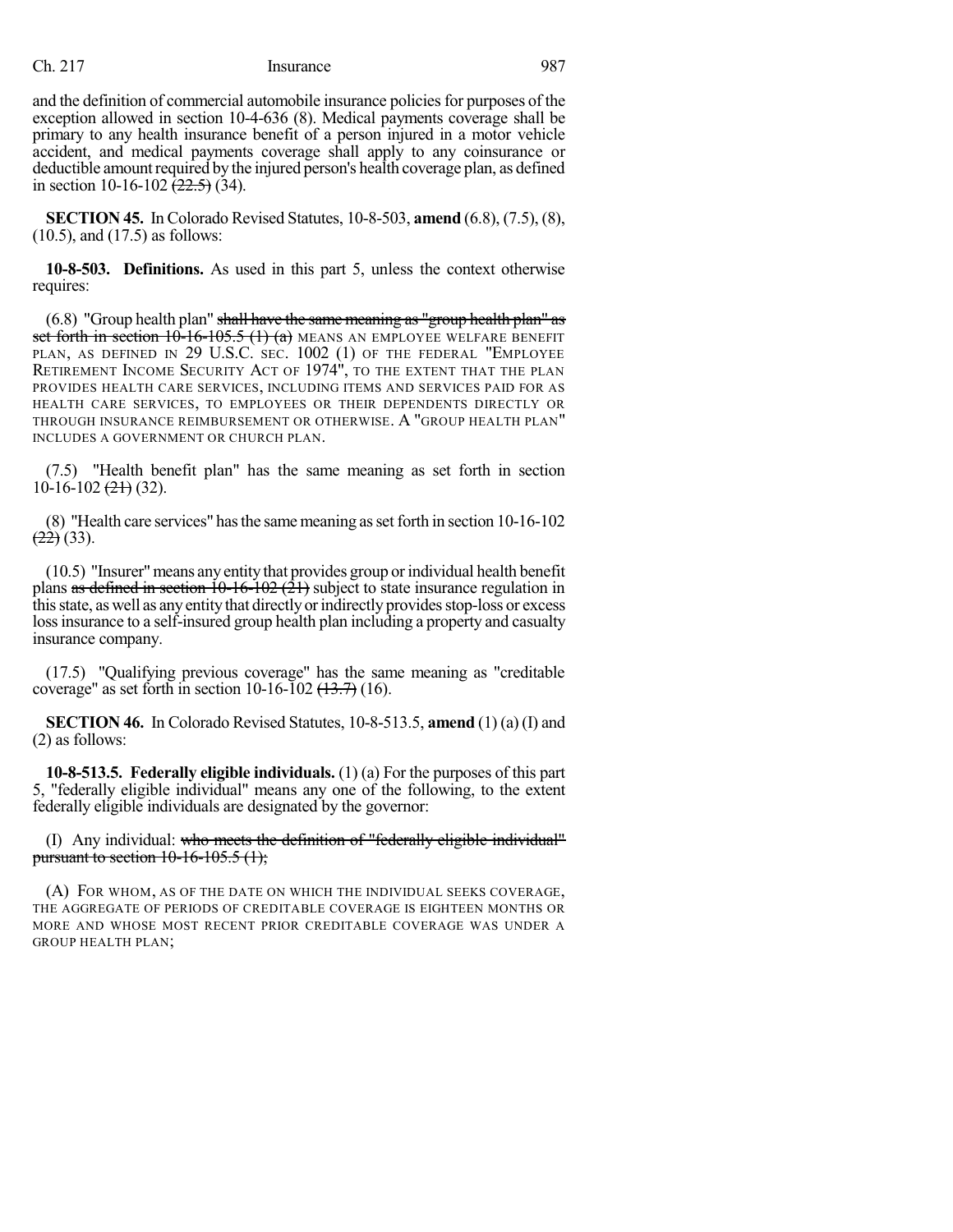(B) WHO IS NOT ELIGIBLE FOR COVERAGE UNDER A GROUP HEALTH BENEFIT PLAN, MEDICARE,MEDICAID,OR THE CHILDREN'S BASIC HEALTH PLAN AND DOES NOT HAVE OTHER HEALTH BENEFIT PLAN COVERAGE;

(C) WHOSE MOST RECENT COVERAGE WAS NOT TERMINATED AS A RESULT OF NONPAYMENT OF PREMIUMS OR FRAUD; AND

(D) WHO DID NOT TURN DOWN AN OFFER OF CONTINUATION COVERAGE IF IT WAS OFFERED AND WHO SUBSEQUENTLY EXHAUSTED THAT COVERAGE.

(2) A dependent of a federally eligible individual may be covered under the program if the dependent satisfies the definition of "dependent" set forth in section 10-16-102  $(14)$  (17); except that the program need not offer the same health benefit plan or the same premium to such dependent as is offered to eligible individuals.

**SECTION 47.** In Colorado Revised Statutes, 10-16-104.8, **amend** (3) as follows:

**10-16-104.8. Mental health services coverage - court-ordered.** (3) For purposes of this section, "mental health services" includes treatment for mental  $\frac{1}{2}$ illness as described in section 10-16-104 (5) and treatment for biologically based mental illness AND MENTAL DISORDERS as described in section 10-16-104 (5.5).

**SECTION 48.** In Colorado Revised Statutes, 10-16-122, **amend** (1) as follows:

**10-16-122. Access to prescription drugs.** (1) Except as provided in section  $25.5-5-404$  (1)(u), C.R.S., any pharmacy benefit management firm or intermediary whose contract with a carrier as defined in section  $10-\overline{16}-102$  (8) includes an open network shall allow participation by each pharmacy provider in the contract service area. If a pharmacy benefit management firm or intermediary offers an open network, the pharmacy benefit management firm or intermediary may offer such network on a regional or local basis.

**SECTION 49.** In Colorado Revised Statutes, 10-16-201 **amend** (3) (c) as follows:

**10-16-201. Form and content of individual sickness and accident insurance policies.** (3)(c) Nothing in this subsection (3) shall be construed to negate NEGATES the renewability requirements for health benefit plans specified in section  $10-16-201.5$  10-16-105.1.

**SECTION 50.** In Colorado Revised Statutes, 10-16-324, **amend** (4) (e) (I) (F) as follows:

**10-16-324. Conversionof corporationto a stockinsurance company.**(4) The plan shall set forth with specificity the terms and conditions of the proposed conversion and shall do all of the following:

(e) (I) Specify a reasonable treatment for the benefit of the citizens of the state of Colorado of the value of the corporation on all of the following terms that must be approved by the commissioner: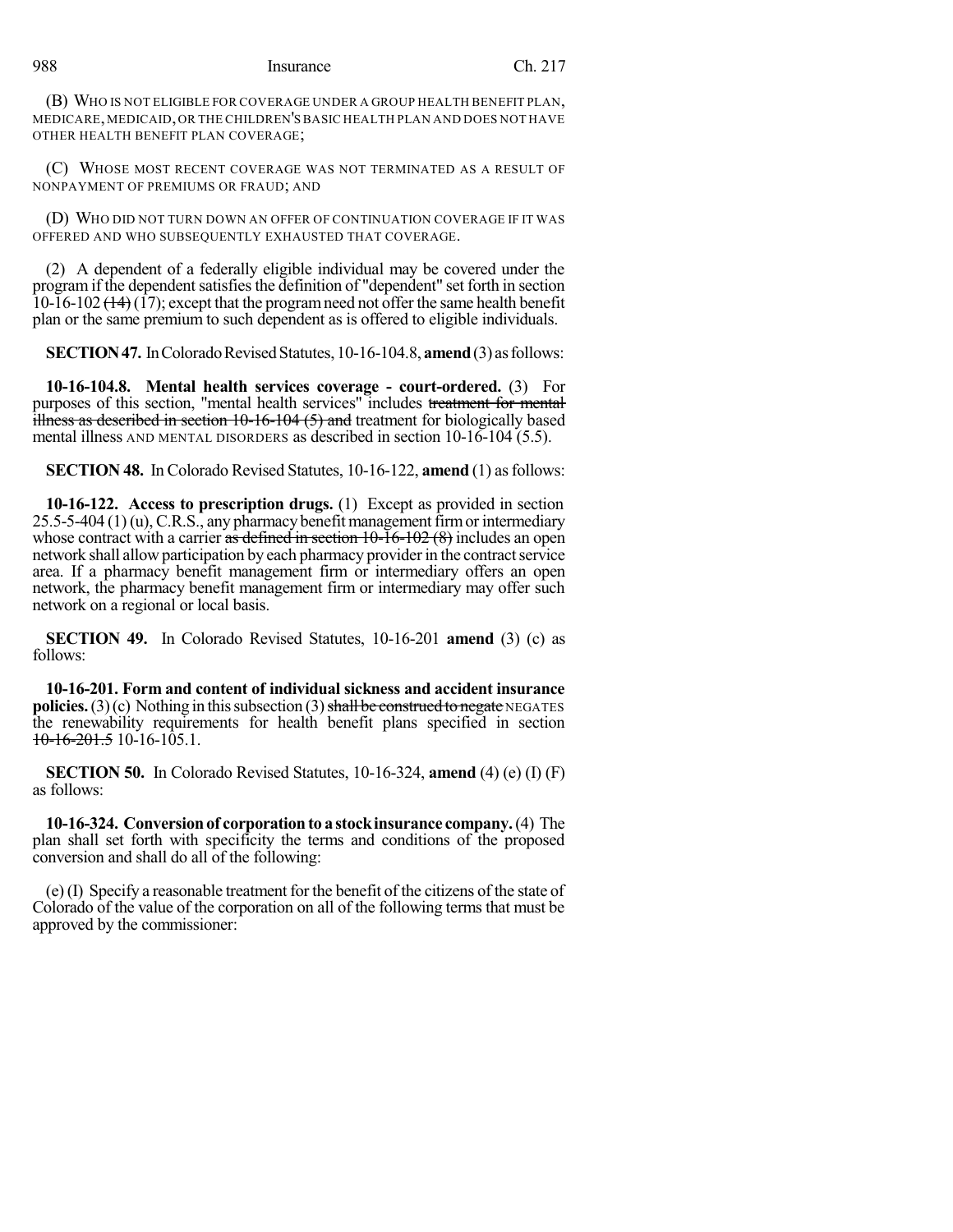(F) The charitable mission and grant-making functions of each qualifying entity must be dedicated to promoting or serving the health care needs of the citizens of Colorado; except that in no event shall any qualifying entity use the consideration, or any proceeds or gains thereon, transferred to it by the corporation to compete directly as a licensed carrier as defined in section  $10-16-102(8)$  with the corporation or any of its affiliates;

**SECTION 51.** In Colorado Revised Statutes, 10-16-705, **amend** (12) (a) and  $(14)$  (b) as follows:

**10-16-705. Requirementsfor carriersandparticipatingproviders.**(12)(a) A carrier shall establish one or more mechanisms by which the participating providers may determine, at the time services are provided, whether or not a person is covered by the carrier OR IS WITHIN THE GRACE PERIOD ESTABLISHED UNDER SECTION 10-16-140(1), DURING WHICH PERIOD A CARRIER MAY HOLD A CLAIM FOR SERVICES PENDING RECEIPT OF FULL PREMIUM PAYMENT. If a carrier maintains only one mechanism, such mechanism shall not require electronic access.

(14) Every contract between a carrier or entity that contracts with a carrier and a participating provider for a managed care plan that requires preauthorization for particular services, treatments, or procedures shall include:

(b) A provision that allows a covered person to receive a standing referral as defined in section  $10-16-102(43.5)$  for medically necessary treatment, to a specialist orspecialized treatment center participating in the carrier's network or participating in a subdivision or subgrouping of the carrier's network if the subdivision or subgrouping demonstrates network adequacy pursuant to section 10-16-704. The primary care provider for the covered person, in consultation with the specialist and covered person, shall determine that the covered person needs ongoing care from the specialist in order to make the standing referral. A time period for the standing referral of up to one year, or a longer period of time if authorized by the carrier or any entity that contracts with the carrier, shall be determined by the primary care provider in consultation with the specialist or specialized treatment center. The specialist or specialized treatment center shall refer the covered person back to the primary care provider for primary care. To be reimbursed by the carrier or entity contracting with a carrier, treatment provided bythe specialistshall be for a covered person and must comply with provisions contained in the covered person's certificate or policy. The primary care physician shall record the reason, diagnosis, or treatment plan necessitating the standing referral.

**SECTION 52.** In Colorado Revised Statutes, 10-16-1002, **amend** (5) as follows:

**10-16-1002. Definitions.** As used in this part 10, unless the context otherwise requires:

(5) "Managed care" means systems or techniques generally used by third-party payors or their agents to affect access to, and to control, payment for health care services. For example, and not for the purpose of limitation, managed care techniques most often include one or more of the following: Prior, concurrent, and retrospective review of the medical necessity and appropriateness of services or of the site at which services are provided; contracts with selected health care providers;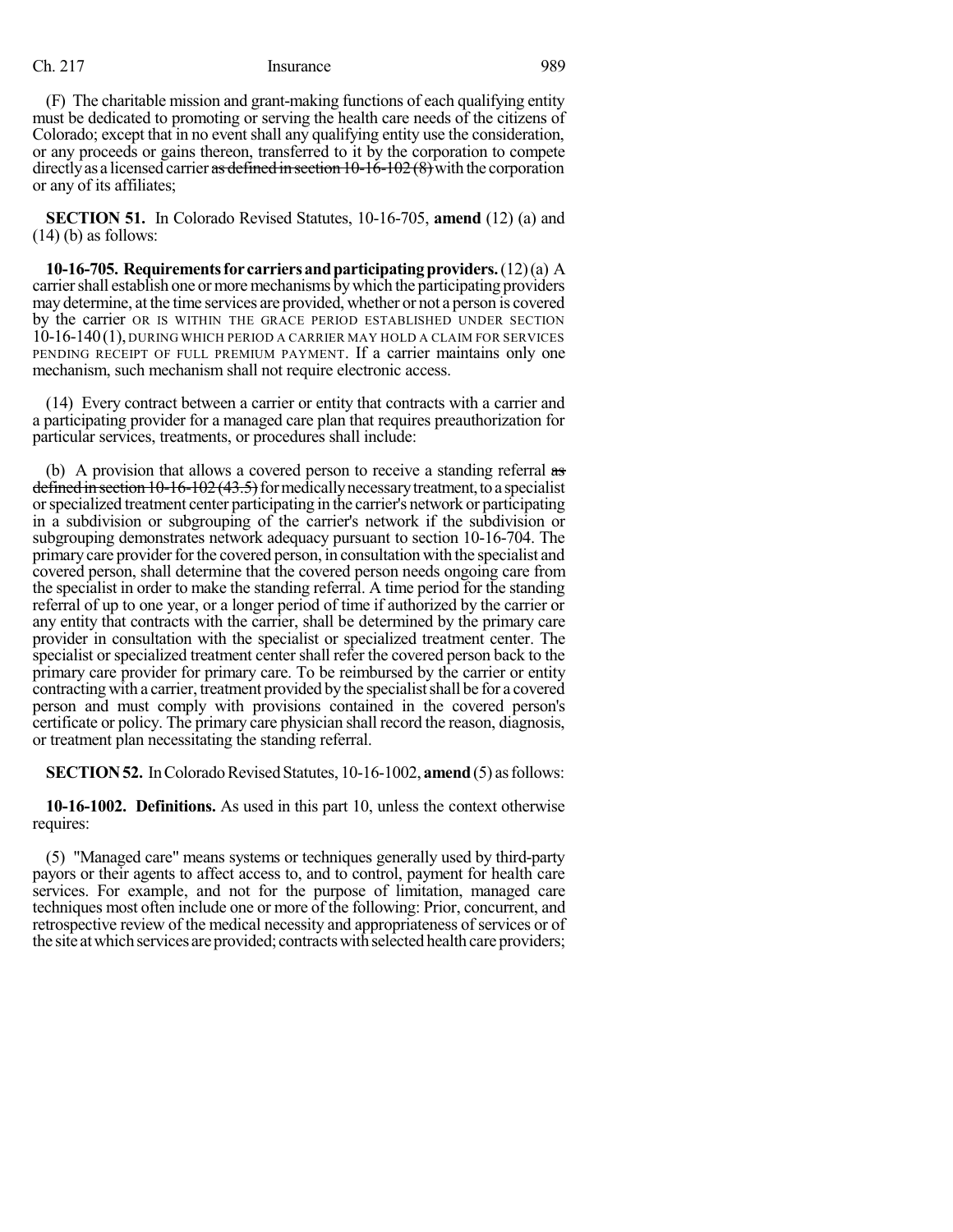financial incentives or disincentives related to the use of specific providers, services, orservice sites; controlled accessto and coordination ofservices bya casemanager; and payor efforts to identify treatment alternatives and modify benefit restrictions for high-cost patient care. "Managed care" also includes but is not limited to health maintenance organizations. as defined in section 10-16-102 (23).

**SECTION 53.** In Colorado Revised Statutes, **amend** 10-16-1007 as follows:

**10-16-1007. Prohibition on cooperatives transacting insurance business.** A cooperative shall not perform any activity included in the definition of transacting insurance business in this state, as provided in section 10-3-903, except as otherwise authorized in the powers, duties, and responsibilities of cooperatives asset forth in section 10-16-1009. A cooperative shall not establish or engage in the activities of a health maintenance organization.  $\frac{1}{x}$  as defined in section 10-16-102 (23).

**SECTION 54.** In Colorado Revised Statutes,  $10-16-1011$ , **amend** (5)(b)(II)(A) as follows:

**10-16-1011. Requirements for waivered health care coverage cooperatives - rules.** (5) (b) (II) (A) Notwithstanding subparagraph (I) of this paragraph (b) and subject to the provisions of sub-subparagraph  $(B)$  of this subparagraph  $(II)$ , a waivered cooperative and a participating carrier may negotiate a percentage discount off of what would otherwise be allowable rates under sections  $10-16-105$  $(8)$  (a) 10-16-107 (6) (a) and 10-16-1012 for a particular plan. That percentage discount shall be applied uniformly to all small employer members of the cooperative. Pursuant to section 10-16-1012, a carrier may apply rating factors differently for its business with a waivered cooperative than for the carrier's other business. Participating carriers shall notify the division of insurance of a negotiated cooperative discount at least thirty days prior to use.

**SECTION 55.** In Colorado Revised Statutes, 10-18-105, **amend** (1) as follows:

**10-18-105. Loss ratio standards and filing requirements.** (1) Every insurer providing group or individual medicare supplement insurance benefits to a resident of this state pursuant to section 10-18-102 shall file a copy of the group master policy or individual policy and any certificate used in this state in accordance with the filing requirements and procedures of sections  $10-16-107$  (2) and (3) 10-16-107.2 and 10-16-406; except that no insurershall be required tomake a filing earlier than thirty days after insurance was provided to a resident of this state under a group master policy issued for delivery outside this state.

**SECTION 56.** In Colorado Revised Statutes, 10-20-104, **amend** (2) (b) (X) as follows:

**10-20-104. Coverage and limitations - coordination of benefits.** (2) (b) This article shall not provide coverage for:

(X) SERVICES COVERED UNDER A POLICY OF sickness and accident insurance as defined in section 10-16-102  $(30)$  (50) when written by a property and casualty insurer as part of an automobile insurance contract;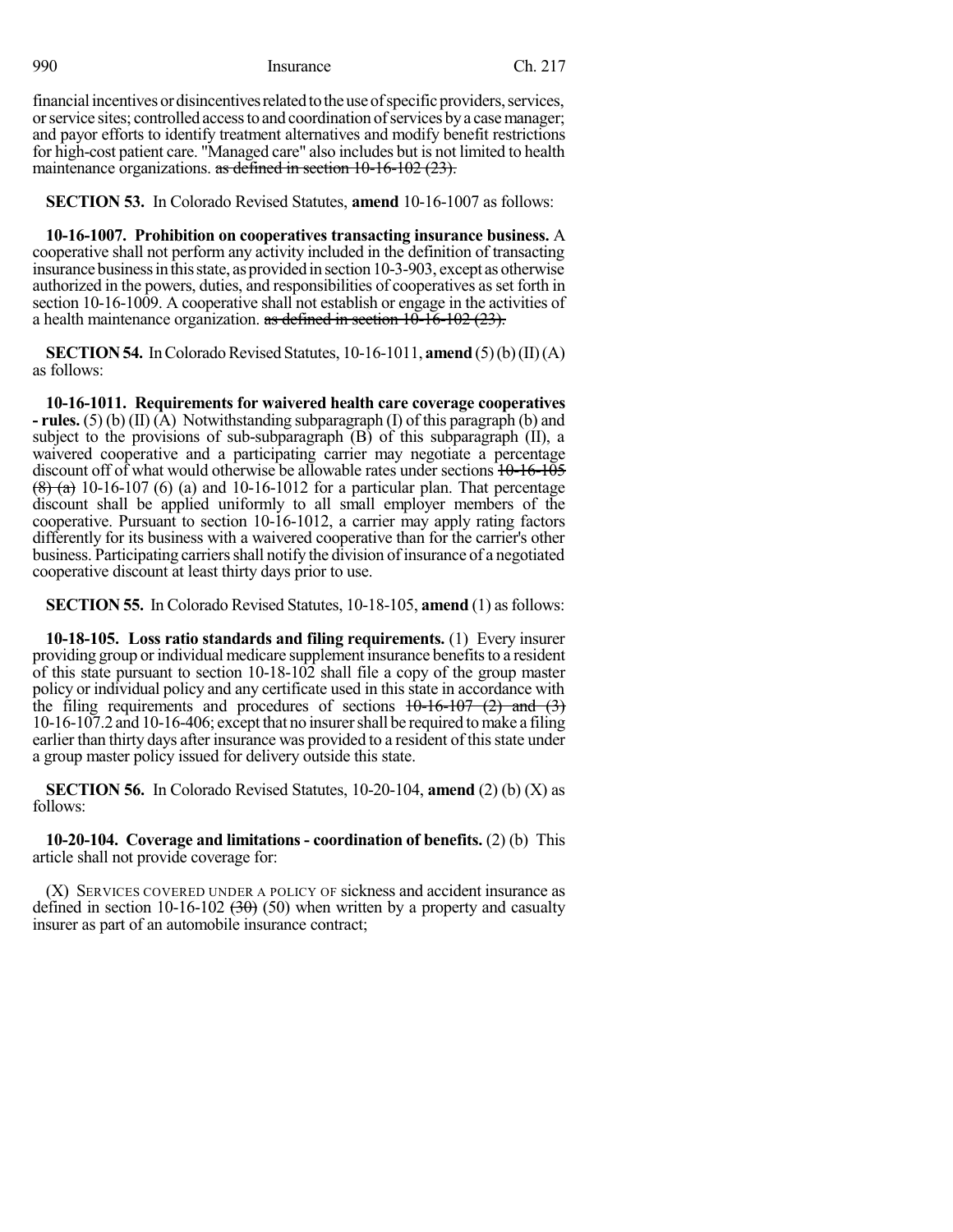**SECTION 57.** In Colorado Revised Statutes, 12-32-109.5, **amend** (6) (d.5) as follows:

**12-32-109.5. Professional service corporations, limited liability companies, and registered limited liability partnerships for the practice of podiatry**  definitions. (6) As used in this section, unless the context otherwise requires:

 $(d.5)$  "Health benefit plan" shall have HAS the same meaning as set forth in section 10-16-102  $(21)$  (32), C.R.S.

**SECTION 58.** In Colorado Revised Statutes, 12-41-124, **amend** (6)(a.5) and (6) (d.3) as follows:

**12-41-124. Professionalservice corporations,limitedliabilitycompanies, and registered limited liability partnerships for the practice of physical therapy definitions.** (6) As used in this section, unless the context otherwise requires:

(a.5) "Carrier" shall have  $HAS$  the same meaning as set forth in section 10-16-102 (8), C.R.S.

(d.3) "Health benefit plan" shall have HAS the same meaning as set forth in section 10-16-102  $(21)$  (32), C.R.S.

**SECTION 59.** In Colorado Revised Statutes, 24-51-1204, **amend** (1) (a) as follows:

**24-51-1204. Health care program - eligibility.** (1) The following persons are eligible to enroll in the health care program:

(a) All benefit recipients, including those from the Denver public schools division, and their dependents, including any dependent as defined in section 10-16-102  $(14)$  (17), C.R.S.; any unmarried children who are not natural or adopted children of the benefit recipient but who reside full time with the benefit recipient, are dependents of the benefit recipient for federal income tax purposes, and meet the age requirements of section 10-16-102  $(14)$  (17), C.R.S.; and any qualified children as defined in the rules adopted by the board;

**SECTION 60.** In Colorado Revised Statutes, 25-1-801, **amend** (1) (a) and (1) (b) (I) as follows:

**25-1-801. Patient records in custody of health care facility.** (1) (a) Every patient record in the custody of a health facility licensed or certified pursuant to section 25-1.5-103 (1) or article 3 of this title, or both, or any entity regulated under title 10, C.R.S., providing health care services, as defined in section  $10-16-102$  ( $22$ ) (33), C.R.S., directly or indirectly through a managed care plan, as defined in section 10-16-102  $(26.5)(43)$ , C.R.S., or otherwise shall be available for inspection to the patient or the patient's designated representative through the attending health care provider or such provider's designated representative at reasonable times and upon reasonable notice, except records pertaining to mental health problems or notes by a physician that, in the opinion of a licensed physician who practices psychiatry and is an independent third party, would have significant negative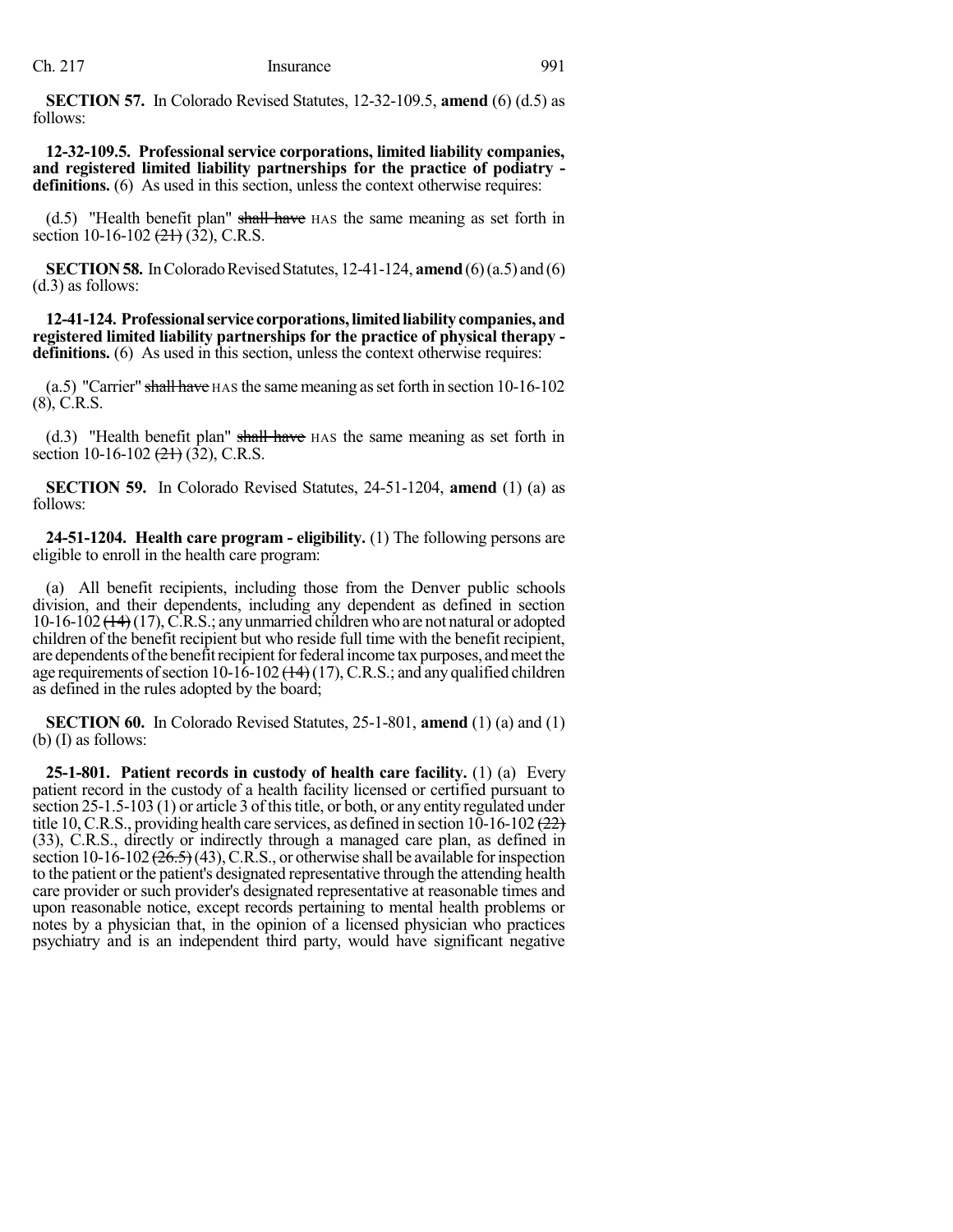psychological impact upon the patient. Such independent third-party physician shall consult with the attending physician prior to making a determination with regard to the availability for inspection of any patient record and shall report in writing findings to the attending physician and to the custodian of said record. A summary of records pertaining to a patient's mental health problems may, upon written request and signed and dated authorization, be made available to the patient or the patient's designated representative following termination of the treatment program.

(b) (I) Following any treatment, procedure, or health care service rendered by a health facility licensed or certified pursuant to section 25-1.5-103 (1) or article 3 of this title, or both, or by an entity regulated under title 10, C.R.S., providing health care services, as defined in section  $10-16-102$   $(22)$   $(33)$ , C.R.S., directly or indirectly through a managed care plan, as defined in section  $10-16-102$   $(26.5)(43)$ , C.R.S., or otherwise, copies of said records, including X rays, shall be furnished to the patient upon submission of a written authorization-request for records, dated and signed by the patient, and upon the payment of the reasonable costs.

**SECTION 61.** In Colorado Revised Statutes, 25-1.5-107, **amend** (2) (a) introductory portion as follows:

**25-1.5-107. Pandemic influenza - purchase of antiviraltherapy - definitions.** (2) As used in this section, unless the context otherwise requires:

(a) "Authorized purchaser" means an entity licensed by the department pursuant to section 25-1.5-103 (1) (a), a local public health agency, or a health maintenance organization, as defined in section 10-16-102  $(23)$  (35), C.R.S., authorized to operate in this state pursuant to part 4 of article 16 of title 10, C.R.S., that:

**SECTION 62.** In Colorado Revised Statutes, 25-3-109, **amend** (5.5) (b) as follows:

**25-3-109. Quality management functions - confidentiality and immunity.** (5.5) (b) For purposes of this subsection (5.5), "health care facility" includes a health carrier as defined in section 10-16-102 (8), C.R.S., and a health care practitioner licensed or certified pursuant to title 12, C.R.S.

**SECTION 63.** In Colorado Revised Statutes, 25.5-5-501, **amend** (1) (a) as follows:

**25.5-5-501. Providers - drug reimbursement.** (1) (a) As to drugs for which payment is made, the state board's rules for the payment therefor shall include the requirement that the generic equivalent of a brand-name drug be prescribed if the generic equivalent is a therapeutic equivalent to the brand-name drug, except when reimbursement to the state for a brand-name drug makes the brand-name drug less expensive than the cost of the generic equivalent. The state department shall grant an exception to this requirement if the patient has been stabilized on a medication and the treating physician, or a pharmacist with the concurrence of the treating physician, is of the opinion that a transition to the generic equivalent of the brand-name drug would be unacceptably disruptive. The requirements of this subsection  $(1)$  shall not apply to medications for the treatment of biologically based mental illness, as defined in section 10-16-104 (5.5), C.R.S., the treatment of cancer,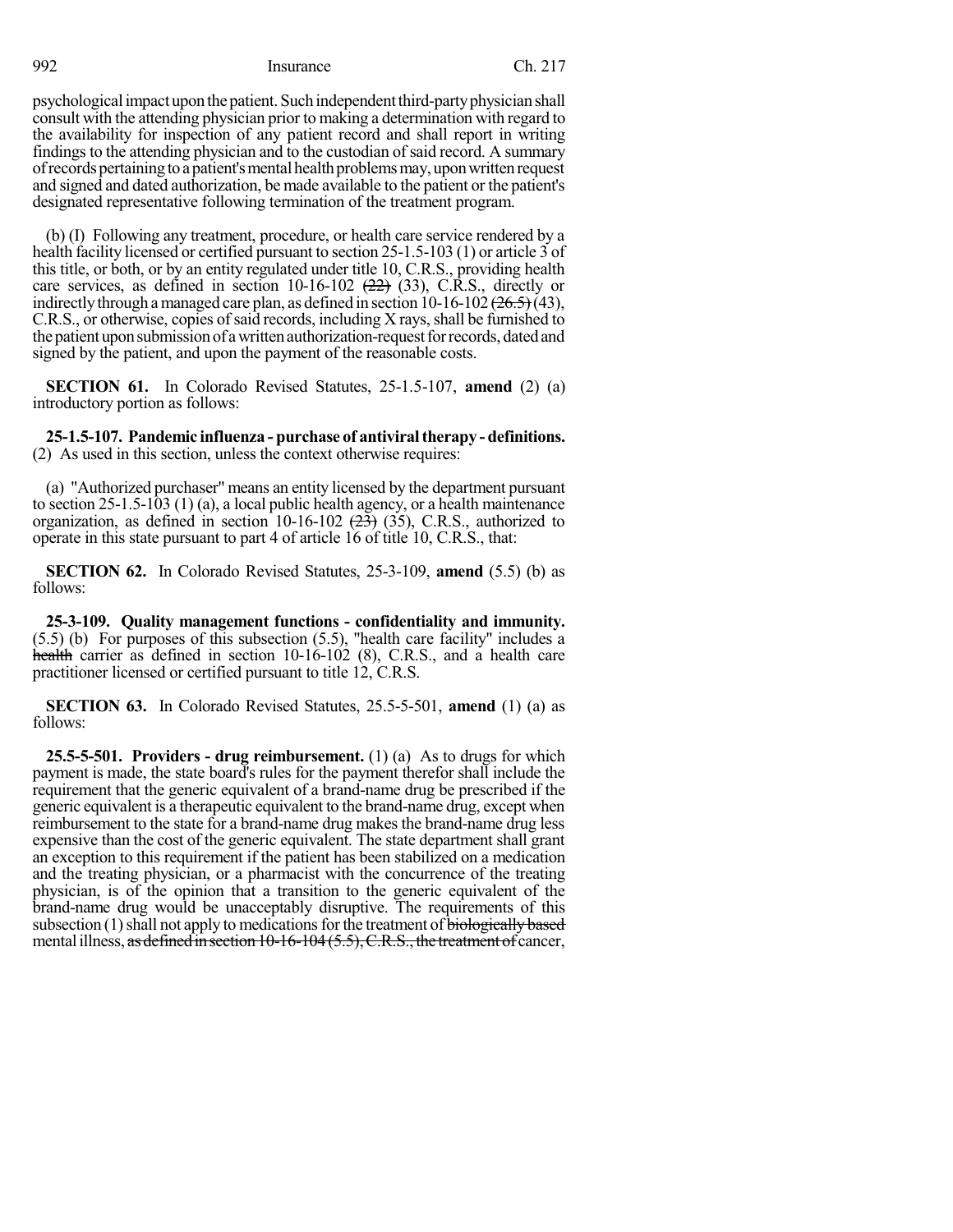the treatment of epilepsy, or the treatment of human immunodeficiency virus and acquired immune deficiency syndrome.

**SECTION 64.** In Colorado Revised Statutes, 25.5-8-107, **amend** (1) (a) (I) as follows:

**25.5-8-107. Duties of the department - schedule of services - premiums copayments-subsidies.** (1) In addition to any other duties pursuant to this article, the department shall have the following duties:

(a) (I) To design, and fromtime to time revise, a schedule of health care services included in the plan and to propose said schedule to the medical services board for approval or modification. The schedule of health care services as proposed by the department and approved by the medical services board shall include, but shall not be limited to, preventive care, physicianservices, prenatal care and postpartumcare, inpatient and outpatient hospital services, prescription drugs and medications, and other services that may be medically necessary for the health of enrollees; The department shall design and revise this schedule of health care services included in the plan to be based upon the basic and standard health benefit plans defined in section  $10-16-102$  (4) and (43), C.R.S.; except that the department may modify the basic and the standard health benefit plans SCHEDULE OF HEALTH CARE SERVICES to meet specific federal requirements or to accommodate those changes necessary for a program designed specifically for children.

**SECTION 65.** In Colorado Revised Statutes, 25.5-8-110, **amend** (1) as follows:

**25.5-8-110. Participation by managed care plans.** (1) Managed care plans, as defined in section 10-16-102  $(\overline{26.5})$  (43), C.R.S., that participate in the plan shall do so by contract with the department and shall provide the health care services covered by the plan to each enrollee.

**SECTION 66.** In Colorado Revised Statutes, 26-1-304, **amend** (2) as follows:

**26-1-304. Services for persons with traumatic brain injuries - limitations covered services.** (2) To be eligible for assistance from the trust fund, an individual shall have exhausted all other health or rehabilitation benefit funding sources that cover the services provided by the trust fund. An individual shall not be required to exhaust all private funds in order to be eligible for the program. Individuals who have continuing health insurance benefits, including, but not limited to, medical assistance pursuant to articles 4, 5, and 6 of title 25.5, C.R.S., may access the trust fund for services that are necessary but that are not covered by a health benefit plan, as defined in section 10-16-102  $(21)$  (32), C.R.S., or any other funding source.

**SECTION 67.** In Colorado Revised Statutes, 27-10.5-702, **amend** (2) and (15) as follows:

**27-10.5-702. Definitions.** As used in this part 7, unless the context otherwise requires:

(2) "Carrier" shall have HAS the same meaning as set forth in section 10-16-102 (8), C.R.S.